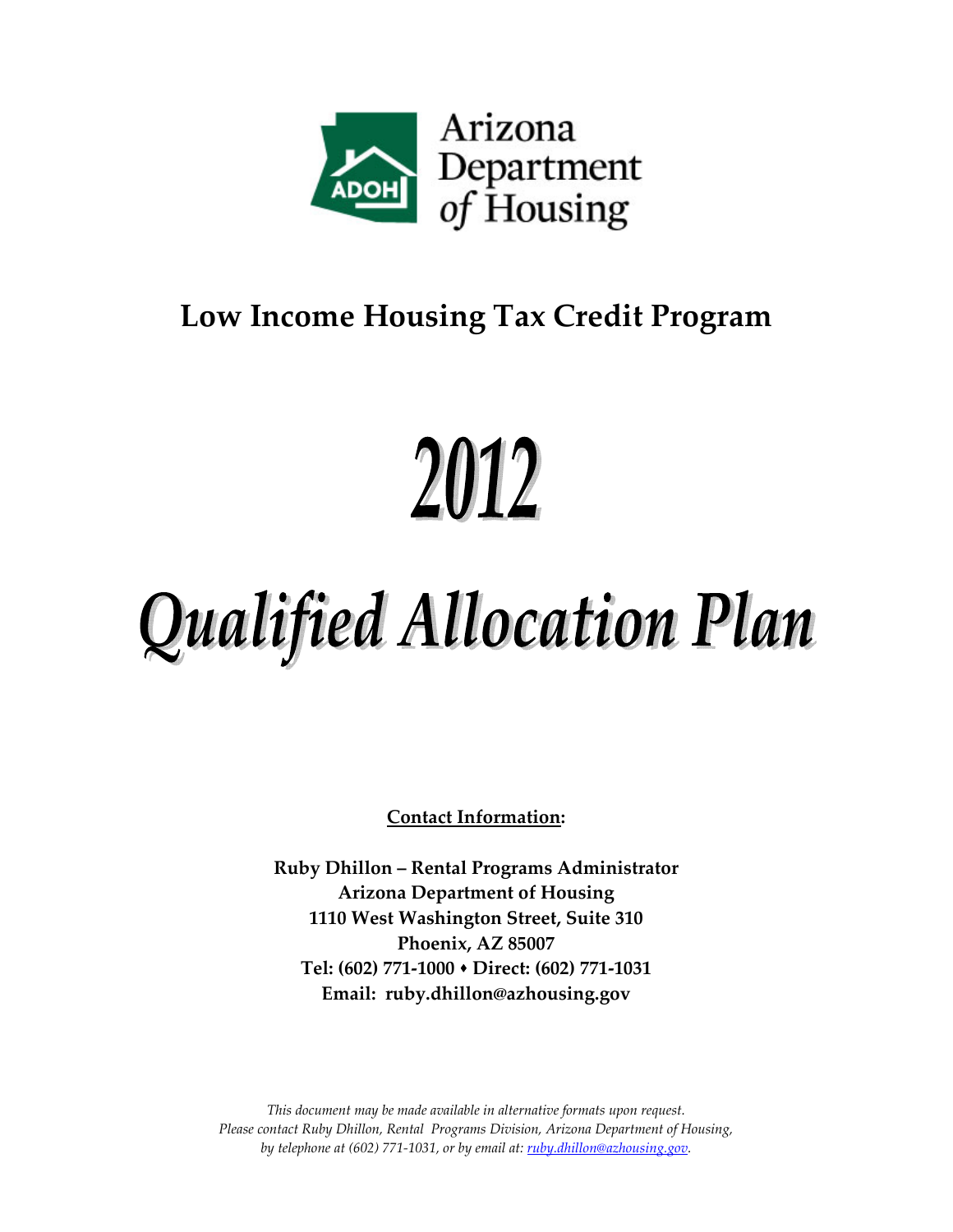#### **GOVERNOR'S APPROVAL**

#### Arizona 2012 Qualified Allocation Plan for the Low Income Housing Tax Credit Program

Pursuant to the requirement of the Internal Revenue Code of 1986, as amended, following a public hearing by the Arizona Department of Housing, I, Janice K. Brewer, Governor of the State of Arizona, hereby approve the 2012 Qualified Allocation Plan for the Low Income Housing Tax Credit Program as developed and prepared by the Arizona Department of Housing.

Primer

Governor Janice K. Brewer

re la mo

2012 Date: $\_\_$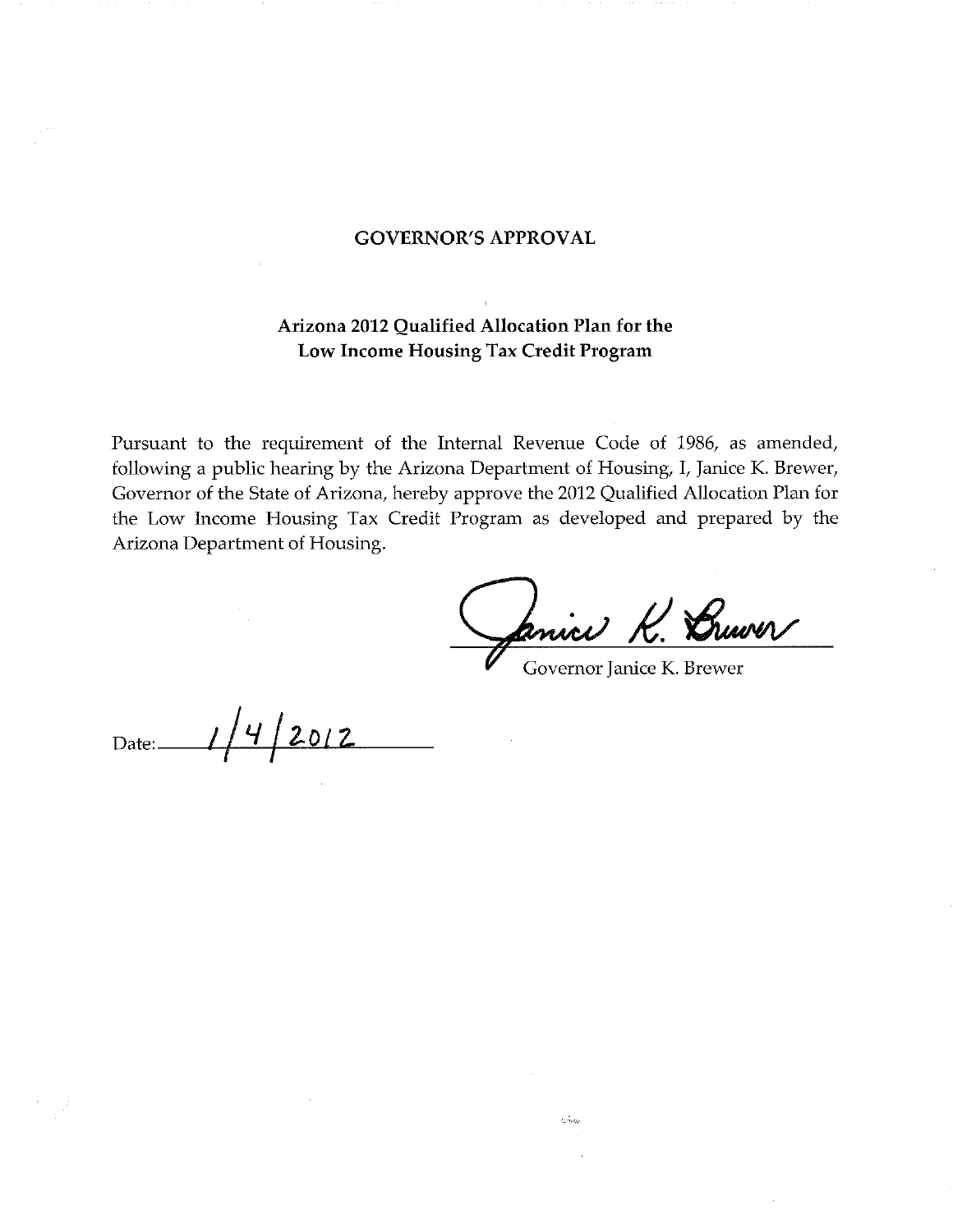#### **TABLE OF CONTENTS**

| 1. |                                    | <b>INTRODUCTION</b>                                                  |    |  |  |  |  |
|----|------------------------------------|----------------------------------------------------------------------|----|--|--|--|--|
|    | 1.1                                | Background                                                           | 15 |  |  |  |  |
|    | 1.2                                | General and Specific Goals                                           | 15 |  |  |  |  |
| 2. | <b>APPLICATION FOR TAX CREDITS</b> |                                                                      |    |  |  |  |  |
|    | 2.1                                | Amount and Allocation of State's Annual Credit Authority             | 17 |  |  |  |  |
|    | 2.2                                | <b>Tax Credit Reservation</b>                                        | 17 |  |  |  |  |
|    | 2.3                                | Application Deadlines, Timetable and Application Submission Location | 18 |  |  |  |  |
|    | 2.4                                | <b>Application Format</b>                                            | 19 |  |  |  |  |
|    | 2.5                                | <b>Eligibility Requirements</b>                                      | 19 |  |  |  |  |
|    | 2.6                                | 2012 Set-Asides                                                      | 20 |  |  |  |  |
|    | 2.7                                | <b>Project Scoring</b>                                               | 21 |  |  |  |  |
|    | 2.8                                | Tie Breaker                                                          | 27 |  |  |  |  |
|    | 2.9                                | Threshold                                                            | 27 |  |  |  |  |
|    | 2.10                               | Carryover Allocation                                                 | 48 |  |  |  |  |
|    | 2.11                               | 10% Cost Requirements                                                | 49 |  |  |  |  |
|    | 2.12                               | <b>Equity Closing</b>                                                | 49 |  |  |  |  |
|    | 2.13                               | <b>Compliance Monitoring</b>                                         | 50 |  |  |  |  |
|    | 2.14                               | Marketing Plan                                                       | 50 |  |  |  |  |
|    | 2.15                               | <b>Environmental Reports</b>                                         | 51 |  |  |  |  |
| 3. |                                    | 4% TAX CREDITS WITH TAX EXEMPT BOND FINANCING                        | 52 |  |  |  |  |
| 4. | <b>GENERAL REGULATIONS</b>         |                                                                      |    |  |  |  |  |
|    | 4.1                                | <b>False Filing</b>                                                  | 55 |  |  |  |  |
|    | 4.2                                | <b>Satisfactory Progress</b>                                         | 55 |  |  |  |  |
|    | 4.3                                | Return of Credits                                                    | 55 |  |  |  |  |
|    | 4.4                                | <b>Extended Use Period</b>                                           | 56 |  |  |  |  |
|    | 4.5                                | Material Changes                                                     | 56 |  |  |  |  |
|    | 4.6                                | Disclaimer and Limitation of Liability                               | 57 |  |  |  |  |
| 5. | <b>FINAL TAX CREDIT ALLOCATION</b> |                                                                      |    |  |  |  |  |
|    | 5.1                                | Requirements for Issuance of Final Allocation (IRS Form 8609)        | 59 |  |  |  |  |
|    | 5.2                                | Final Allocation Underwriting                                        | 61 |  |  |  |  |
| 6. | <b>FEES</b>                        |                                                                      |    |  |  |  |  |
|    | 6.1                                | Tax Credit Application Fee                                           | 62 |  |  |  |  |
|    | 6.2                                | Gap Financing Review Fee                                             | 62 |  |  |  |  |
|    | 6.3                                | Reservation Fee, Determination Fee and Final Allocation Fee          | 62 |  |  |  |  |
|    | 6.4                                | Tenant Ownership Fees                                                | 62 |  |  |  |  |
|    | 6.5                                | Carryover Allocation and 10% Late Fees                               | 62 |  |  |  |  |
|    | 6.6                                | <b>Administration Fees</b>                                           | 62 |  |  |  |  |
|    | 6.7                                | <b>Compliance Monitoring Fees</b>                                    | 62 |  |  |  |  |
| 7. |                                    | <b>UNDERWRITING</b>                                                  |    |  |  |  |  |
|    | 7.1                                | <b>Underwriting Requirements</b>                                     | 64 |  |  |  |  |
|    | 7.2                                | <b>Calculation of Credits</b>                                        | 68 |  |  |  |  |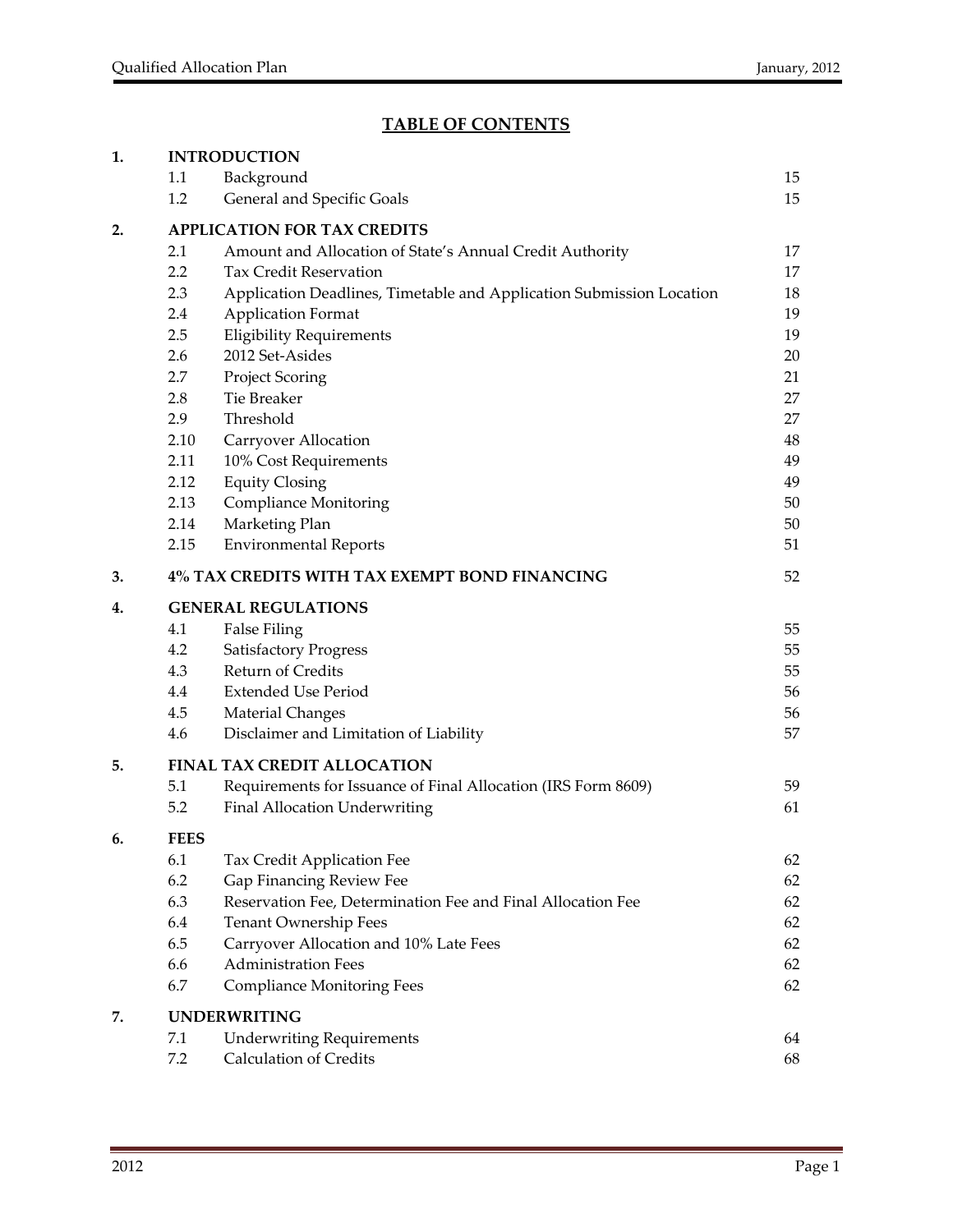#### **8. PROJECT COMPLIANCE MONITORING**

- 
- 8.1 Project Compliance Monitoring<br>
8.2 Compliance Monitoring Requirements<br>
20 8.2 Compliance Monitoring Requirements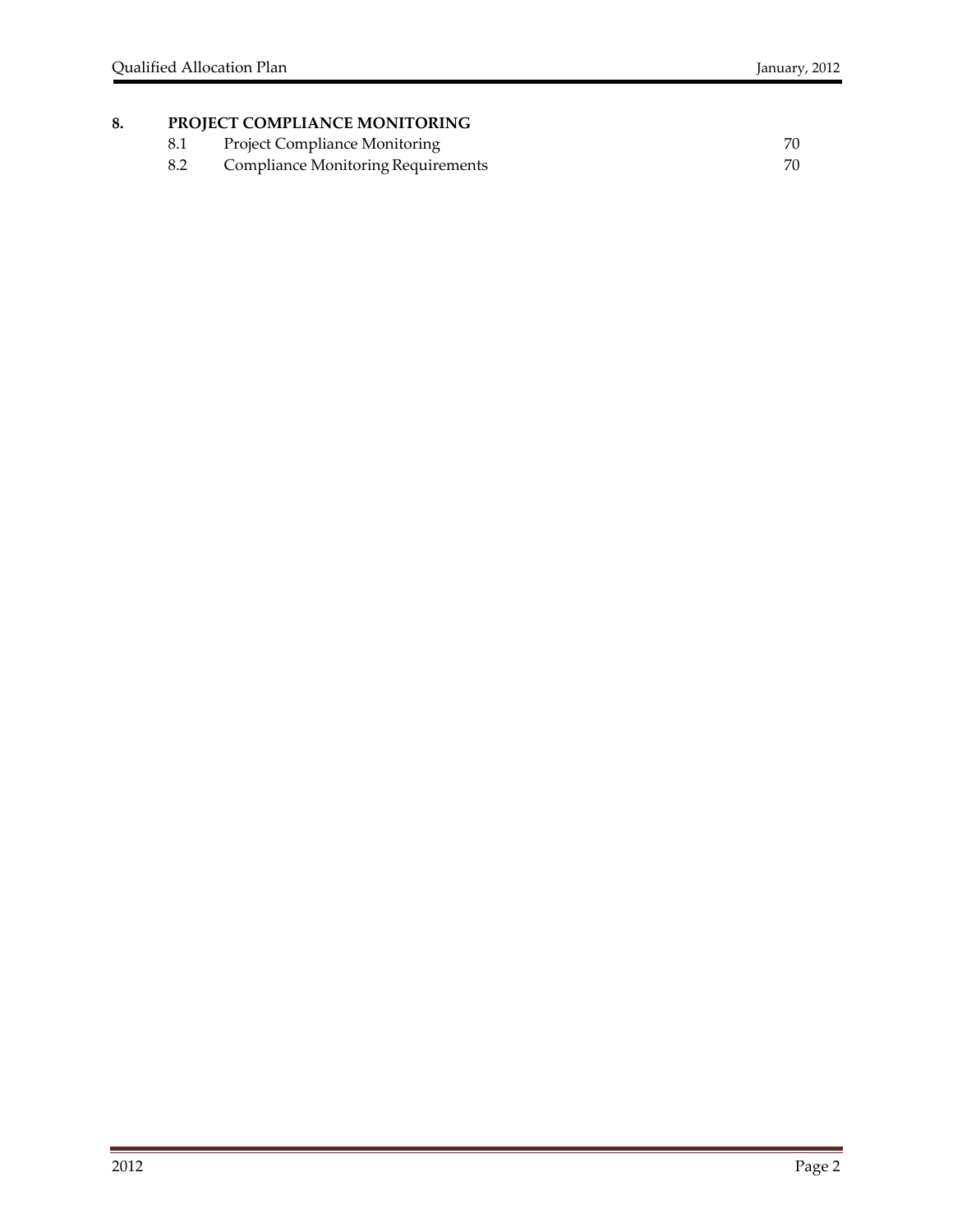#### **EXHIBITS AND FORMS**

The following Exhibits and Forms are included with the LIHTC application. Exhibits and Forms are posted on the Department's website at www.azhousing.gov.

| Exhibit A   | Site Amenities Supporting Documentation                                 |
|-------------|-------------------------------------------------------------------------|
| Exhibit B   | Sample CPA Opinion                                                      |
| Exhibit C   | Sample Legal Opinion                                                    |
| Exhibit D   | Year 2012 Mandatory Design Guidelines                                   |
| Exhibit E   | Year 2012 DDA and QCT                                                   |
| Exhibit F   | Sample 10% Cost Test Letter                                             |
| Exhibit F-1 | Project Cost Form                                                       |
| Exhibit G   | Sample Final Cost Certification Letter                                  |
| Exhibit H   | Imputed Incomes/Allowable Rents                                         |
| Exhibit L   | Market Demand Study Guide                                               |
| Exhibit N   | Supportive Services Plan                                                |
| Form 2      | Self-Score Sheet                                                        |
| Form 2-1    | Set-Aside Election Form                                                 |
| Form 3      | <b>LIHTC Application</b>                                                |
| Form 7      | Certification of Qualified Non-Profit Participation                     |
| Form 8      | Development Team Experience                                             |
| Form 8-1    | Development Experience                                                  |
| Form 8-2    | Authorization for Release of Information of Developer                   |
| Form 8-3    | Management Company Experience                                           |
| Form 8-4    | Authorization for Release of Information of Management Company          |
| Form 9      | Job Creation - Evidence of Submitted Civil Engineering and Construction |
|             | Document Approval                                                       |
| Form 9-1    | Job Creation - Civil Engineering and Construction Document Approval     |
| Form 10     | Planning and Zoning Verification                                        |
| Form 16     | Architect's Certificate                                                 |
| Form 17     | Sustainable Development Checklist                                       |
| Form 20     | Occupancy Preferences/Commitment to Service Provider                    |
| Form 22     | Targeting Low Income Levels                                             |
| Form 26     | <b>Efficient Use of Tax Credits</b>                                     |
| Form 27     | Waiver of Qualified Contract                                            |
| Form 28     | Community Revitalization                                                |
| Form 30     | Project Schedule                                                        |
| Form 8609-1 | Contractor's Certificate                                                |
| Form 8609-2 | <b>Operational Risk Management Practices</b>                            |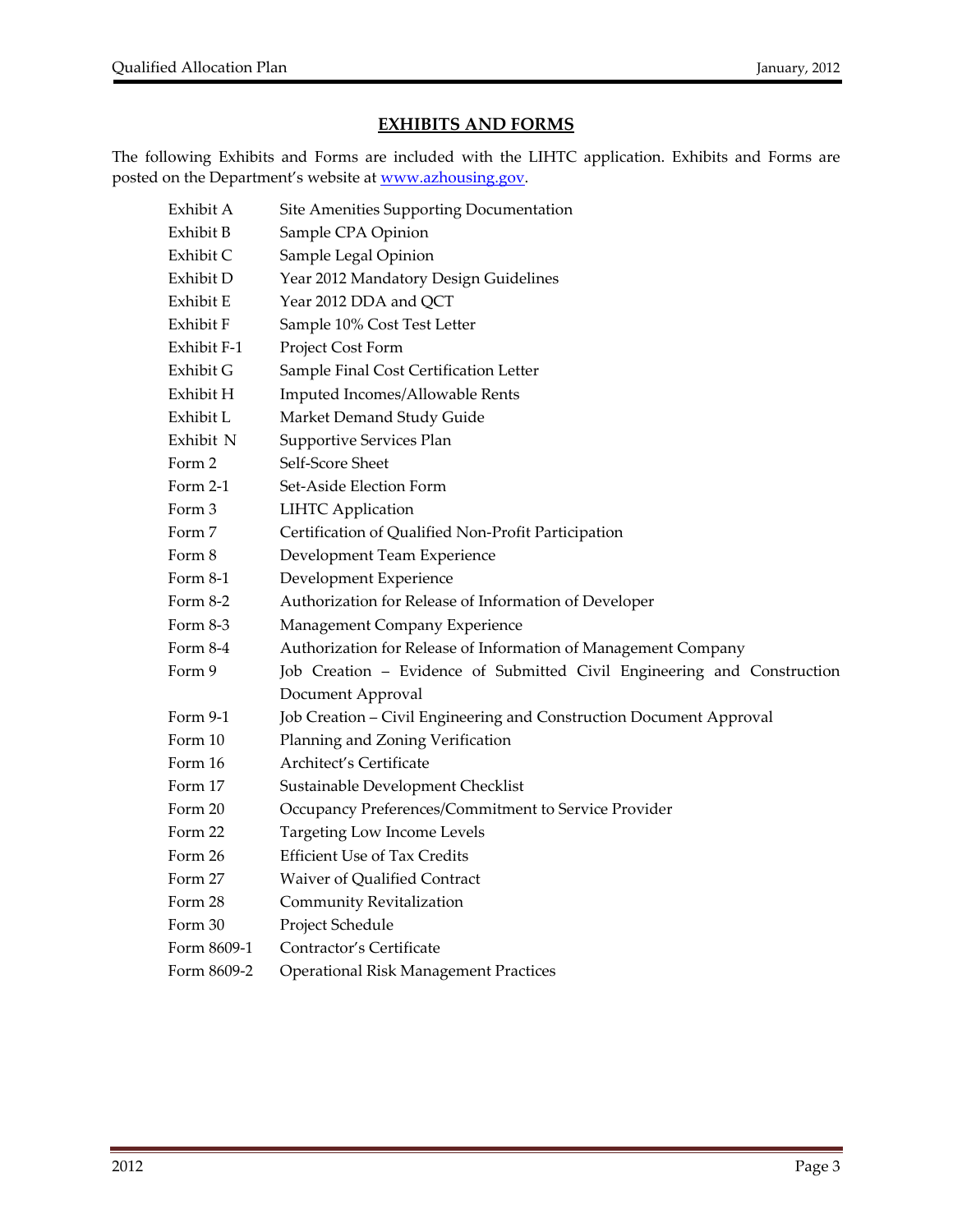#### **DEFINITIONS**

The following definitions shall apply to both the QAP and LIHTC Application for the year 2012. Terms that are not specifically defined in the QAP shall be interpreted using common meanings typically accepted in the tax credit multi‐family housing development industry, but will be ultimately interpreted by the ADOH in its discretion.

" $10\%$  Cost Test" means the requirement of I.R.C. § 42(h)(1)(E)(ii) that 10% of the reasonably expected basis in the project has been incurred within one (1) year from the date of Allocation.

"10-Year Rule" means the following:

- A. In order for an existing building to qualify as part of a tax credit project, the Applicant must acquire the building from an unrelated person who:
	- 1. Has held the building for at least ten years at time of the Application, and
	- 2. Did not make substantial improvements during that period that are subject to 60-month amortization under I.R.C. §167(k) or the Tax Reform Act of 1986 for buildings placed in service before July 30, 2008.
- B. The 10‐Year Rule may be waived by the United States Secretary of the Treasury in the case of distressed sales of certain federally‐assisted projects, prepayment of mortgages that result in buildings being converted to market use, buildings acquired from failed depository institutions, and single family residences used for no other purpose than a principal residence by the Owner.
- C. The legal opinion provided by counsel for the Applicant must provide a detailed analysis of the Placed in Service dates and acquisition dates for Projects submitting an application in conjunction with the 10‐Year Acquisition Credits.
- D. An appraisal that separates the appraised value of the land from the appraised value of the building must be submitted with the application when 10‐year acquisition credits will be claimed.

"A.R.S." means the Arizona Revised Statutes, as amended from time to time.

"Abandoned Property**"** means mortgage or tax foreclosure proceedings have been initiated for that property, no mortgage or tax payments have been made by the pre‐foreclosure property owner for at least 120 days, and the property has been vacant for at least 120 days. Tax payments may be made by the party initiating the mortgage or tax foreclosure proceedings.

"Acquisition Credits" means the 4% Tax Credits (as announced monthly by the IRS) awarded by ADOH in connection with the acquisition costs of an existing building.

"Administration Fee" means the  $$1,500.00$  fee due from the Applicant in the event the Applicant requests an interim underwriting or ADOH requires an additional underwriting due to, among other things, a Material Change. See Section 4.5.

"ADOH" means the Arizona Department of Housing, which is the housing credit agency authorized to allocate federal low‐income housing Tax Credits in the State of Arizona pursuant to A.R.S. Section 35‐ 728(B).

"Affiliate" means any Person or entity which directly or indirectly owns or controls another Person by having any family relationship, ownership interest or a Controlling Interest in that Person.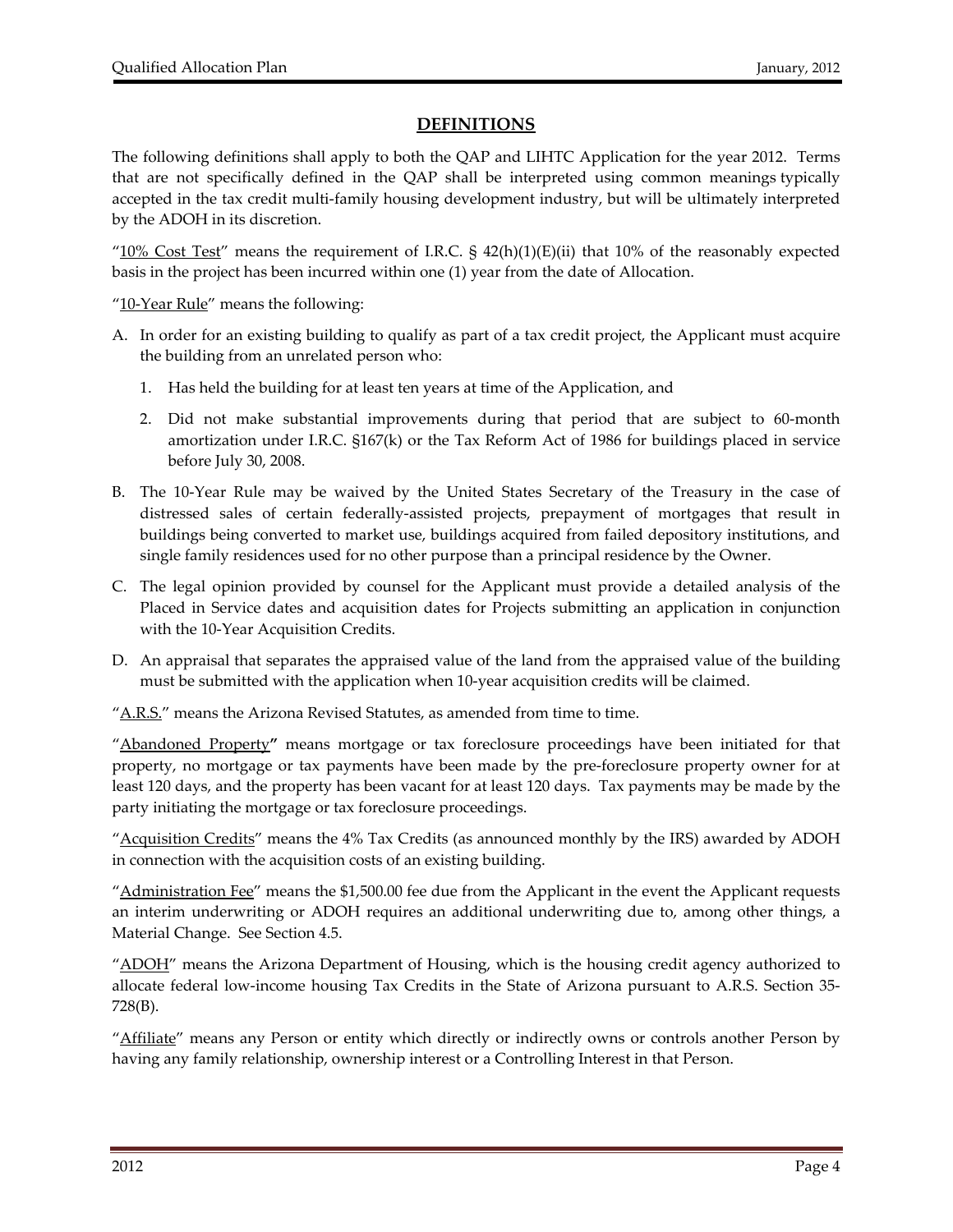"Affordable Housing" means a multifamily residential rental development using one or any combination of the following funding sources: Low Income Housing Tax Credits; HUD HOME Investment Partnerships Sections 202, 207, 220, 223, 231, 811, and HOPE VI programs; Native American Housing Assistance and Self Determination Act; USDA/RD Sections 514 and 515 programs; or the Arizona Housing Trust Fund.

"Allocation" means the award of Tax Credits by ADOH to the Owner of a LIHTC Project. The Allocation is set forth in a binding agreement between ADOH and the Owner.

"Allocation Year" means the calendar year for the current annual allocation authority for which LIHTC Applications are submitted.

"Applicable Fraction" means as provided by I.R.C.  $\S$  42(c)(1)(B).

"Applicable Percentage" means as provided by I.R.C. § 42(b) as currently amended by the Housing and Economic Recovery Act of 2008, (Pub. L. 110‐289, 122 Stat. 2654).

"Applicant" means an existing legal entity or an individual submitting an Application for LIHTC for a Project pursuant to the Allocation Plan.

"Application" means the Low Income Housing Tax Credit Application in Section 2.4 hereof.

"Appraisal" means an estimate of the value of Project real property based on market information, including comparable properties, that is current through the period ending no earlier than (six) 6 months before the deadline for submittal of the application; and that is prepared in accordance with the Uniform Standards of Appraisal Practice by an analyst who does not have a Controlling Interest in the Development Team, bond issuer or user of bond proceeds does not have a Controlling Interest and who is authorized to render the Appraisal in Arizona. An Appraisal that deviates from the requirements of this paragraph must provide a detailed explanation of why the deviation cannot be avoided.

"Area Median Gross Income" or "AMGI" means the measure of household income, published by HUD, adjusted for family size, used by the IRS as a reference in establishing income levels for the LIHTC Program (e.g., "60% of AMGI," "50% of AMGI") and as the base in calculations that yield maximum rents by number of bedrooms. See the "Imputed Incomes/Allowable Rents" tables appended to this Plan at Exhibit H.

"Arizona-based Non-Profit Organization" means a Non-Profit Organization that provides its non-profit services through an office and personnel located in Arizona as of the date of the Application.

"Authorized Signatory" means an individual who is authorized to execute a binding document on behalf of a corporation, partnership or other legal entity.

"Award Letter" means a letter from a governmental or quasi-governmental agency, e.g., the Federal Home Loan Bank, stating that funds in a specific amount are awarded or are to be awarded to the Project in a specific time frame.

"Blight" means areas and neighborhoods with obsolete or inadequate infrastructure, unsanitary and unsafe conditions, as well as areas where a large number of building structures are dilapidated or are generally described as deteriorated, as defined by HUD.

"Blighted Structure" means one or more structures that exhibit objectively determinable signs of deterioration sufficient to constitute a threat to human health, safety, and public welfare.

"Builder" means the general contractor.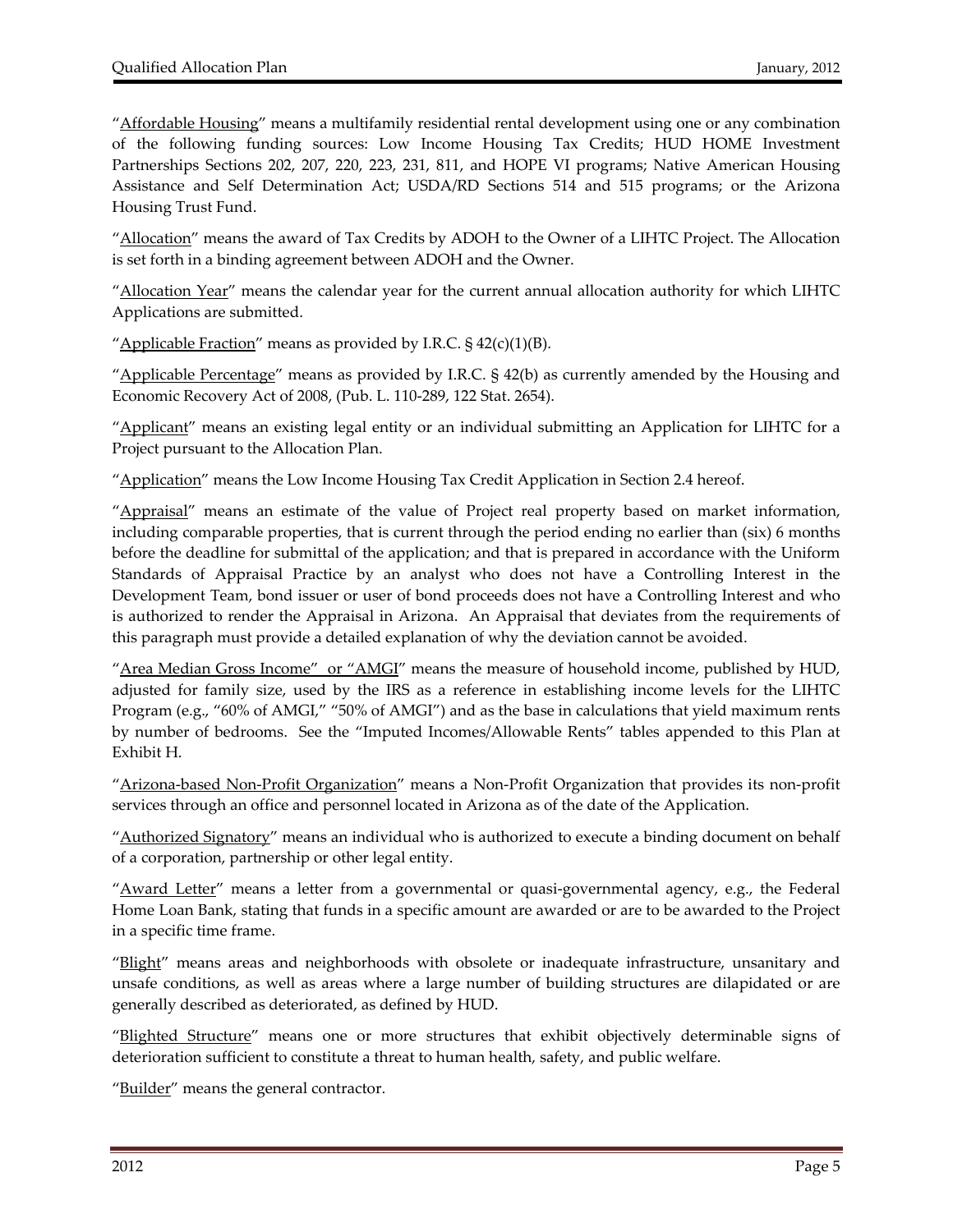"Capital Needs Assessment  $(CNA)$ " means the assessment as set forth in Section 2.9(AA)(1).

"Carryover Allocation" means an Allocation made to the project if the project will not be Placed in Service by close of the calendar year of the Allocation.

"Carryover Allocation Late Fee" means an additional fee of \$250.00 per day if the information required under Section 2.10 of this Plan is submitted after the date specified in the Notice of Reservation.

"CDBG" means Community Development Block Grant program.

"Census Designated Place (CDP)" means a statistical entity, defined for each decennial census according to Census Bureau guidelines, comprised of a densely settled concentration of population that is not within an incorporated place, but is locally identified by a name. CDPs are delineated cooperatively by state and local officials and the Census Bureau, following Census Bureau guidelines. Beginning with Census 2000 there are no size limits.

"Co-Developer" means the person identified in Form 3 and Tab 8/Form 8 as the Co-Developer who is also one of two or more Developers of the same Project and which will actively participate in the development of the Project, and will receive at least 10% of the Developer fee.

"Code" and "I.R.C." mean the Internal Revenue Code.

"Commitment Letter" means a written commitment from a lender or other provider of funds, representing a commitment to provide financing and stating the amount, interest rate, fees, term of the loan, debt service coverage, security, and repayment terms, subject only to reasonable, commerciallyacceptable contingencies.

"Common Area Facilities" means on-site laundry facilities, site office, maintenance and storage areas, community rooms, and community service facilities as described in Exhibit D.

"Community Facility" means community room, clubhouse, recreation center or similar area for use by residents. Lobbies and laundry facilities must not be considered within the scope of this definition.

"Community Revitalization Area" means an area designated by HUD as a Federal Empowerment Zone, Federal Enterprise Community or Neighborhood Revitalization Strategy Area (NRSA)

"Community Services Facility" means a facility building as described in I.R.C.  $\S$  42(d)(4)(C)(iii).

"Compliance Manual" means the LIHTC Program Compliance Manual developed by ADOH.

"Compliance Monitoring Fees" means those certain fees described in Section 6.7.

"Compliance Training" means instructional programs taught by authorized providers on operating and managing Projects in conformance with the requirements of I.R.C. § 42, Reg. 1.42‐5, the QAP and the LURA. Approved Compliance Training providers are: ADOH, Compliance Solutions, THEOPRO and Spectrum.

"Compliance Period" means the compliance period for a building that begins with the first year of the building's Tax Credit period, the first taxable year in which the Owner claims Tax Credits for the Project of which the building is a part, and lasts for fifteen consecutive taxable years.

"Consultant" means an advisor to the Development Team or to any member of the Development Team.

"Controlling Interest" means the possession, directly or indirectly, of the power to direct or cause the direction of the management and policies of a Person, whether through the means of ownership, position,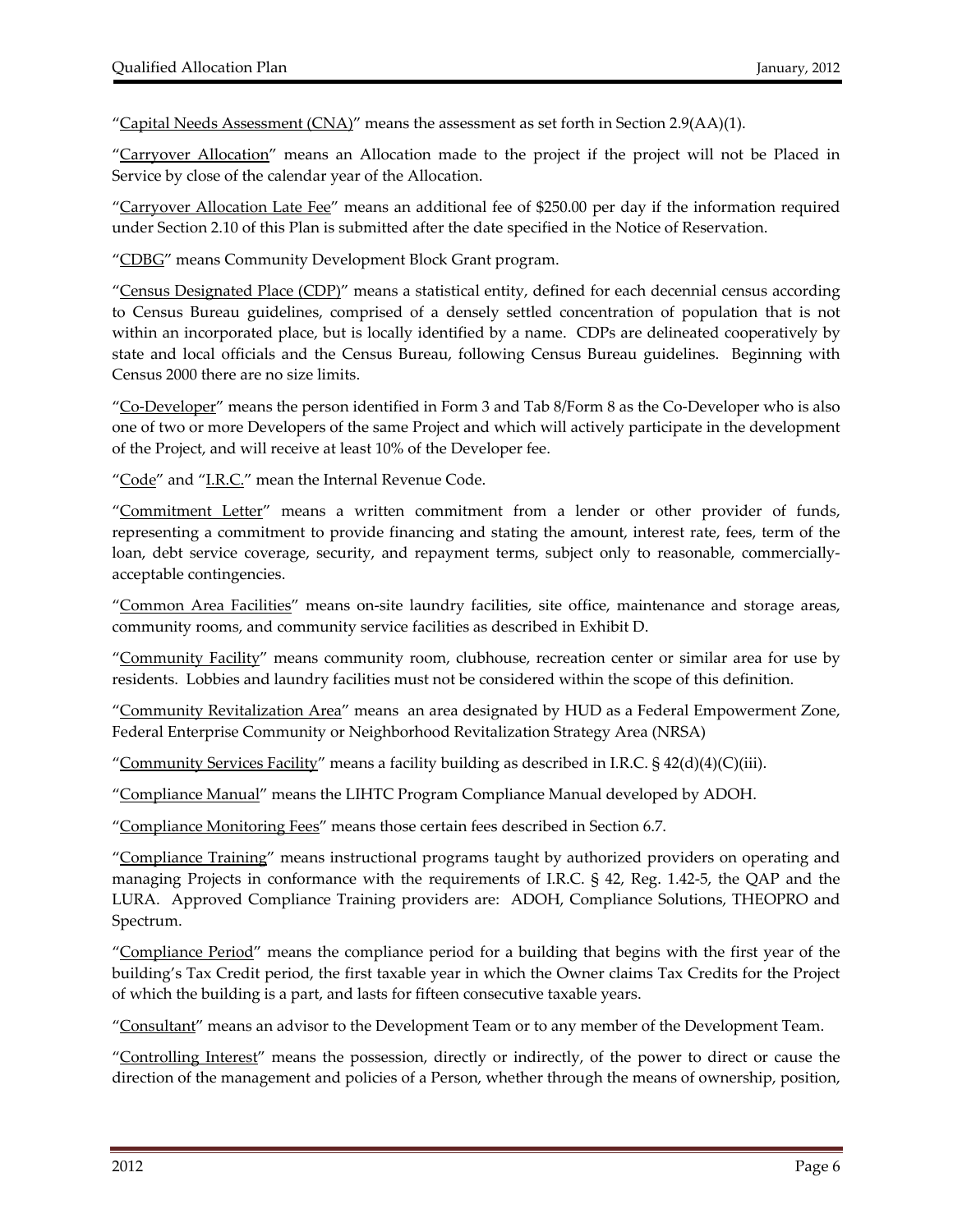contract or otherwise. The holder of a more than 50% ownership in a legal entity is automatically determined to have a Controlling Interest in that legal entity.

"Controlling Person" is a Person who has Controlling Interest in another Person.

"Council of Governments" or "COG" means one of the four rural councils of governments in Arizona serving regional planning districts. The four rural councils and the districts they serve are: Northern Arizona Council of Governments (**"NACOG"**), serving the Region 3 counties of Apache, Coconino, Navajo and Yavapai Counties; Western Arizona Council of Governments (**"WACOG"**), serving the Region 4 counties of La Paz, Mohave and Yuma; Central Arizona Association of Governments (**"CAAG"**), serving the Region 5 counties of Gila and Pinal; and South Eastern Arizona Governments Organization (**"SEAGO"**), serving the Region 6 counties of Cochise, Graham, Greenlee and Santa Cruz.

"DDA" means a difficult development area designated by HUD as an area that has high construction, land and utility costs, relative to the AMGI.

"Deadline Date" means on or before 4:00 p.m. Mountain Standard Time of the day designated by ADOH as the last day to submit an Application for a competitive Allocation round or of the day stated in the Reservation Letter for the Carryover Allocation Agreement.

"Deferred Developer Fee" means a certain sum of money owed to the Developer and evidenced by a promissory note, partnership agreement, or other written agreement acceptable to ADOH, such fee to be repaid from the Project's cash flow after payment of operating expenses of the Project and after payment of debt service for all superior liens.

"Determination of Qualification" means a letter issued by ADOH in accordance with I.R.C.  $\S$  42(m), that indicates that the Project, which has utilized tax‐exempt financing, qualifies for an amount of Tax Credits and is in compliance at the time of the letter with all rules established by this Plan.

"Determination of Qualification Fee" means the fee payable after ADOH determination that an Application represents a feasible and viable Project with a likelihood of completion and it is payable prior to the issuance of a Determination of Qualification or Reservation pursuant to I.R.C. § 42(m).

"Developer" means the person identified in Form 3 and Tab 8/Form 8 as the developer for the Project, who must be listed in any agreement regarding the development fee as the person receiving a majority of the Developer Fee, is responsible for preparing the Project for residential use as a LIHTC Project and is responsible for ensuring that a material portion of all phases of the development process are accomplished.

"Developer Fee" means the amount identified in the Form 3 and partnership agreement for the Project as the fee being paid to the Developer.

"Development Team" means the entities and professionals assembled to develop and manage the Project, typically including the Applicant, Owner, Developer(s), Co‐Developer(s) and general partner, or any other related entities in which the Developer has an identity of interest.

"DSCR" means debt service coverage ratio.

"Elderly Person" means a household composed of one or more persons at least one of whom is 62 years of age or more at the time of initial occupancy.

"Eligible Basis" means the depreciable basis of residential rental housing eligible for Tax Credits.

"Eligible Basis Analysis" means the analysis described in Section 7.2A.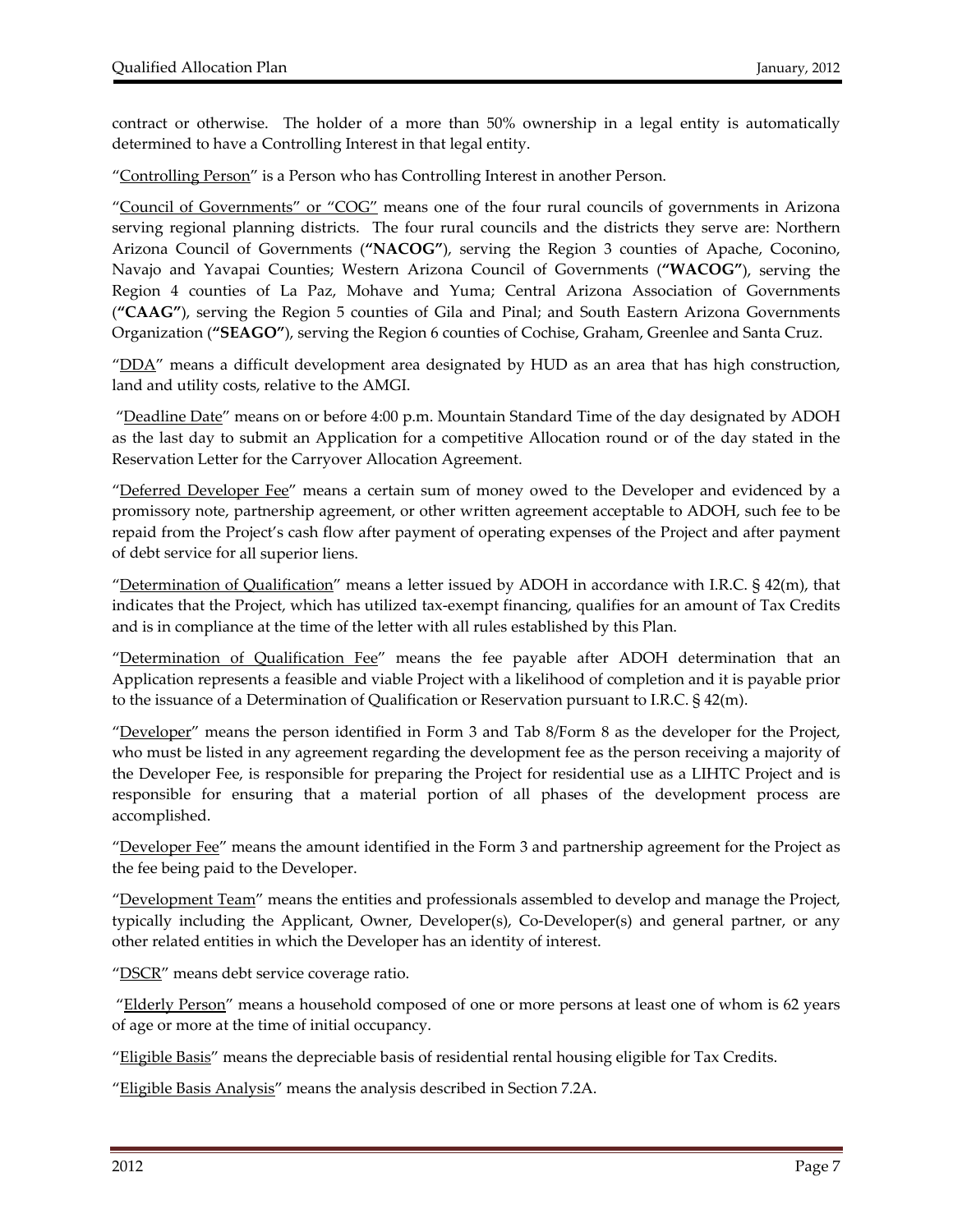"Equity Investor" means a limited partner or investor member who contributes capital to a limited partnership or to a limited liability company that will own and operate the low-income housing Project. Equity Investors will provide the capital requirements of the limited partnership or limited liability company either in the form of a single contribution at the time of entry or a staged level of contributions.

"Extended Use Period" means the term of the LURA and must be a minimum of fifteen years after the termination of the Compliance Period, which has a term of fifteen years.

"Federal Subsidy or Federally Subsidized" for the purposes of tax credits, Federal Subsidies include a federal, state or local grant that is funded by a federal source. Examples of federal grants include HOME Investment Partnership Act (HOME funds), Community Development Block Grants or Urban Development Action Grants. Section 8 federal rental assistance does not constitute federal grants for purposes of I.R.C. § 42(d)(5). Below market federal loans do not constitute a Federal Subsidy under HERA. Use of these financing sources may require reductions in eligible basis or reductions in a Project's maximum Applicable Credit Percentage (see I.R.C. § 42(d)(5)(A) and 42(i)).

"Final Allocation Fee" means the fee payable upon the issuance of IRS Form 8609 equal to 2% of the Allocation or any additional outstanding fees owed to ADOH.

"Financial Statements" means a complete and accurate balance sheet, income statement, cash‐flow statement, and accompanying notes prepared according to generally accepted accounting principles.

"Financial Beneficiary" means a Person who is to receive a financial benefit of: a) 3% or more of total estimated Project cost if the total estimated Project cost is \$5 million or less; and b) 3% of the first \$5 million and 1% of any costs over \$5 million if total estimated project cost is greater than \$5 million. This definition does not include the Owner of the Tax Credit Project unless the Owner is also the Developer or the Builder and meets the above financial requirements.

"Foreclosed Property" means a property which "has been foreclosed upon" at the point that, under state or local law, the mortgage or tax foreclosure is complete. Foreclosure is deemed complete after the title of the property has been transferred from the former property owner under some type of foreclosure proceeding or transferred in lieu of foreclosure after foreclosure proceedings have been initiated, in accordance with state or local law.

"Forward Allocation" is as defined in Section 2.2D.

"Funding Gap" means the amount by which projected development costs exceed projected available funds.

"Gap Analysis" means the second analysis for calculating credits to determine that the project has not been overfunded with tax credits. See Section 7.1(B) for calculation.

"*GAP Financing*" means State Housing Funds up to \$750,000 per project to be used to reduce the gap between ADOH approved total development costs and permanent sources of funds.

"Historic Preservation Project" means a project with (i) a structure individually listed in the National Register of Historic Places, or; (ii) a structure certified by the National Parks Service as contributing to a Register District, or (iii) that is located within an area that has been zoned as a historic area. A Register District is a designated area listed in the National Register, or listed under state statute or local ordinance as substantially meeting the requirements for listing of districts in the National Register.

"Home Energy Rating System" or "HERS" means a rating system for a home energy analysis of home design and construction plans established by the Residential Energy Services Network, a nonprofit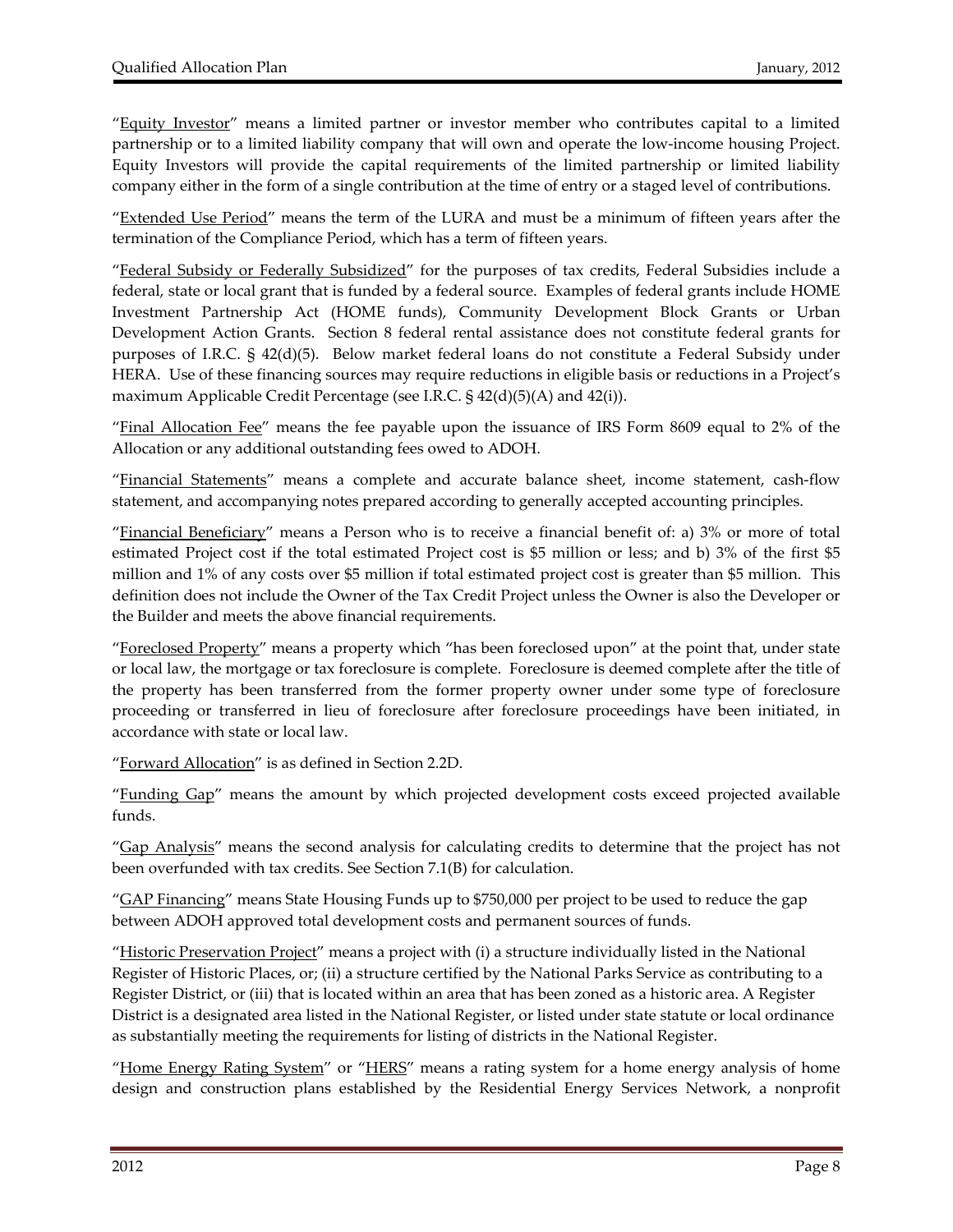membership corporation whose standards are officially recognized by the US Government and mortgage industry.

"Horizontal Improvements" means permits have been issued and construction has commenced on grading of the land, installation of utilities including, but not limited to, water, sewer, and power, and the installation of paving, curbs and gutters, which are substantially complete.

"Housing First" model or project means a particular housing approach that moves the homeless individual or household immediately from the streets or homeless shelters to their own apartments, instead of using intermediate levels of housing such as transitional housing programs, and then providing supportive services in a manner that emphases a non‐coercive approach.

"HUD" means the United States Department of Housing and Urban Development.

"IREM" stands for The Institute of Real Estate Management which is an international community of real estate managers across all property types dedicated to ethical business practices and maximizing the value of investment real estate.

"IRS" means the Internal Revenue Service.

"LIHTC" or "Tax Credit" means the Low-Income Housing Tax Credit program under I.R.C. § 42.

"LEED for Homes" means the consensus-developed, third party-verified, voluntary rating system developed by the US Green Building Council which promotes the design and construction of highperformance green homes.

"LEED for Homes Gold Certification" means a certification that the LEED‐certified home is designed and constructed in accordance with the rigorous guidelines of the LEED for Homes green building certification program and has met the standards labeled as "gold" by the US Green Building Council in the LEED for Homes rating system.

"<u>Letter of Interest or Intent</u>" means the documentation addressed to the Applicant/Developer of an interest or intent to provide funding, setting forth the writer's intention to negotiate the financing and stating the amount, interest rate, security, repayment terms and including the minimum debt service coverage ratio and loan‐to‐value ratio used by the lender to size the financing, as applicable. If the sole Developer of the Project is a Non-Profit Organization, the Letter of Interest or Intent from the investment syndicator must state that the Non‐Profit Organization holds the right to first refusal to acquire the Project following the fifteen-year Compliance Period. Such letters or documents may be subject to reasonable, commercially acceptable contingencies, as determined by ADOH in its sole discretion.

"Local Government" means the governing body of the city, town, county or Tribal government having jurisdiction over the real property upon which the Project will be located.

"Low‐Income Unit**"** means any Unit in a Project if the Unit is rent restricted (as defined in I.R.C. § 42(g)(2)) and the individuals occupying such Unit meet the income limitation applicable under I.R.C. §  $42(g)(2)$  for the Project.

"LURA" means the "Extended Low-Income Housing Commitment" required by IRC  $\S$  42(H)(6) which must be in the form of a Declaration of Affirmative Land Use and Restrictive Covenants Agreement (commonly referred as the "LURA") that is recorded and runs with the land on which the Project is developed, restricting the use of land by the Owner and its successors and assigns to the terms and conditions of the Project, as approved by ADOH.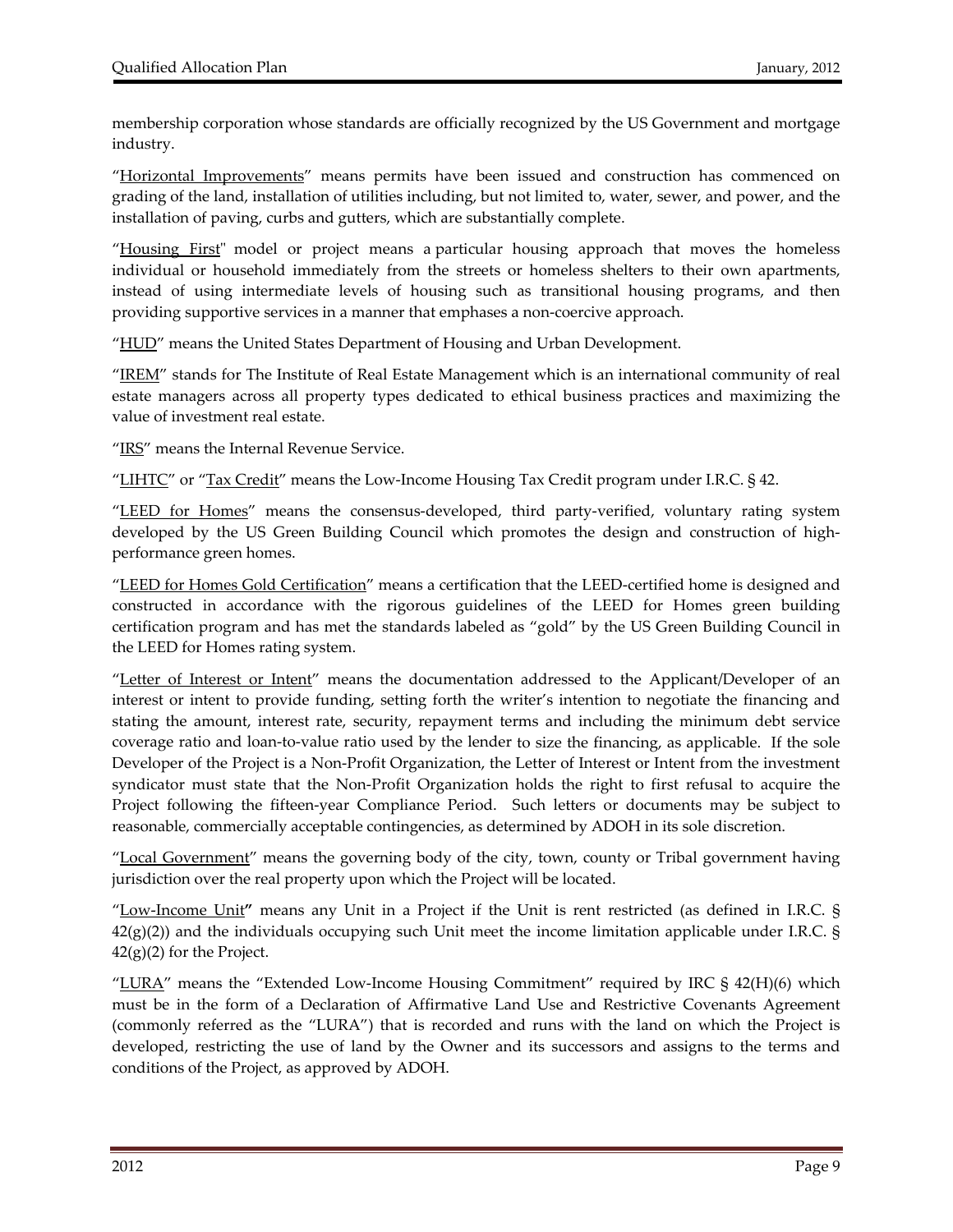"Major Life Activities" for the purpose of the American Disabilities Act means "functions such as caring for oneself, performing manual tasks, walking, seeing, hearing, speaking, breathing, learning, and working." See 45 CFR Section 84.3(j)(2)(ii).

"Market Demand Study" means a third party report that outlines the overall market demand for a Project within a defined market area and identifies, with significant detail, the current supply of similar units, demographics, and economics contained within the market area.

"Material Changes" are as described in Section 4.5.

"Max" or "Maximum Points" means the highest amount of points that may be awarded by the ADOH in each scoring category.

"Native American Housing Assistance and Self Determination Act" means the Native American Housing Assistance and Self Determination Act of 1996, P.L. 104-330 (25 U.S.C. 4101 - 4212), as amended. The Native American Housing Assistance and Self‐Determination Act of 1996 was passed to simplify and reorganize the system of providing housing assistance to Native American communities to help improve the unsatisfactory conditions of infrastructure in Indian Country. The legislation proposed to accomplish this reform by reducing the regulatory strictures that burdened Tribes attempting to use their housing grants, and created a new program division of the Department of Housing and Urban Development that combined several previously used programs into one block operation committed to the task of Tribal housing.

"National Apartment Association" is a membership association based out of Virginia that is an advocate for quality rental housing in the multifamily housing industry.

"Non-Profit Organization" means an existing entity formed and maintained as an I.R.C.  $\S 501(c)(3)$  or (4) organization and is exempt from the tax under I.R.C. § 501(a).

"Non‐Profit Project" means Projects in which a qualified Non‐Profit Organization owns an interest of at least fifty one percent (51%)of the general partner interest in the Project, and materially participates within the meaning of I.R.C § 469(h) in the development and operation of the Project throughout the Compliance Period and the Extended Use Period.

"Non-Profit Set-Aside" means the tax credits allocated by the State to meet the requirement under I.R.C. § 42(h)(5) to allocate at least 10% of the State housing credit ceiling for any calendar year to projects involving a qualified Non‐Profit Organization (as such organization is defined under I.R.C. § 42(h)(5)(C)) which owns an interest of at least fifty one percent (51%) of the general partner interest in the Project, and materially participates (within the meaning of I.R.C. § 469(h)) in the development and operation of the Project throughout the Compliance Period and the Extended Use Period. I.R.C. § 42(h)(5)(C) defines a qualified Non‐Profit Organization as any organization if such organization is described in paragraph (3) or (4) of I.R.C. § 501(c) and is exempt from the tax under I.R.C. § 501(a), such organization is determined by the State housing credit agency not to be affiliated with or controlled by a for‐profit organization and one of the exempt purposes is the fostering of low‐income housing. I.R.C. § 469(h) defines material participation as involvement in the operations of an activity on a basis that is regular, continuous and substantial.

"Obsolescence" means a loss in value due to factors outside the property lines of the subject property that adversely affect the usability and value of the subject property or its actual or potential income.

"On-site" means directly located on the property of the Project.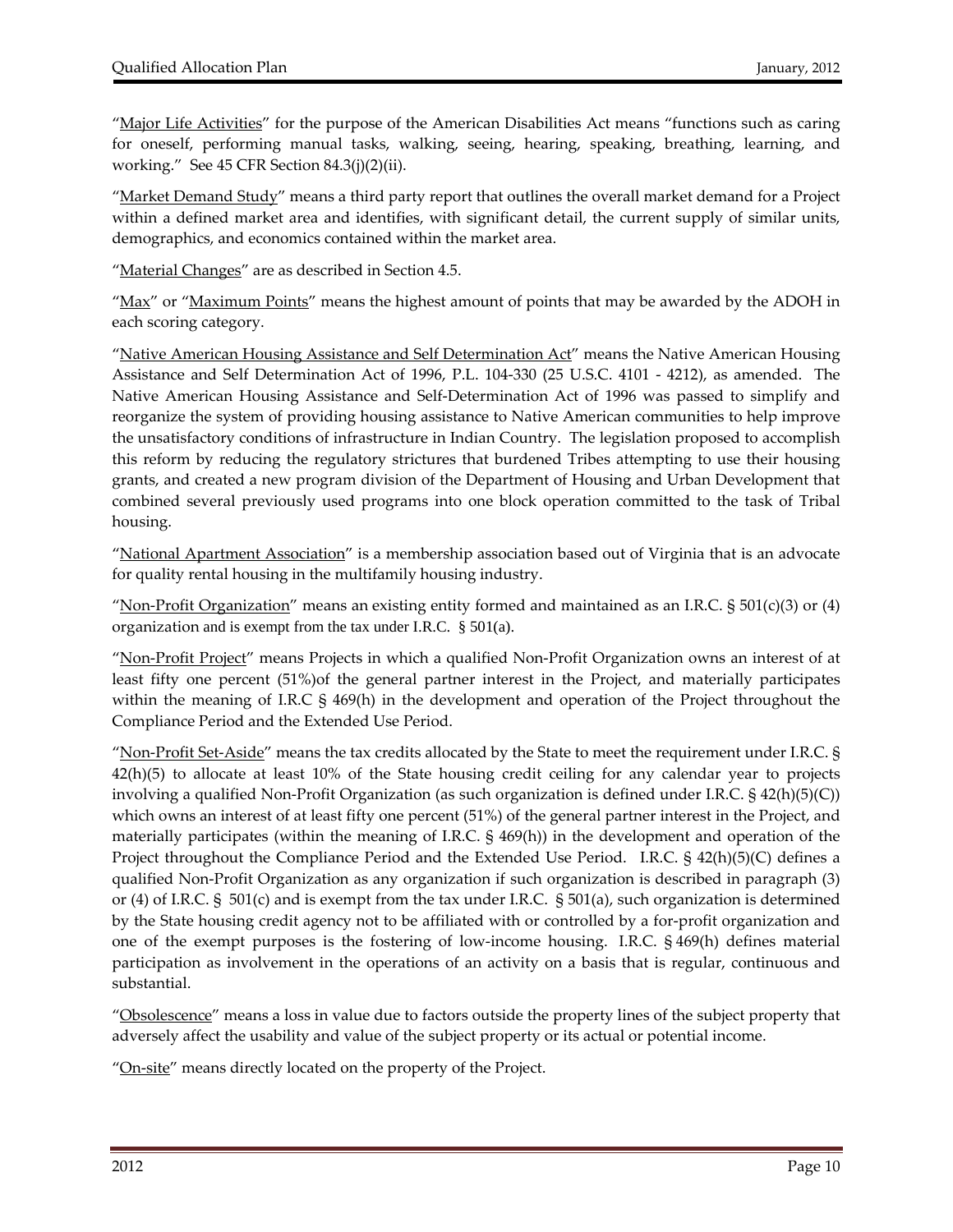"Operating Expenses" means the fixed and variable expenses of operating the Project, including, but not limited to, taxes, insurance, utilities, management, and replacement reserves, but excluding debt service.

"Owner" means the legal entity that ultimately owns the Project and to which tax credits will be allocated.

"Permanent Financing" means the difference between total development costs and tax credit equity contributions.

"Person" means an individual, partnership, corporation, trust or other entity.

"Phase I Environmental Report" means a report prepared for a real estate holding which identifies potential or existing environmental contamination liabilities.

"Placed in Service" means: 1) for a new or existing building used as residential rental property, the date on which the building is ready and available for its specifically assigned function, i.e., the date on which the first Unit in the building is certified as being suitable for occupancy in accordance with state or local law; and 2) with respect to rehabilitation expenditures that are treated as a separate new building, those buildings are placed in service at the close of any 24-month period over which the expenditures are aggregated.

"Project" means any project for residential rental property if the Project meets the requirement of subparagraph A or B, whichever is elected by the taxpayer:

- A. 20‐50 Test: The project meets the requirements of this subparagraph if 20% or more of the residential units in such project are both rent‐restricted and occupied by individuals whose income is 50% or less of area median gross income.
- B. 40‐60 Test: The project meets the requirements of this subparagraph if 40% or more of the residential units in such project are both rent‐restricted and occupied by individuals whose income is 60% or less of area median gross income.

Any election under this paragraph, once made, is irrevocable. For purposes of this paragraph, any property must not be treated as failing to be residential rental property merely because part of the building in which such property is located is used for purposes other than residential purposes. Scattered Sites may be considered to be one project if the Scattered Sites meet the above definition and the requirements in the "Scattered Sites" definition in this Section.

"Property Manager" or "Property Management Company" means the entity responsible for marketing, maintenance, and tenant relations for a building financed with tax credits under this Plan.

" $QCT$ " is a LIHTC qualified census tract area determined by HUD wherein the average median income of the households in the area is less than 60% of the county median income, or where the poverty rate is greater than 25%.

"Qualified Contract" is as defined in I.R.C.  $\S$  42(h)(6)(F) which states: the term "qualified contract" means a bona fide contract to acquire (within a reasonable period after the contract is entered into) the non low‐ income portion of the building for fair market value and the low‐income portion of the building for an amount not less than the applicable fraction (specified in the extended low‐income housing commitment) of (i) the sum of (I) the outstanding indebtedness secured by, or with respect to, the building, (II) the adjusted investor equity in the building, plus (III) other capital contributions not reflected in the amounts described in subclause (I) or (II), reduced by (ii) cash distributions from (or available for distribution from) the project. If no qualified buyer is produced within the 365-day period, the owner may be released from all use restrictions and obligations. However, if the owner refuses to sell the property, it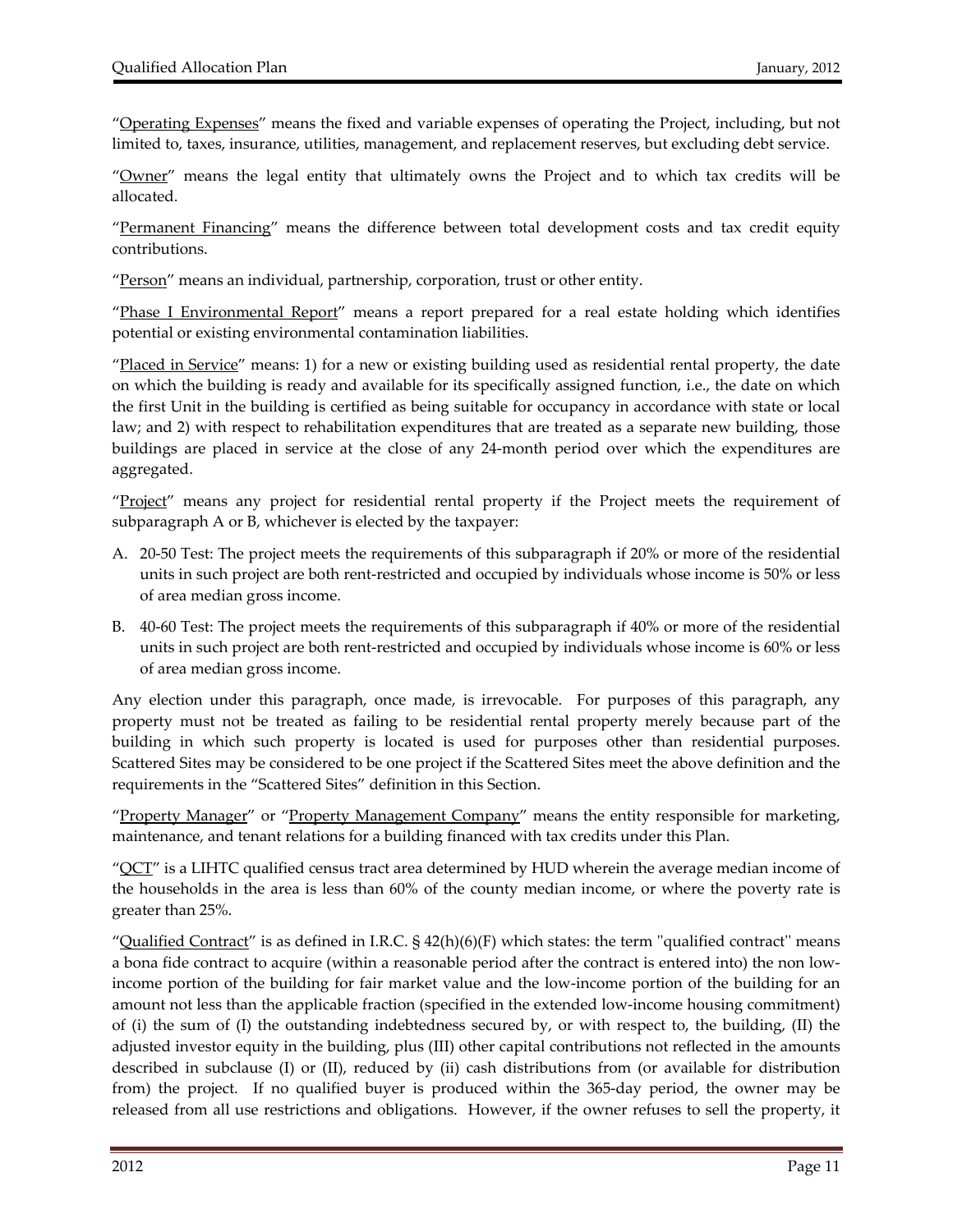must abide by the extended use restrictions enacted by the Revenue Reconciliation Act. This option is only available to owners who did not waive their right to seek a qualified contract or agree to a longer use agreement when signing their restricted use agreement with the state housing finance authority.

"Reg" means Internal Revenue Treasury Regulations.

"Rehabilitation" or "Rehab" or "Rehabilitated" means to restore to good condition, operation or capacity.

"Reservation" means a written statement issued by ADOH to the Applicant after the application round indicating that ADOH has reserved for the Project a specific amount of tax credits.

"Reservation Fee" - the Reservation Fee is calculated as  $10\%$  of the annual credit allocation. (8% of the 10% reservation fee is due and payable at Reservation with the remaining 2% of the 10% reservation fee due and payable at final allocation.)

"Residential Rental Unit" means an area legally licensed or permitted for use as a living space containing a sleeping area, bathing and sanitation facilities, and cooking facilities equipped with a cooking range, refrigerator, and sink, all of which are separate and distinct from other Residential Rental Units. Reg. §§ 1.103‐8(a) 8(i).

"Reservation List" shall mean as defined in Section 2.2(B).

"Rural Development" means economic and community development actions or initiatives taken to improve the economy and quality of life of communities and individuals in non‐urban areas.

"Rural Project" means a Project located outside of Maricopa and Pima Counties.

"Satisfactory Progress" means that the Applicant, including any person with an ownership interest in the Applicant or Development Team member, has presented evidence, satisfactory to ADOH, that each Project for which the Applicant has received a Determination of Qualification, Reservation, or Allocation in Arizona or any other state, has been Placed in Service on time or otherwise is progressing without unreasonable delay through the various phases of development, i.e., financing, permitting, construction, certificate of occupancy, and rehabilitation.

"Scattered Sites" means a Project which is comprised of separate buildings that are considered a single Project if the buildings meet the following criteria:

- A. Consist of no more than six (6) non-contiguous parcels within a 15-mile radius of each other;
- B. All buildings in the Project must be under the ownership of one entity;
- C. All units in the scattered site application must be managed by one entity;
- D. All buildings in the Project must be developed under one common plan of financing and considered as a single Project by all funding sources;
- E. The scattered sites must be appraised as a single proposed development; and
- F. Otherwise meets the requirements of I.R.C.  $\S$  42(g)(7) when it is placed in service.

"Set-Aside" means (1) a specific type of housing development category that the ADOH has identified as a priority for allocating tax credits or (2) an identified number of housing units that the Owner will agree to be held for use by tenants with a certain level of income or by tenants in a particular group.

"Site Control" means Applicant's evidence of ownership or control over the land required for the project in the form of: a) a binding commitment to transfer land to the Owner,; b) a recorded deed with the Owner as grantee, c) a long term lease with the Owner as the lessee or d) a lease option between Owner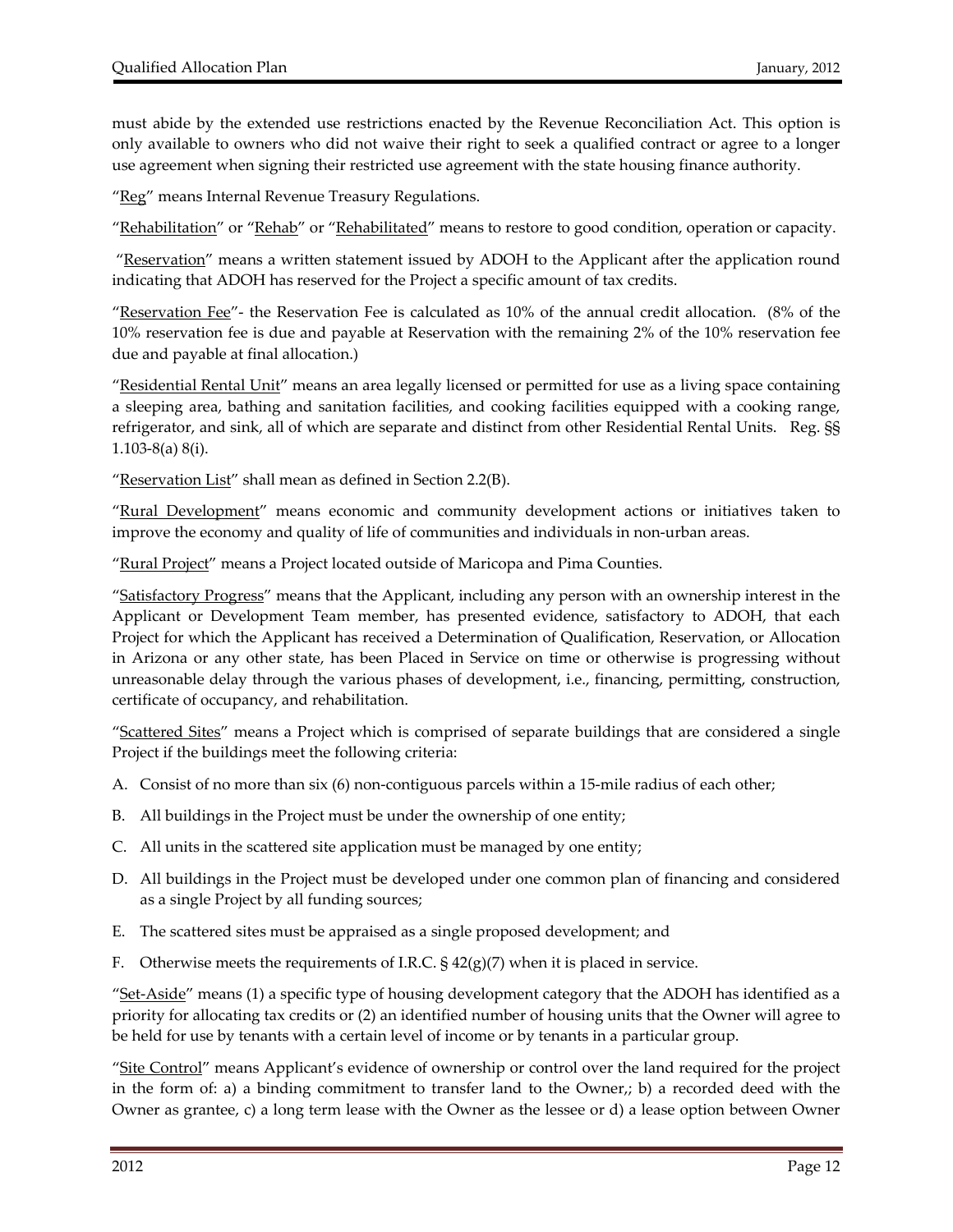and owner of the land as such owner is recorded in the jurisdiction of the property provided the lease option is not terminable at the property owner's discretion until 180 days after the Deadline Date for submittal of the Application.

"Special Needs Populations" means the homeless, the seriously mentally ill, the physically disabled, individuals infected with the human immune‐deficiency virus or other populations with specialized housing needs. Other populations with specialized housing needs will include:

- A. Homeless Individual(s): a person(s) who has lived: 1) in places not meant for human habitation such as cars, parks, sidewalks, abandoned buildings, etc.; 2) in an emergency or shelter facility; or 3) in a transitional housing facility (not permanent housing).
- B. Seriously Emotionally Disturbed: a person(s) between birth and age 18 who currently or at any time during the past year have had a diagnosable mental, behavioral, or emotional disorder that resulted in a functional impairment which substantially interferes with or limits the person's role or functioning in family, school, or community activities.
- C. Developmentally Disabled Persons: a person(s) suffering from a severe, chronic condition attributable to a physical or mental impairment manifesting itself before the age of 22 and likely to continue indefinitely. Developmentally disabled persons are to be certified by a referral agency.
- D. Victims of Domestic Violence: as certified by a referral agency.
- E. Individuals Suffering from Chronic Substance Abuse: as certified by a referral agency.

"Stalled Project" means a Project where property development activities were commenced, but have been inactive for a period of 12 months or longer, and that has never been placed in service for its intended purpose, as determined in the ADOH's discretion.

"State" means the State of Arizona.

"State Annual Credit Authority" means the total amount of tax credits allocated to the state by the IRS each year based on the population of the state and multiplied by a dollar amount per resident that is adjusted annually for inflation.

"State Housing Fund" or "SHF" means funds in a single housing program that are comprised of Federal HOME resources from HUD and state resources from the State Housing Trust Fund (HTF).

"Supportive Housing" means affordable permanent independent rental housing for persons who are homeless or have disabilities. These populations are limited, however, to the following groups: Homeless Individuals; seriously mentally ill; Seriously Emotionally Disturbed; physically disabled; Developmentally Disabled Persons; victims of AIDS/HIV; Victims of Domestic Violence; and Individuals Suffering from Chronic Substance Abuse. See definition of "Special Needs Populations" above for more complete definitions of these groups. Supportive Services are provided to residents of supportive housing on an as-needed basis for as long as they are needed, with the purpose of helping residents achieve maximum possible self‐sufficiency and maintain their permanent housing.

"Supportive Services" means services provided by the service provider to help residents enhance their way of living and achieve self‐sufficiency. Supportive Services may be provided directly by the Owner or through coordination with existing service agencies and may be delivered through a combination of both on‐ and off‐site service delivery mechanisms, with the provision that an on‐site service coordination capacity must be maintained. For the purposes of scoring, the ADOH may determine that certain Supportive Services must be offered on‐site to obtain points in a particular Project scoring category.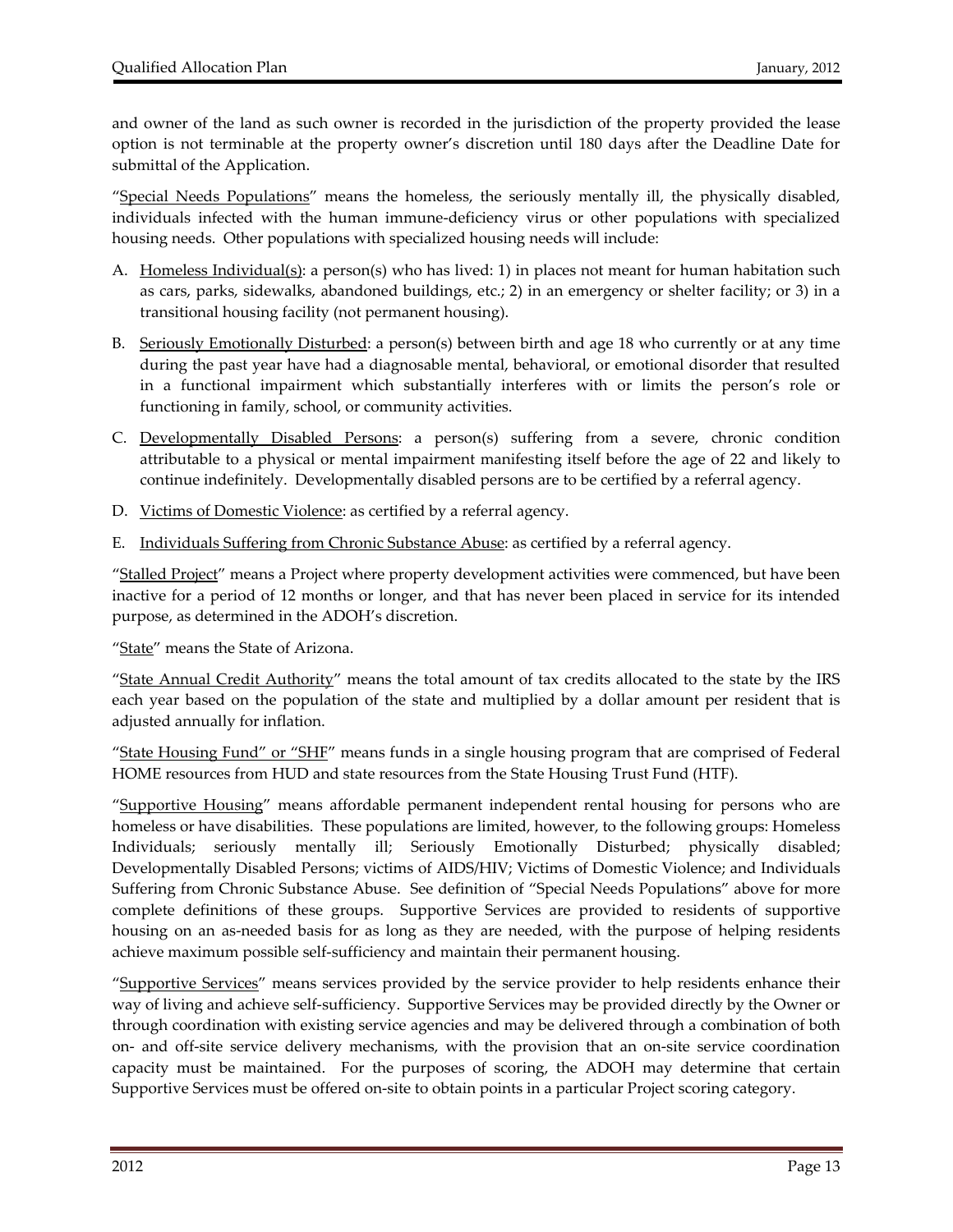"Sustainable Development" means generally, a pattern of resource use that aims to meet human needs while preserving the environment so that these human needs can be met not only in the present, but also for generations to come and means more specifically, a description of the products, approaches or methods that are used to meet these general resource aims.

"Syndication Rate" means a ratio that reflects the price to the Project for \$1.00 of tax credits awarded.

"Tribe" or "Tribal" means a federally recognized Native American Indian tribe.

"Total Direct Construction Costs" means the costs to construct the Project which matches the construction contract and line 52 on Form 3 of the development budget.

"Uniform Standards of Appraisal Practice" means the guidance as published and amended by the Appraisal Standards Board of the Appraisals Foundation for quality control standards applicable for real property, personal property, intangibles, and business valuation appraisal analysis and reports in the United States and its territories.

"Unit" means any accommodation containing separate and complete facilities for living, sleeping, eating, cooking, and sanitation (e.g., a residential dwelling consisting of one apartment, one single family home, one half of a duplex, etc.). Such accommodations may be served by centrally located equipment such as air conditioning or heating.

"USDA/RD" means United States Department of Agriculture/Rural Development.

"VASH" means Veterans Affairs Supportive Housing.

"Vertical Improvements" means permits have been issued and construction has commenced on vertical project improvements which include buildings, walls, swimming pools, etc.

"Water Conservation" means the preservation and careful management of water resources.

"Xeriscape Landscaping" means the landscaping designed specifically for areas that are susceptible to drought or for properties where Water Conservation is practiced.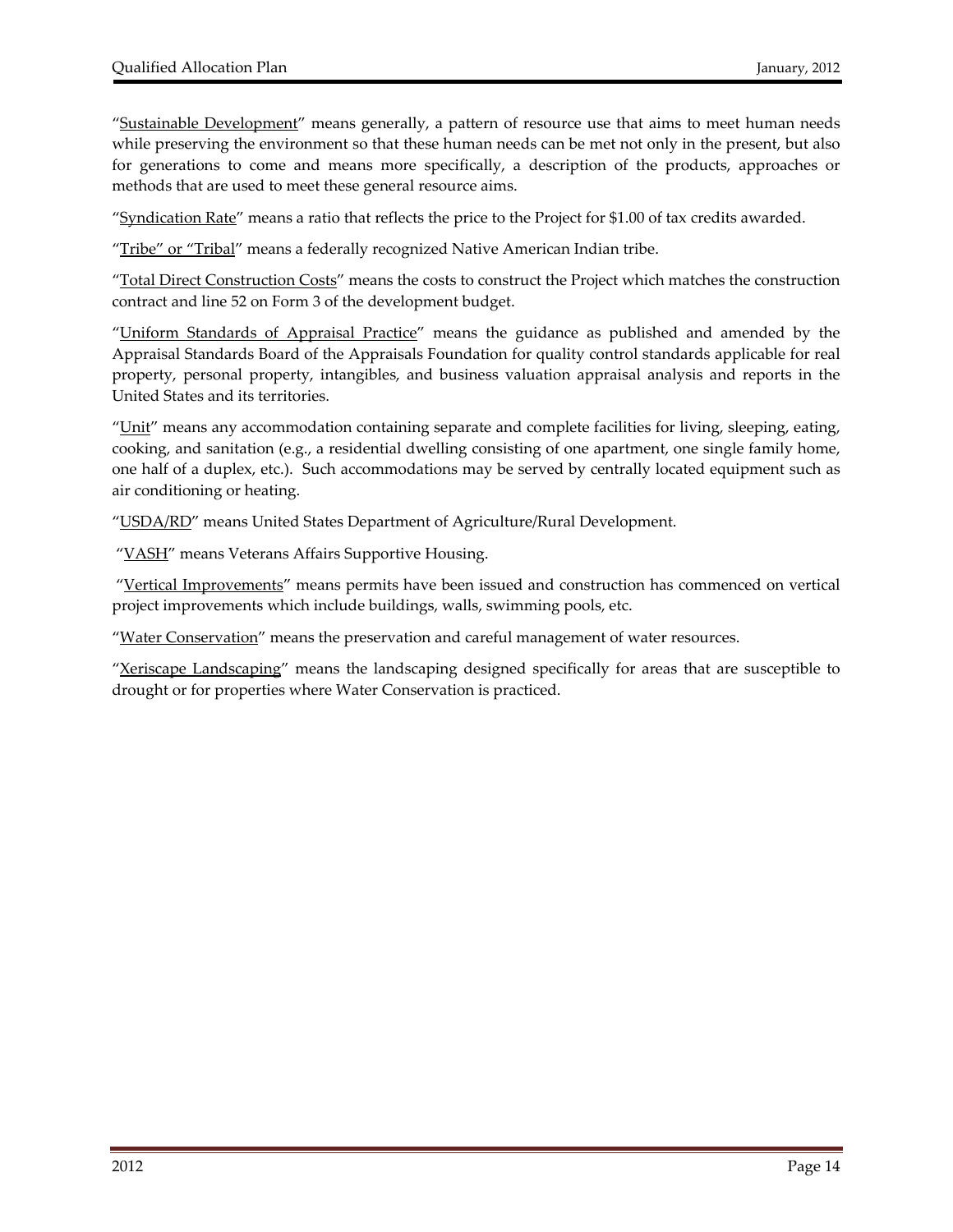#### **1. INTRODUCTION**

#### **1.1 Background**

- A. The federal Low‐Income Housing Tax Credit ("LIHTC" or "Tax Credit") program was established by the Tax Reform Act of 1986, and codified in Section 42 of the Internal Revenue Code of 1986, as amended ("I.R.C. § 42"), to encourage construction and rehabilitation of low‐income rental housing. The Arizona Department of Housing ("ADOH") is the housing credit agency responsible for allocating Tax Credits to Owners of qualifying residential rental Projects. The Revenue Reconciliation Act of 1989 amended I.R.C. § 42 by adding § 42(m), which requires allocating agencies to allocate Low‐Income Housing Tax Credits pursuant to a Qualified Allocation Plan ("QAP", "Plan", or "Allocation Plan"). I.R.C. § 42(m) describes the purposes and requirements for this Plan.
- B. There are two methods for obtaining a Tax Credit Allocation pursuant to this Plan: 1) through a competitive application process, and 2) tax‐exempt bond financing.

#### C. **Changes to the Plan**.

- 1. Annual Plans. **DISCLAIMER**: ADOH may submit a new proposed plan with substantial changes for public review and comment. ADOH may add, delete, or substantially change eligibility requirements, Set‐Asides, scoring, threshold and underwriting requirements for a new plan.
- 2. Changes to Approved Plans. ADOH may in its discretion make changes to this Plan. In accordance with I.R.C.  $\S$  42(m)(1)(A)(iv), written explanation will be made available to the general public for any allocation of a housing credit dollar amount which is not made in accordance with established priorities and selection criteria of the ADOH. Although ADOH will make every effort to avoid substantial changes to the Plan after a competitive round has been announced, such changes may be necessary from time to time to respond to changing market conditions, address critical needs, and maximize the Allocation of Tax Credits. Should changes to this Plan or other tax credit programs occur, ADOH must post a public notice on the ADOH website and email a notification of the same to all applicants. Changes to this Plan due to changes in the applicable federal law must be announced by ADOH through a public notice.
- 3. Modifications to Plan. ADOH may modify this Plan, including its compliance and monitoring provisions, from time to time, or for any other reasons as determined by ADOH: 1) to reflect any changes, additions, deletions, interpretations, or other matters necessary to comply with I.R.C. § 42 or regulations promulgated there‐under; 2) to respond to changes in the market for affordable housing; 3) to insert such provisions clarifying matters or questions arising under this Plan as are necessary or desirable and that are contrary or are inconsistent with this Plan or I.R.C. § 42; or 4) to cure any ambiguity, supply any omission or correct any defect or inconsistent provision with this Plan or I.R.C. § 42.

#### **1.2 General and Specific Goals**

A. **General Goals**. The selection criteria set forth in this Allocation Plan include, in part, consideration of: (1) Development location; (2) housing needs characteristics; (3) Development characteristics, including whether Project uses existing housing as part of a community revitalization plan; (4) sponsor characteristics; (5) tenant population with special housing needs; (6) the existence of a public housing waiting list; (7) tenant populations of individuals with children; (8) Projects intended for eventual tenant ownership; and (9) permanent supportive housing. For projects that are not financed through tax‐exempt bonds, the LIHTC program is a competitive program. For the process and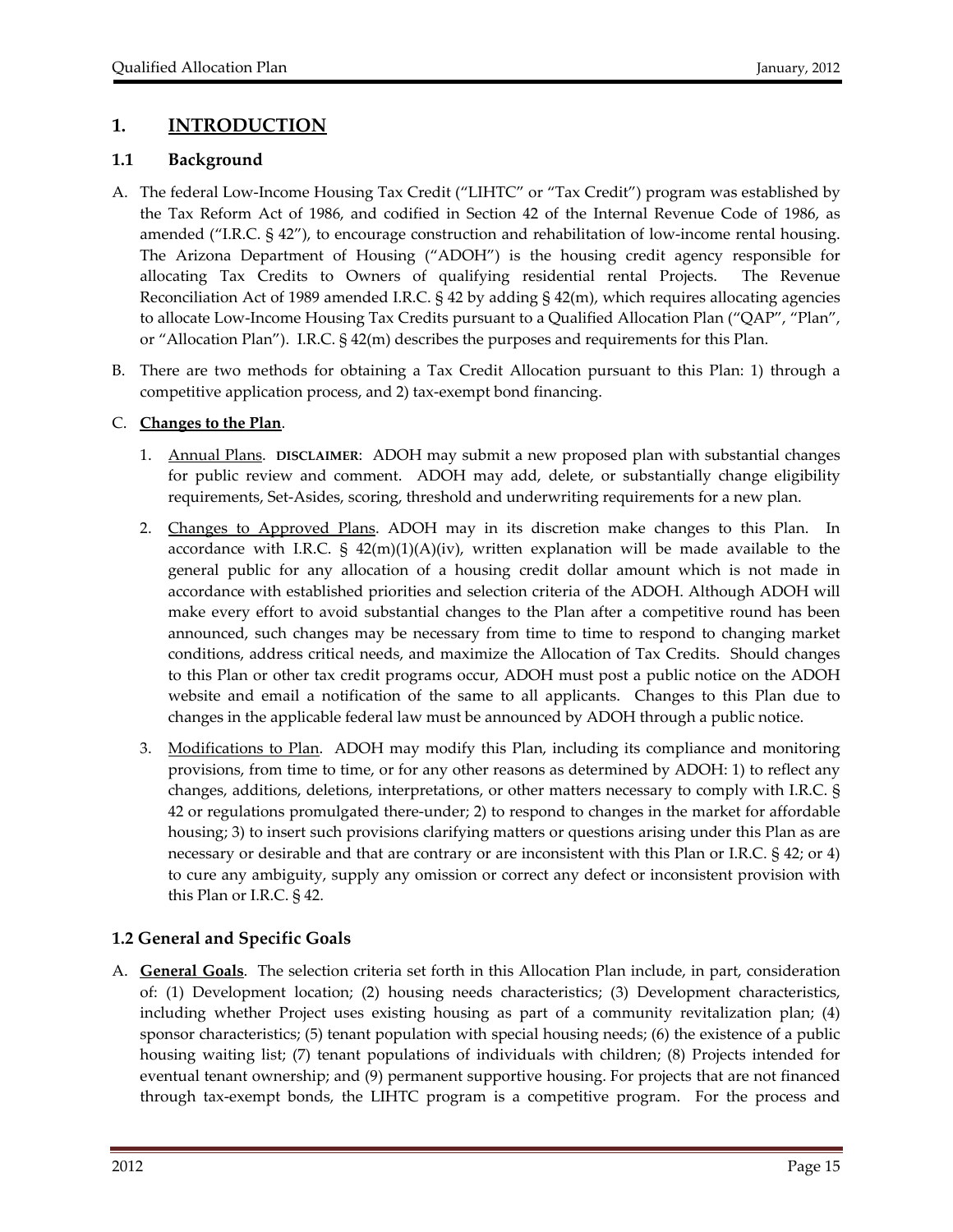requirements for Tax Credits to projects financed by tax-exempt bonds, see Section 3 of this Plan. In furtherance of the statutory provisions affecting the program, ADOH has established the following general goals for allocating Tax Credits in Arizona:

- 1. To maximize the number of affordable rental housing units added to the existing housing stock;
- 2. To develop affordable rental housing units in areas with the highest market demand while avoiding concentration of affordable properties in distressed areas;
- 3. To develop affordable rental housing units necessary to satisfy a critical need in an area;
- 4. To allocate Tax Credits to projects that provide the greatest overall public benefits;
- 5. To encourage development and preservation of appropriate rental housing for people and families that need governmental assistance to find and maintain suitable, habitable, and affordable rental housing in the private marketplace;
- 6. To enable substantial rehabilitation of existing rental housing in order to prevent losses to the existing supply of affordable Units;
- 7. To prevent the loss from the existing stock of low‐income rental housing of those Units under expiring contracts with federal agencies or subject to prepayment which, without the Allocation of Tax Credits, would be converted to market rate Units;
- 8. To maximize the utilization of Tax Credits;
- 9. To provide an equitable distribution of Tax Credits across the State;
- 10. To provide opportunities for participation in the Tax Credit program to all qualified sponsors of low‐income rental housing; and
- 11. To provide Local Government entities with notice and opportunity to comment on Tax Credit development proposed within their jurisdictions.
- B. **Specific Goals**. In allocating Tax Credits, ADOH seeks to achieve specific goals. These are:
	- 1. To use Tax Credits in connection with rental housing "projects serving the lowest income tenants", see I.R.C.  $\S$  42(m)(1)(B)(ii)(I);
	- 2. To use Tax Credits in connection with rental housing "projects obligated to serve qualified tenants for the longest periods", see I.R.C.  $\S$  42(m)(1)(B)(ii)(II);
	- 3. To make Tax Credit funding available to projects serving low‐income populations including families with children, homeless persons, veterans, and elderly citizens;
	- 4. To hold competition to determine those projects considered sound investments of public funds;
	- 5. To expend the minimum amount of public funds necessary to accomplish program goals;
	- 6. To administer the LIHTC program in a manner that encourages timely Project completion and occupancy;
	- 7. To encourage the highest available quality and design standards for Projects financed with Tax Credits; and
	- 8. To develop and promote Sustainable Development.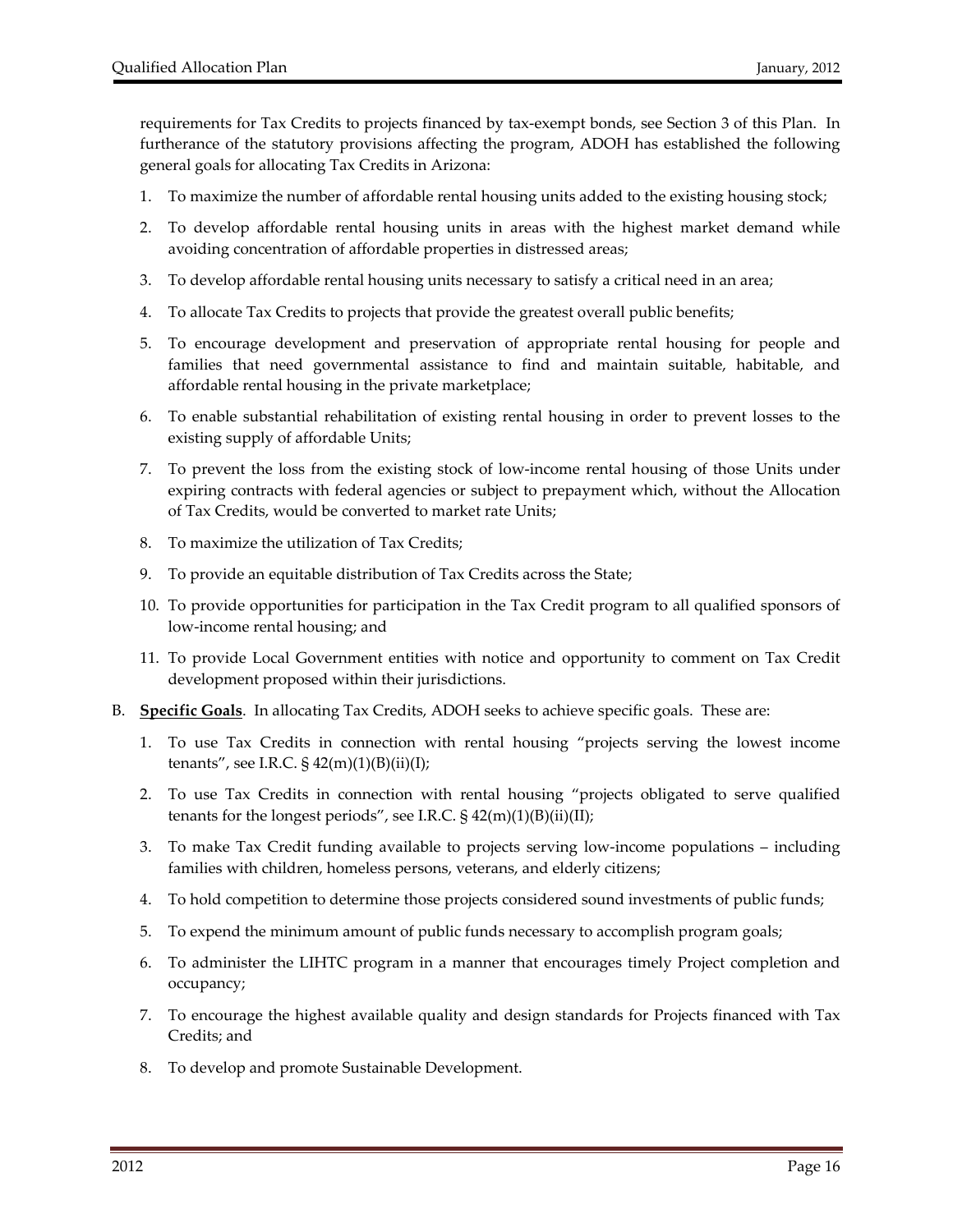#### **2. APPLICATION FOR TAX CREDITS**

#### **2.1 Amount and Allocation of the State's Annual Credit Authority**

**Annual Tax Credit Ceiling**. The federal government establishes the State Annual Credit Authority which limits the dollar amount of tax credits that ADOH may allocate to qualifying Projects, and detailed eligibility standards and priority uses for available tax credits. The State's Annual Tax Credit Authority is typically insufficient to fund all applications. This Plan explains the competitive process that ADOH uses to allocate its annual authority for 9% tax credits in 2012.

For calendar year 2012, the amount used under I.R.C.  $\S$  42(h)(3)(C)(ii) to calculate any state's LIHTC program credit ceiling amount is the greater of 1) \$2.20 multiplied by the state's population, or 2) \$2,525,000.00. These figures are adjusted annually for inflation. Arizona's LIHTC program credit ceiling amount for the calendar year 2012 is approximately \$13,000,000.00. The amount of tax credits available through this Plan in any allocation round is the annual tax credit ceiling adjusted by the amount of tax credits already allocated, tax credits returned, tax credits carried over from the previous year, and any national pool tax credits that the State may receive.

#### **2.2 Tax Credit Reservation**

**Maximum Reservation**. The amount of Tax Credits awarded to any one (1) Project must be the lesser of the Eligible Basis Analysis or the Gap Analysis. A Developer may submit more than one (1) Project under this Plan, but the ADOH will not award Tax Credits for more than two (2) Projects with the same Developer. Tax Credits will be limited to no more than \$1,500,000 per Project for Projects in a Set-Aside category. For Projects awarded Tax Credits outside of the Set‐Aside category, Projects with the same Developer will be awarded no more than \$1,500,000 in Tax Credits per Project, and Projects whose Developer is not the Developer on any other Project awarded Tax Credits under this Plan are eligible to receive up to \$2,500,000 in Tax Credits. For the purposes of the Maximum Reservation, the term "Developer" includes the Developer, Co-Developer or any affiliate of a Developer or Co-Developer that is acting as a Developer or Co‐Developer on a Project. In the event of a competitive round under this Plan after the 2012 calendar year, ADOH may limit the maximum amount of Tax Credits available for a reservation in a separate notice.

- A. **Tax Credit Reservation**. ADOH, based upon an evaluation of applications and in its sole discretion, must reserve Tax Credits as follows:
	- 1. First, to Projects in each Set‐Aside category, preference being given to Projects with the highest competitive score that: 1) meet eligibility and threshold requirements; 2) demonstrate a strong market demand; and 3) meet underwriting requirements. One Project may satisfy more than one Set‐Aside category.
	- 2. Second, to Projects that have not designated or do not qualify for a Set‐Aside category, preference being given to Projects with the highest competitive score that: 1) meet threshold and eligibility requirements; 2) demonstrate a strong market demand; and 3) meet underwriting requirements.
	- 3. ADOH reserves the right not to reserve or allocate Tax Credits for any Project regardless of ranking under the Project scoring criteria, if it determines, in its sole discretion, that an Allocation for such Project does not further the purpose and goals set forth in I.R.C. § 42 or in the Plan, or otherwise attempts to circumvent the goals and requirements of the Plan or ADOH.
	- 4. ADOH must reserve Tax Credits to a Project through a letter notifying the Applicant of the Tax Credit Reservation. ADOH may condition the Reservation upon satisfaction of specific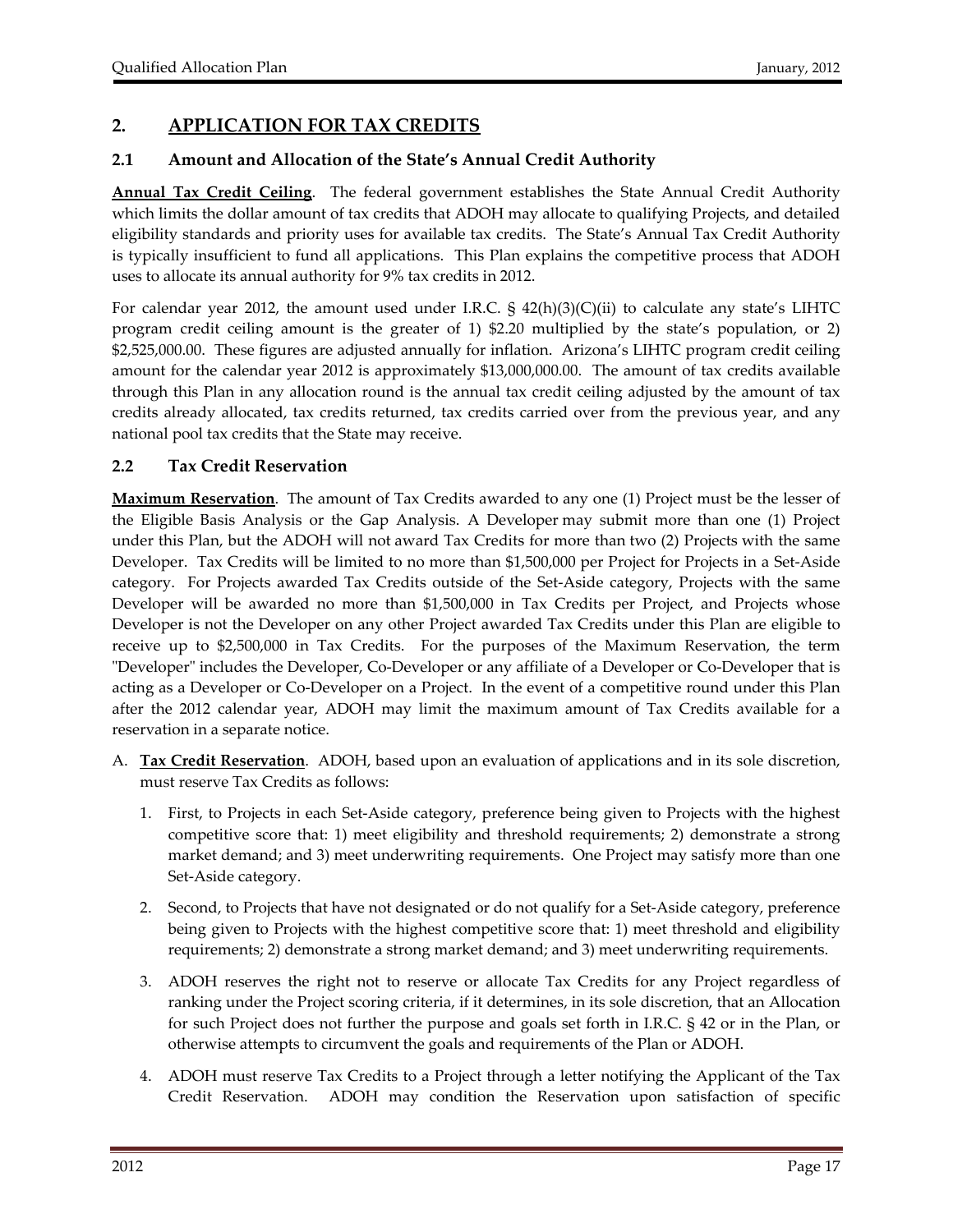requirements which may include, without limitation, a request for payment of the Reservation Fee, requirements for meeting the Carryover Allocation, and requirements for meeting the 10% Cost Test. Failure to satisfy the conditions explained in the letter may result in cancellation of the Reservation.

- B. **Reservation List**. ADOH will establish and make available to the public a list describing Projects receiving an allocation in the order described in this Section along with the name of the Project, Project location, Set‐Aside category, and annual Tax Credit amount ("Reservation List"). Applicants who receive a Reservation of Tax Credits will receive a letter, which shall include the Applicant's score.
- C. **Allocation of Returned Credits**. ADOH may allocate Tax Credits that have been returned and those it has received from the national pool to projects that were not fully funded. ADOH may carry forward remaining Tax Credits to the next calendar year as permitted under I.R.C. § 42. Returned Tax Credits may be allocated to the next highest scoring Projects that meet eligibility requirements, threshold criteria and underwriting review.
- D. **Forward Allocations**. ADOH may consider committing Tax Credits from the following year's annual Tax Credit ceiling amount to the highest scoring Projects submitting an Application under this Plan (a "Forward Allocation") for those Projects that (1) received a partial allocation solely for the purpose of maximizing the Allocation of Tax Credits available in the current Tax Credit year, (2) in the event that ADOH determines that a material error prevented an otherwise qualifying Project from receiving a Reservation, or (3) in the event the ADOH, in its sole discretion, determines that a Forward Allocation of up to twenty five percent (25%) of the 2013 Tax Credit ceiling may benefit the creation of new jobs in the 2012 year. If a Forward Allocation is made to Applicant based on review and underwriting at the time that the Forward Allocation credits are reserved, Applicant may not request any additional credits in the subsequent year with respect to that same Project, nor may a Developer, including any Co‐Developer or any affiliate of a Developer or Co‐Developer that is acting as a Developer or Co‐Developer on a Project exceed the Maximum Reservation stated in Section 2.2 of this Plan.
- E. **Unsuccessful Applicants**. After ADOH announces the Reservation of Tax Credits, the ADOH will provide a letter to the unsuccessful Applicants with the total scoring of the items in the Application. Unsuccessful Applicants may request a meeting with program staff to discuss their Application. ADOH may also accept written questions concerning its scoring. Questions must be based solely on facts provided in the Applicant's original Application. A final decision denying an Application for Tax Credits will provide notice of the right to administrative appeal pursuant to A.R.S. §§ 41‐1092 through 1092.12. An unsuccessful application for reservation of tax credits shall expire on the date the governor approves a subsequent Plan, December 31, 2012, or otherwise upon notice by ADOH.

#### **2.3 Application Deadlines, Timetable, and Application Submission Location**

- A. **Allocation Rounds**. ADOH may hold one or more Tax Credit Application rounds pursuant to this Plan.
- B. **Application Deadline and Payment of Fee**. A non‐refundable application fee of \$5,000.00 for each Application is due on or before 4:00 P.M. March 1, 2012, or as may be otherwise announced by ADOH in an information bulletin published on the ADOH website. Bound, hard‐copy applications must be submitted to the reception desk of the Arizona Department of Housing located at 1110 West Washington Street, Suite 310, Phoenix, Arizona 85007. Online Applications will be submitted through the ADOH website. **FACSIMILE AND E‐MAIL SUBMISSIONS WILL NOT BE ACCEPTED**.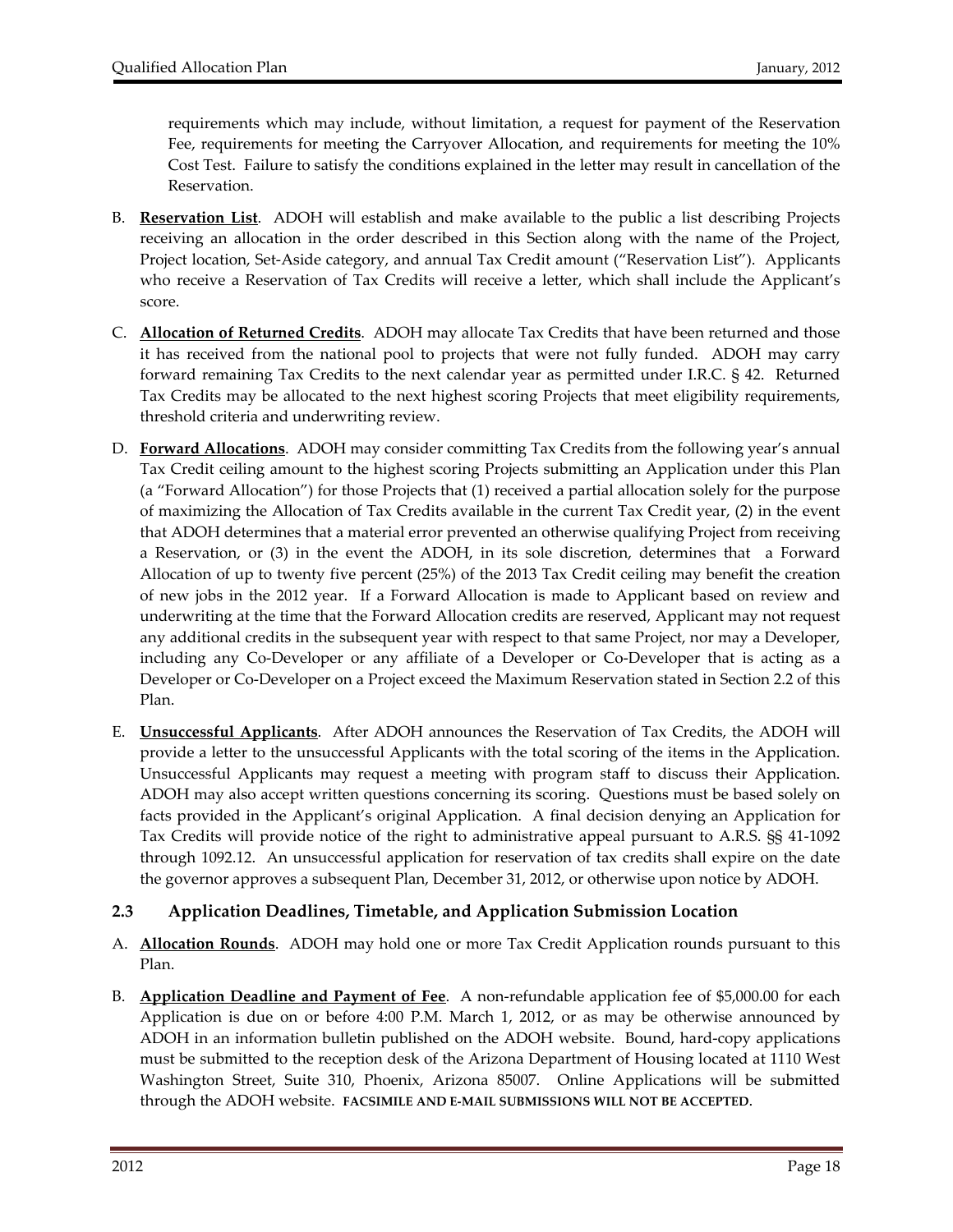#### **2.4 Application Format**

Applicant must submit one (1) hard copy and one (1) electronic submittal, of the complete Application. Hard copy Application materials must be in  $8-1/2 \times 11$  format, placed in one (1) adequate sized three ring binder, indexed and tabbed as described in this Plan. Exceptions: All drawings/plans may be included unbound if they do not lend themselves to the  $8-1/2 \times 11$  formats. All such plans must be in the smallest practical (readable) format. The maximum acceptable drawing size is C‐size. Items of significant volume (such as an Appraisal, Market Demand Study or Capital Needs Assessment) may be submitted as separate bound items. Each Application must comply with the format and content of this Plan. ADOH may reject any Application that does not conform to the requirements of this Plan or is submitted after the Deadline Date. In the event that there is a discrepancy with respect to any information provided in the Application materials, ADOH will consider the hard copy Application as the primary source document. ADOH retains the sole discretion in determining and interpreting whether an Application or Project meets state law, federal law or the Plan criteria, terms, conditions or definitions.

#### **2.5 Eligibility Requirements**

ADOH will evaluate all Applications in a competitive review process except those financed with tax exempt bonds. ADOH may deny an Application for Tax Credits that fails to meet eligibility requirements regardless of its score. Applications that meet the eligibility requirements must be scored and then reviewed for threshold requirements under their appropriate Set‐Aside category, if any.

#### **The following criteria must be met in order to meet the eligibility requirements:**

- A. **Application Submittal and Fees**. One (1) original Application organized in the prescribed sequence and format, as required by this Plan, must be accompanied by a \$5,000.00 Application fee. ADOH will deem an Application ineligible if an Application fee payment does not clear to ADOH's deposit account.
- B. **Proof of Online Application Submittal**. Applicant must provide the e‐mail confirmation submittal provided by ADOH at the time the online Application is uploaded.
- C. **Application Workshop**. Developer, Co‐Developer or Consultant, must submit a certificate of attendance from the 2012 LIHTC Application workshop.
- D. **Developer Compliance Training**. Developer, Co‐Developer or Consultant must attend Compliance Training at a minimum of every five (5) years. Developer must provide a Compliance Training certificate as a part of the 2012 LIHTC Application.
- E. **Authorized Signatures**. All documents that require a signature must be signed by the Applicant's authorized representative. Applicant must be an existing legal entity authorized to conduct business in Arizona and in good standing with the applicable Arizona state agency for the type of Applicant entity. ADOH will not consider forms signed on behalf of an entity that is not duly formed or by a representative without authority.
- F. **Current Accounts**. At the time the Application is submitted, no member of the Development Team may be in default on a low‐income housing financial obligation to ADOH, HUD, or to any Local Government or housing authority in Arizona.
- G. **Satisfactory Progress and Compliance**. ADOH may reject Applications for Projects having Development Team members that did not meet the requirements of a previous year's Plan. In addition, ADOH may reject Applications from any Developer who has failed to comply with the Tax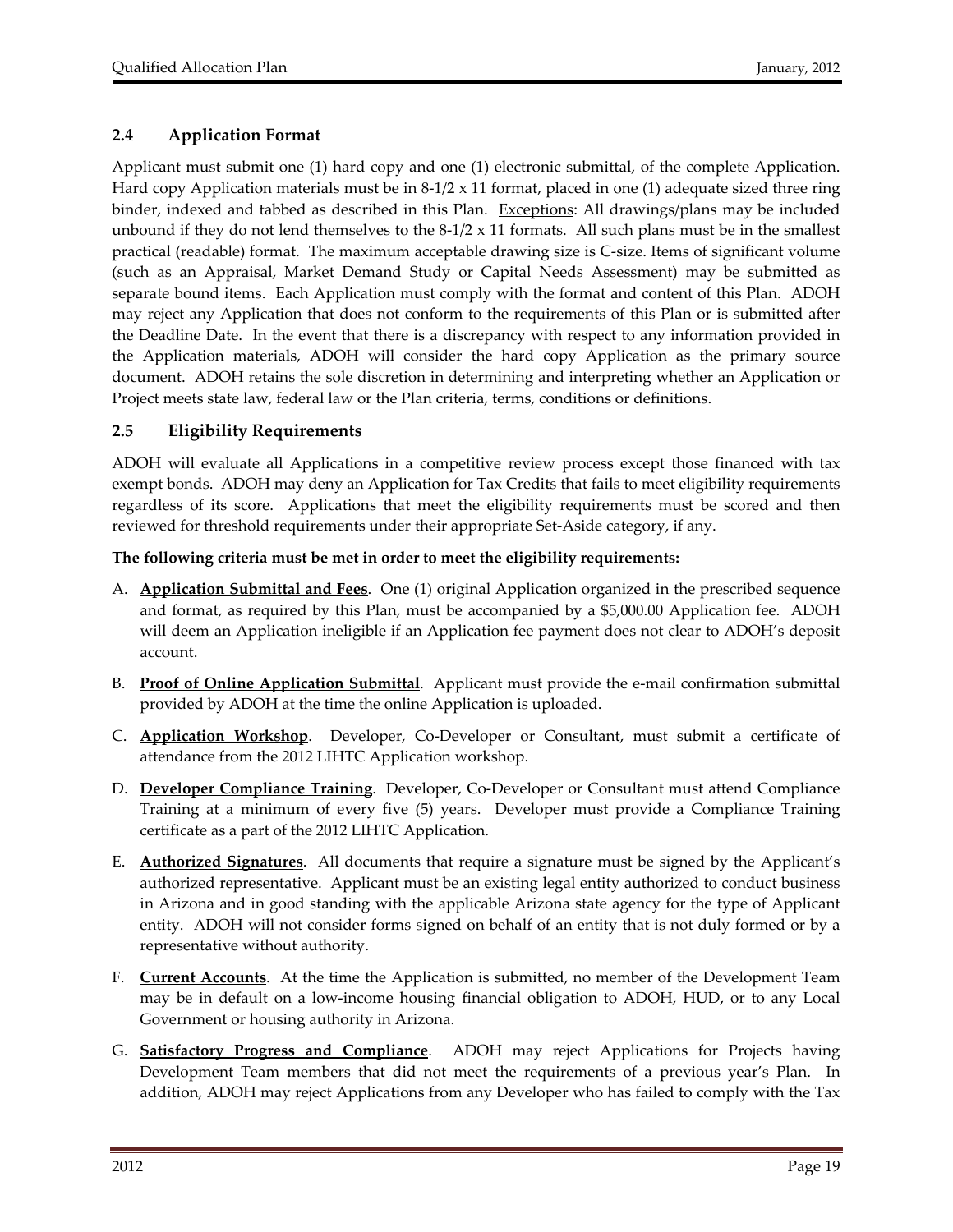Credit requirements and conditions in previous Applications or Projects including, but not limited to, payments due on ADOH loans or payment of any other fees as described in Section 6 of this Plan.

- H. **Acknowledgement and Consent from Local Government**. ADOH will notify the Local Government where the Project is located and request that the Local Government provide a letter of acknowledgement and consent to the Project. The Local Government will be required to respond to ADOH within thirty days from the date of the letter. An Application must be deemed ineligible in the event that the Local Government either fails to provide the letter or otherwise indicates that the proposed Project is unfavorable.
- I. **Disqualification**. ADOH may reject an Application if the Developer or general partner, including any Person with a Controlling Interest in either have: 1) failed to make Satisfactory Progress in the construction or rehabilitation of any federally subsidized project; 2) not corrected compliance problems in other Tax Credit Projects as provided in Section 8; 3) not paid, when due, ADOH's Compliance Monitoring Fees or any other fees required by ADOH; 4) filed with ADOH any materials containing false or misleading information, documents, or instruments, whether in the Allocation Year or prior program years; 5) failed to build a previously‐approved Project in conformity with the terms, provisions, and agreements contained in the Application submitted to ADOH, in the applicable year's Allocation Plan, and in the LURA for the Project, including but not limited to, the terms, provisions and agreements relating to features for a Special Needs Populations or specific target population, the identified Unit sizes, or the set aside for a certain number of Units for persons at or below a specific percent AMGI; 6) developed or partially developed prior Projects that are poorly constructed, evidence substandard workmanship, or do not comply with ADOH's minimum design standards; 7) within the last five years was terminated or removed by any other member of the Development Team from a Project that was previously awarded tax credits in this State; 8) owned or developed a Project on property that has received a notice of default prior to foreclosure that has not been cured, is in the process of a foreclosure or has been fully foreclosed upon while the Applicant, Developer, general partner, or person with a Controlling Interest in any of these entities, owned the property; 9) has been convicted, are currently under indictment or complaint, been found liable or is currently accused of fraud in this state or any other state, or misrepresentation relating to: a) the issuance of securities, b) the development, construction, operation, or management of any Tax Credit or other government subsidized housing program, c) the conduct of the business of the applicable party, in any criminal, civil, administrative or other proceeding, or d) any filing with the Internal Revenue Service in any state; or 10) been suspended or debarred by HUD. ADOH may reject an application if it concludes that any Development Team member: 1) does not have the expertise or either the organizational or financial capacity to undertake the Project described in the Application or 2) has been previously terminated or removed from a tax credit Project.

#### **2.6 2012 Set‐Asides**

In the event that there is more than one qualified Application in a Set‐Aside category, ADOH will allocate Tax Credits first to the highest‐scoring Applications meeting all eligibility, threshold, and underwriting requirements in the order of Set-Aside categories below. Applicants that request consideration in a Set-Aside category must have a minimum score of 100 to qualify for each category, and no one Project awarded Tax Credits under the 2012 Set‐Aside categories will receive more than \$1,500,000 in Tax Credits through this Plan. Applicants not selected in a Set‐Aside category will be evaluated with other Applications for the remaining available Tax Credits.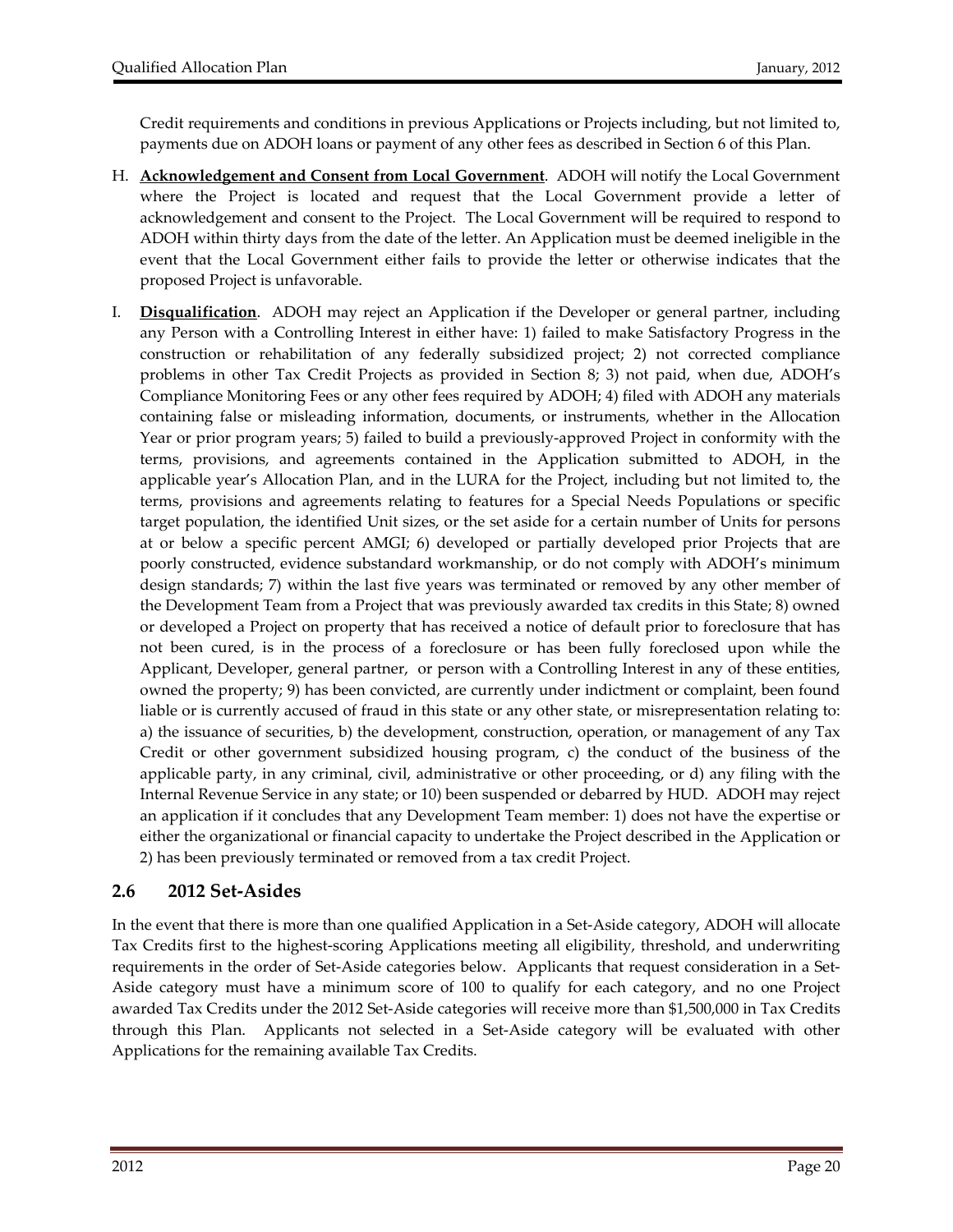| <b>SUPPORTIVE HOUSING</b> | One (1) permanent supportive housing Project with a minimum of thirty            |
|---------------------------|----------------------------------------------------------------------------------|
|                           | (30) Units set aside for chronically homeless individuals with a preference      |
|                           | for Veterans at thirty percent (30%) AMI.                                        |
| <b>RURAL</b>              | Two (2) Projects located in rural areas; each Project located in a separate      |
|                           | rural COG ("NACOG", "WACOG", "SEAGO" & "CAAG").                                  |
| <b>TRIBAL</b>             | Two (2) Projects located on Tribal lands with a preference for Veterans.         |
| <b>NON-PROFIT</b>         | 15% of the State's annual credit is Set-Aside for "Non-Profit Projects" as       |
|                           | defined in this Plan. Only Non-Profit Projects that meet all of the threshold    |
|                           | requirements in Section 2.9(G) will be eligible for an allocation of Non-        |
|                           | Profit Set-Aside credits. If a Non-Profit Project qualifies for an allocation in |
|                           | another Set-Aside, as stated in this Section 2.6, it will also contribute to     |
|                           | satisfying the 15% of the State's annual credit requirement for the Non-         |
|                           | Profit Set-Aside.                                                                |

#### **2.7 Project Scoring**

Project scoring means review of the Applicant's self-scores by verifying that support for the points claimed is provided in the Application, based on the criteria set forth in this Section. ADOH will award or deduct points based solely on the information submitted in the Application. An Applicant must provide documentary support as proof and evidence of the points claimed, as mandated in Section 2.9 of this Plan. ADOH may deny or deduct a claim for points if the correct forms or required information to support the points claimed are not submitted, or are not submitted at the correct tab, or if information available to ADOH negates a claim for points. ADOH will not consider waiver requests with respect to any scoring category stated in this Section 2.7.

#### **ADOH will score Projects in the following categories**:

| 2.7(A) | Developer Experience                                                                                  | 10 points max | Section 2.9(H)/Tab $8$ |
|--------|-------------------------------------------------------------------------------------------------------|---------------|------------------------|
|        | I IHTC Experience: Un to 10 points are available to Developers and Co-Developers who demonstrate that |               |                        |

ence: Up to 10 points are available to Developers and Co-Developers who demonstrate that they have experience in the development of LIHTC or Federally Subsidized low income housing projects based on criteria below:

| a. One Project Placed in Service:           | 2 points  |
|---------------------------------------------|-----------|
| b. Two Projects Placed in Service:          | 4 points  |
| c. Three Projects Placed in Service:        | 6 points  |
| d. Four Projects Placed in Service:         | 8 points  |
| e. Five or more Projects Placed in Service: | 10 points |
|                                             |           |

**2.7(B) Job Creation 35 points Section 2.9(I)/Tab 9 ADOH makes no representation that this scoring category will be present in future Plans. Applicants are strongly cautioned against making commitments under this Section 2.7(B) in this year, or future years that will be detrimental if Tax Credits are not awarded to the Applicant.**

Applicants must meet all requirements stated below and as described in Tab 9, by the deadlines stated in Tab 9 to obtain points in this scoring category:

- 1. Project Owner must demonstrate Site Control of the land on which the Project will be built;
- 2. Project Owner must have final site plan, final plat approval or equivalent approval from the appropriate Local Government Agency; and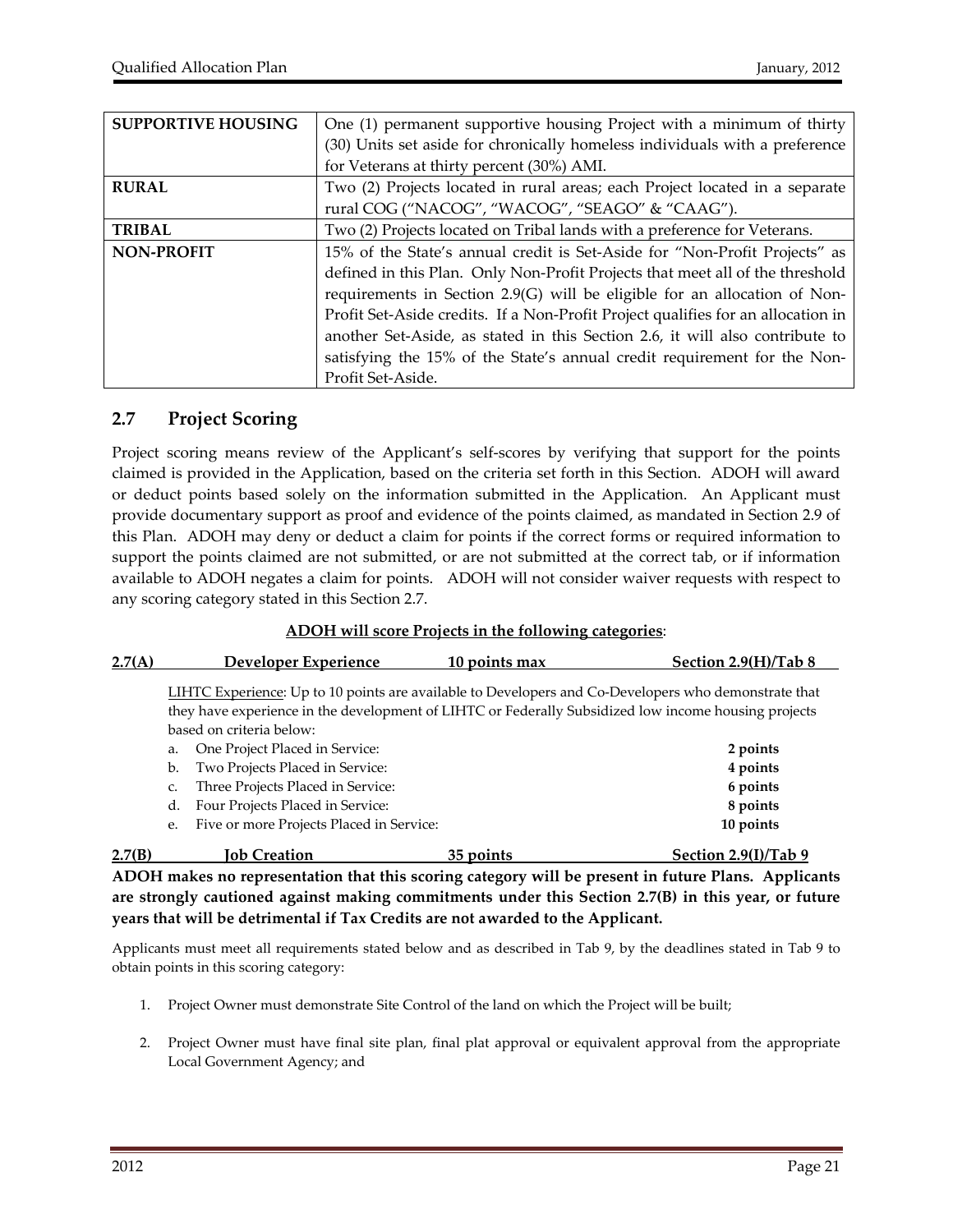3. Project Owner must have submitted to the appropriate Local Government Agency civil engineering plans and construction documents, and obtained a completed Phase I Environmental Report dated after September 1, 2011.

| 2.7(C) | <b>Site Selection</b>                               | 10 points max                                                                                                                 | Section 2.9(M)/Tab 13 |
|--------|-----------------------------------------------------|-------------------------------------------------------------------------------------------------------------------------------|-----------------------|
| 1.     | Project is located within an Urban area:            |                                                                                                                               |                       |
|        |                                                     | Up to ten (10) points are available to Projects with facilities in the below categories that are located within $\frac{1}{2}$ |                       |
|        | mile or less in a straight line radius of the Site. |                                                                                                                               |                       |
|        | Grocery store:<br>А.                                |                                                                                                                               | 2 points              |
|        | Medical facility:<br>В.                             |                                                                                                                               | 2 points              |
|        | Retail shopping:<br>C.                              |                                                                                                                               | 2 points              |
|        | Community or senior center:<br>D.                   |                                                                                                                               | 2 points              |
|        | <b>Education facilities:</b><br>Ε.                  |                                                                                                                               | 2 points              |
| 2.     | Project is located within a Rural area:             |                                                                                                                               |                       |
|        |                                                     | Up to ten (10) points are available to Projects with facilities in the below categories that are located within a             |                       |
|        | 2 mile straight line radius of the Site.            |                                                                                                                               |                       |
|        | Grocery store:<br>А.                                |                                                                                                                               | 2 points              |
|        | Medical facility:<br>В.                             |                                                                                                                               | 2 points              |
|        | Retail shopping:<br>C.                              |                                                                                                                               | 2 points              |
|        | Community or senior center:<br>D.                   |                                                                                                                               | 2 points              |

#### E. Education facilities: **2 points 2.7(D) Sustainable Development 20 points max Section 2.9(Q)/Tab 17\_\_**

This scoring category is available for Projects that are following one of the below approaches to Sustainable Development.

- 1. **Twenty (20) points** are available to Projects that are pursuing the LEED for Homes Gold certification path.
- 2. **Ten (10) points** are available to Projects that follow the performance‐based path for energy efficiency based on the Home Energy Rating System ("HERS") index beyond the baseline index of 85. If Applicant chooses the HERS approach, Applicant may gain up to an additional ten (10) points by choosing prescriptive elements from the Materials and Indoor Air Quality options (up to five (5) points), and/or Water Efficiency options (up to five (5) points).
- 3. **Up to twenty (20) points** are available to Projects that follow the prescriptive‐based path. Use the Section below to calculate prescriptive‐based path points.

#### **Materials and Indoor Air Quality (up to 5 points)**

| <b>SYSTEM</b><br><b>COMPONENT</b> | Construction<br><b>Use</b> | <b>2012 SUSTAINABLE CRITERIA</b>                                                                                                                                                | Points<br>Avail. |
|-----------------------------------|----------------------------|---------------------------------------------------------------------------------------------------------------------------------------------------------------------------------|------------------|
| Material Selection                | New and<br>Rehab           | All adhesives and finishes applied on site utilize zero VOC<br>products.<br>All carpets are Green Label Plus ("Green Label Plus") certified by<br>the Carpet and Rug Institute. | 2.0              |
| Flooring                          | New and<br>Rehab           | Hard surface flooring materials used throughout the dwelling units<br>(excludes sheet vinyl).                                                                                   | 2.0              |
| Exhaust Fans                      | Rehab                      | Install power vented bath fans that exhaust to the exterior.                                                                                                                    | 1.0              |
| Exhaust Fans                      | Rehab                      | Install power vented range hoods that exhaust to the exterior.                                                                                                                  | 1.0              |
| Fresh Air                         | New and<br>Rehab           | Install an energy-recovery ventilator ("ERV") in the dwelling units.                                                                                                            | 2.0              |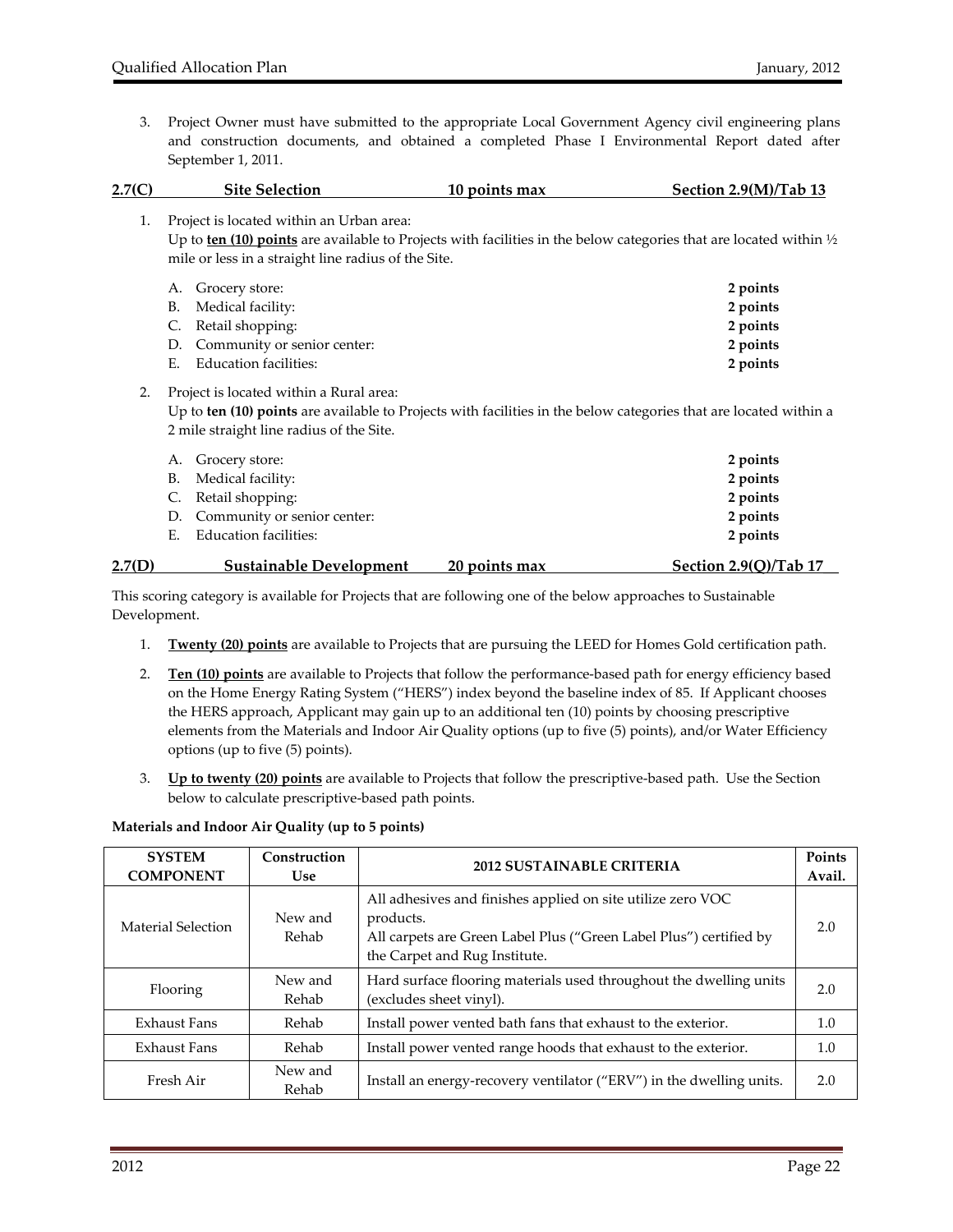| Preoccupancy Flush                      | New and<br>Rehab | Seal all registers and any open duct work during construction and<br>perform an extended occupancy flush (run all ventilation fans with<br>the windows open) for 48 hours prior to occupancy (does not need<br>to be 48 contiguous hours). | 0.5 |
|-----------------------------------------|------------------|--------------------------------------------------------------------------------------------------------------------------------------------------------------------------------------------------------------------------------------------|-----|
| Smoke-free Building                     | New and<br>Rehab | Enforce a "no smoking" policy in all common and individual living<br>areas in all buildings (as per Enterprise Sustainable Communities<br>standard 7.17).                                                                                  | 0.5 |
| <b>Construction Waste</b><br>Management | New and<br>Rehab | Develop and implement a construction waste management plan to<br>reduce the amount of materials to less than three pounds per<br>square foot of conditioned space sent to the landfill.                                                    | 1.0 |

#### **Water Efficiency (up to 5 points)**

| <b>SYSTEM</b><br><b>COMPONENT</b> | Construction<br><b>Use</b> | <b>2012 SUSTAINABLE CRITERIA</b>                                                                                                                             | Points<br>Avail. |
|-----------------------------------|----------------------------|--------------------------------------------------------------------------------------------------------------------------------------------------------------|------------------|
| <b>Toilets</b>                    | New and<br>Rehab           | Dual flush toilets throughout.                                                                                                                               | 1.0              |
| Showerheads                       | New and<br>Rehab           | Maximum flow rate of 1.6 GPM                                                                                                                                 | 1.0              |
| Kitchen Faucets                   | New and<br>Rehab           | Maximum flow rate of 2.0 GPM                                                                                                                                 | 0.5              |
| <b>Bathroom Faucets</b>           | New and<br>Rehab           | Maximum flow rate of 0.5 GPM                                                                                                                                 | 0.5              |
| <b>Water Distribution</b>         | New and<br>Rehab           | Insulate all hot water pipes (R-4 or greater) OR install a hot water<br>recirculation system with the main recirculation loop insulated (R-4)<br>or greater) | 1.0              |
| Irrigation                        | New and<br>Rehab           | Install a recycled gray water, roof water, collected site run-off or<br>water from a municipal recycled water system for the irrigation<br>system.           | 3.0              |
| Turf                              | New and<br>Rehab           | In landscaping areas, use no turf or artificial turf only.                                                                                                   | 1.0              |

#### **Energy Efficiency (up to 10 points)**

| <b>SYSTEM</b><br><b>COMPONENT</b>                                                       | Construction<br><b>Use</b> | <b>2012 SUSTAINABLE CRITERIA</b>                                                                                                                                                                                                                                          | Points<br>Avail. |
|-----------------------------------------------------------------------------------------|----------------------------|---------------------------------------------------------------------------------------------------------------------------------------------------------------------------------------------------------------------------------------------------------------------------|------------------|
| Thermal<br>Performance: Roof                                                            | New and<br>Rehab           | Improve the U value of the roof system by 15% over the current<br>International Energy Conservation Code® ("IECC®") requirements<br>for climate zone.                                                                                                                     | 2.0              |
| Thermal<br>Performance: Roof<br>П                                                       | New and<br>Rehab           | Radiant barrier on all residential roofs – emissivity rating of 0.35 or<br>lower.                                                                                                                                                                                         | 0.5              |
| Thermal<br>Performance: Wall                                                            | New and<br>Rehab           | Improve the U value of the wall system by 15% over the current<br>IECC® requirements for climate zone.                                                                                                                                                                    | 2.0              |
| Reduced Heat<br>Island Effect<br>(*Applicable to<br>warm climate<br>locations only with | New and<br>Rehab*          | ROOFING: Install roofing materials with high reflectivity and high<br>emittance ratings for a minimum of 75% of roof area.<br>Low Slope roof (2:12 and less); minimum Solar Reflective Index<br>"SRI") of 78. Steep Slope roof (greater than 2:12); minimum SRI of<br>29. | 2.0              |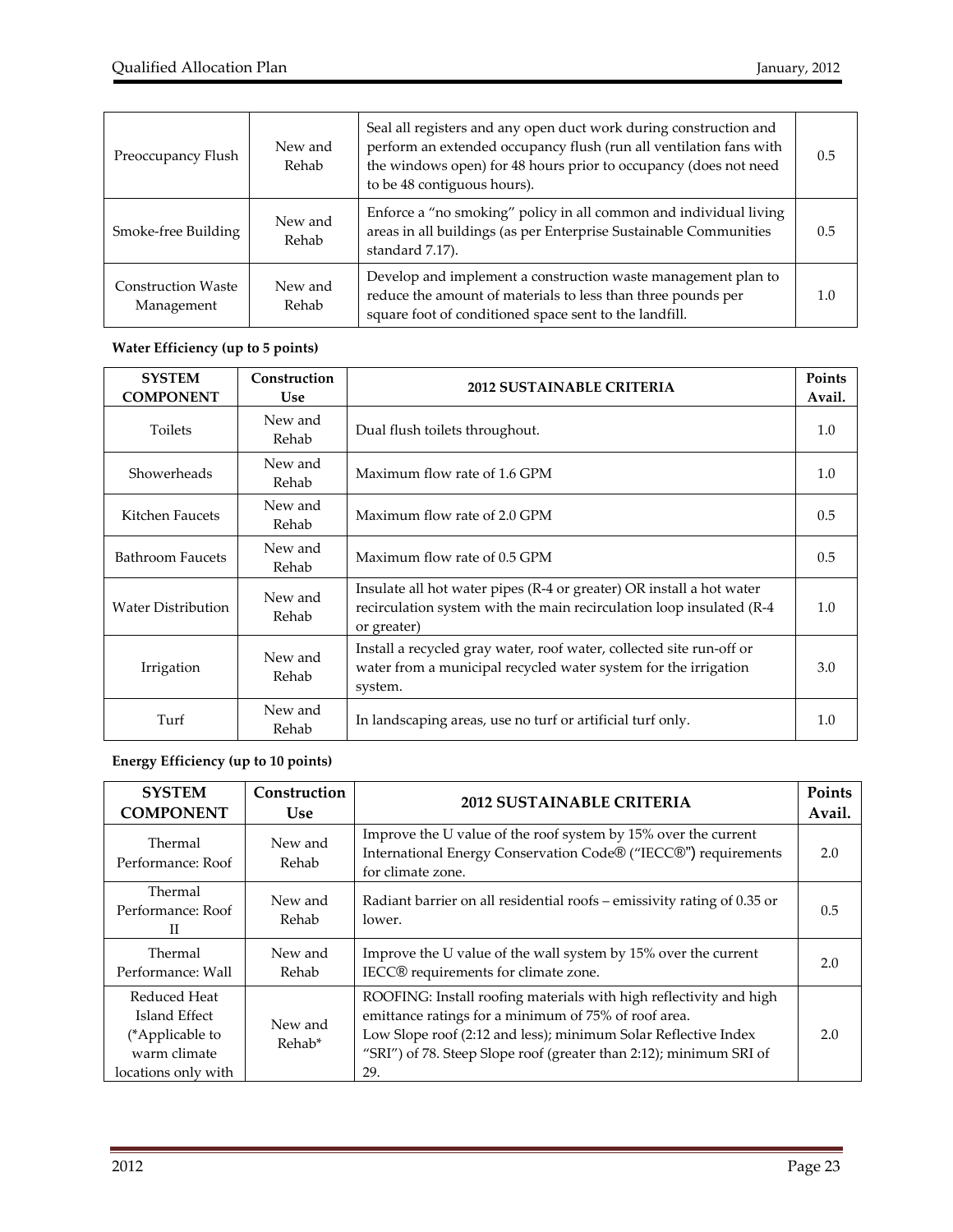| less than 4,000<br>Humidification,<br>Dehumidification,  | New*             | Paving: Use open grid pavement and/or light-colored, high-albedo<br>materials with a minimum SRI of greater than or equal to 29 for at<br>least 30% of the site's hardscaped area.                                                                                                                              | 2.0 |
|----------------------------------------------------------|------------------|-----------------------------------------------------------------------------------------------------------------------------------------------------------------------------------------------------------------------------------------------------------------------------------------------------------------|-----|
| Desalination<br>("HDD") per<br>noaa.gov)                 | $New*$           | Plantings: Locate trees or other plantings to provide shading for at<br>least 50% of sidewalks, patios and driveways within 50 feet of the<br>residential units. Shading must be calculated for noon August 1st,<br>when the sun is directly overhead, based on five years' growth.                             | 2.0 |
|                                                          |                  | Shading: Design shading for at least 80% of the south, west and east<br>facing windows that is appropriate for the climate zone.                                                                                                                                                                                | 0.5 |
| Passive Solar                                            |                  | Orientation: Optimize the orientation of the building (or at least 75%<br>of the square footage in the multi-building campus) such that the<br>ratio of southern wall area to west (or east) facing wall area is equal<br>or greater than 2:1.                                                                  | 0.5 |
| Design                                                   | New*             | Clerestory windows: Provide clerestory windows for optimized day<br>lighting, ventilation, and passive solar heating where appropriate,<br>for at least 50% of the square footage of the Project.                                                                                                               | 0.5 |
|                                                          |                  | Thermal mass: Provide internal, exposed thermal mass (e.g. tile<br>floor, concrete floor, internal cmu wall) with a surface area that is at<br>least 15% of the net square footage of each dwelling Unit. Thermal<br>mass must be located in at least 75% of the dwelling Units and in<br>any community spaces. | 0.5 |
|                                                          | New and<br>Rehab | One or multiple renewable energy systems large enough to off-set<br>the estimated residential annual energy load by 10% and maximized<br>use of incentives. This will require the residential units to be master<br>metered.                                                                                    | 8.0 |
| Renewable Energy<br>(e.g. Solar PV and<br>Solar Thermal) |                  | One or multiple renewable energy systems large enough to off-set<br>the estimated residential annual energy load by 5% and maximized<br>use of incentives. This will require the residential units to be master<br>metered.                                                                                     | 4.0 |
|                                                          |                  | Site, design, engineer and wire the development to accommodate<br>installation of solar PV in the future. This will require the residential<br>units to be master metered.                                                                                                                                      | 1.5 |
|                                                          |                  | One or multiple renewable energy systems large enough to off-set<br>the estimated common area energy load by 50% and maximized use<br>of incentives.                                                                                                                                                            | 4.0 |
| Windows                                                  | New and<br>Rehab | Install high performance windows that meet or exceed Energy Star<br>("Energy Star") criteria.<br>http://www.energystar.gov/index.cfm?c=windows_doors.pr_anat_window                                                                                                                                             | 2.0 |
| Duct Leakage                                             | New and<br>Rehab | Keep the system (including air handler and ducts) entirely within<br>the conditioned envelope or install a ductless system.                                                                                                                                                                                     | 1.5 |
| High Efficiency<br>heating, ventilation                  | New and<br>Rehab | Install a high efficiency HVAC system with a minimum SEER rating<br>of 14. Furnaces must be greater than or equal to 92 AFUE and<br>boilers must be greater than or equal to 87 AFUE. *All Units.                                                                                                               | 1.0 |
| and air-<br>conditioning<br>("HVAC")                     |                  | Install a very high efficiency HVAC system with a minimum SEER<br>rating of 16. Furnaces must be greater than or equal to 94 AFUE and<br>boilers must be greater than or equal to 90 AFUE. *All Units.                                                                                                          | 4.0 |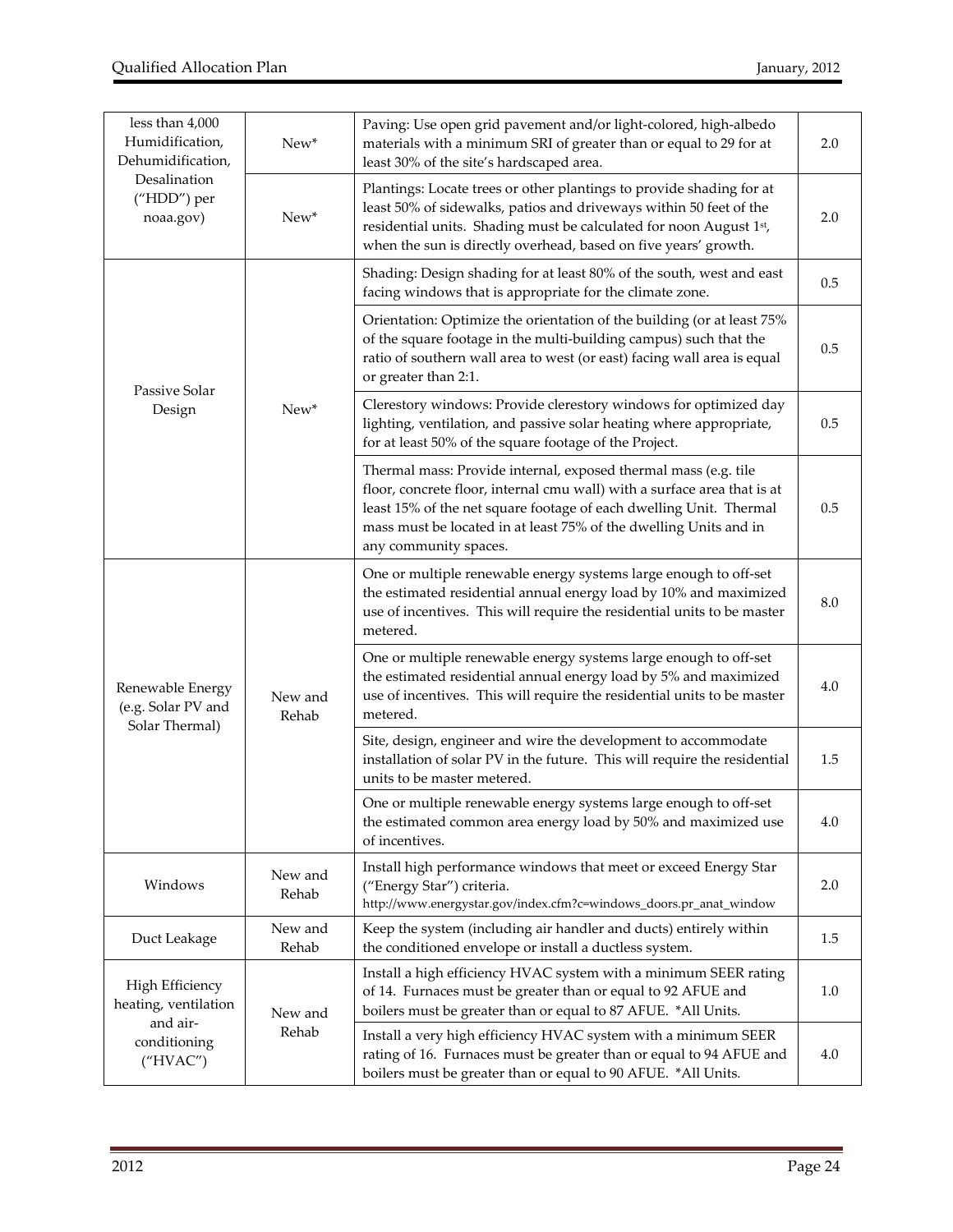| Water Heating | New and<br>Rehab | Install an energy efficient hot water distribution system that meets<br>one of the following requirements:<br>Electric water heater: $EF \geq 0.95$<br>Gas water heater: $EF \geq 0.65$<br>Gas tankless water heater: $EF \geq 0.8$<br>$\overline{\phantom{0}}$<br>Electric tankless water heater: $EF \geq 0.99$<br>Heat pump water heater<br>$\overline{a}$ | 1.5 |
|---------------|------------------|---------------------------------------------------------------------------------------------------------------------------------------------------------------------------------------------------------------------------------------------------------------------------------------------------------------------------------------------------------------|-----|
| Lighting      | New and<br>Rehab | Install an Energy Star advanced lighting package using only Energy<br>Star labeled fixtures. The advanced lighting package consists of a<br>minimum of 60% Energy Star hard-wired fixtures and 100% Energy<br>Star-qualified ceiling fans (if any).                                                                                                           | 2.0 |

| 2.7(E) | <b>Transit Oriented Design</b> | 35 points max | Section 2.9 $(R)/T$ ab 18 |
|--------|--------------------------------|---------------|---------------------------|
|        |                                |               |                           |

1. Project is located in a certain proximity of a Frequent Bus Transit System (See Section 2.9(R)(1)):

 **15 points**

2. Project is located in a certain proximity of High Capacity Transit Station (See Section 2.9(R)(2)):

| 2.7(F) | <b>Occupancy Preferences</b> | Up to 15 points max | <b>Section 2.9(T)/Tab 20</b> |
|--------|------------------------------|---------------------|------------------------------|
|        |                              |                     |                              |

**20 points**

- 1. Households with Children: **Five (5) points** are available to Projects in which 30% of the total Units are offered on a preferential basis to households with children and of which 30% of the total Units are three or four bedroom Units. Additional points are available to Applicants who offer the following services:
	- a. Project is located within the school boundary lines of an elementary, junior high (if applicable) and high school rated "B" or better by the Arizona Department of Education. Applicant should refer to the following website for school ranking: http://www.azed.gov/blog/2011/10/12/a-f-accountability/:

|    |                                                                                                   | 5 points     |
|----|---------------------------------------------------------------------------------------------------|--------------|
|    | b. Childcare center is located at or within a $\frac{1}{2}$ mile straight line radius of Project: | 2 points     |
|    | c. On-site before/after school program:                                                           | 1.5 points   |
|    | d. On-site computer training every two months:                                                    | 0.5 points   |
|    | e. On-site job training, search assistance and/or placement every two months:                     | $0.5$ points |
| f. | On-site quarterly credit and financial counseling/education:                                      | 0.5 points   |

2. Elderly Person Project: **Five (5) points** are available to Projects in which 100% of the Units are reserved for Elderly Persons who are 62 years of age or older. The Applicant must not propose Units with more than two bedrooms. The Project must offer Supportive Services. Additional points are available to Applicants who offer the following services.

| a. Senior center is located at or within a $\frac{1}{2}$ mile straight line radius of Project: | 3 points |
|------------------------------------------------------------------------------------------------|----------|
| b. On-site weekly transportation services provided to residents:                               | 3 points |
| c. On-site blood pressure or other health screening every two months:                          | 2 points |
| d. On-site health promotion/disease prevention/recreation/wellness classes every two months:   |          |

**2 points**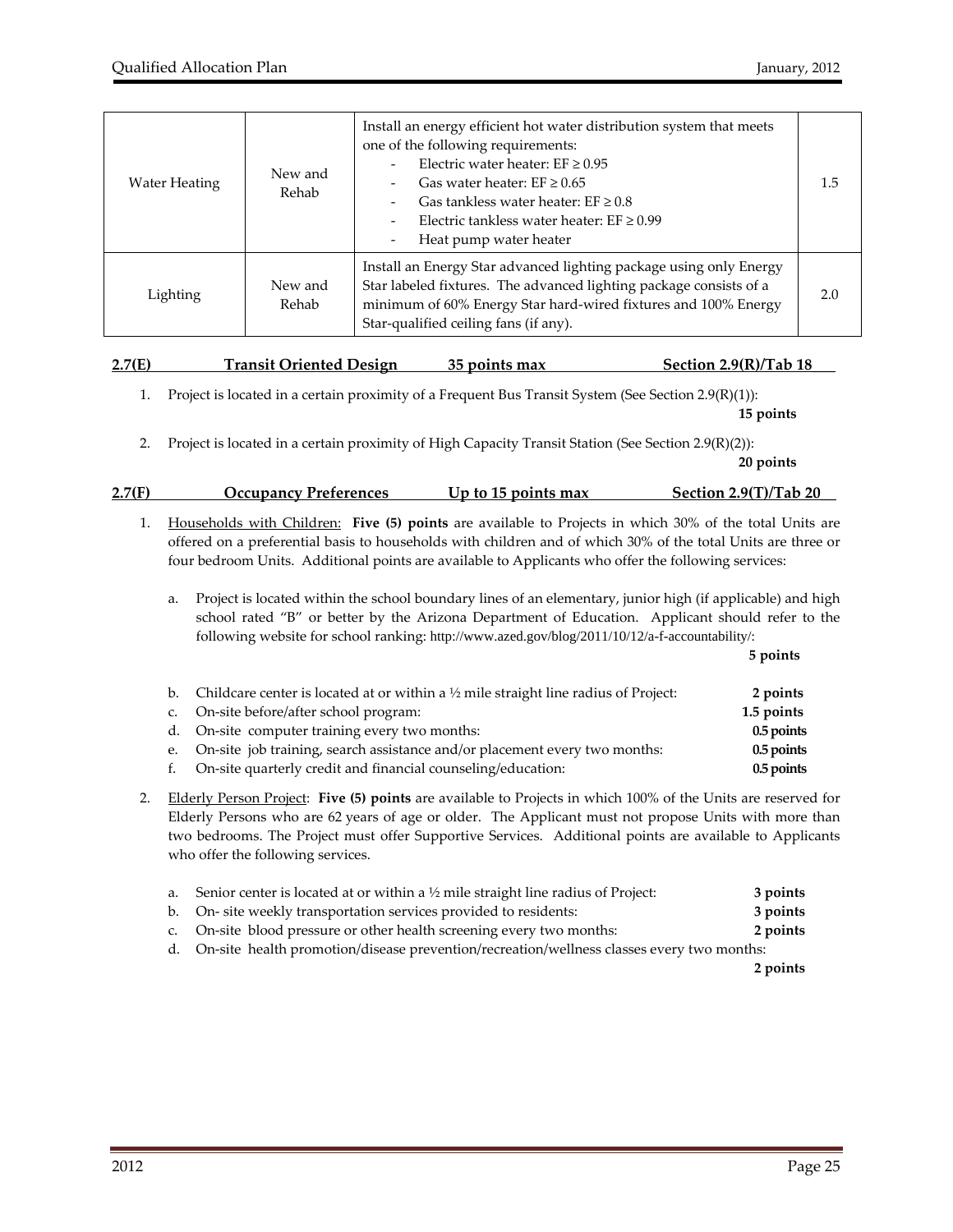3. Veterans Project: **Ten (10) points** are available to Projects in which at least 50% of the Project will serve single adult Veterans, with a minimum of 25 units set aside to serve the target population. The Project must offer Supportive Services. Additional points are available to Applicants who offer the following service.

| a. On-site assistance with case management services: | 5 points |
|------------------------------------------------------|----------|
|                                                      |          |

#### **2.7(G) Developer/Non‐Profit Arrangement 10 points max Section 2.9(U)/Tab 21\_\_**

**10 points** are available to Projects in which a Developer or Non‐Profit Organization who is a Developer, contracts with an Arizona-based Non-Profit Organization. The Non-Profit Organization must materially participate during the design process in exchange for at least 10% of the total Developer Fee and provide Supportive Services for the Compliance Period and the Extended Use Period.

| 2.7(H)                       | <b>Targeting Low Income Levels</b>                                                                             | 35 points max           | Section $2.9(V)/Tab$ 22      |  |  |
|------------------------------|----------------------------------------------------------------------------------------------------------------|-------------------------|------------------------------|--|--|
|                              | Select the % of restricted Low-Income Units per the Area Median Gross Income (AMGI). <b>DO NOT ROUND % UP.</b> |                         |                              |  |  |
| Low Income Units at 50% AMGI |                                                                                                                |                         | Low Income Units at 40% AMGI |  |  |
|                              | <b>RURAL</b>                                                                                                   |                         |                              |  |  |
| $40\% + 15$ points           |                                                                                                                | $30\% + 20$ points      |                              |  |  |
| $21-39\% + 10$ points        |                                                                                                                | $16-29\% + 15$ points   |                              |  |  |
| $10-20% = 5$ points          |                                                                                                                | $5-15\% = 10$ points    |                              |  |  |
|                              | <b>URBAN</b>                                                                                                   |                         |                              |  |  |
| $45\% + 15$ points           |                                                                                                                | $35\% + 20$ points      |                              |  |  |
| $21-44\% + 10$ points        |                                                                                                                | $16 - 34\% = 15$ points |                              |  |  |

**2.7(I) Tenant Lease Purchase 10 points max Section 2.9(W)/Tab 23\_** Applicants with Projects seeking points for this scoring category are not eligible for points under Section 2.7(P).

10‐20% = **5 points**  5‐15% = **10 points**

**10 points** are available to Projects in which 100% of the Project is intended for tenant ownership after the 15 year Compliance Period.

| 2.7(I) | Local Government Financing | 10 points max | Section $2.9(X)/Tab$ 24 |
|--------|----------------------------|---------------|-------------------------|
|        |                            |               |                         |

**10 points** are available to (a) Projects in which at least 10% of the Permanent Financing is from a Local Government with a population of less than 500,000; or (b) Projects that include a HOPE VI transaction as evidenced by a copy of the approval letter from HUD. For the purposes of this scoring category, Permanent Financing does not include the Deferred Developer Fee and must have a term of no less than ten (10) years.

#### **2.7(K) Acquisition/Rehab; or Acquisition/Demo and New Construction of a Blighted Structure or Stalled Project**   $Up$  **to** 26 points max Section 2.9(Y)/Tab 25

Project may qualify in only one of the two categories (1, or 2) below:

1. Acquisition/Rehab: **20 points** For the calendar year 2012, the per low-income unit qualified basis amount for rehabilitation expenditures under I.R.C.  $\S$  42(e)(3)(A)(ii)(II) is \$6,200. Applicant must demonstrate that rehabilitation expenditures are at minimum \$6,200 per low‐income unit and the amount must be substantiated by the CNA. See Section 2.9(Y) for CNA requirements. Foreclosed Property: **Additional 5 points** Historic Preservation Project: **Additional 1 point Maximum Points for the Category 26 points** 2. Acquisition/Demo and New Construction of a Blighted Structure or Stalled Project: **15 points** Foreclosed Property: **Additional 5 points Maximum Points for the Category 20 points**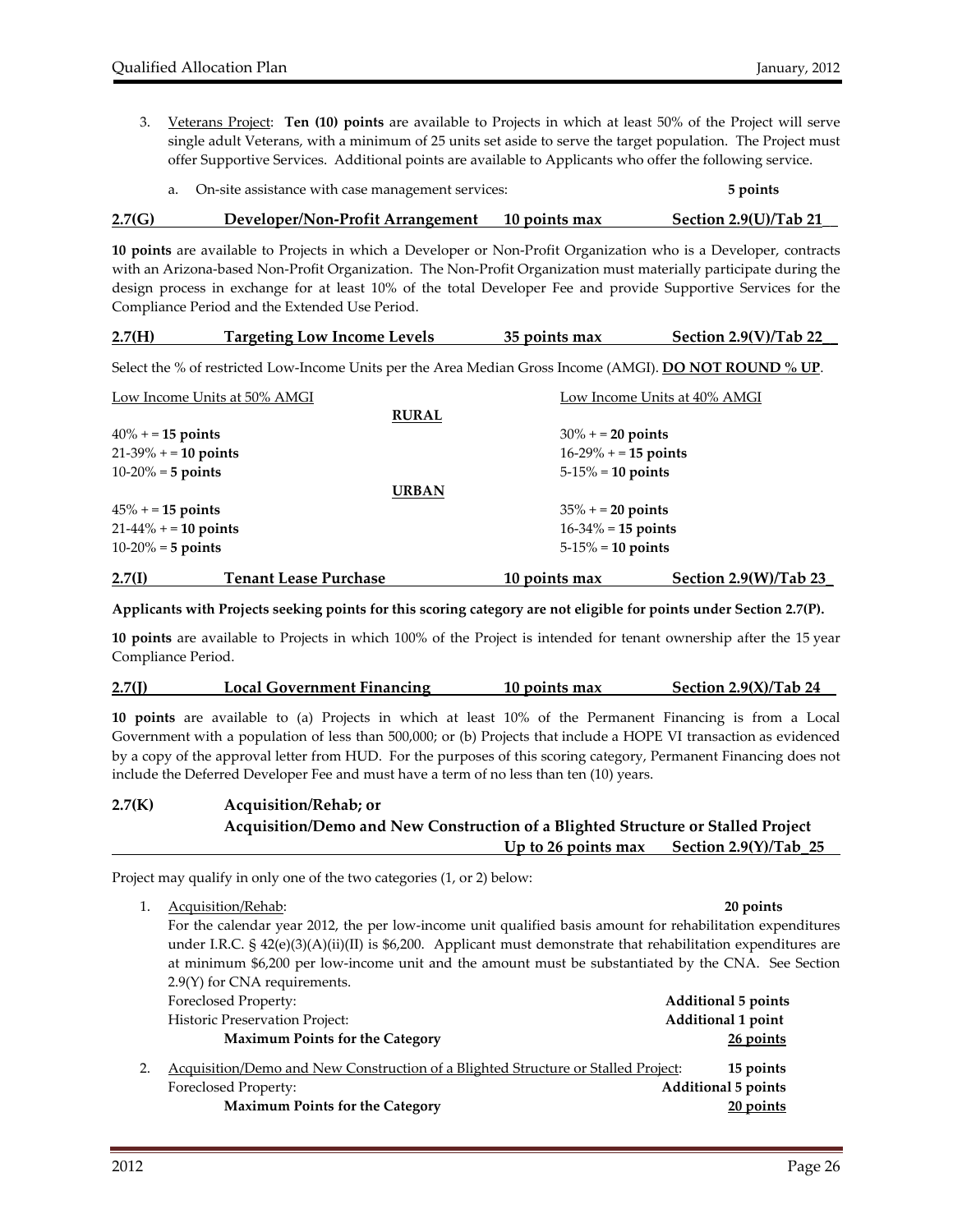#### **2.7(L) QCT or DDA 1 point max\_\_\_\_\_\_\_\_\_\_\_\_\_\_\_\_\_\_\_\_\_\_\_\_\_\_\_\_\_\_\_**

**1 point** is available to Projects located within a QCT or DDA as designated in Exhibit E.

| 2.7(M) | <b>Rural Area Development</b>                                           | 20 points max |           |
|--------|-------------------------------------------------------------------------|---------------|-----------|
|        | Projects located outside of Maricopa and Pima Counties.                 |               | 15 points |
|        | Projects funded by USDA/RD through Section 514/515/516 or 538 Programs. |               | 5 points  |
| 2.7(N) | <b>Applicant Entity</b>                                                 | 5 points max  |           |

**5 points** are available to Projects in which the final Owner is the Applicant. Applications wherein the "Applicant" is identified as the partner, general partner, a member, managing member or officer of the final Owner may not claim points under this category.

| 2.7(O) | <b>Efficient Use of Tax Credits</b> | 10 points max | Section $2.9(Z)/Tab$ 26 |
|--------|-------------------------------------|---------------|-------------------------|
|        |                                     |               |                         |

**10 points** are available if the total development costs for a **New Construction Project** as stated in the development budget on Form 3 do not exceed the HUD 221d3 limits per unit based on bedroom size.

**10 points** are available if the total development costs for an **Acquisition/Rehabilitation Project** as stated in the development budget on Form 3, are 10% or more below the HUD 221d3 limits based on bedroom size.

| 2.7(P) | <b>Waiver of Oualified Contract</b> | 5 points max | Section 2.9(AA)/Tab 27 |
|--------|-------------------------------------|--------------|------------------------|
|        |                                     |              |                        |

**5 points** are available to Applicants who waive their right to apply for a Qualified Contract.

| 2.7(0) | Community Revitalization | points | Section 2.9(AB)/Tab 28 |
|--------|--------------------------|--------|------------------------|
|        |                          |        |                        |

**5 points** are available to Applicants with Projects located in a HUD designated Federal Empowerment Zone, Federal Enterprise Community or Neighborhood Revitalization Strategy Area (NRSA).

#### **2.8 Tiebreaker**

In the event two (2) projects have the same adjusted competitive score, ADOH will reserve Tax Credits to the Project according to the following tiebreaker criteria:

A. First, to Applicants with the most Efficient Use of Tax Credits per unit; and

B. Second, to Applicants in order of the time the Application was date stamped and received by ADOH.

#### **2.9 Threshold**

Applications must include threshold requirements to support a claim for points in each Project scoring category and to provide information for underwriting purposes. ADOH may make written inquiries in order to verify the information submitted and to provide further information for the purposes of underwriting. ADOH may verify representations, information, and data in an Application with public information and statistics available through recognized subscription services. ADOH will consider such supplemental documentation received from the ADOH inquires or verifications for threshold and underwriting purposes only, and will not consider the supplemental information in scoring the Application. Documentation must be included at the specified TAB ("TAB") as noted below if Applicant is seeking points in the applicable Project scoring category. In its sole discretion, ADOH may consider clarifying information submitted in a particular TAB with other information submitted in the Application.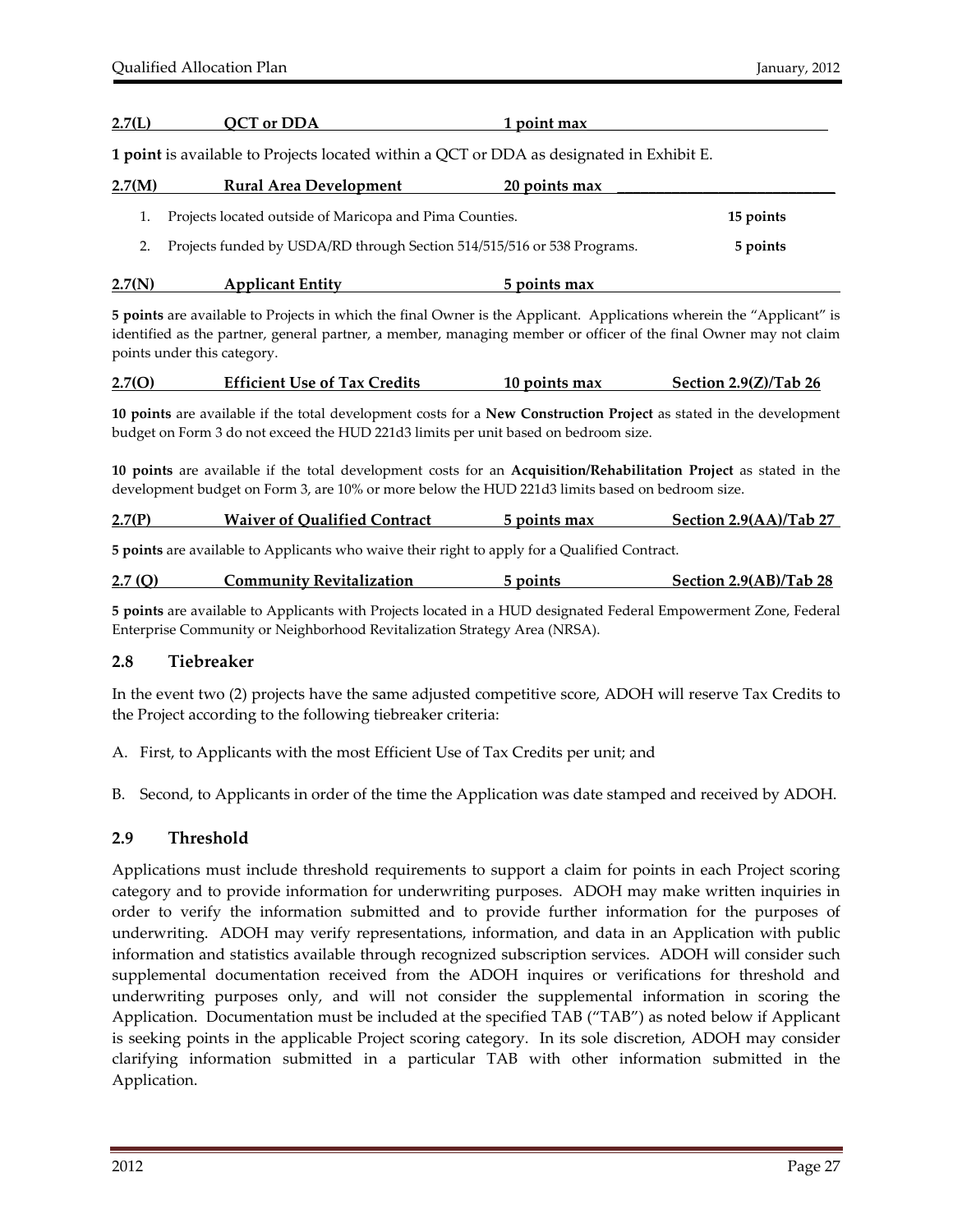#### A. **TAB 1: Cover Letter, Waiver of Requirements**.

- 1. Cover Letter. Applicant must provide a cover letter that describes the Project, the target AMGI and rent structure, public benefit, any special characteristics, and any other information deemed pertinent.
- 2. Waiver of Requirements. With the exception of Section 2.7 Scoring, Applicants may request that ADOH waive specific requirements of this Plan. Waiver requests shall be supported by a detailed narrative explanation sufficient to permit ADOH to determine that: 1) waiver of the requirement is consistent with I.R.C. § 42, its implementing regulations and IRS guidance, 2) waiver of the requirement accomplishes the purposes and objectives of this Plan; and 3) the waiver must not adversely affect the feasibility of the Project. Each waiver request must be submitted on a separate sheet of paper and inserted behind the cover letter. ADOH considers requests for waivers on a case by case basis and waivers may be denied in the ADOH's sole discretion. In the event that a waiver request is granted, ADOH will notify the Applicant in writing.

#### B. **TAB 2: Self Score Sheet & Set‐Aside Election**.

- 1. Insert executed Form 2 "Self‐Score Sheet."
- 2. Insert executed Form 2-1 "Set-Aside Election." An Applicant may designate one or more Set-Aside categories. Applications that fail to demonstrate the requisite Applicant or project characteristics for a designated Set‐Aside will not qualify for a Reservation of Tax Credits in that Set‐Aside category.

#### C. **TAB 3: Application & Certifications**.

- 1. Complete and execute Form 3.
- 2. Complete, execute and insert the Gap Financing Application behind Form 3.
- 3. Complete, execute and insert behind the Gap Financing Application, executed copies of IRS Form 8821, "Tax Information Authorization", for the Applicant and every team member with a Controlling Interest in the Project, authorizing ADOH as "Appointee" to receive from the IRS available information regarding any "Financial Beneficiary's" conduct of its business with the IRS relating to the Low‐Income Housing Tax Credit Program. Such information received from the IRS may be used by ADOH in its sole discretion to disqualify an Application pursuant to this Plan.
- D. **TAB 4: CPA Opinion**. Applicant must provide, on CPA letterhead and in substantially similar form to Exhibit B, an opinion which includes all reductions to eligible basis, i.e. solar credits, grants.
- E. **TAB 5: Legal Opinion**. The Applicant must include a legal opinion opining that the Project meets the requirements of I.R.C. § 42 and that the Project has not been Placed in Service prior to the LIHTC Application date. The legal opinion must be provided by an attorney, on professional letterhead, in accordance with Arizona Supreme Court Rules 31 and 33 and must at a minimum address the issues stated in Exhibit C. If Acquisition Credits are being requested in connection with an Acquisition/Rehabilitation Project only, the legal opinion must clearly address the 10‐Year Rule regarding the eligibility for Acquisition Credits. If the legal opinion submitted in the Application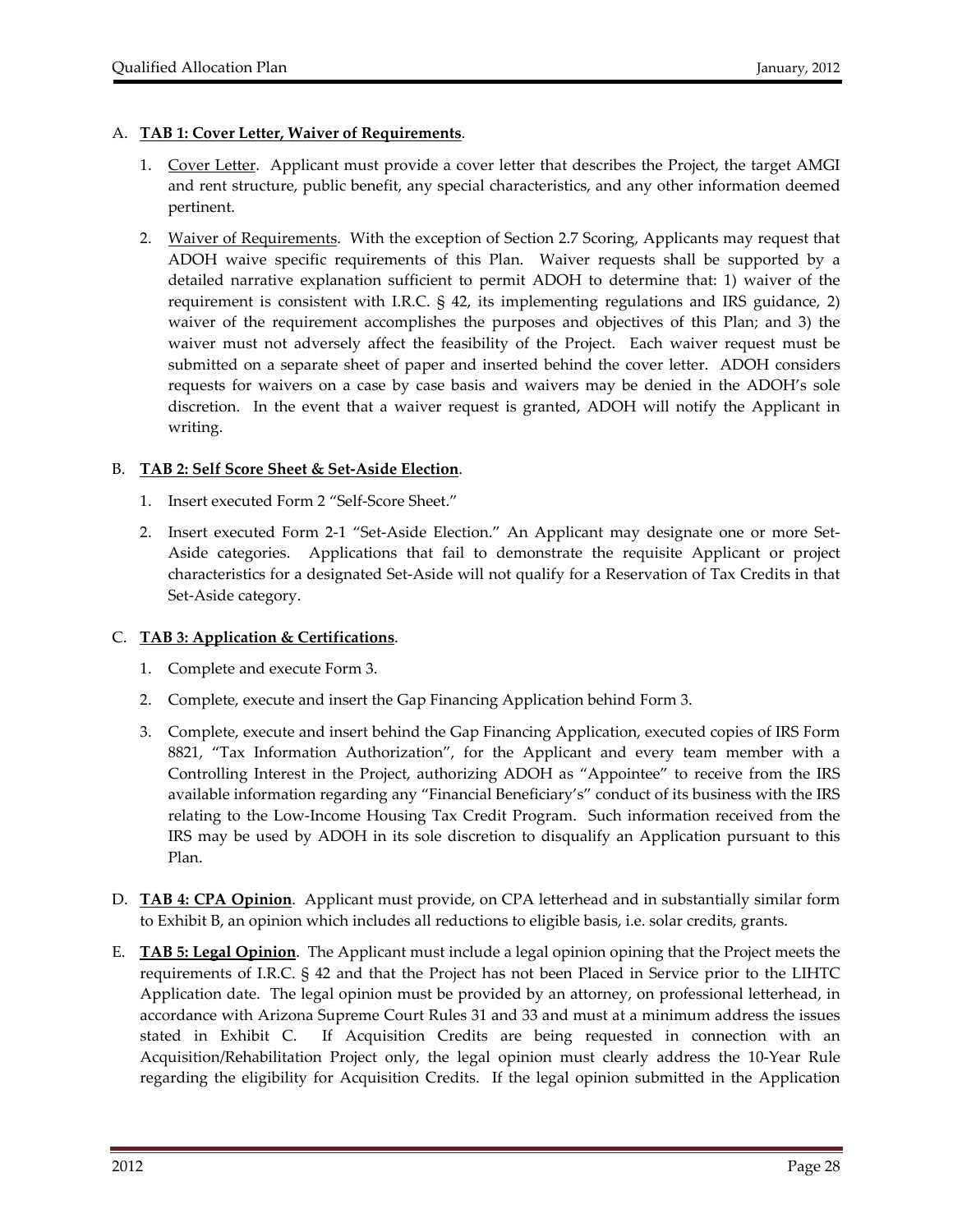does not meet the requirements of I.R.C. § 42, ADOH may require the Applicant to update the legal opinion.

- F. **TAB 6: Legal Formation, Licensing, and Business Registration**. The Applicant must include evidence that the Applicant, Developer and Co‐Developer are duly formed legal entities authorized to transact business in the State of Arizona and in good standing with the Arizona Corporation Commission or the Office of the Secretary of the State of Arizona.
	- 1. Corporations. If the Applicant, Developer or Co-Developer is a corporation, provide the Articles of Incorporation and Bylaws. If the Applicant, Developer or Co‐Developer was incorporated in Arizona, provide a certificate of good standing issued by the Arizona Corporation Commission confirming the legal existence of the entity as of the date of the certificate ("Certificate of Good Standing") and dated not earlier than 30 days prior to the Deadline Date. Applicants, Developers and Co‐Developers incorporated in another state and doing business in Arizona must submit a certificate of good standing or its equivalent from the state of incorporation confirming the legal existence of the entity dated not earlier than 30 days prior to the Deadline Date and a certificate of good standing to transact business in Arizona ("Certificate of Authority") for such foreign corporation, issued by the Arizona Corporation Commission and dated not earlier than 30 days prior to the Deadline Date.
	- 2. Limited Partnerships. If the Applicant, Developer or Co-Developer is a limited partnership organized under the laws of Arizona, provide a certificate of existence issued by the Arizona Secretary of State confirming the legal existence of the entity ("Limited Partnership Certificate of Existence") and dated not earlier than 30 days prior to the Deadline Date. Applicants, Developers and Co‐Developers organized under the laws of another state and doing business in Arizona must submit the following a limited partnership certificate of existence or its equivalent from the state of organization confirming the legal existence of the entity, dated not earlier than 30 days prior to the Deadline Date **and** an Arizona Certificate of Authority from the Arizona Secretary of State dated not earlier than 30 days prior to the Deadline Date.
	- 3. Limited Liability Companies. If the Applicant, Developer or Co-Developer is a limited liability company, then provide the Articles of Organization and Operating Agreement. If the Applicant, Developer or Co‐Developer is organized under the laws of Arizona, provide a certificate of existence, issued by the Arizona Corporation Commission confirming the legal existence of the entity ("LLC Certificate of Existence"), dated not earlier than 30 days prior to the deadline date. Applicants, Developers, and Co‐Developers organized under the laws of another state and doing business in Arizona must submit the following: a certificate of existence or its equivalent from the state of organization confirming the legal existence of the entity dated not earlier than 30 days prior to the Deadline Date and an Arizona Certificate of Authority issued by the Arizona Corporation Commission for such foreign limited liability company dated not earlier than 30 days prior to the Deadline Date.
- G. **TAB 7: Non‐Profit Organization Information**. Projects competing in the Non‐Profit Set‐Aside and those projects with a Non‐Profit Organization partnering with a Developer, or Non‐Profit Organization who is a Developer, must provide the information and materials described in this paragraph.
	- 1. The Applicant must complete and execute Form 7, certifying that the Non‐Profit Organization will materially participate in the development and operations of the Project on a basis which is regular, continuous, and substantial. The ADOH defines "substantial" as having the authority or right to participate in the decision-making process for design, location, materials, and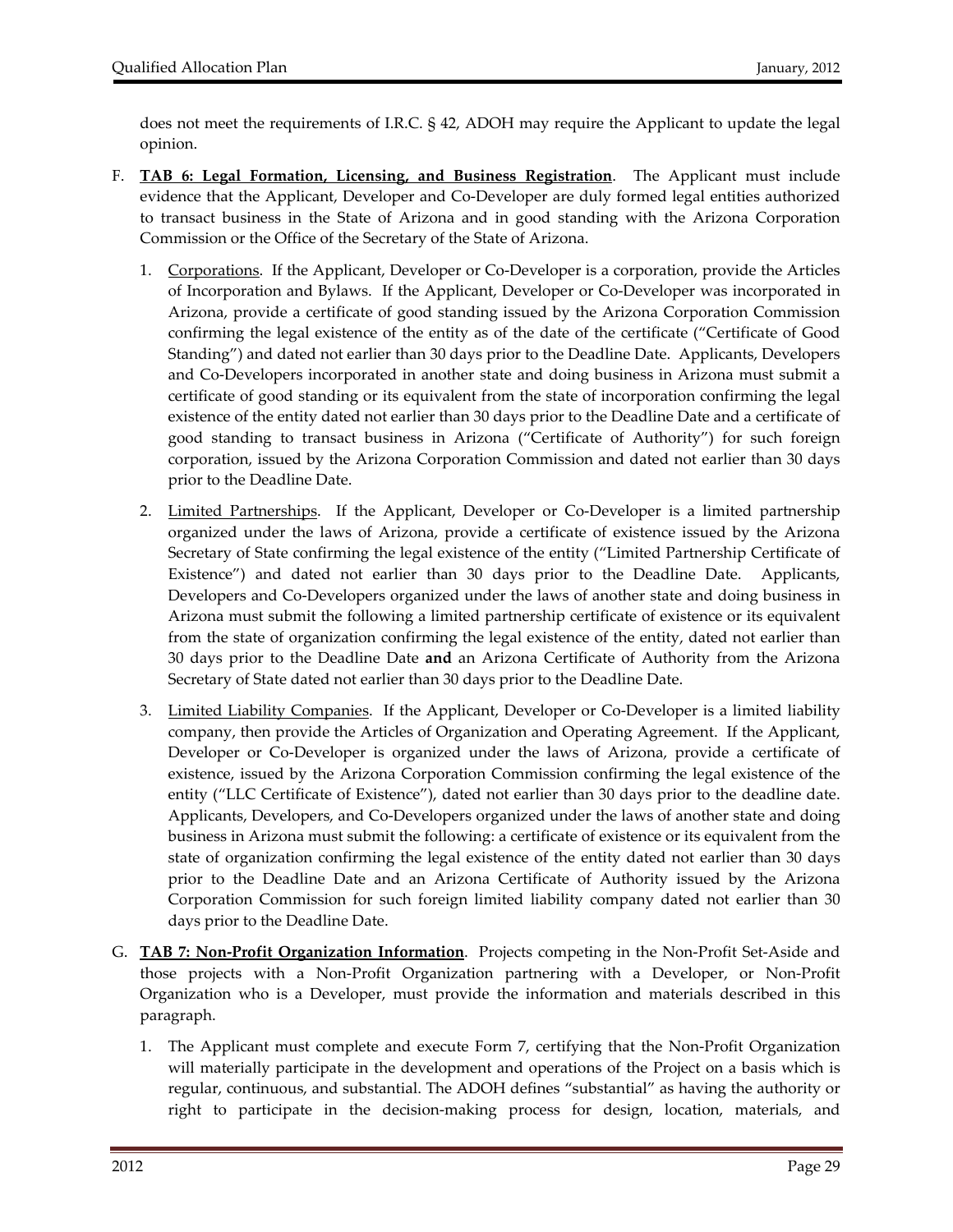management. The Non‐Profit Organization may not itself be an Affiliate of or be controlled by a for‐profit organization.

- 2. ADOH requires that the Non‐Profit Organization provide:
	- a. IRS documentation of I.R.C.  $\S$  501(c)(3) or 501(c)(4) status (for a Non-Profit Organization formed under Tribal governing law and that is not required under Tribal governing law to obtain IRS documentation of its status, the Tribal agency may submit documentation that the Tribal nonprofit organization is formed and maintained in a substantially similar manner as an organization formed and maintained under I.R.C.  $\S 501(c)(3)$  or (4));
	- b. A copy of the Non‐Profit Organization's Articles of Incorporation and Bylaws, and all relative amendments, one of which must contain a description of the Non‐Profit Organization and its activities that include the fostering of low‐income housing in its Articles of Incorporation or Bylaws, as may be amended.
	- c. Evidence that it or its officers or members have experience in developing or operating low‐ income housing;
	- d. Evidence (in the letter of intent received from the investment syndicator) that it holds the right of first refusal to acquire the Project following the fifteen-year Compliance Period;
	- e. Evidence that the Non‐Profit Organization has developed an operating plan for the project covering its role in developing and managing the Project, including its minimum participation in the Developer Fee, its control of Project reserves, its strategy for maintenance, replacement, and renovation, and its oversight of marketing and of compliance with I.R.C. § 42;
	- f. The names of board members of the nonprofit organization;
	- g. The sources of funds for annual operating expenses and current programs; and
	- h. Evidence of financial capacity and solvency in the form of Financial Statements for the prior two full calendar years.
	- i. If the Applicant has requested consideration under the Non‐Profit Set‐Aside, Applicant must provide evidence that it owns an interest of at least fifty one percent (51%) of the general partner interest in the Project.
- H. **TAB 8: Development Team**. The Applicant must demonstrate that the Development Team possesses the experience and financial capacity necessary to undertake and complete the Project, and that the Developer and Co‐Developer, as applicable, have developed Projects of comparable size and financial complexity.
	- 1. Applicant must provide the following information:
		- a. Insert a completed Form 8.
		- b. Include an organizational chart that describes the relationship whether through ownership, control or contract between the Applicant, Developer, Co‐Developer and Owner.
		- c. Include a copy of the legal document demonstrating the authority of the Applicant to bind the Owner such as, a limited partnership agreement, operating agreement for a limited liability company, a development services agreement, or similar agreement. If the limited partnership agreement, operating agreement, or development services agreement has not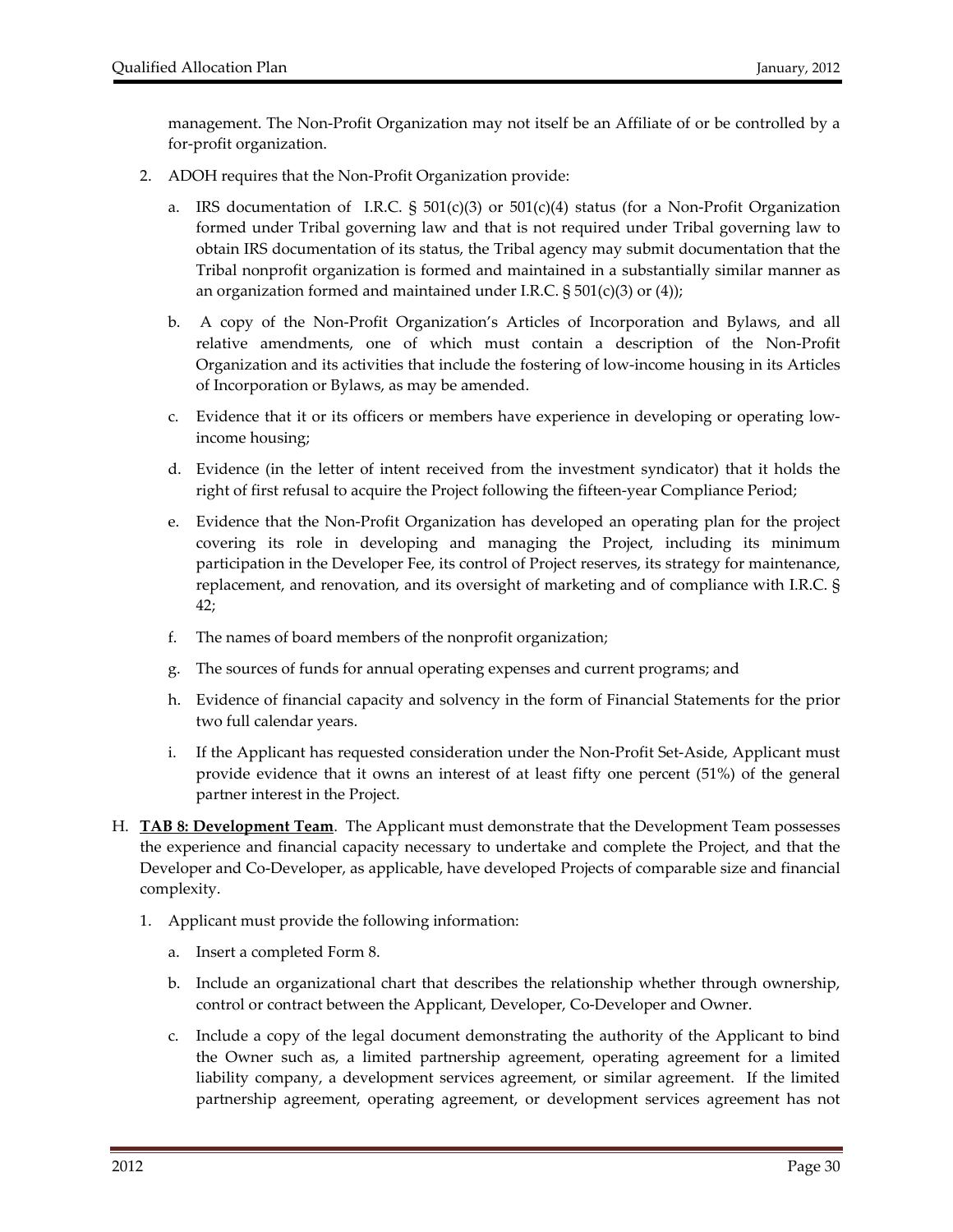been finalized, then ADOH will accept a provisional agreement with a warranty that the requisite authority will be made a part of any such agreement at the time of closing with the Tax Credit Equity Investor and the construction lender.

- d. Provide a narrative describing the experience of the Development Team as it relates to the development of the proposed Project, and include resumes that specifically identify the officers or supervisory employees of the Developer who possess the knowledge and experience required by this paragraph and as otherwise necessary to support a claim for points for Developer experience.
- e. Include evidence of financial capacity and solvency in the form of Financial Statements of the Developer for the prior two full calendar years.
- f. The Developer identified in the Application must demonstrate that it has developed the Project(s) for which it is requesting points in the Developer experience category from concept through lease up, conversion of the construction loan, and issuance of IRS Forms 8609 for Tax Credit Projects.
- g. Insert a completed Form 8‐1, including a signed acknowledgement regarding any property in the process of foreclosure or that was foreclosed as described in Section 2.5(I).
- h. Insert a completed Form 8‐2.
- i. Provide explanation of an identity of interest designated under Development Team Information on Form 3 Item 7.

#### I. **TAB 9: Acquisition, Site Control and Job Creation**

- 1. Acquisition Appraisal Requirements.
	- a. New Construction Project. A land only Appraisal of real property must be provided as part of the Application submittal. ADOH will allow the lesser of the purchase price or appraised value.
	- b. Acquisition/Rehab Project. The Appraisal must include separate values for the land and the buildings.
- 2. Site Control. To establish Site Control for threshold requirements, the Applicant must submit the following to ADOH:
	- a. A "Title Commitment" for the property dated within 60 calendar days of the date of the Application by a title insurer licensed in Arizona. The title commitment must not include any conditions or requirements materially and substantially adverse to the feasibility of the Project.
	- b. If the Applicant has a binding commitment to transfer the land to the Owner then the Applicant must submit a copy of the executed commitment.
	- c. An Owner who holds fee title to the property must provide a copy of the recorded deed listing the Owner as the grantee and a settlement statement prepared by the title company evidencing the purchase of the property.
	- d. If the Applicant has entered into a lease agreement, the lease agreement must be submitted and the term must be a minimum of 30 years.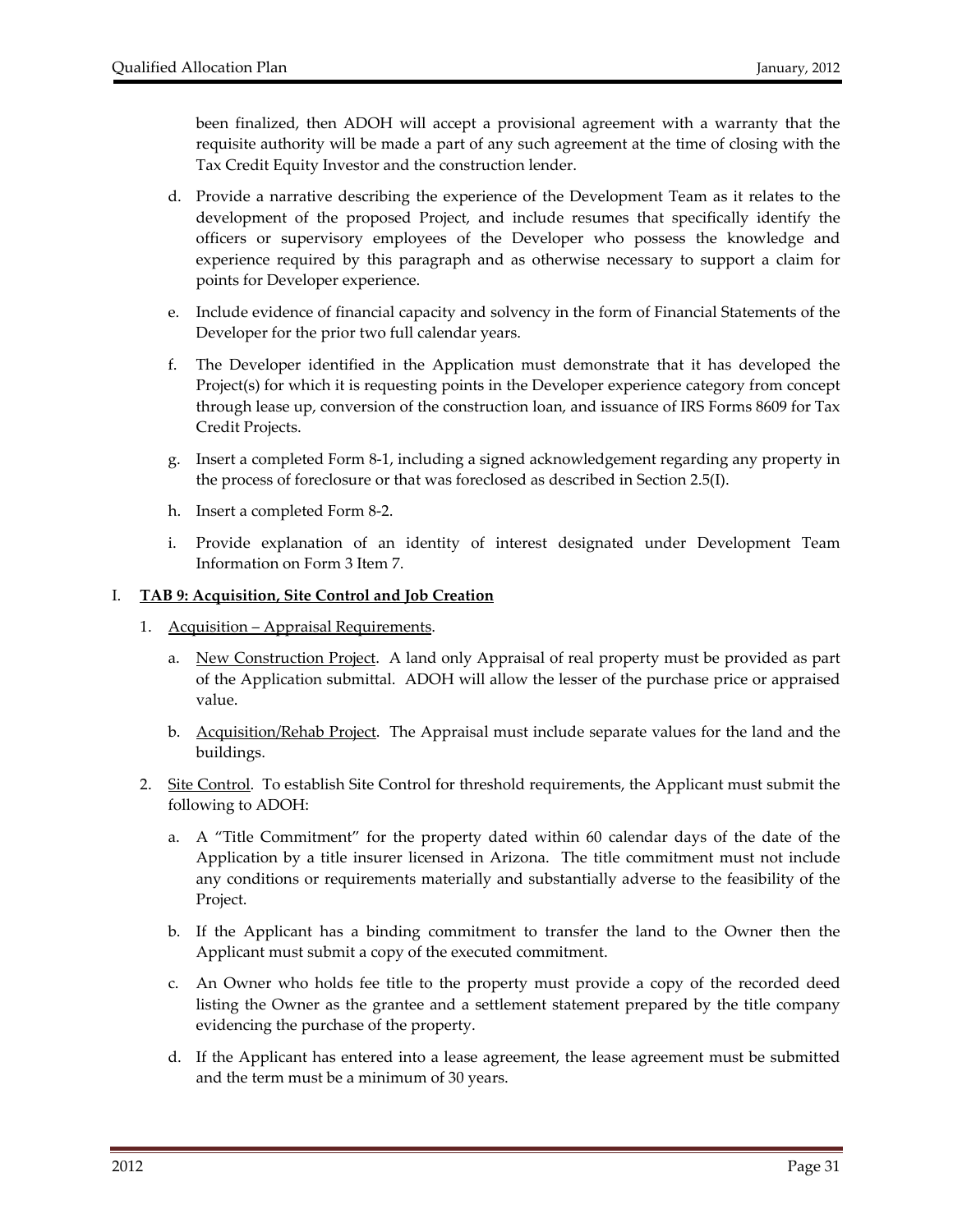- e. If a purchase contract, lease option, or purchase option is submitted, a copy of the agreement must be submitted and the relative agreement must provide for either a closing date or an initial term lasting until the period ending no less than 180 days after the Deadline Date for submittal of the Application.
- f. For Projects that are located on government or Tribal lands, Applicant must establish legal control of the property by submitting: i) an agreement between the Project Owner and the Tribe to enter into a lease of specific real property for a term at least equal to the duration of the LURA, and ii) a resolution of a Tribe or Local Government authorizing the Tribe or Local Government to enter into the agreement. For Tribal leases only, ADOH may consider the length of the lease to be the original term of the lease plus the term of any option to renew, provided that the option to renew is held solely by the Applicant.
- g. In cases requiring the use of powers of eminent domain by the Local Government, the Applicant must enclose evidence that a condemnation lawsuit has been filed for the specific parcels or real property upon which the Project may be situated together with the court's order of possession.
- 3. **Job Creation.** Job Creation points are only intended for those Projects that are ready to commence construction on or before November 1, 2012, are zoned for its intended use, and can be placed in service before December 30, 2013. Conditionally zoned projects do not qualify for Job Creation points. Failure to comply with all of the requirements stated in this paragraph 3 will result in a reduction in points, which may result in a previously qualifying Project, to be disqualified from receiving an Allocation of Tax Credits under this Plan. To confirm Applicant's understanding of the requirements of this scoring category, ADOH will require any Applicant who receives Job Creation points, and a subsequent Reservation of Tax Credits, to execute an agreement with ADOH that states in the event the Applicant fails to meet **any** of the required deadlines stated herein, Job Creation points will be forfeited, and the Project will be rescored. In the event, that the rescoring results in a noncompetitive score, any reserved Tax Credits will be recaptured pursuant to a Cancellation of Tax Credits Agreement. There will be no waivers or consideration granted by ADOH with respect to any Job Creation threshold requirements, nor will any required deadlines be extended.

To establish Job Creation readiness, Applicant must provide evidence of each of the following:

- a. **Between September 1, 2011 and March 1, 2012**: Applicant must obtain an updated Phase I Environmental Report for the Project.
- b. **At Application Date**: Applicant must submit a letter stating that it is seeking points in the Job Creation scoring category, it has read Section 2.7(B) and this section, and it understands that it may not qualify for Tax Credits if it does not meet the requirements or deadlines with respect to the Job Creation category.
	- i. Site Control. Applicant must provide an executed purchase contract or purchase option, lease or lease option or a commitment to donate the land on which the Project is to be built, and the relative agreement must provide a commitment by all parties to close escrow on or before to July 16, 2012. A resolution of the Local Government to donate the land is a sufficient commitment. Land may also be donated by a private party or a charitable organization. For a donation of land, the donation may be conditioned upon the Project receiving a Reservation of Tax Credits. A property is still considered donated by the Local Government, charitable organization or private party, if the Applicant or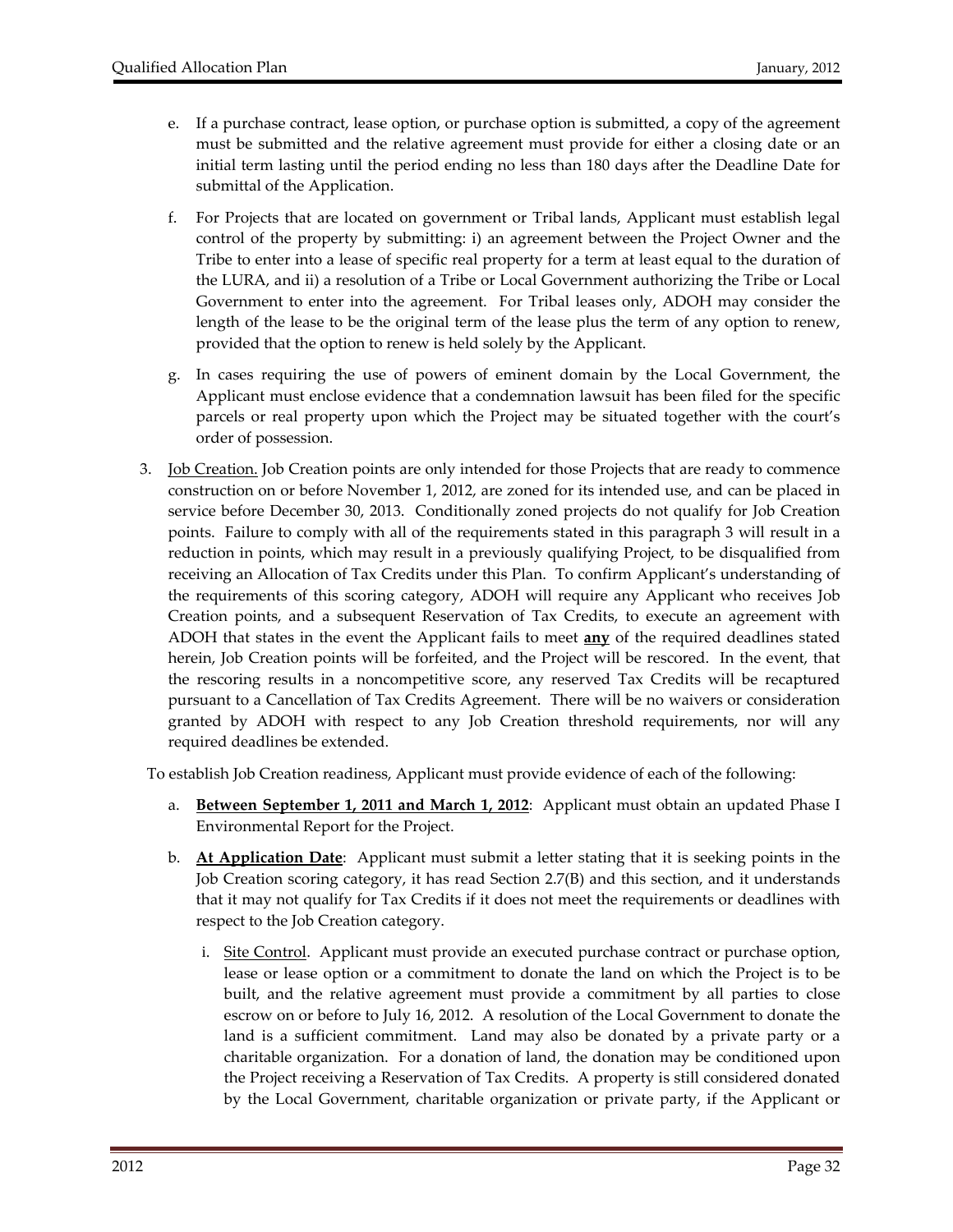Owner must pay certain amounts to the Local Government, charitable organization or private party for costs, improvements or processing fees.

- ii. Applicant must submit a completed Phase I Environmental Report dated after September 1, 2011, and required under Section 2.15 of this Plan.
- c. **No later than May, 1, 2012 at 4pm**: Applicant must provide evidence of each of the following:, final site plan, final plat approval or equivalent approval from the appropriate Local Government Agency, evidence that civil engineering plans (including, but not limited to, grading paving, water, sewer and utilities), and building plans (all building construction documents for the Project), have been submitted to the appropriate Local Government Agency.,
	- i. The Project's Final Site Plan, Final Plat Approval or Equivalent Approval from the Appropriate Local Government Agency. Applicant must provide evidence of final site plan, final plat approval or equivalent approval from the appropriate Local Government Agency for the proposed Project, and provide a copy of the approved Final Site Plan, Final Plat or equivalent to ADOH including the name and contact information for the Local Government Agency who provided the approval.
	- ii. Evidence of Submitted Civil Engineering and Construction Documents. Applicant must provide evidence that civil engineering plans (including, but not limited to, grading paving, water, sewer and utilities), and building plans (all building construction documents for the Project), have been submitted to the Local Government Agency, along with a name and contact information for the appropriate Local Government Agency, with a copy to ADOH . Applicant must also provide Form 9, signed by the Project's architect and civil engineer that the plans submitted to the appropriate Local Government Agency are 100% complete, and to the best of their knowledge comply with all applicable code requirements. Form 9 should also include a list of submitted plans, and if applicable, submitted plan number(s) provided by the appropriate Local Government Agency, and be countersigned by an Authorized Signatory of the Local Government.

#### d. **No later than July 16, 2012 at 4pm**:

- i. Applicant must provide evidence of Site Ownership. In order to support a claim for points for site ownership, an Applicant must provide a recorded property deed, or a recorded property lease with the terms stated below:
- ii. If a property deed is submitted, the deed must show that it has been recorded with the applicable county recorder.
- iii. If a property lease is submitted, a copy or memorandum of the executed and recorded property lease must be provided, and the term must be a minimum of 30 years plus any time before the Project's Tax Credit period begins.
- iv. Provide sufficient documentation, from title reports, maps, surveyors' reports, site plans or other similar third party documents, that the Project will be located or is located on the land listed on the property deed or property lease.
- v. The property deed or lease must list the Owner as the owner or lessee of the land on which the Property will be built.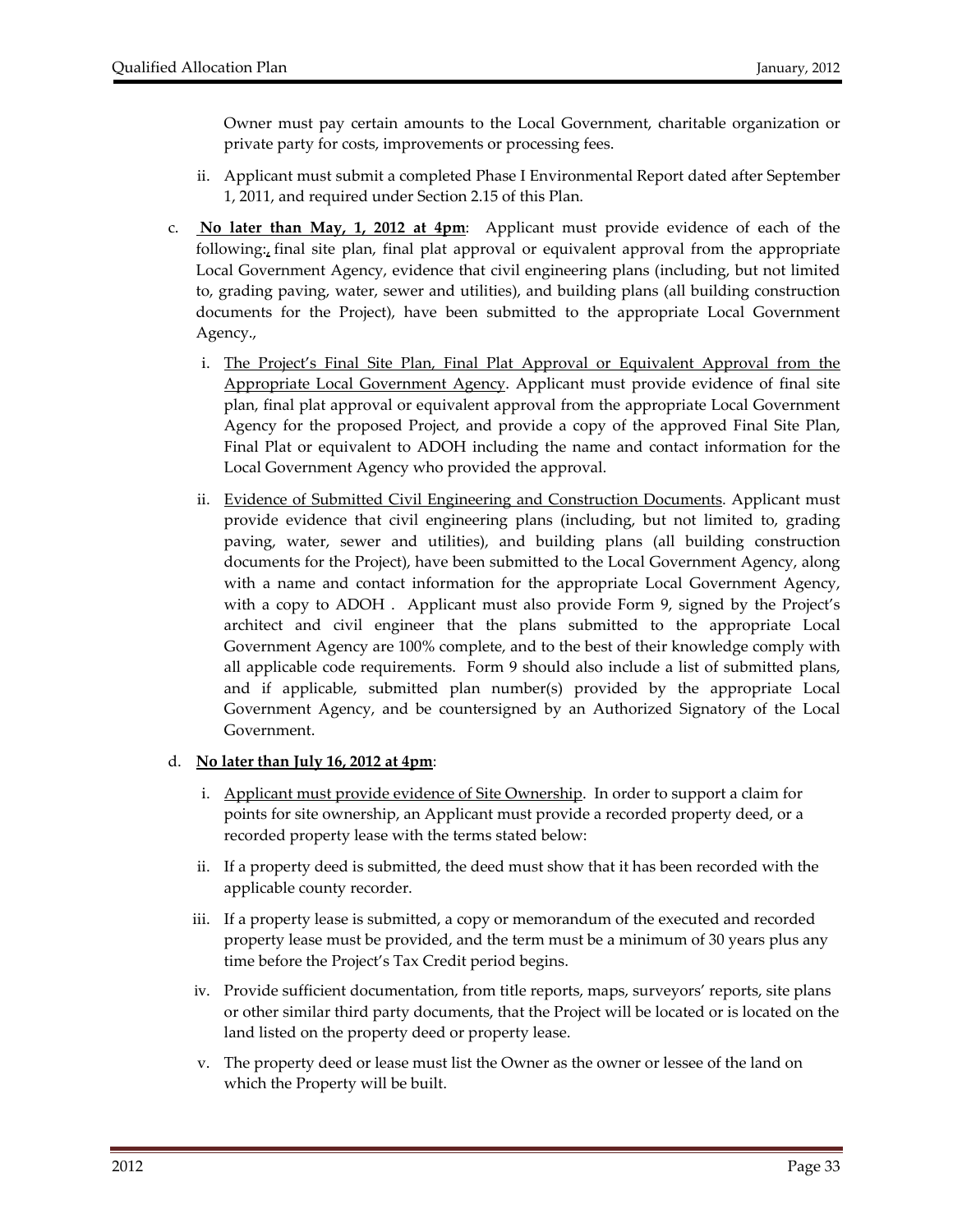- vi. A title report dated within 30 days prior to July 16, 2012 must be submitted evidencing that the Owner owns the land or that a copy or memorandum of the Lease has been recorded, as applicable.
- vii. The recording requirement of the property lease can be satisfied for Projects located on Tribal Lands, by providing evidence that the property lease has been submitted to the Bureau of Indian Affairs for recording prior to July 16, 2012.

#### e. **No later than October 18, 2012 at 4pm**:

- i. No later than two weeks prior to the scheduled equity closing or at least October 18, 2012 at 4pm, Applicant must provide draft equity closing documents.
- ii. Applicant must provide copies of civil engineering and building permits for the Project to ADOH, along with a completed Form 9‐1, which evidences that the appropriate Local Government Agency has approved the civil engineering plans and building plans for the Project, appropriate permits have been issued, and construction can commence including, grading, paving, water, sewer, utilities and building or buildings and such other improvements as may be necessary to complete the Project as presented to ADOH.
- iii. Applicant must provide a Project schedule with a start of construction no later than November 1, 2012, that evidences the completion of the Project no later than November 15, 2013. The schedule must include major activities and durations. The Project schedule must be certified by the General Contractor, as true and accurate, and contain an acknowledgement by the General Contractor that he is capable of completing construction as stated barring unforeseen Project delays.
- f**. No later than November 1, 2012 at 4pm:** Applicant must have commenced construction and legal documents evidencing closing with the equity partner and construction lender as stated in Section 2.9 $(K)(1)$  and  $(2)$ .
- g**. No later than November 2, 2012 at 4pm**: Applicant must provide a dated photo, architect's certification of commencement of construction activities, listing the specific activities that have commenced and those planned for the next five (5) days, all evidencing that construction of the Project commenced on or before November 1, 2012, and can proceed until completion of the Project as projected in the Project schedule. ADOH reserves the right to inspect the Project site to ensure that construction has commenced, and that there is continuous construction activity thereafter.
- J. **TAB 10: Planning and Zoning Verification**. Applicant must insert a completed Form 10, signed by an Authorized Signatory of the Local Government, and provide will‐serve letters for water and sewer signed by an Authorized Signatory of the utility provider acknowledging that the utilities provided will meet the needs of the Project.
- K. **TAB 11: Financial Ability to Proceed**. Applicant must demonstrate that the Developer has funding sources necessary to complete the Project to such a point that the ADOH can properly issue the Form 8609. Applicant must provide the following documentary support:
	- 1. Letter of Interest or Intent from Tax Credit Syndicator. A Letter of Interest or Intent from a Tax Credit syndicator proposing the terms and pricing of purchase of tax credits allocated to the Project. For Applicants claiming Job Creation Points, Syndicator must acknowledge, in the writing to the ADOH that, (a) the requirements in this Plan for Job Creation Points, (b) that Applicant will be able to close prior to November 1, 2012 at 4pm and (c) that failure to meet all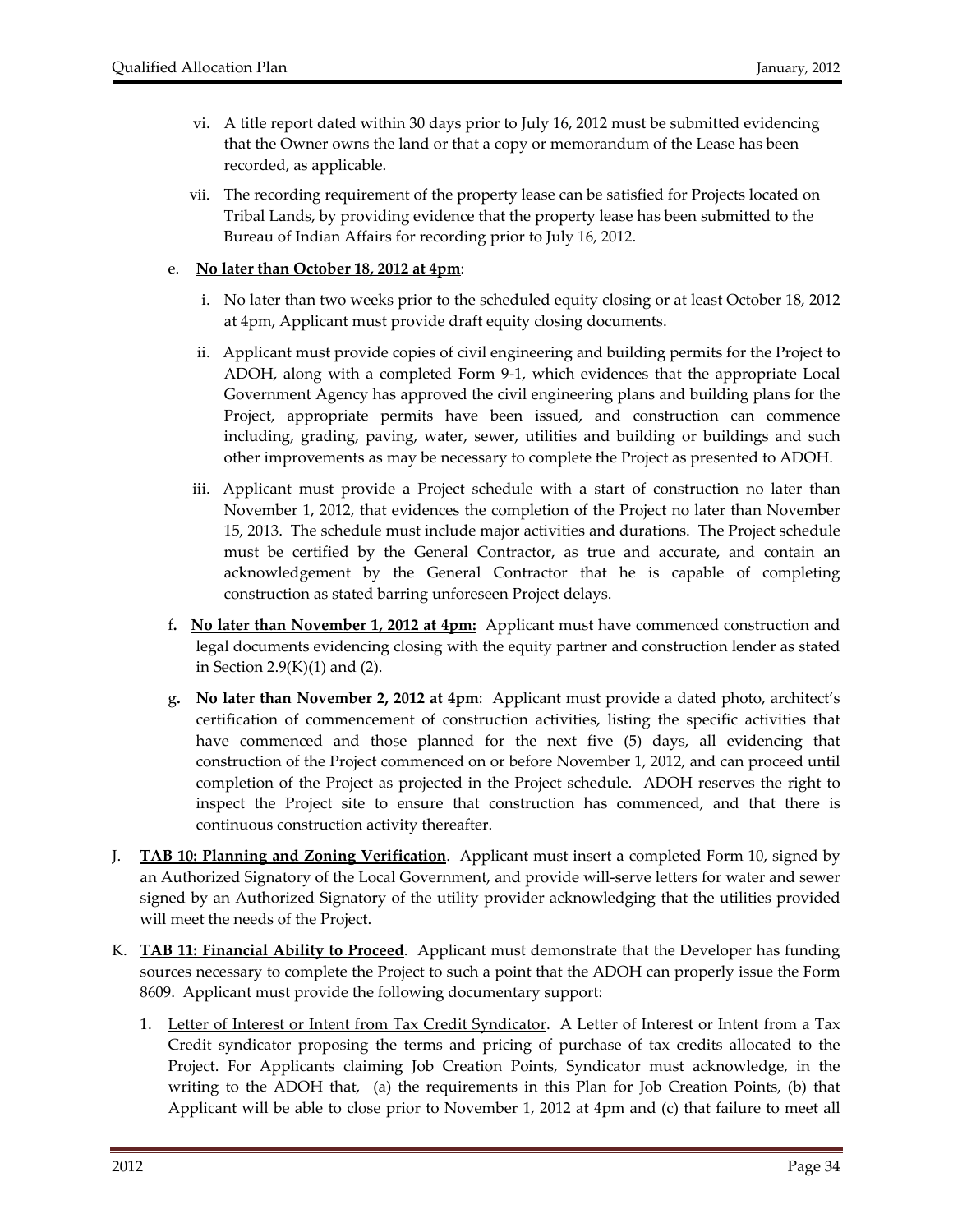requirements and deadlines for Job Creation points will result in a reduction of points awarded to the Project which may result in the a previously qualifying Project to be disqualified from receiving an Allocation of Tax Credits under this Plan.

- 2. Letters of Interest or Intent from Other Sources of Financing. Copies of Letters of Interest/Intent from all sources of financing that include: a term sheet, to include the amount of the loan, interest rate, including all points, amortization period, if applicable, term of the loan, loan-to-value factor, minimum debt service coverage allowable (not required if the permanent lending source is a governmental or Tribal entity), all commitment and/or origination fees, and a description of all other fees directly attributed to the funding of the loan. For Applicants claiming Job Creation Points, the construction and permanent lenders must acknowledge, in writing to the ADOH that, (a) the requirements in this Plan for Job Creation Points, (b) that Applicant will be able to close on the construction loan prior to November 1, 2012 at 4pm and (c) that failure to meet all requirements and deadlines for Job Creation points will result in a reduction of points awarded to the Project which may result in the a previously qualifying Project to be disqualified from receiving an Allocation of Tax Credits under this Plan.
- 3. Pro Forma and Operating Expenses. Include a 15-year pro forma. See Section 7.1 for assumptions relating to operating expenses.
	- a. The pro forma must reflect the rent structure in the Application, all lenders' assumptions such as principal and interest payments, cash flow obligations, non-rental income, detailed operating expenses, required reserves, annual fees, debt service coverage ratio, etc.
	- b. If the pro forma reflects negative cash flow in any year, the Application must demonstrate the funding and utilization of an operating deficit escrow account or describe the source of the operating deficit funds. A commitment from the entity funding the operating deficit reserve/escrow funds must be included with the other funding source documents.
	- c. The pro forma may reflect rental assistance if supported by the other funding source documents.
	- d. Applicants proposing operating expenses that are not compliant with Section 7 of this Plan must submit at least two (2) forms of data supporting the feasibility and reasonableness of the operating expenses stated in the pro forma (for example, comparable Project information as illustrated in a Market Demand Study, IREM information or National Apartment Association information). ADOH may require submission of the audited Financial Statements for comparable Projects owned by the Applicant. Rehabilitation Projects may submit 3 years of historical information as evidence of operating expense assumptions if the proposed operations are not compliant with Section 7.
	- e. The pro forma income and expense must trend at 2.00% and 3.00% respectively. Annual replacement reserve obligations must trend at 3.00%.
- L. **TAB 12: Market Demand Study**. The Applicant must include a Market Demand Study that meets the requirements of the Exhibit L, Market Demand Study guide.
- M. **TAB 13: Site Selection**. Applicant must provide an 8.5x11 map indicating which of the following facilities are located on or within a  $\frac{1}{2}$  mile straight line radius or 2 mile straight line radius of the Project, depending on the Project scoring category. The radius must be shown on the map. Facilities on the exact  $\frac{1}{2}$  mile and 2 mile radius line must have a majority of their square footage on or within the category radius line. For any facility on the radius line, Applicant must submit sufficient proof of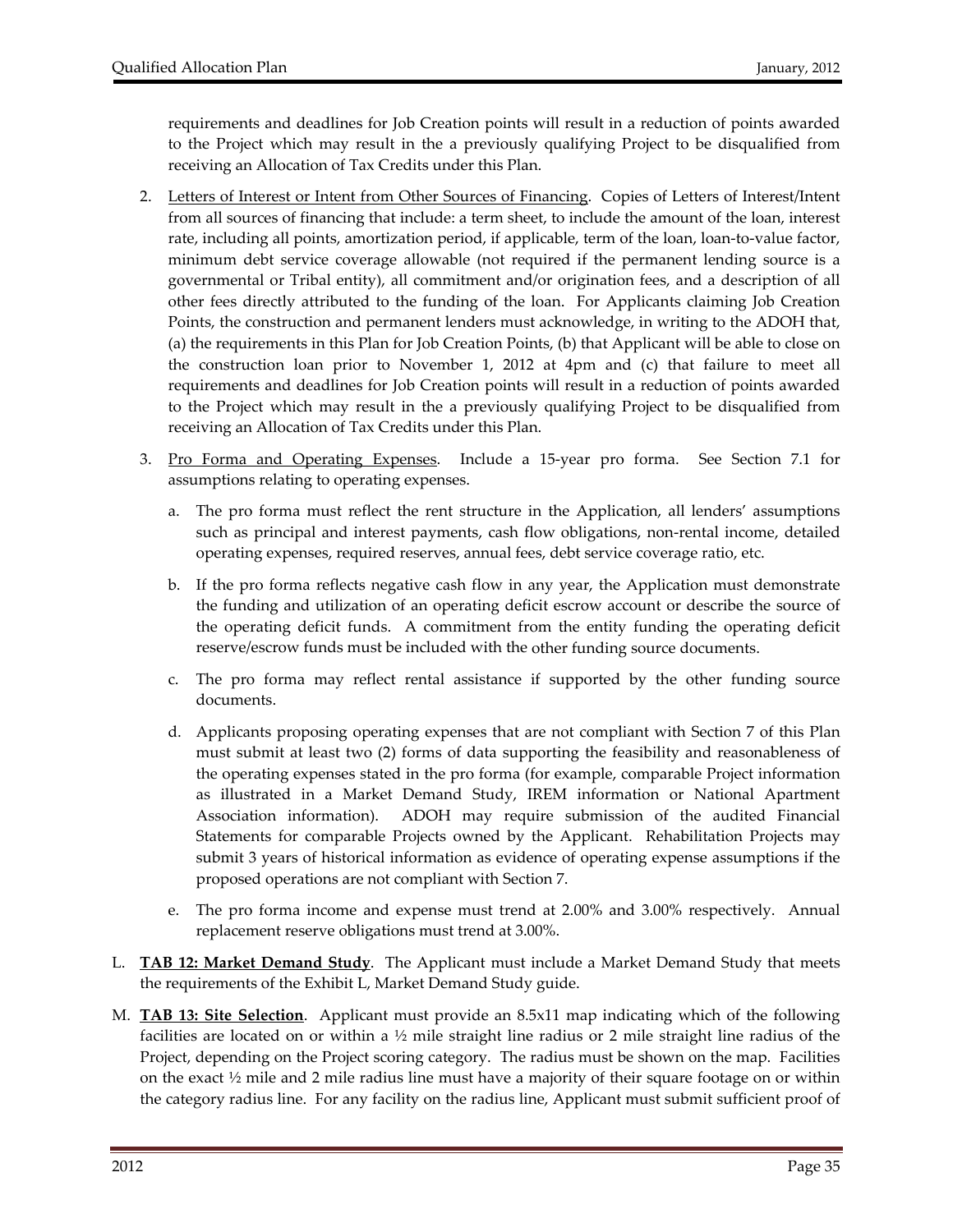square footage at this Tab or the facility will not be considered for points for the category. The facilities must be clearly identified by name within the 8.5x11 map, and clearly state that category within which the Applicant is claiming points. Applicant must indicate the approximate square footage and distance to the Project for each facility on either the 8.5x11 map or on an additional page submitted at this Tab. See Exhibit A for requirements for mapping the Project and facilities.

- 1. Existing LIHTC or any other governmental subsidized housing developments
- 2. Grocery store: Applicant must provide evidence of full scale grocery store/supermarket or neighborhood market of at least 5,000 gross interior square feet where staples, fresh meat, and fresh produce are sold.
- 3. Medical facility: Applicant must provide evidence of a medical clinic, or hospital (not merely a private doctor's office).
- 4. Retail shopping: Applicant must provide evidence of a shops or businesses offering general goods or services.
- 5. Community or Senior Center: Applicant must provide evidence of community or senior center offering daily programs and services specifically designed for members of the public or seniors.
- 6. Education facilities: Applicant must provide evidence of an elementary, middle, or high school that children or residents living in the development may attend. Schools demonstrated, at the time of Application, to be under construction and to be completed and available to the residents prior to the housing development completion are considered in place at the time of Application for purposes of this scoring category.
- N. **TAB 14: Utility Allowance Schedule**. The Applicant must include a copy of the current utility allowance schedule, published by the local public housing authority or utility company estimate, along with a letter from the issuing authority dated no sooner than 30 days prior to the date of Application submission confirming the date of the most recent utility allowance schedule. Utility allowances based on the energy consumption model must be prepared by qualified professional as described in this paragraph. ADOH considers energy raters and auditors who are certified and currently in good standing with Residential Energy Services Network ("RESNET") to be "qualified professionals" for the purposes of the utility allowance regulation. Furthermore, the qualified professional must not be related to the building owner, Property Manager or any other entities owned or controlled by these parties within the meaning of I.R.C. § 267(b) or § 707(b). In addition, Applicants who obtain estimates based on the energy consumption model must provide ADOH with documentary evidence that the estimate was prepared by a qualified professional consistent with the requirements of this paragraph. An Owner MUST review the basis on which utility allowances have been established at least once during each calendar year and must update the allowance if required.
- O. **TAB 15: Drawings and Plans**. The Applicant must include preliminary drawings and renderings of the development including:
	- 1. A site plan showing the site topography, general development of the site, streets bordering the site, the building and parking location;
	- 2. The building layout and net floor area for Projects proposing a Community Facility, the areas for programs under Section 2.7(F), or Community Services Facility; and
	- 3. Plans and elevations for each proposed building and clubhouse.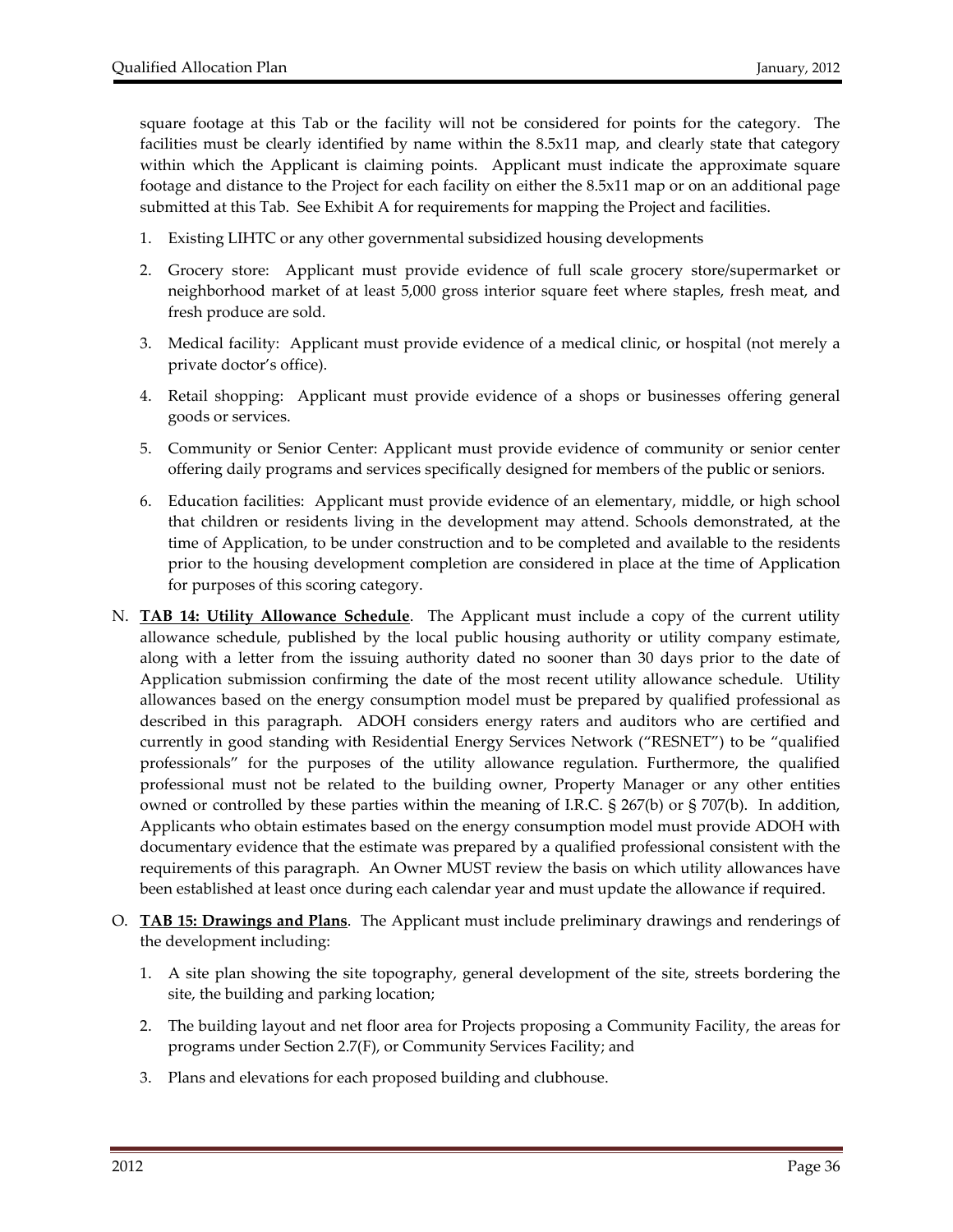- P. **TAB 16: Property Design Standards for New Construction and Rehabilitated Properties**. Insert Form 16, Architect's Certificate, stating that the architect has read Exhibit D Mandatory Design Guidelines, and certifies that the project complies with the requirements.
- Q. **TAB 17: Sustainable Development**. Insert Form 17, signed by the architect certifying that all sustainable development products/systems applying for points under Section 2.7(D) are included in design documents/specifications. Form 17 must be resubmitted along with the Application for final Allocation of Tax Credits. If the Applicant has selected LEED for Homes Gold Certification for this Project scoring category, the Applicant must provide a letter from architect confirming that Project is pursuing the LEED for Homes Gold Certification path in lieu of Form 17.

# **Prescriptive Categories**

These categories were developed in conjunction with the LEED for Homes and Enterprise Sustainable Communities, Inc., a  $501(c)(3)$  organization ("Enterprise Sustainable Communities"). For clarifications on individual line items and terms, refer to the LEED for Homes reference guide:

http://www.usgbc.org/Store/PublicationsList\_New.aspx

and the Enterprise Sustainable Communities criteria 2008:

http://www.practitionerresources.org/cache/documents/666/66641.pdf.

To be awarded any Sustainable Development points under Section 2.8(B), specific sustainable product details, building methods/applications and/or systems are required to be listed on Form 17 at the time of the initial Application and at final Tax Credit Allocation. The architect and/or builder is required to list all of the Sustainable Development products, building methods and energy systems corresponding to the respective point categories claimed. The architect must specify and ensure the use of all claimed Sustainable Development products. The architect, and the Arizona Energy Office ("AEO"), will be required, at Final Tax Credit Allocation, to certify that all specified Sustainable Development point criteria have been met and are consistent with Project contracts, work orders, or delivery receipts.

**PLEASE NOTE: AEO will require 10‐days' notice prior to scheduling inspections and confirmation that the construction superintendent is available to accompany the AEO representative throughout the entire inspection.**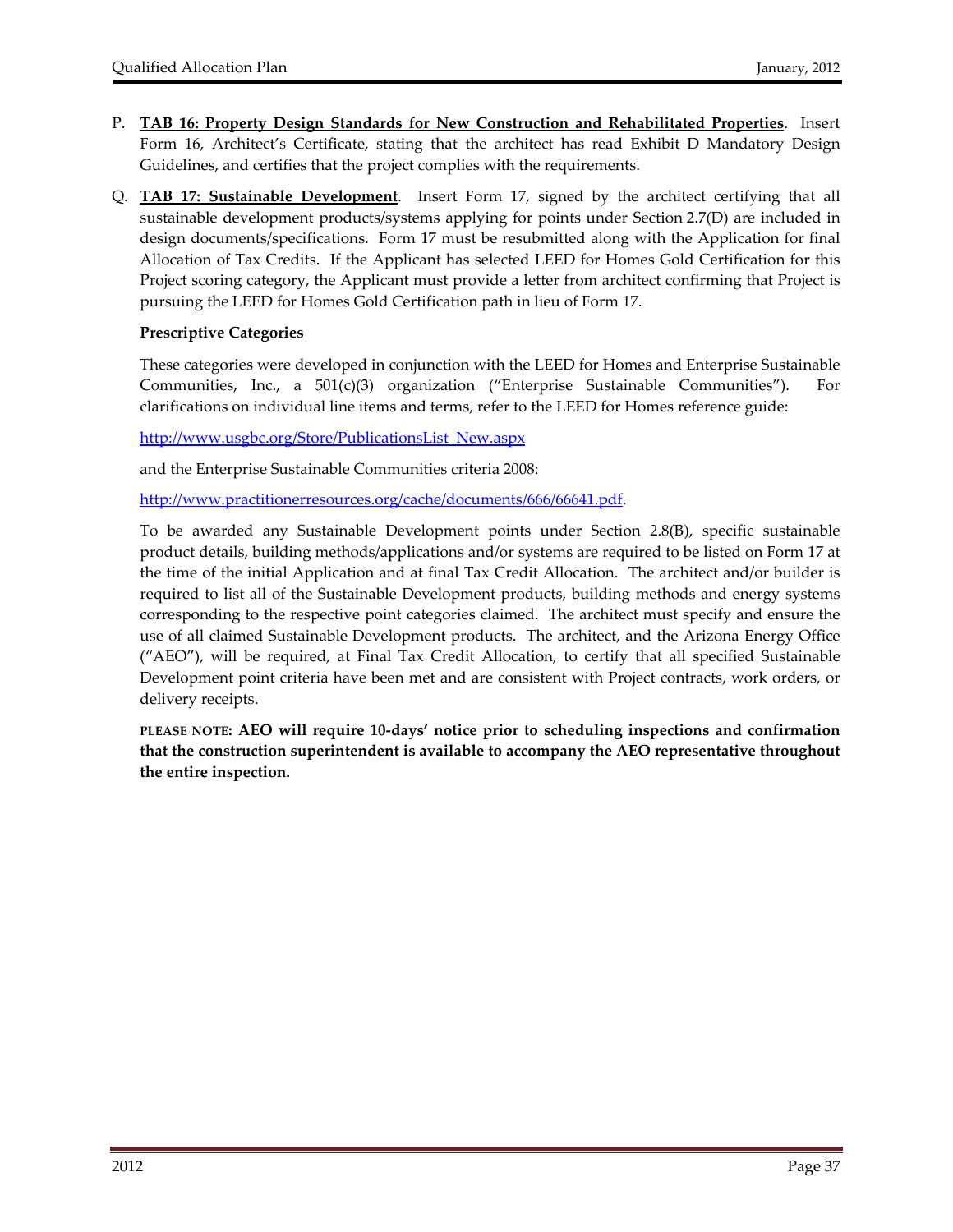

There are three (3) available paths for obtaining the Sustainable Development points as shown on the following diagram:

For Projects that use the LEED for Homes Gold Certification path, a copy of the LEED for Homes Gold Certification checklist must be included with the Application. The checklist can be found at the following website:

End

http://www.usgbc.org/ShowFile.aspx?DocumentID=3658

All non‐LEED Projects must include the Project's Sustainable Development specification list at the time of Application to apply for Sustainable Development points. Product detail must be sufficient enough to allow ADOH to verify the appropriate cost of the proposed product/system.

For Projects that use the performance-based path for energy efficiency, provide verification demonstrating the projected energy efficiency of the least efficient dwelling Units.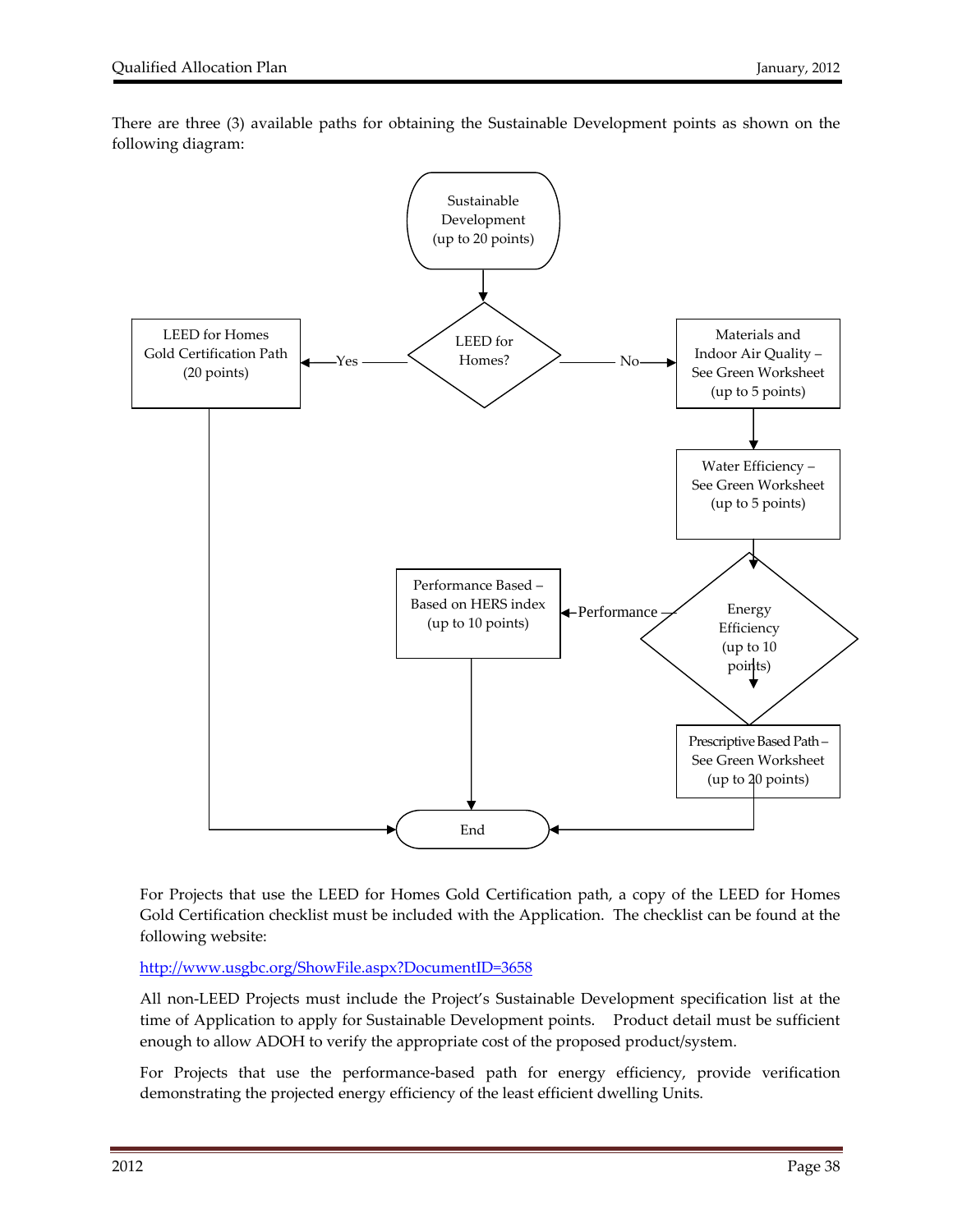- 1. In New Construction, 1 point will be awarded for each point awarded by the Home Energy Rating System (HERS) beyond the baseline index of 85, with a maximum score of 15 points (e.g., a HERS index of 65).
- 2. In moderate and substantial Rehabilitation Projects, perform energy analysis, utilizing a Home Performance Contractor participating in the Arizona Home Performance with Energy Star Program. The Home Performance Contractor must evaluate the existing building condition and identify cost‐effective energy improvements by preparing an energy improvement report. A 15% improvement in the energy efficiency is the baseline. 1 point will be awarded for each percent reduction in the energy efficiency after the first 15%, with a maximum score of 20 points (e.g., a 35% reduction in energy usage).

The projected, pre‐construction HERS index must be submitted to the ADOH once the construction drawings have been completed and the final HERS index must be submitted at 8609 submission. This category is available for Projects that have a maximum of four (4) stories. Common areas must use construction materials and methods consistent with those used in the dwelling Units.

To verify the projected HERS score at the time of Application, Applicant must provide a certification from a HERS consultant that the Project's schematic design has been reviewed and it is possible for Applicant to achieve the projected HERS score. In the event Applicant does not meet the projected HERS score, ADOH will withhold issuance of 8609s until Applicant provides ADOH with a method to correct the HERS score and the correction is completed.

For renewable energy system points, a separate additional financial worksheet must be provided showing all of the applicable financial incentives including, but not limited to: energy tax credits (include syndication agreements or IRC § 1603 exchange documentation for valuing these credits), power purchase agreements (include PPAs, if applicable), federal state and local tax deductions, enhanced/accelerated depreciation values, manufacturer's rebates and property tax assessment exemptions, credits or offsets. See Form 17.

The same Sustainable Development specification list must be resubmitted in conjunction with Form 16 – Architect's Certificate affirming that all of the specified materials, methods or systems listed were in fact included in the project. Be advised that failure to include all scored elements will result in a loss of points on future ADOH projects.

- R. **TAB 18: Transit Oriented Design**. The Project must be located at or within the distances stated below of a Frequent Bus Transit System or a High Capacity Transit Station. Applicant must provide a map to scale, as shown in Exhibit A to this Plan, evidencing that the proposed site is within the required distance in relation to the Frequent Bus Transit System or High Capacity Transit Station, and evidence that all requirements in this Section are met for each transit oriented design type.
	- 1. <u>Frequent Bus Transit System</u>. A "Frequent Bus Transit System" must meet the below listed frequency of stops and travel depending on the location of the Project. The bus route corridor must also provide one or more bus stops that are at or within a quarter mile (1,320') straight line radius of the proposed site and the transit agency must confirm that there currently are no plans to move the route(s) to a different corridor or to reduce bus service map and stops. Bus routes that do not meet these criteria are not a "Frequent Bus Transit System." A"headway" as used in this Plan, means the time interval between two buses traveling in the same direction on the same route.
		- a. "Frequent Bus Transit" for a Project located in the Greater Phoenix Area must have: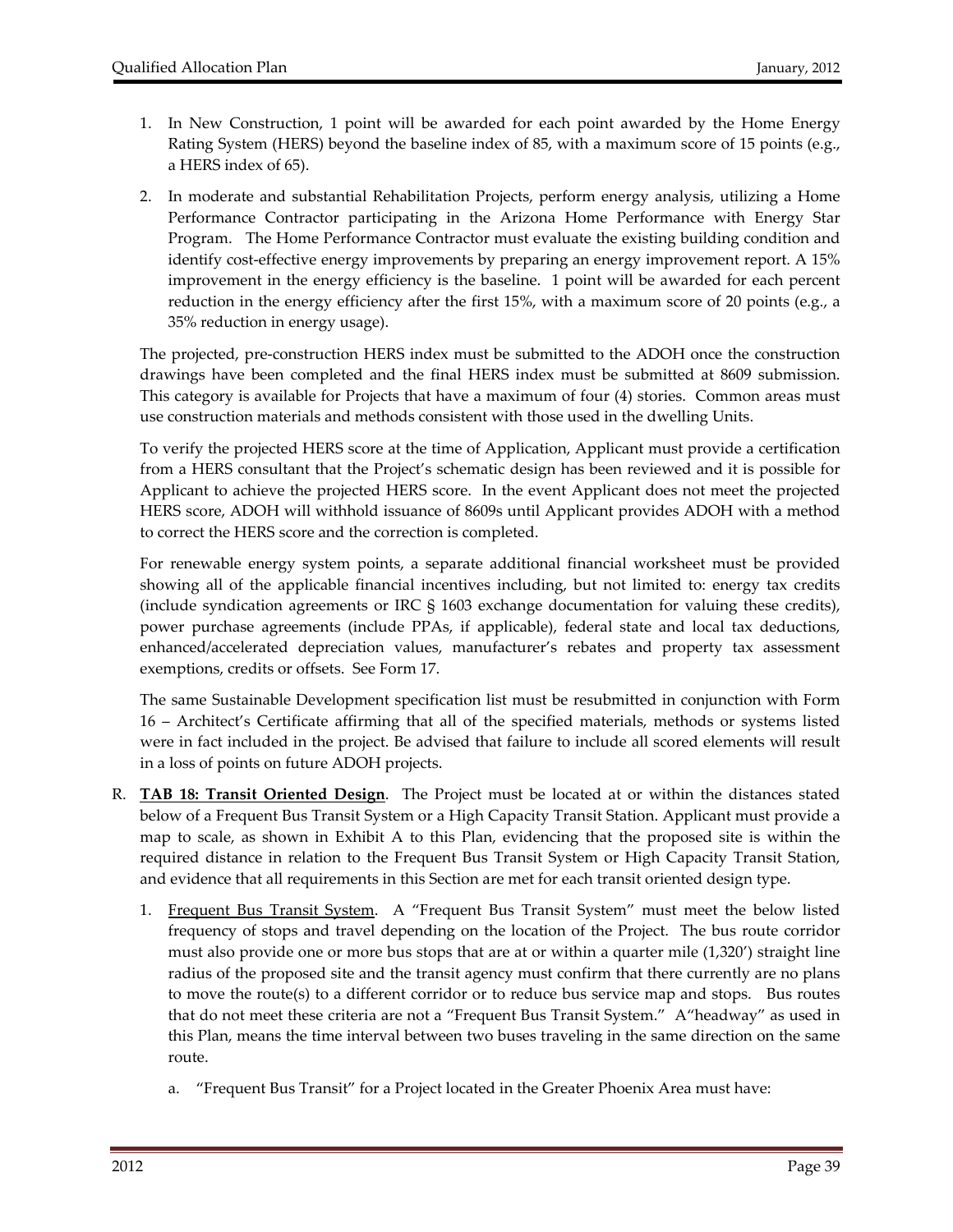- i. Minimum 30 minute weekday headways 6am to 6pm.
- ii. Minimum 30 minute headways 6am to 6pm on weekends days.
- iii. Minimum 15 hours of service on weekdays, minimum 12 hours on weekend days.
- b. "Frequent Bus Transit" for a Project located in Tucson is defined as:
	- i. Minimum 30 minute weekday headways 6am to 6pm.
	- ii. Minimum 1 hour headways 6am to 6pm on weekends days.
	- iii. Minimum 12 hours of service on weekdays, minimum 10 hours on weekend days.
- c. "Frequent Bus Transit" for a Project located in the balance of the State is defined as:
	- i. Minimum 1 hour weekday headways 9am to 5pm.
	- ii. Minimum 8 hours of service on weekdays.
- 2. High Capacity Transit.
	- a. A High Capacity Transit Station ("High Capacity Transit Station") includes light rail transit, commuter rail, intercity rail and streetcar but does not include bus transit.
	- b. Proposed site is to be located at or within a half mile (2,640') straight line radius of a High Capacity Transit Station. Applicant must provide map to scale as shown in Exhibit A to this Plan.
	- c. High Capacity Transit Station includes; (1) all existing light rail transit stations, (2) the three (3) mile light rail extension to downtown Mesa, Arizonawhich includes the current funded light rail extension through Mesa Drive, and does not include the further light rail extension to Gilbert Road, and (3) the funded and currently under construction, 3.9 mile streetcar route in Tucson, Arizona, which includes the eastern end of the streetcar line known as the Arizona Health Sciences and University Medical Center area, and the western end of the streetcar line known as the Gadsden Development.
- S. **TAB 19: Supportive Housing Development**. A permanent supportive housing project means a Housing First model which centers on providing chronically homeless individuals with housing quickly and then providing Supportive Services and employment that target the specific needs of the individual. Services provided through Permanent Supportive Housing can include, but are not limited to, health care, substance abuse treatment, mental health treatment, employment counseling, supported employment, connections with mainstream benefits like Medicaid and such other benefits.

#### Requirements:

- 1. A minimum of 30 housing Units of the Project must be dedicated to chronically homeless individuals at 30% AMGI. Highest priority in this set‐aside will be given to Projects that meet the requirements stated herein and have the most housing Units dedicated to chronically homeless individuals.
- 2. Documented support for the Project from the Local Government in which the Project is located.
- 3. Adequate financial support must be in place in order for the Project to be viable. Residents of a Housing First project are charged 30% of their income, if any, for rent. Therefore, adequate financial support must be demonstrated. In most cases, some type of rental assistance would be required.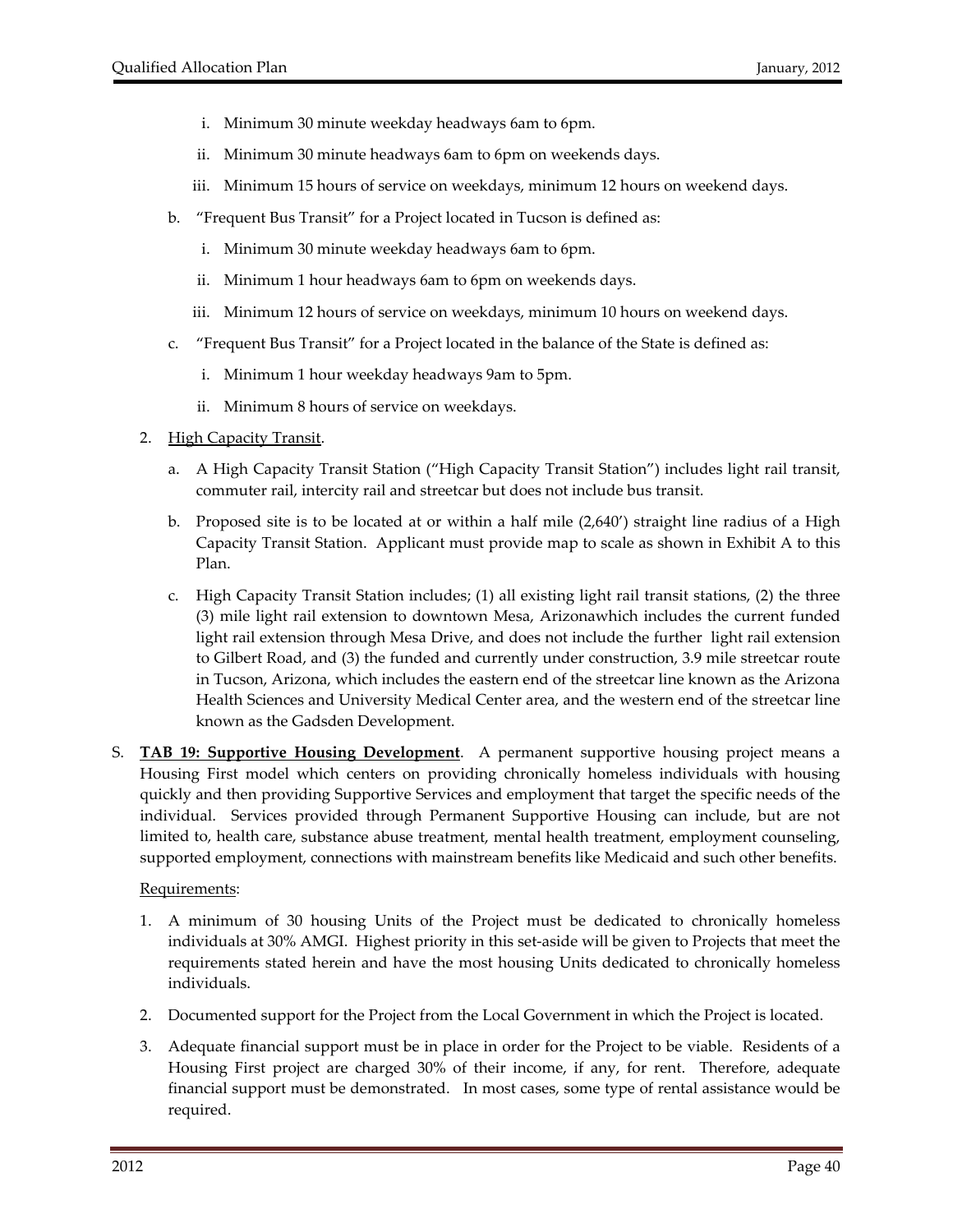- 4. The Supportive Services provider must provide a Supportive Services plan as outlined in Exhibit N and demonstrate proven capacity and experience to serve chronically homeless individuals.
- 5. Project must meet minimum architectural requirements of the Housing First model such as a secured single point of entry to the building, community room spaces and offices for Supportive Services commensurate to number of units, as well as the other requirements.
- 6. A preference for Veterans must include: (1) a commitment to make available case management services to address the bio-psycho-social needs of tenants including connection to veteranspecific services and resources as part of its Supportive Services plan and (2) a veteran‐specific outreach plan. The service provider listed in the Supportive Services plan must have a minimum of two years' experience providing the required services stated in this paragraph. Developments with project-based HUD VASH vouchers will be considered as having met this standard because HUD VASH includes Veterans Administration provided case management Services. Otherwise, these services must be clearly described in the Supportive Service Plan. Letters of support and collaboration from the nearest Veterans Administration Hospital or community based outreach clinic and the Arizona Department of Veterans Services are required to demonstrate coordination of veteran‐specific resources and services.

# T. **TAB 20: Occupancy Preferences**.

- 1. Households with Children. Projects in which 30% of all Units are reserved for households comprised of individuals with children and of which 30% of the total Units are 3 or 4 bedrooms. Applicant must provide a description of the Projects specific design elements and facility programs that serve the needs of individuals with children. Insert Form 20 and the Supportive Services plans outlined in Exhibit N. Costs for Supportive Services must be reflected as a line item in the annual operating expenses (Form 3). If Applicant is claiming additional points for services provided to residents of the Project, each facility, and service provider for which Applicant is claiming additional points, must be identified by name, and the complete contact information for the service provider must be included. Additionally, if claiming points for an elementary, junior high (if applicable) and highschool rated "B" or better, Applicant must show evidence from the Arizona Department of Education that this requirement is met, by providing supporting documentation from the following website: http://www.azed.gov/blog/2011/10/12/a-faccountability/.
- 2. Elderly 62 years of Age and Older. Applicants proposing Projects that serve the elderly who are 62 years and older must not propose Units with more than two bedrooms. Supportive Services must promote the residents' quality of life and independence while providing efficient delivery of Supportive Services to the residents. Insert Form 20 and Supportive Services plans outlined in Exhibit N. Costs for Supportive Services must be reflected as a line item in the annual operating expenses (Form 3). If Applicant is claiming additional points for services provided to residents of the Project, each facility, and service provider for which Applicant is claiming additional points, must be identified by name, and the complete contact information for the service provider must be included.
- 3. Veterans Project. Applicants proposing Projects in which 50% of the Project will serve single adult Veterans, with a minimum of 25 units set aside to serve the target population must offer Supportive Services. The Supportive Services must include: (1) a commitment to make available case management services to address the bio‐psycho‐social needs of tenants including connection to veteran‐specific services and resources as part of its Supportive Services plan and (2) a veteran‐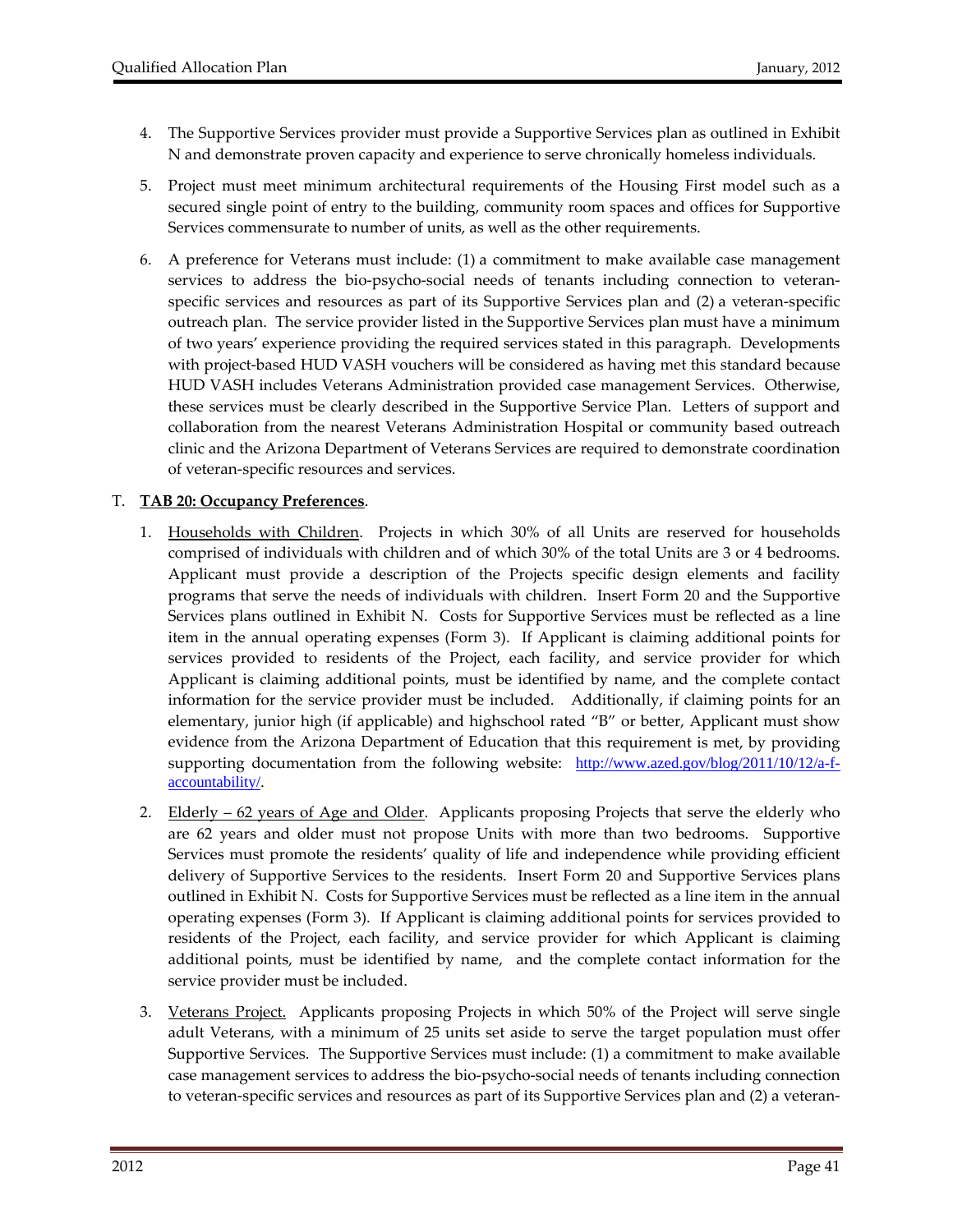specific outreach plan. The service provider listed in the Supportive Services plan must have a minimum of two years' experience providing the required services stated in this paragraph. Developments with project-based HUD VASH vouchers will be considered as having met this standard because HUD VASH includes Veterans Administration provided case management Services. Otherwise, these services must be clearly described in the Supportive Service Plan. Letters of support and collaboration from the nearest Veterans Administration Hospital or community based outreach clinic and the Arizona Department of Veterans Services are required to demonstrate coordination of veteran‐specific resources and services. Insert Form 20 and Supportive Services plans outlined in Exhibit N. Costs for Supportive Services must be reflected as a line item in the annual operating expenses (Form 3). If Applicant is claiming additional points for services provided to residents of the Project, each facility, and service provider for which Applicant is claiming additional points, must be identified by name, and the complete contact information for the service provider must be included.

- U. **TAB 21: Developer/Non‐Profit Arrangement**. To evidence a an arrangement between the parties, the Applicant must provide an executed agreement between the Developer or Non‐Profit Organization who is a Developer, and the Arizona‐based Non‐Profit, which sets forth the Non‐Profit Organization's duties with respect to their role as the service provider for the Project; and which includes language that the Non‐Profit Organization will receive a minimum of 10% of the total developer fee received by the Developer or Non‐Profit Organization who is a Developer, for the Non‐ Profit Organization's material participation (within the meaning I.R.C. § 469(h)), during the development phase of the Project. To be an "Arizona‐based Non-Profit" the Non‐Profit Organization must provide its non‐profit services through an office and personnel located in Arizona as of the date of the Application. The Non‐Profit Organization is entitled to collect an annual fee for acting as the service provider for the Project. Applicant must submit information required in Exhibit N for the Non‐Profit Organization. In addition to the requirements noted in this Section, the Non‐Profit Organization must be an active partner and provide the Supportive Services that are listed at Tab 19 or Tab 20, appropriate for the residents of the Project, and materially participate in planning, design and management of the Project for the Compliance Period and the Extended Use Period. In the event a Non‐Profit Organization enters into an agreement with an organization that is related to the Non‐ Profit Organization through common control to be a service provider for the Project, Applicant must provide: (1) supporting documentation evidencing that the service provider entity is a separate and distinct entity, such as formation documents, (2) evidence of a separate tax identification number as assigned by IRS; and (3) evidence that the service provider entity is receiving at least 10% of the Developer Fee.
- V. **TAB 22: Targeting Low Income Levels**. Insert completed Form 22. The information provided in Form 22 will be binding on the Applicant in the event that the information provided in Form 22 is inconsistent with Form 3.
- W. **TAB 23: Tenant Lease Purchase**. Applicants must demonstrate in an ownership proposal that 100% of the Project is designed for eventual home ownership.
	- 1. Tenant lease purchase points are limited to single family, duplex, fourplex or townhome style Projects.
	- 2. Project must be designed at the time of Application for eventual home ownership and demonstrate that the design will meet the subdivision and building code requirements, including fire department requirements of the Local Government that exist at the time of Application, as evidenced by a letter from the Local Government.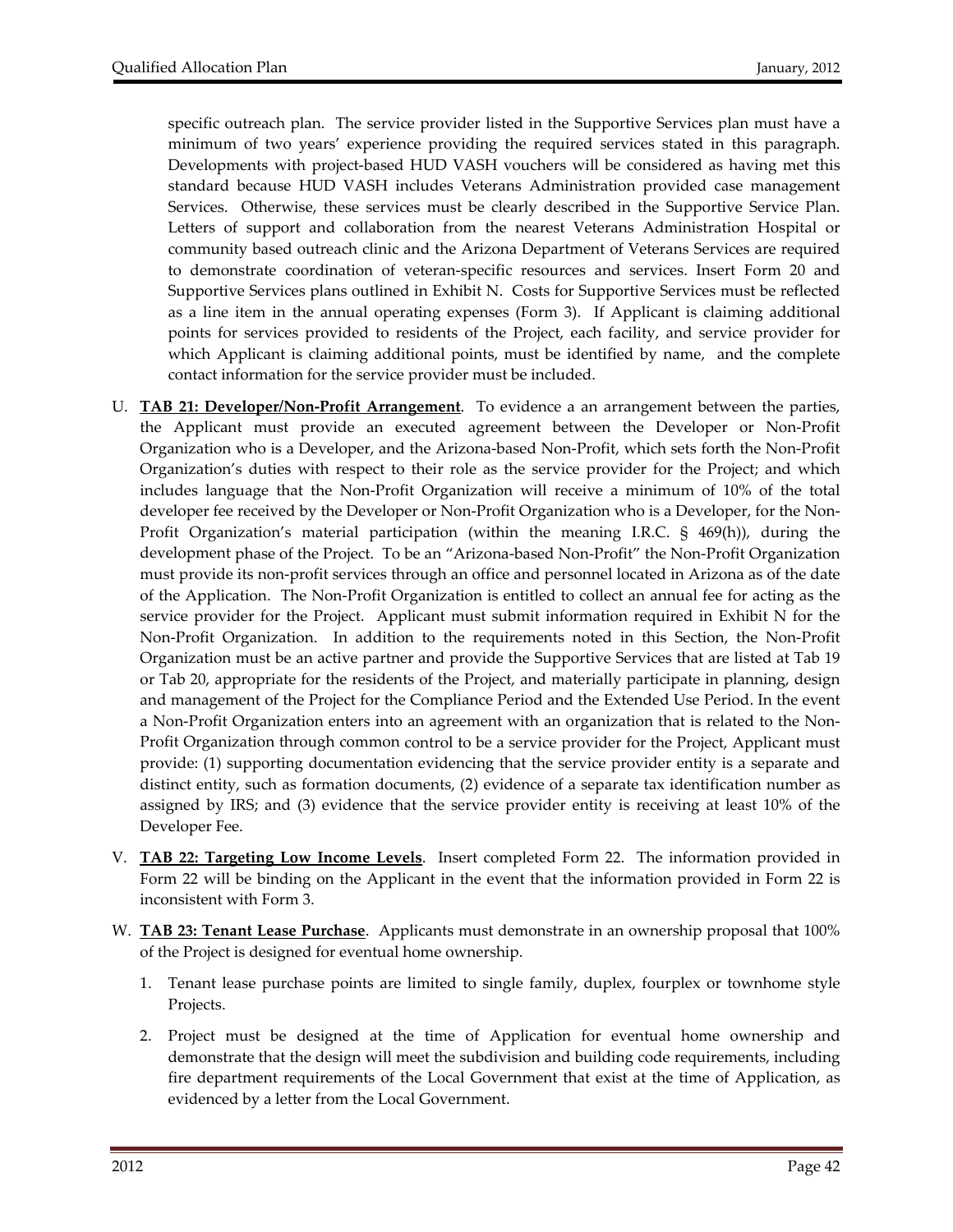#### 3. Submittal Requirements:

- a. A letter of intent from either a) a qualified Non‐Profit Organization, b) tenant cooperative, c) resident management corporations, d) tenants or e) government agencies to purchase the Units.
- b. A detailed description of the ownership proposal to include:
	- i. An exit strategy that incorporates a valuation estimate/calculation per I.R.C. § 42;
	- ii. Home-ownership financial counseling services;
	- iii. How the eligible tenants will be identified and offered a right of first refusal;
	- iv. How the Units will be priced in accordance with I.R.C. § 42(i)(7);
	- v. The manner in which homebuyer assistance will be generated by the Applicant or Owner and provided to the homebuyer; and
	- vi. A draft of the proposed sale agreement.
- 4. Post Allocation Requirements. Projects awarded points under this paragraph will be required to execute and record an LURA that indicates the provisions set forth above for the remaining Compliance Period. There are additional fees associated with these points stated in Section 6.4 of this Plan.
- X. **TAB 24: Financing Commitment from Local Government**. Points will be awarded if a Local Government with a population of less than 500,000 provides 10% or more of the Permanent Financing, excluding the Deferred Developer Fee for the Project, and has term of no less than ten (10) years, as evidenced by a letter of commitment or funding resolution from city council or the governing group of the town or county, or if the Project is a HOPE VI transaction, a copy of the approval letter from HUD for the HOPE VI funds must be included.

# Y. **TAB 25: Acquisition/Rehabilitation and Acquisition/Demolition and New Construction of a Blighted Structure or a Stalled Project**

- 1. Acquisition/Rehabilitation. Applicant should note that only Projects that include the Acquisition and Rehabilitation of existing multifamily developments, shall qualify for points in this scoring category.
	- a. Projects containing Acquisition/Rehabilitation and New Construction components shall qualify for points in this category only if the rehabilitation Units totals 50% or more of the total Project, and 100% of the those Units must be rehabbed. Projects with rehabilitation Units less than 50% of the total Project, will be considered New Construction.
	- b. Applicant must identify the Project as an Acquisition/Rehabilitation Project and fully explain the acquisition and scope of rehabilitation work in the cover letter. The rehabilitation improvements and the amount of rehabilitation costs will be based on the Capital Needs Assessment ("CNA"). ADOH may utilize the services of an independent cost estimator in determining whether the rehabilitation costs are reasonable and meet the requirements of this Plan. The Applicant will be responsible for the costs of the cost estimator. Cost of rehabilitation per Unit is determined by dividing "Total Direct Construction Costs" on Form 3 by the number of Units.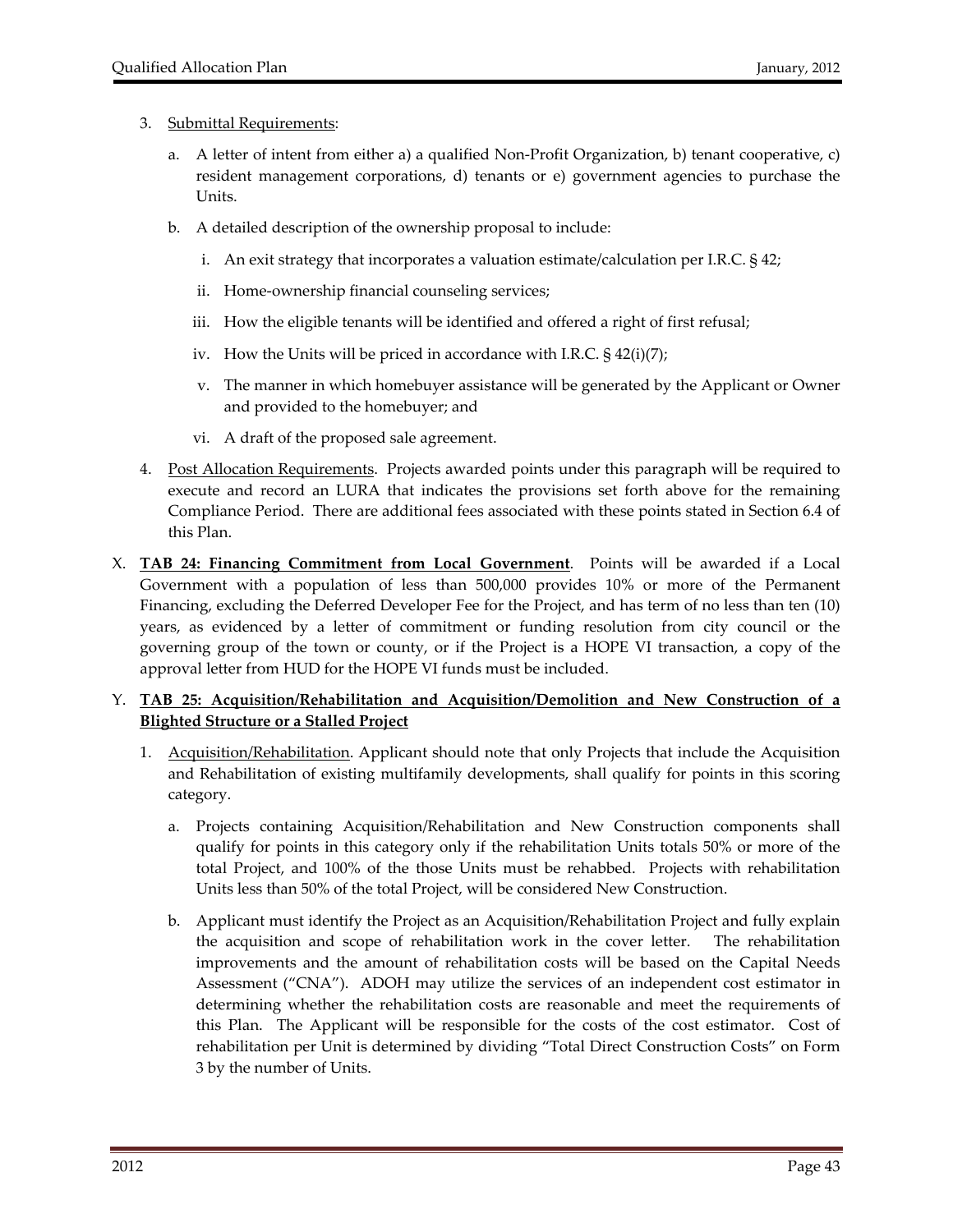- c. Applications for Acquisition/Rehabilitation of existing rental housing must be supported by a relocation plan, if applicable. The relocation plan must comply with the Uniform Relocation Assistance Act, 42 U.S.C. § 4621, *et seq*.
- d. An Appraisal is required with separate values for land and building.
- e. The CNA report must be prepared by a qualified professional, architect or engineer, who has no financial interest in the Project and no identity of interest with the Developer. For purposes of this Scoring Category, a "qualified professional" is a licensed professional, architect or engineer, who can substantiate a minimum of five years' experience providing CNA reports in accordance with ADOH standards, and who performs the assessment and supplies ADOH with their professional opinion of the property's current overall physical condition. This includes the identification of significant deferred maintenance, existing deficiencies, and material building code violations that affect the property's use and its structural or mechanical integrity. Furthermore, the CNA must examine and analyze the following building components:
	- i. Site, including topography, drainage, pavement, curbing, sidewalks, parking, landscaping, amenities, water, storm drainage, gas and electric utilities and lines.
	- ii. Structural systems, both substructure and superstructure, including exterior walls and balconies, exterior doors and windows, roofing system, and drainage.
	- iii. Interiors, including Unit and common area finishes (carpeting, vinyl tile, interior walls, paint condition, etc.), Unit kitchen finishes and appliances, Unit bathroom finishes and fixtures, and common area lobbies and corridors.
	- iv. Mechanical systems, including plumbing and domestic hot water, HVAC, electrical, and fire protection.
	- v. Elevators (if applicable).
	- vi. Provide building life cycle study to economically justify either rehabilitation or demolition. Provide a comparative analysis to determine cost feasibility of either a rehabilitation or demolition option.
- f. The CNA must also include the following major parts:
	- i. All health and safety deficiencies or violations of housing quality standards, requiring immediate remediation. If the Project has tenants, these repairs are to be made a first priority.
	- ii. Repairs, replacements, and significant deferred and other maintenance items that need to be addressed within twenty‐four months of the date of the CNA. Include any necessary redesign of the Project and market amenities needed to restore the property to the standard outlined in this Plan and Exhibit D.
	- iii. Repairs and replacements beyond the first two years that are required to maintain the Project's physical integrity over the next twenty years, such as major structural systems.
- g. The professional preparing the CNA report must:
	- i. Conduct site inspections of a minimum of 35% of all Units. Units must be randomly sampled while taking into consideration the Unit size mix, e.g., one-bedroom, twobedroom, etc. All vacant Units must be inspected.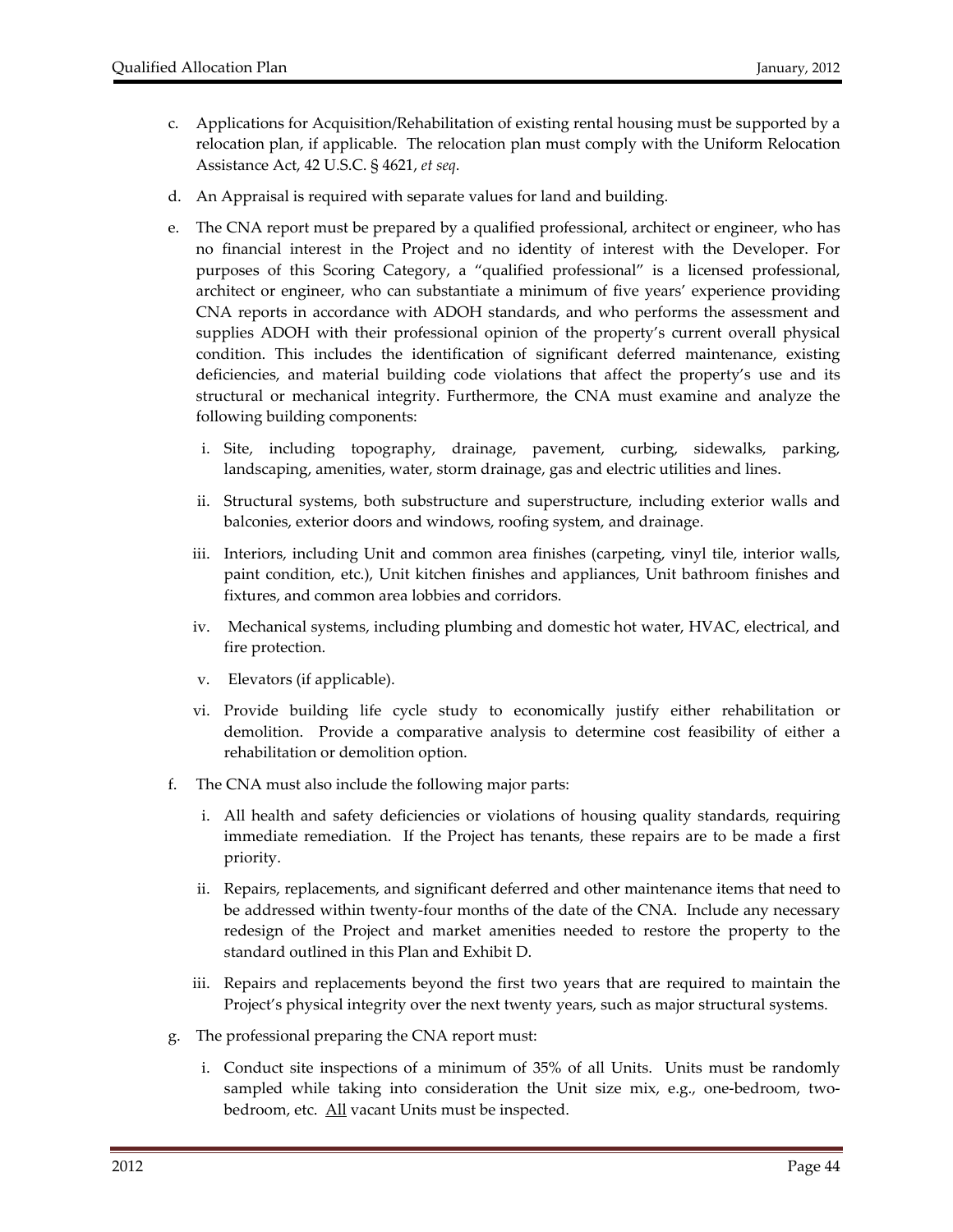- ii. Identify any physical deficiencies as a result of 1) visual survey, 2) review of pertinent documentation, and 3) interviews with the property owner, management staff, tenants, community groups, and government officials.
- iii. Identify physical deficiencies, including critical repair items, two‐year physical needs, and long-term physical needs. These must include repair items that represent an immediate threat to health and safety and all other significant defects, deficiencies, items of deferred maintenance, and material building code violations that would limit the expected useful life of major components or systems.
- iv. Explain how the Project will meet the requirements for accessibility to persons with disabilities. Identify the physical obstacles and describe methods to make the project more accessible, and list needed repair items in the rehabilitation plan.
- v. Prepare a rehabilitation plan, addressing separately all two‐year and long‐term physical needs.
- vi. Conduct a cost/benefit analysis of each significant work item in the rehabilitation plan (items greater than \$5,000.00) that represents an improvement or upgrade that will result in reduced operating expenses (e.g., individual utility metering, extra insulation, thermopane windows, setback thermostats). Compare the cost of the item with the long‐term impact on rent and expenses, taking into account the remaining useful life of building systems.
- h. If requesting additional points under this Section for a Foreclosed Property, Applicant must provide the following information.
	- i. Foreclosed Property: Applicant must provide evidence that the property has become Foreclosed Property within the past five years, such as a copy of the recorded Trustee's deed issued under A.R.S. § 33‐811 or if the property mortgage has been foreclosed by a court action, the recorded certificate of the foreclosure issued under A.R.S. § 33‐728 and a copy of the trustee sale guaranty with title report including Schedule B. The foreclosing party may be listed on the Trusteeʹs deed or recorded certificate of foreclosure issued as part of the foreclosure proceedings. If the Applicant, Owner, Developer or a Controlling Person of any of these entities is not listed on the trustee's deed or recorded certificate as the purchaser, then the Applicant must also provide the purchase and sale agreement, lease or lease option between the foreclosing party and the Applicant, Developer, Owner or a Controlling Person of any of these entities showing that the Applicant has Site Control over that foreclosed property. Projects that became Foreclosed Property or are in the process of foreclosure while Applicant, Developer, Owner (or a Controlling Person of any of these entities) owned the property are not eligible for points in this category. Projects to be located on Foreclosed Property that were sold either as part of the foreclosure process or by the foreclosing party as the owner after the foreclosure proceedings to an independent third party who has in turn sold the Foreclosed Property to the Applicant, Developer, Owner (or a Controlling Person of these entities) or granted Site Control to the Applicant, are not eligible for points in this category. For the purposes of this paragraph, an independent third party does not include the Applicant, Developer, Owner or Controlling Person of one of these entities.
	- ii. If requesting additional points under this Section for Historic Preservation Project, Applicant must provide the following information: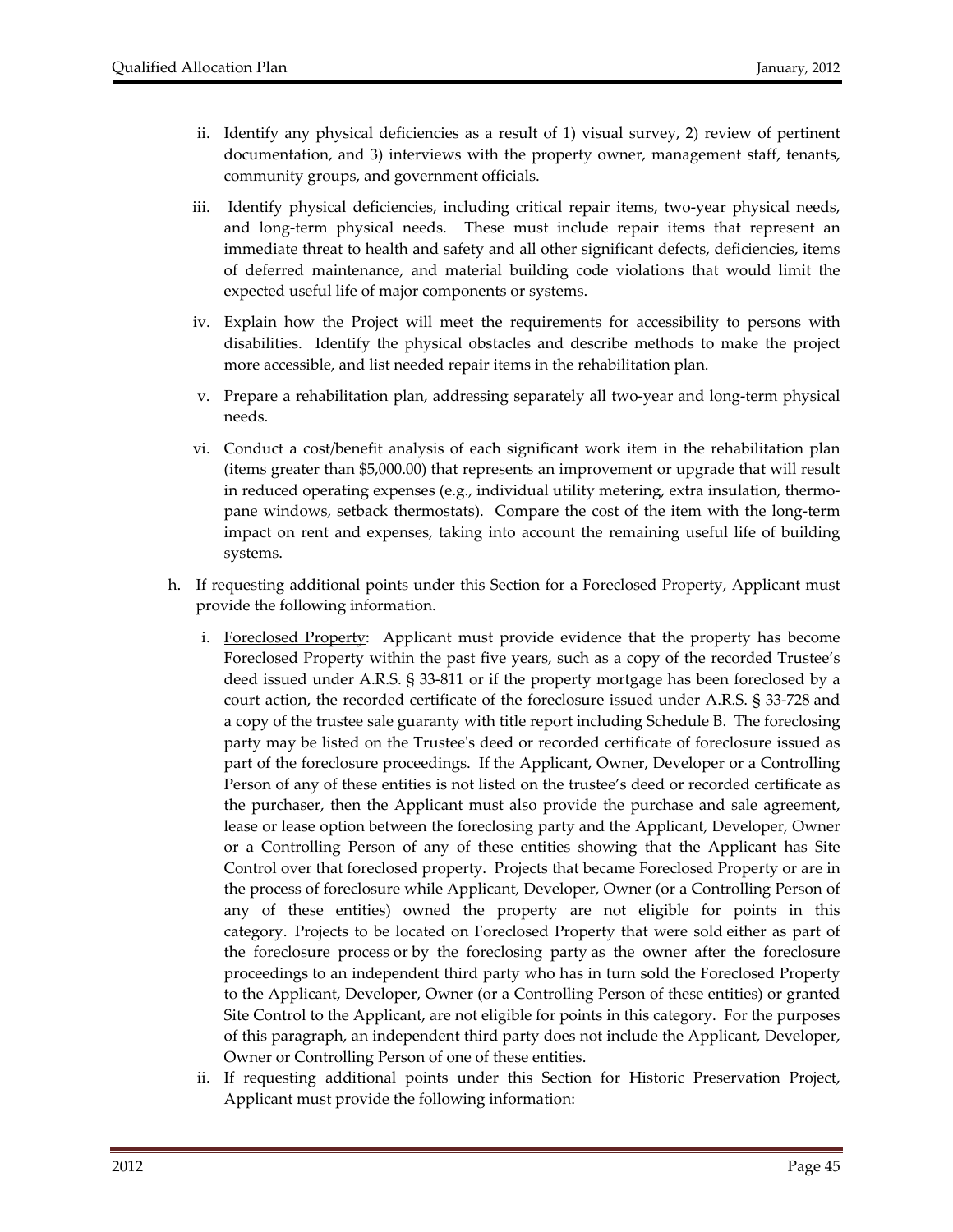Historic Preservation Project: evidence that the Project (i) consists of one or more structures individually listed in the National Register of Historic Places as evidenced by a letter from the National Parks Service, State Historic Preservation Office (SHPO), or tribal equivalent thereof, or (ii) consists of one or more structures certified by the National Parks Service, SHPO Office or certified local government as contributing to a Register District (a Register District is a designated area listed in the National Register, or listed under state statute or local ordinance as substantially meeting the requirements for listing of districts in the National Register), or (iii) the project located within an area that has been zoned as an historic area as evidenced by a copy of the municipal zoning ordinance that was adopted on or before the deadline date and a letter from the local municipality indicating that the design will meet the requirements outlined in the zoning ordinance. Applications for historic preservation of existing rental housing shall be supported by a relocation plan.

- 2. Acquisition/Demolition and New Construction of a Blighted Structure or Stalled Project. Applicant must provide evidence and documentation to satisfactorily substantiate to ADOH that the property has outlived its economic usefulness as follows:
	- a. Assessment of Obsolescence:
		- i. CNA report substantiating demolition is a more cost effective option than rehabilitation.
		- ii. Market analysis confirming new design accommodates market demand better than existing design (example: a motel with studio Units where the market demand is for families).
		- iii. Dated photo of each building taken no more than 60 days before the Application Deadline Date.
	- b. Additional Requirements for a Blighted Structure:
		- i. No demolition permit may be issued, nor will demolition activity commence prior to the deadline date for submittal of Applications. Development activity undertaken prior to satisfaction of cross-cutting federal regulatory requirements may disqualify a project for Gap Financing through federal sources.
		- ii. If applicable, Applicant must provide a relocation plan which complies with the Uniform Relocation Assistance Act, 42 U.S.C. § 4621, *et seq*.
		- iii. The Project must have been Placed in Service for its intended use.
		- iv. Applicant must provide a letter from Local Government stating the structure meets the QAP's definition of a Blighted Structure. In the event that the Local Government does not issue a determination of blight, Applicant must provide a letter stating the Local Government's policy, and provide documentary support such as notices of violation of: (1) Local Government's codes or regulations or, (2) of the recorded covenants, conditions and restrictions for the property, as well as a third party report indicating that the existing structure meets the QAP's definition of Blighted Structure.
		- v. The Blighted Structure must cover at least twenty percent (20%) of the site, and to evidence the site coverage, the Applicant must provide a site plan with an engineer's certification of a minimum 20% coverage of the site by the Blighted Structure. In the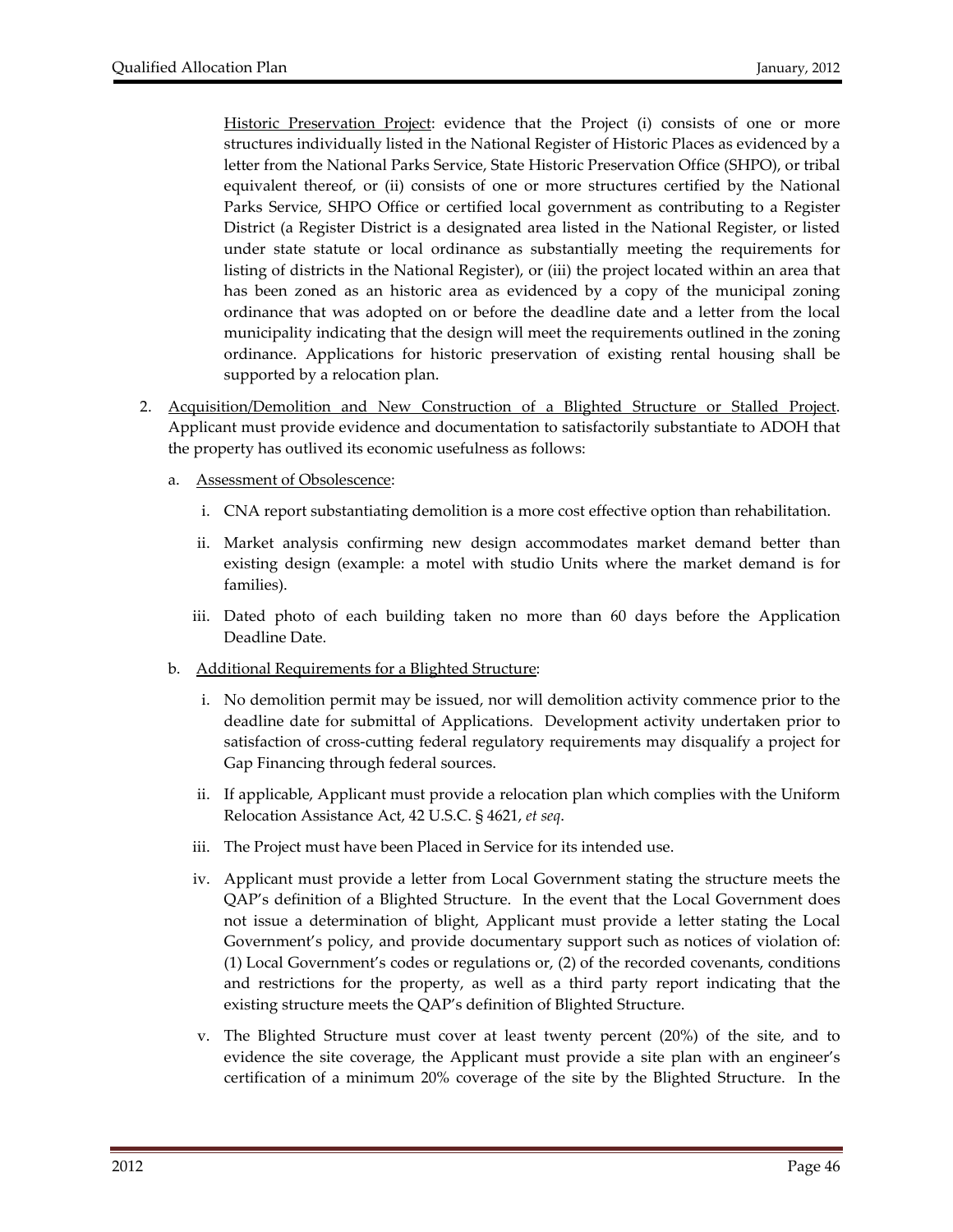event that the proposed Project will cover multiple parcels, Applicant may aggregate all parcels to meet the Blighted Structure requirement of twenty percent (20%) site coverage.

- vi. If requesting additional points under this Section with respect to a Foreclosed Property, provide evidence as stated above this Section  $(Y)(h)(i)$ . The limitations stated in Section Y(h)(i) apply to this category as well.
- c. Additional Requirements for a Stalled Project.
	- i. Property must a be foreclosed or abandoned property:
	- ii. Foreclosed Property: provide evidence as stated above in this Section  $Y(h)(i)$ . The limitations stated in Section Y(h)(i) apply to this category as well.
	- iii. Abandoned Property: provide evidence that mortgage or tax foreclosure proceedings have been initiated for that property, no mortgage or tax payments have been made by the property owner for at least 120 days and the property has been vacant for at least 120 days.
	- iv. Property must be a Stalled Project: provide evidence that no work has taken place within the last twelve (12) months by substantiating when the last work occurred other than to meet Local Government's codes or regulations on condition of the property or to maintain the value and safety of the property such as fencing or boarding. Provide a copy of last inspection report stating that no work appears to have occurred on the site within the last twelve (12) months. Provide acknowledgment from Local Government that no permits have been issued for work in the last twelve (12) months and that no demolition permits have been issued prior to date of Application.
	- v. Horizontal Improvements must be substantially completed provide engineer's report and permits supported by photos detailing work that has been completed.
	- vi. Vertical Improvements must be started provide engineer's report and permits supported by photos detailing work that has been completed.
	- vii. No demolition permit may be issued. Applicant acknowledges that no demolition activity will commence prior to the deadline date for submittal of Applications or the Application may not receive points. Development activity undertaken prior to satisfaction of cross-cutting federal regulatory requirements may disqualify a project for Gap Financing through federal sources.

# **Z**. **TAB 26: Efficient Use of Tax Credits**

Applicant must submit Form 26, and use the table below for the scoring calculation for total development costs based on number of bedrooms and size.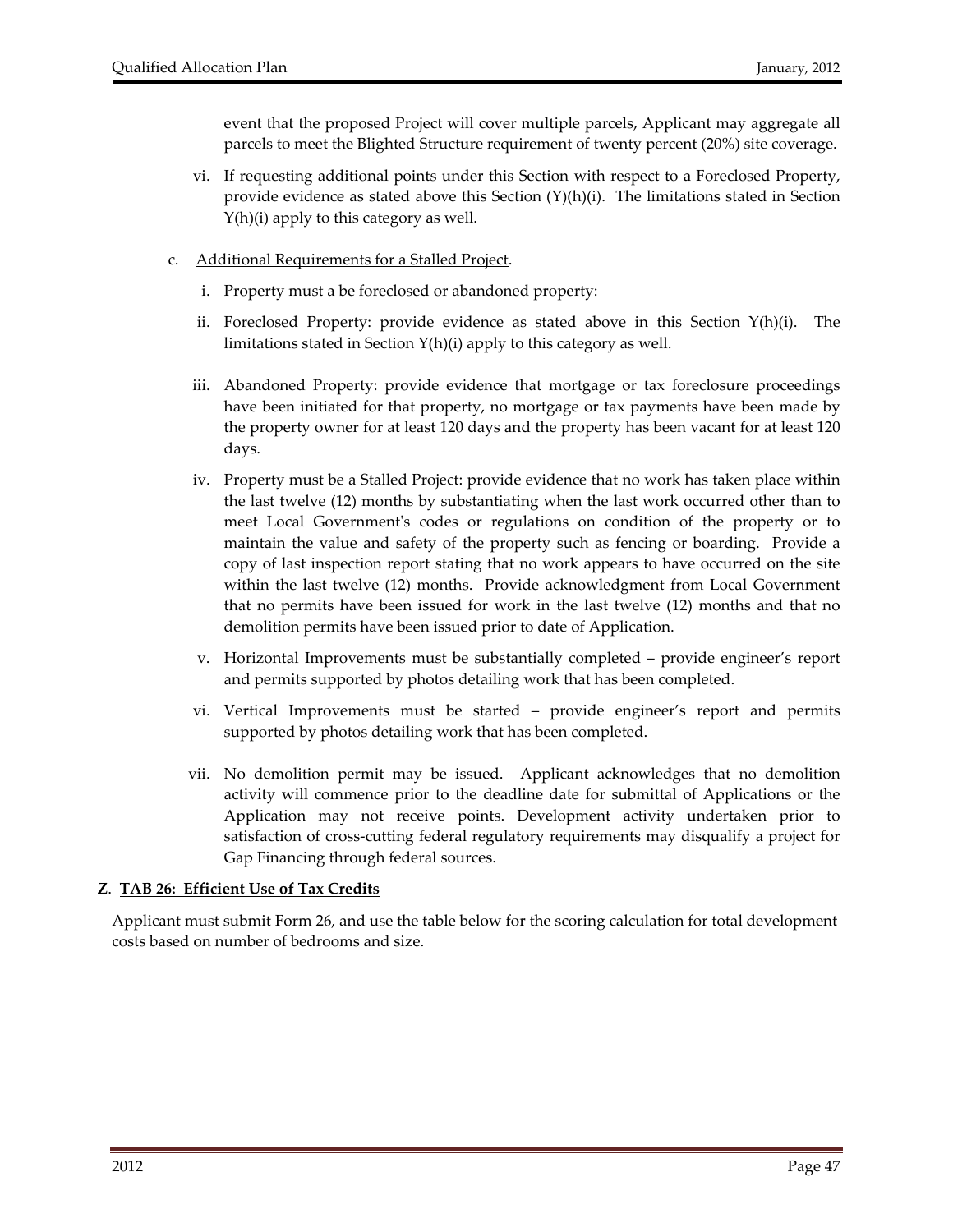| US Department of Housing and Urban Development |           |           |            |                     |                  |              |  |  |  |  |  |
|------------------------------------------------|-----------|-----------|------------|---------------------|------------------|--------------|--|--|--|--|--|
| Section 221d3 and 234 Per Unit Limits          |           |           |            |                     |                  |              |  |  |  |  |  |
| Published August 1, 2011                       |           |           |            |                     |                  |              |  |  |  |  |  |
|                                                |           |           |            | Cochise,            |                  |              |  |  |  |  |  |
|                                                |           |           |            | Douglas,<br>Mohave. | Greenlee.        |              |  |  |  |  |  |
|                                                |           |           | Maricopa & | Pima,               | La Paz           | Apache, Gila |  |  |  |  |  |
| <b>Bedroom</b>                                 | Yavapai   | Coconino  | Yuma       | Santa Cruz          | Navajo and Pinal | and Graham   |  |  |  |  |  |
| <b>Size</b>                                    | County    | County    | Counties   | Counties            | Counties         | County       |  |  |  |  |  |
| 0 Bedroom                                      | \$133,504 | \$132,485 | \$123,823  | \$122,294           | \$117,198        | \$114,651    |  |  |  |  |  |
| 1 Bedroom                                      | \$153,930 | \$152,755 | \$142,767  | \$141,004           | \$135,129        | \$132,192    |  |  |  |  |  |
| 2 Bedroom                                      | \$185,645 | \$184,228 | \$172,182  | \$170,056           | \$162,971        | \$159,428    |  |  |  |  |  |
| 3 Bedroom                                      | \$237,631 | \$235,817 | \$220,398  | \$217,677           | \$208,607        | \$204,072    |  |  |  |  |  |
| 4 Bedroom                                      | \$264,730 | \$262,709 | \$245,532  | \$242,500           | \$232,396        | \$227,344    |  |  |  |  |  |
| Projects with an Elevator                      |           |           |            |                     |                  |              |  |  |  |  |  |
| 0 Bedroom                                      | \$140,494 | \$139,422 | \$130,306  | \$128,697           | \$123,335        | \$120,654    |  |  |  |  |  |
| 1 Bedroom                                      | \$161,054 | \$159,824 | \$149,374  | \$147,530           | \$141,383        | \$138,309    |  |  |  |  |  |
| 2 Bedroom                                      | \$195,842 | \$194,347 | \$181,640  | \$179,397           | \$171,922        | \$168,185    |  |  |  |  |  |
| 3 Bedroom                                      | \$253,354 | \$251,420 | \$234,981  | \$232,080           | \$222,410        | \$217,575    |  |  |  |  |  |
| 4 Bedroom                                      | \$278,105 | \$275,982 | \$257,937  | \$254,752           | \$244,138        | \$238,830    |  |  |  |  |  |

# **AA. TAB 27: Waiver of Qualified Contract**

After the fourteenth year of the 15‐year Compliance Period, LIHTC property owners can opt out of the program by selling the property to certain buyers for a Qualified Contract price. The owner would have to signal its intent to sell the property to the state Housing Finance Agency, which would then have one year to find a qualified buyer. Insert a completed Form 27, signed by Applicant.

#### **AB. TAB 28: Community Revitalization**

Applicant must submit a completed Form 28, indicating whether the Project is located in a HUD designated Federal Empowerment Zone, Federal Enterprise Community or Neighborhood Revitalization Strategy Area (NRSA), and provide supporting documentation from HUD to evidence that the Project is located therein. Applicant should refer to the following website to determine if their Project falls into one of the above mentioned Community Revitalization areas: www. http://egis.hud.gov/ezrclocator/.

# **2.10 Carryover Allocation**

Projects that will not place buildings in service before December 31, 2012, must request a Carryover Allocation Agreement (the "Carryover Agreement") by submitting the information below no later than December 1<sup>st</sup> unless otherwise provided in the Reservation letter.

Failure to satisfy the requirements and execute the Carryover Agreement by the Deadline Date in the Reservation letter may result in cancellation of the Reservation of Tax Credits. The person signing the Carryover Agreement must have authority to bind the Owner. ADOH will not execute the Carryover Agreement until the Owner has met all the requirements listed below in addition to any additional requirements as may be described in the Reservation letter.

A. Updated Form 3 to include pages 1 through 3;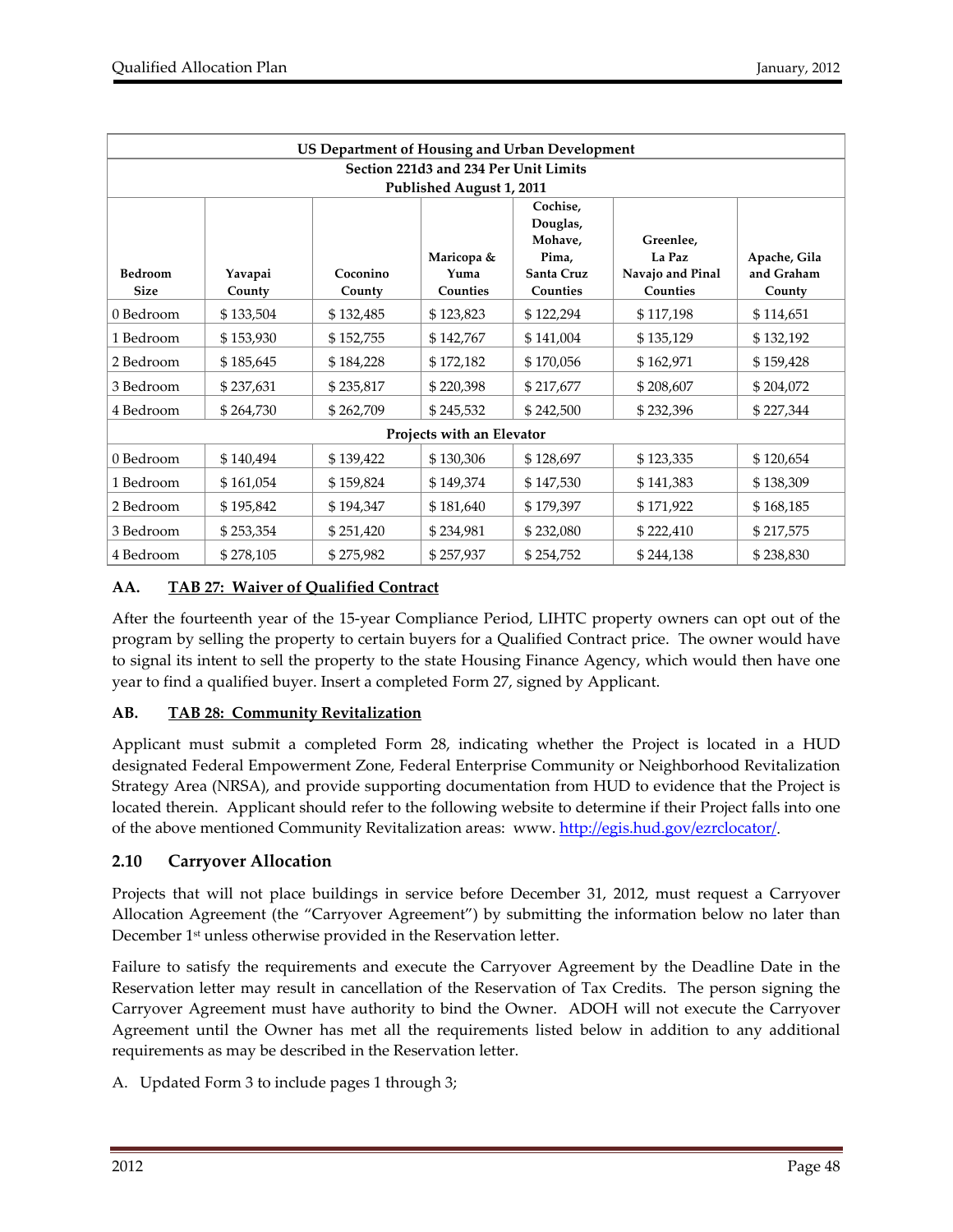- B. Current Certificate of Good Standing or Certificate of Existence, as applicable for Owner, or if previously provided, Applicant must provide an updated Certificate;
- C. Completed project schedule;
- D. Documentation for Employer Identification Number ("EIN"); and
- E. Receipt of the Reservation Fee.

#### **2.11 10% Cost Test Requirements**

The IRS requires that Owners of Projects receiving a Tax Credit Allocation which are not Placed in Service in the year their Allocation is made must meet the 10% Cost Test to have a valid Carryover Agreement. The 10% Cost Test due date will be 12 months from the issuance of the Tax Credit Reservation Letter.

To satisfy the 10% Cost Test, the Owner must demonstrate it has incurred or expensed by the Deadline Date stated in the Reservation letter qualified costs in an amount that is greater than 10% of the reasonably expected basis in the Project (including land costs) at the close of the second calendar year. If I.R.C. § 42(h)(1)(E)(ii) is more restrictive, it will govern.

### **The following items are required to be submitted for the 10% Cost Test. ADOH will perform its second underwriting at this time**:

- A. Updated Form 3;
- B. Independent auditor's report; and
- C. Certification of costs incurred.

# **2.12 Equity Closing**

# **The following items are required to be submitted at least two weeks prior to the equity closing. ADOH will perform its third underwriting at this time.**

- A. Updated Form 3;
- B. Evidence of land ownership;
- C. Final documents for all sources of financing for the Project;
- D. A 15‐year pro forma signed by the senior lender (or the syndicator/investor if the Project is funded 100% by equity) that exclusively reflects the following language verbatim: "We acknowledge that this pro forma financial statement substantially matches the assumptions used in our underwriting";
- E. Complete Syndication or investor agreement, including all exhibits;
- F. Executed construction contracts;
- G. Building permits;
- H. Evidence that plans and specifications have been submitted to the Arizona Energy Office;
- I. Construction lender's appraisal;
- J. Form 16 ‐ Architect Certification evidencing compliance with Exhibit D Mandatory Design Guidelines and Sustainable Development points;
- K. Updated project schedule;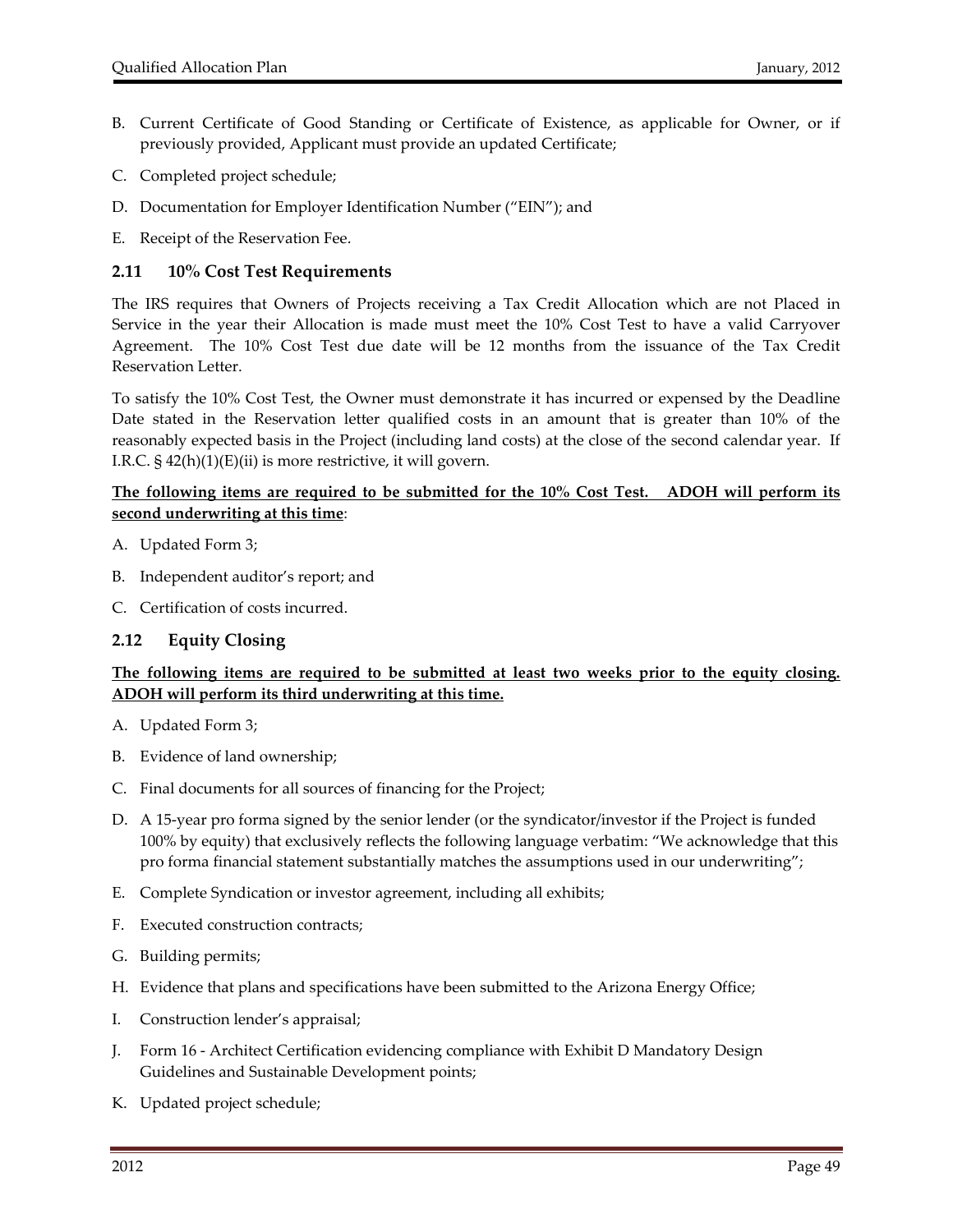- L. Any unpaid fees owed to ADOH;
- M. 8x10 photograph of an erected sign at the construction site listing all sources of financing. The sign must be a minimum size of 24 inches high by 36 inches wide, include a minimum 5‐inch high ADOH logo and text printed at a minimum 72‐point font. An individual ADOH sign does not have to be provided if incorporated into a larger group sign; and
- N. A resume demonstrating that the Property Management Company possesses the experience and capacity to manage the Project as required by I.R.C. § 42, the requirements of other applicable federal and state programs, and this Plan. In determining whether the Property Management Company identified in the Application has the requisite experience and capacity, ADOH will consider the following:
	- 1. Whether the Property Management Company will make staff available to the Project that have managed Tax Credit properties for a period of five (5) years or more;
	- 2. Whether the Property Management Company will make staff available to the Project that have industry‐standard training and are certified to manage Tax Credit properties; and
	- 3. Whether the Property Management Company has unresolved compliance issues at two (2) or more properties within the period beginning two (2) years before the date of the deadline for submittal of the Application.
- O. Insert a completed Form 8‐3 "Management Company Experience."
- P. Insert a completed Form 8‐4 "Authorization for Release of Information," for the Property Management Company.

# **2.13 Compliance Monitoring**.

- A. Include a plan that describes how the Project will meet the requirements of I.R.C. § 42, the requirements of other applicable housing programs, and state and local requirements.
- B. The Applicant must demonstrate that the entities responsible for operation and management of the property possess the training and education necessary to comply with all applicable program requirements. See Section 8 of this Plan for specific compliance monitoring requirements.

**2.14 Marketing Plan**. The Applicant must include an affirmative marketing plan in accordance with fair housing requirements that demonstrates how the Project will meet lease up requirements consistent with I.R.C. § 42 and any requirements of the Equity Investors and permanent lenders to the Project. The marketing plan must specifically address any potentially adverse demographic, rent‐up or capture rate information in the Application for the primary market area identified in the Market Demand Study. If Applicant has designated certain Units for a certain population, the marketing plan must indicate how the population will be targeted. To obtain a copy of HUD Form 935‐2a, reference the following website:

http://www.hud.gov/offices/adm/hudclips/forms/files/935‐2a.pdf

In the event that the Project is at less than seventy five percent (75%) occupancy after six months from the Placed in Service date, the Owner is strongly encouraged to contact the local public housing authority to occupy the units from the current, public housing waiting list.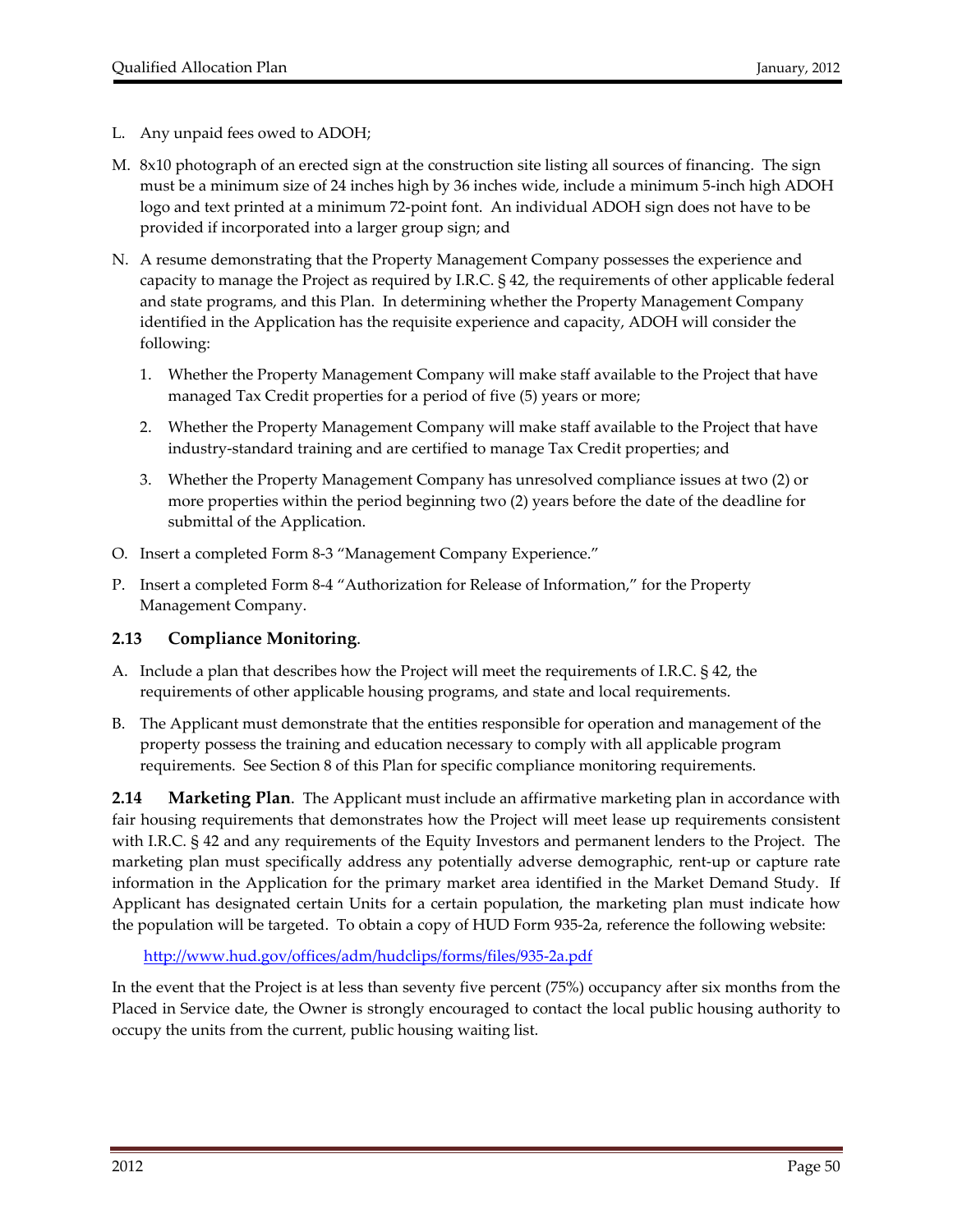**2.15 Environmental Reports.** Applicant must provide a Phase I and a full environmental impact report. If the Project includes a building or structure that was built before January 1, 1978, the Applicant must have a lead-based paint inspection completed by a certified lead-based paint inspector. That inspector must enclose a complete copy of the inspection report. If the report indicates the presence of lead-based paint, the Applicant must include: 1) a written amelioration plan for the elimination and disposal or encapsulation of the lead‐based paint, and 2) a written ongoing maintenance plan to manage the lead‐based paint.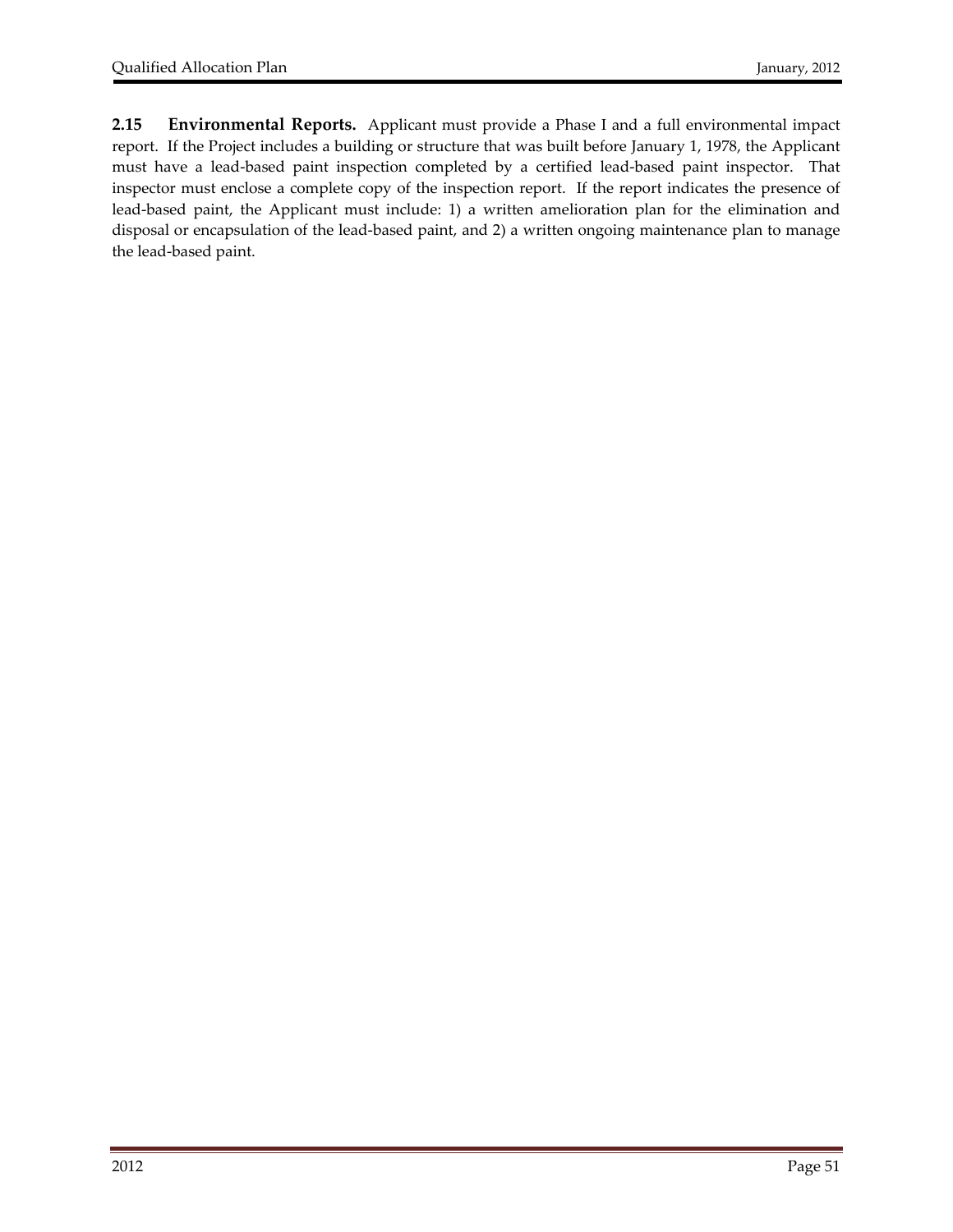# **3. 4% TAX CREDITS WITH TAX‐EXEMPT BOND FINANCING**

# **Determination of Tax Credits for Tax‐Exempt Bond Projects**

I.R.C. § 42(h)(4) allows low‐income housing Projects financed with tax‐exempt bonds to be eligible for 4% Tax Credits if they meet the minimum requirements of the law and the Plan. Applications for Projects financed with tax‐exempt bonds may be submitted to ADOH as soon as Applicants receive confirmation of volume cap Allocation from the Arizona Commerce Authority (phone: 602‐845‐1200). At the time of Initial Application, Applicants sponsoring tax‐exempt bond financed Tax Credit Projects will be required to pass all eligibility requirements stated in Section 2.5 of this Plan, adhere to all general regulations set forth in this Plan and comply with all applicable requirements under Section 5 of this Plan. Applications for eligible tax‐exempt bond projects may be submitted and ADOH may allocate such Tax Credits outside the normal Application round. The review of an Application for a Determination of Qualification under I.R.C.  $\S$  42(m)(1)(D) may occur in conjunction with the tax-exempt bond hearing that is required under A.R.S. Section 35‐726(E).

Tax‐exempt bond financed Projects may receive Tax Credits in the full amount of their eligible basis only if at least 50% of the Projects "aggregate basis" of any building and land upon which the building is located is financed with tax‐exempt bonds. Tax‐exempt bond Projects with funding gaps, requesting Gap Financing through ADOH must submit an Application for such Gap Financing at the same time that the Applicant submits its Tax Credit Application. See Gap Financing requirements. The procedures followed by ADOH in processing Applications for bond‐financed projects are set forth below.

#### A. **Upon Application**:

- 1. ADOH may review Tax Credit Applications at any time of the year after the Applicant has received a final bond resolution from the bond issuing authority. An Applicant must submit a complete Tax Credit Application, at least 30 calendar days prior to the hearing required by A.R.S. § 35-726(E) ("§35-726(E) hearing"). The Applicant must use the current year Tax Credit Application forms. The Application must be accompanied by the appropriate Application fee.
- 2. To fully utilize 4% Tax Credits for tax‐exempt bond Projects, the Applicant must include a letter from a certified public accountant or tax attorney at Tab 4 – "CPA Opinion," that certifies that 50% or more of the Projects aggregate basis of any building and land upon which the building is to be located is "financed" by the tax‐exempt obligation.
- 3. ADOH will determine whether the Applicant and the Project comply with all eligibility requirements of the Plan.
- 4. The Applicant must submit a certification that principal payments on the tax-exempt bonds will be applied within a reasonable period of time to redeem bonds that funded the financing for the Project.
- 5. ADOH will perform the first of two feasibility analyses to determine the amount of credits necessary for the viability of the Project. For Projects subject to the requirements of A.R.S. §35‐ 726(E), ADOH will complete underwriting and comparison of the Application submitted for the §35‐726(E) hearing before making a Determination of Qualification of Tax Credits. ADOH's feasibility analysis will include an underwriting of the Project in accordance with ADOH's current standards as set forth in this Plan.
- 6. The Applicant must pay all required fees to ADOH when due.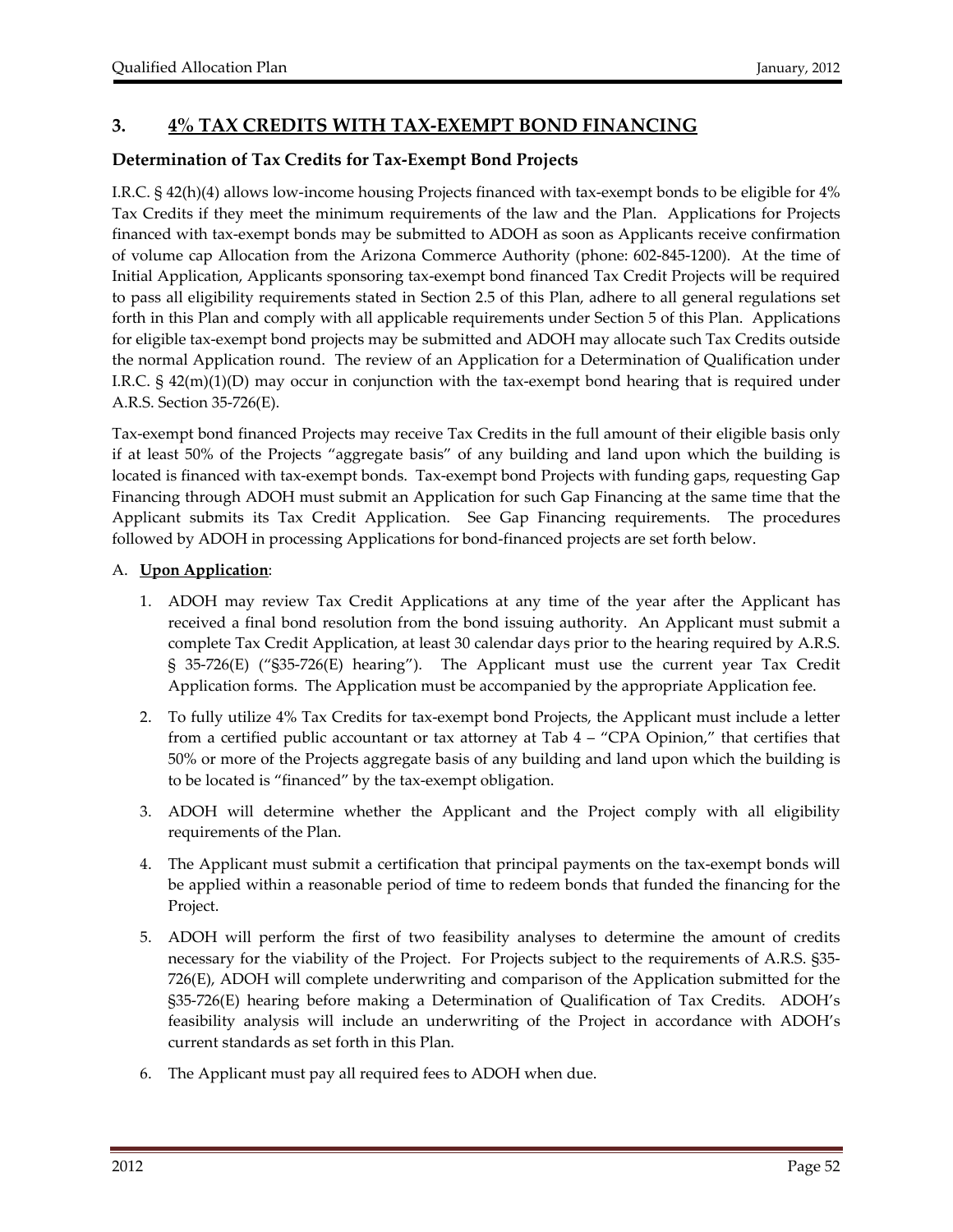#### B. **After Volume Cap Allocation for the Bonds**:

- 1. ADOH may issue a Determination of Qualification letter after both the §35‐726(E) hearing and after ADOH issues an approval letter.
- 2. The Applicant must submit to ADOH a written election statement, referencing I.R.C. §  $42(b)(2)(A)(ii)(II)$ . This election statement must certify that the Applicant has chosen to lock in the applicable percentage as of the Placed in Service date or as of the month that the tax‐exempt bonds are issued. If the latter is elected:
	- a. The certification must specify the percentage of the aggregate basis of the building and the land on which the building is located financed with tax-exempt bond proceeds;
	- b. The certification must state the month in which the tax-exempt bonds are issued;
	- c. The certification must state that the month in which the tax-exempt bonds are issued is the month elected for the applicable percentage to be used in the building;
	- d. The certification must be signed by the Applicant;
	- e. The Applicant must provide the original notarized election statement to ADOH before the close of the  $5<sup>th</sup>$  calendar day following the end of the month in which the tax-exempt bonds are issued. If this certification is not received by that date, then ADOH must use the percentage based on the Placed in Service date; and
	- f. The Applicant must provide ADOH with a signed statement from the governmental unit that issued the tax‐exempt bonds that certifies: i) the percentage of the aggregate basis of the building and the land on which the building is located that is financed with tax‐exempt bond proceeds, and ii) the month in which the tax‐exempt bonds were issued.
- C. **Final Tax Credit Allocation**. The Applicant must submit to ADOH: 1) a completed cost certification, 2) an opinion of the Applicant's certified public accountant that 50% or more of the aggregate basis for any building included within the Project and the land on which the building is located are financed with tax‐exempt bonds, and 3) an opinion of the Applicant's counsel that the Project is eligible to receive Tax Credits under I.R.C. § 42(h)(4). At this point ADOH will perform the final feasibility analysis of the Project. Projects that fail to submit the materials described in this paragraph to ADOH on or before the period ending two years after the date of the Determination of Qualification letter described in paragraph (B)(1) of this Section are subject to additional fees as provided in Section 6 of this Plan.

#### D. **The Applicant must submit to ADOH the recorded LURA and Consent and Subordination Agreement for the Project along with certifications that**:

- 1. The tax‐exempt bonds issued to finance all or a portion of the Project have received an Allocation of the state's private activity bond volume cap pursuant to 26 U.S.C. § 146;
- 2. The principal payments on the tax‐exempt bonds must be applied within a reasonable period of time to redeem bonds, the proceeds of which were used to provide financing for the Project; and
- 3. The governmental unit which issued the tax‐exempt bonds made a determination under rules similar to those set forth in I.R.C.  $\S$  42(m)(2)(A) and (B) that the housing credit dollar amount for the Project does not exceed the amount necessary for the financial feasibility of the Project and its viability as a qualified low‐income housing Project throughout the credit period.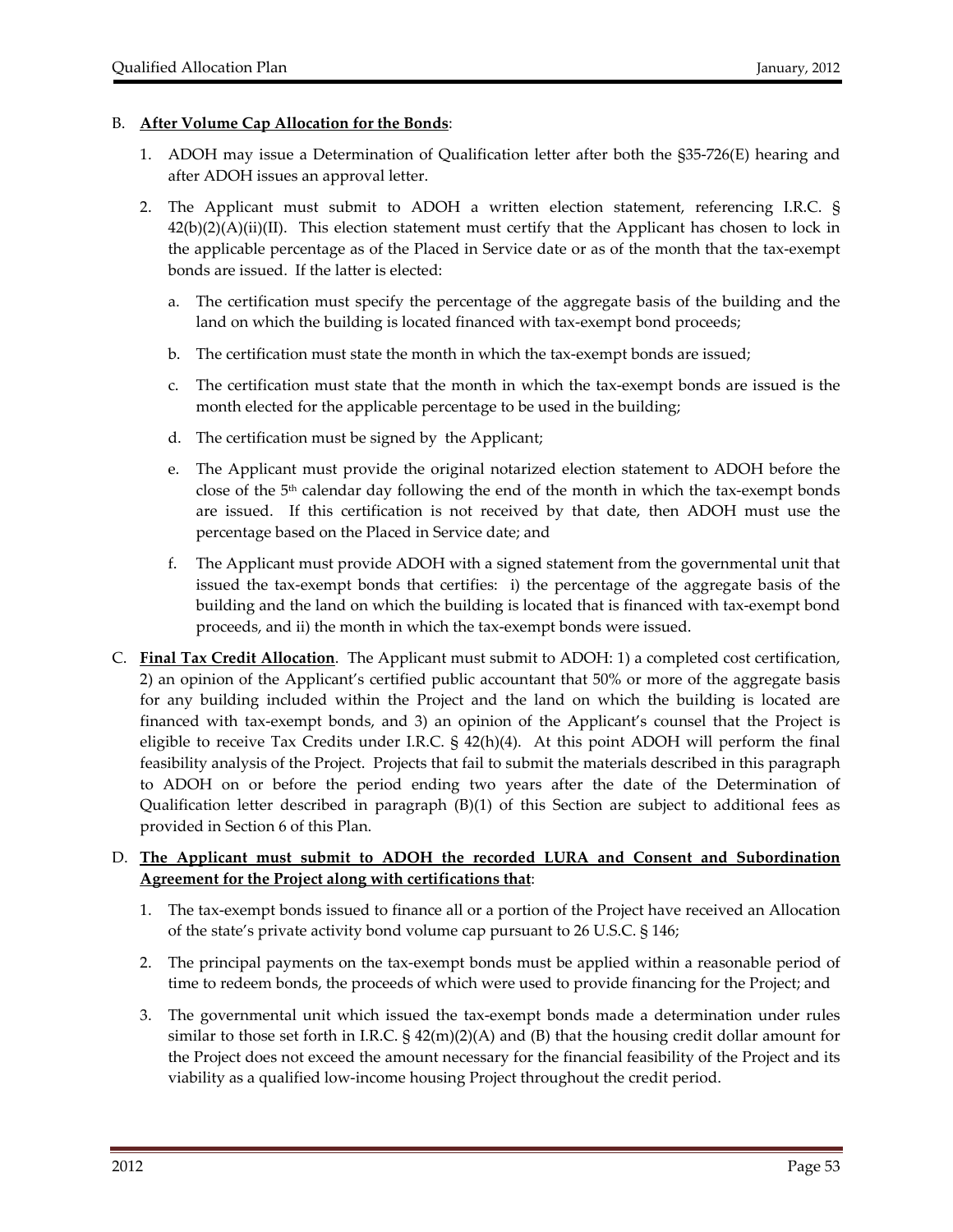E. If the requirements of I.R.C. § 42, State law and this Plan are satisfied, ADOH may issue I.R.C. Form 8609 for the Project at the applicable credit percentage under I.R.C. § 42(B)(2) and may file the original of the election statement with the original of the Form 8609 with the appropriate IRS Form 8610.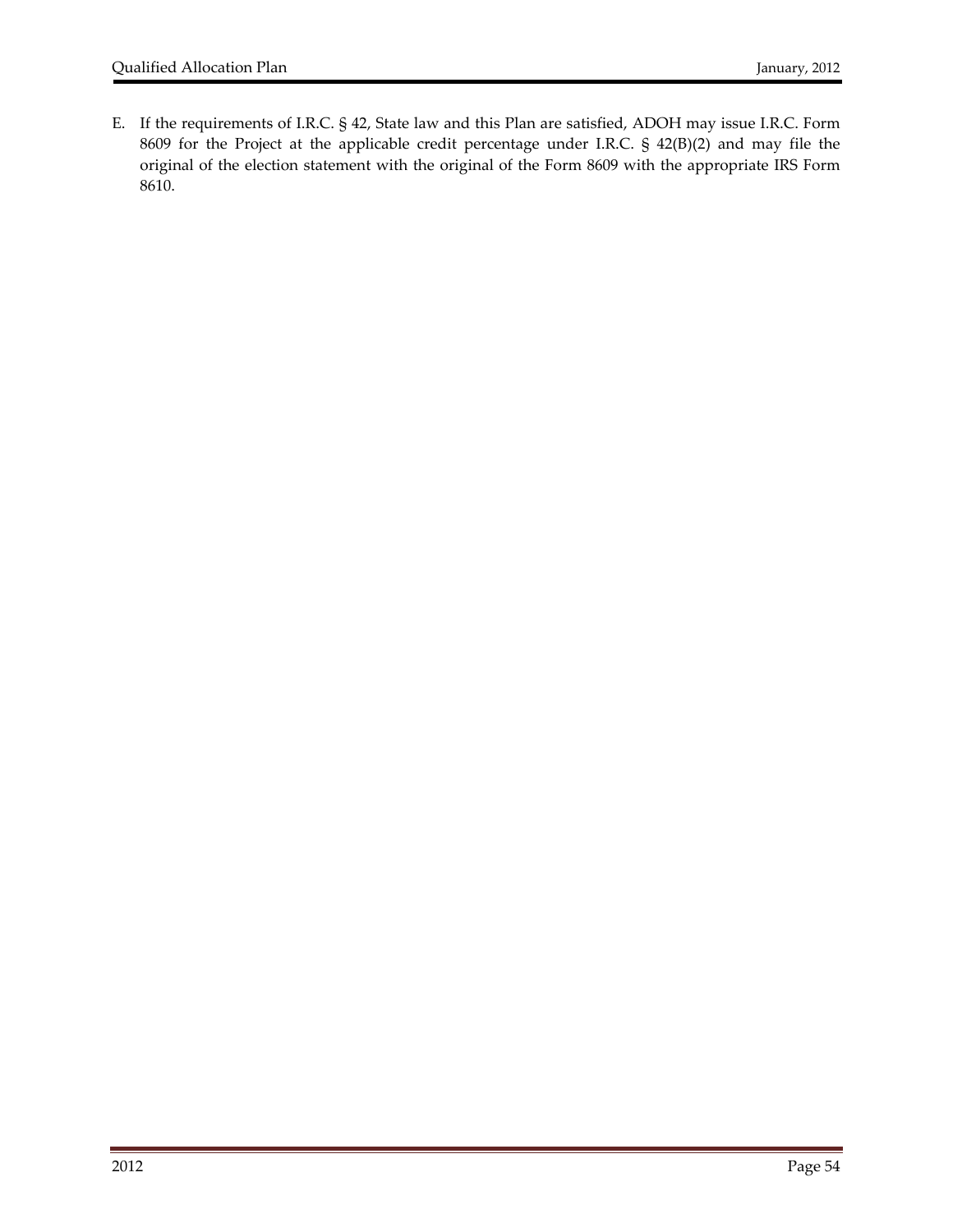# **4. GENERAL REGULATIONS**

# **4.1 False Filing**

An Application, including all exhibits, appendices and attachments thereto, made to ADOH for an award of low‐income housing Tax Credits, including any materials filed at a later time with ADOH in connection with an Application, is considered to be an "instrument" for the purposes of A.R.S. § 39‐161. According to that statute, knowingly including any false information in or with the Application is a class 6 felony. Such an act may also result in barring the Applicant and Development Team members from future awards of low-income housing Tax Credits. In addition, false filing may be subject to the provisions of A.R.S. § 13‐2311 (designating as a class 5 felony the conduct of business with any department or agency of this state by knowingly using any false writing or document).

# **4.2 Satisfactory Progress**

- A. Applicants who have previously received a Determination of Qualification, Reservation or Allocation in Arizona or any other state must make Satisfactory Progress and be in substantial compliance with the requirements of federal law with respect to all prior Projects before ADOH may consider a new Application. If the Applicant fails to demonstrate satisfactory progress, ADOH may cancel the Reservation or Allocation of Tax Credits and reject any new Application from the same Applicant, Development Team, and any Person with an ownership interest in the Applicant, or a member or members of the Applicant or Development Team.
- B. Applicants that have received previous Allocations must demonstrate Satisfactory Progress. Applicants that have not closed on construction loans before December  $31<sup>st</sup>$  of the calendar year following the year of Allocation are not eligible for future awards without a written waiver request explaining the circumstances causing and justifying the delay. Waivers for any delay will be granted or denied by ADOH in its sole discretion. All Applicants that have received a Determination of Qualification or Reservation, Carryover Allocation or Allocation will be required to report on Project progress, using the "Bi‐Monthly Performance Report," accompanied by a brief narrative, every 60 calendar days after receipt of the Determination of Qualification, Reservation, Carryover Allocation or Allocation. Applicants with Projects that include Tax Credits that have not received a final Allocation must make a written request for an approval of the deviation from the approved project schedule submitted with the Application. Projects that are not preceding according to the original project schedule submitted, and approved amendments, may be subject to revocation due to lack of Satisfactory Progress.
- C. ADOH may monitor both the progress and quality of construction. If progress or quality has not been satisfactory, ADOH may report significant deficiencies to any funding source, to other members of the Project team, and to the Applicant, and the Project may be subject to revocation due to lack of Satisfactory Progress.

# **4.3 Return of Credits**

If at any time ADOH concludes that a Project no longer meets the requirements of I.R.C. § 42 or this Plan, ADOH may cancel a Reservation, a Carryover Allocation Agreement or a Determination of Qualification(s). Tax Credits that were reserved in a competitive round will be considered returned to ADOH. In the event that ADOH requires a return of a Tax Credit Reservation, ADOH will give notice to the Applicant. ADOH may deny or revoke a notice of eligibility for 4% tax-exempt bond credits, Reservation or Carryover Allocation for 9% tax credits for any Project. Denial or revocation may occur at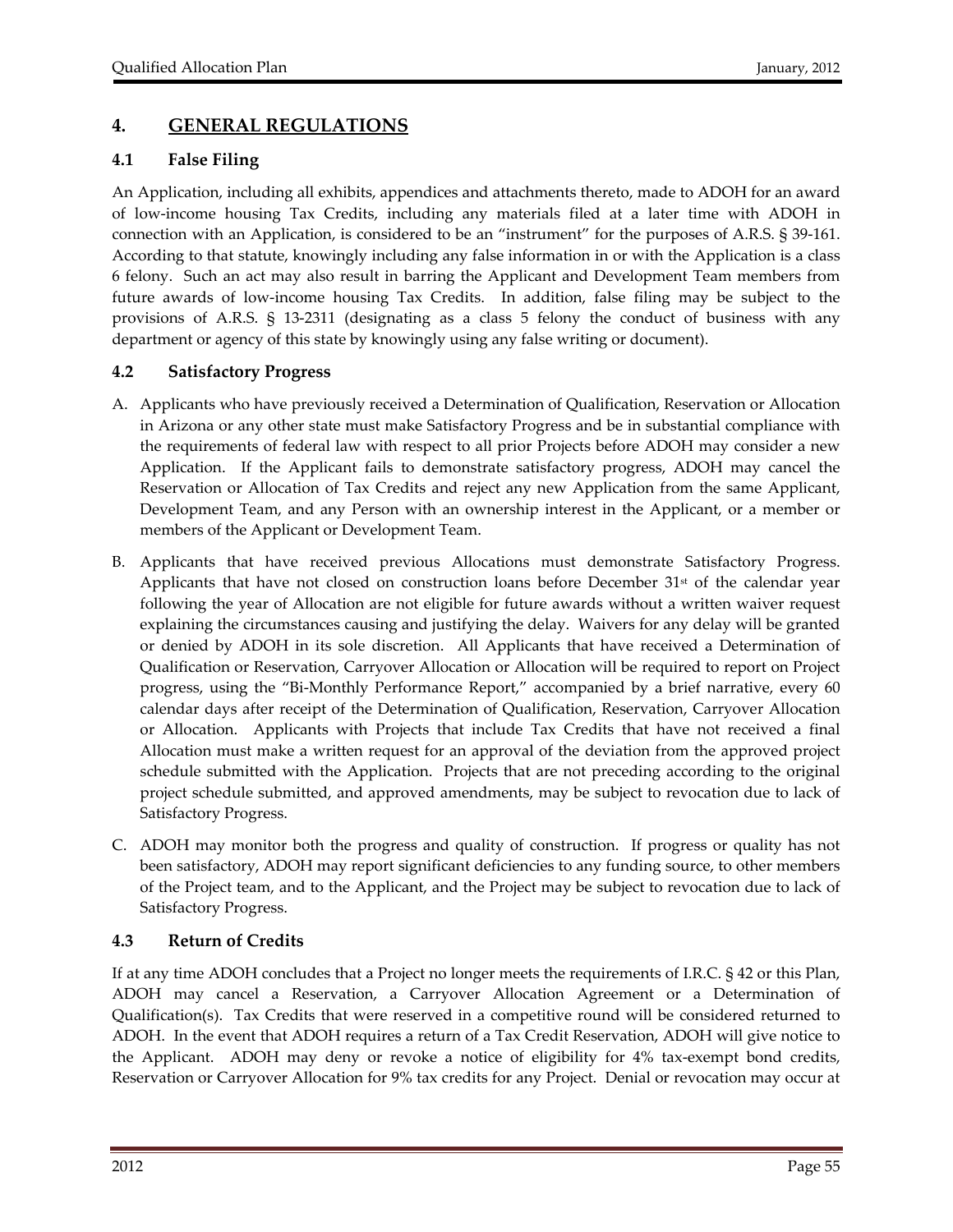ADOH's sole discretion, due to actions taken by the Applicant, Affiliate or Project Owner up to the Placed in Service date, for any of the following reasons:

- A. Subsequent regulations issued by Department of Treasury or the Internal Revenue Service.
- B. Information submitted in the Project Application to ADOH is determined to be fraudulent.
- C. Failure to pay fees including late fees described in Section 6.
- D. Failure to make Satisfactory Progress as defined in Section 4.2 of this Plan or failure to meet the deadlines stated in this Plan.
- E. Instances of curable or incurable noncompliance existing at any time during the Compliance Period and the Extended Use Period for any federal or state subsidized Project located in any state.
- F. Failure by an Applicant or Owner to promptly notify ADOH of any material or adverse changes from the original application.
- G. Material Changes without written approval of ADOH.
- H. Change in the Unit design, square footage, Unit mix, number of Units, and number of buildings described in an Application for Tax Credits without the written approval of ADOH.
- I. Debarment by HUD or other federal and state programs, bankruptcy, criminal indictments and convictions.
- J. Failure to comply with federal or state fair housing laws.
- K. Other cause demonstrating the failure of the Applicant or the Project to be qualified or meet the requirements of federal or state law or the requirements of the applicable Tax Credit program.

#### **4.4 Extended Use Period**

Pursuant to I.R.C. § 42, the state requires that all recipients of Tax Credits enter into an initial 15‐year compliance requirement and an additional extended use restriction for at least an additional 15 years after the initial compliance requirement, extending the total commitment to a minimum of 30 years. Prior to the issuance of Form 8609(s), the Owner of the Project must execute and record with the county recorder where the project is located, a LURA which must constitute a restrictive covenant running with the property upon which the project is located. The agreement must be in the form provided by the ADOH and is available from ADOH upon request.

#### **4.5 Material Changes**

Development Team members with an ownership interest in the Project must deliver a Project as described in the Application for Tax Credits. ADOH must approve in writing any material change deviation from the project described in the Application.

A. **Material Change**. In order to obtain ADOH approval of a Material Change, the Applicant must submit a written request to ADOH explaining the change and the reasons justifying the change. A \$1,500.00 Administration Fee must accompany the written request. ADOH will not consider the request unless the fee is included. Because of ADOH's statutory mandate to award Tax Credits only to the extent they are necessary for Project feasibility, the Applicant must communicate in writing any proposed Material Change in the Project immediately to ADOH for an assessment of the impact on final underwriting and Allocation. The written request must include the Applicant's reasons under I.R.C. § 42 or in this Allocation Plan for believing that the change is permissible. Projects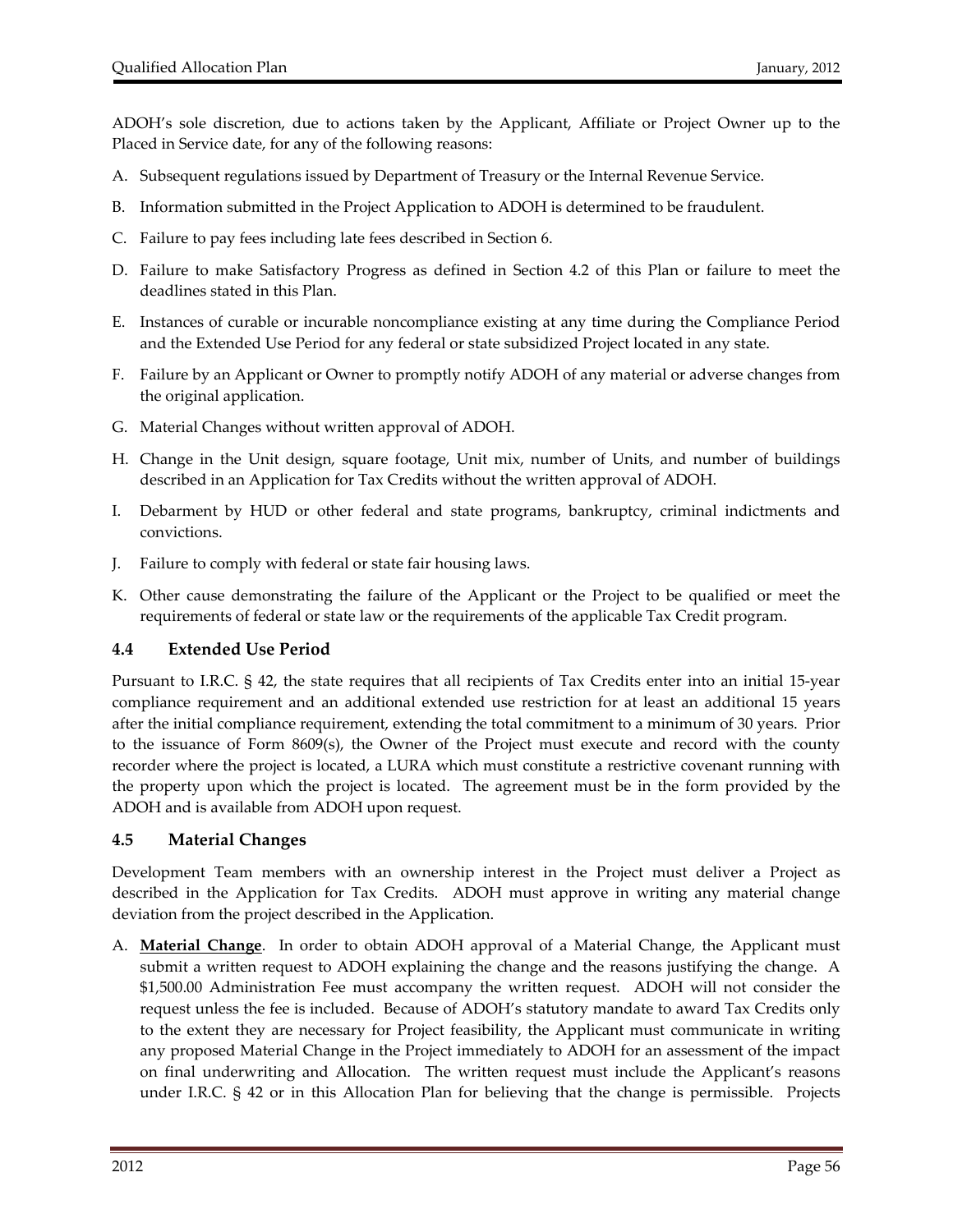applying for a Material Change will be underwritten to the standards in the Allocation Plan of the year that Tax Credits were awarded. The Applicant must submit to ADOH written approvals of the Material Change from the Local Government, the lender, and the syndicator as discussed below.

#### B. **Specific Material Changes**.

- 1. Change of Location and Use. ADOH will not allow an Applicant to change the location of a Project once the Application has been submitted. Notwithstanding the foregoing, ADOH may allow Project relocation prior to the Carryover Allocation of Tax Credits if the new site for the Project is within the census tract specified in the Application, ADOH receives the written approval of the Local Government, and the need for relocation was unforeseeable and beyond the Developer's control at the time of Application. If an Applicant changes the location of a Project without the written approval of ADOH, ADOH may revoke the Tax Credits determined for the Project. A change in the use of a Project (e.g., elderly, family) after the Application has been submitted may not be allowed except with the written approval of both the Local Government and ADOH.
- 2. Changes to Principals. Substitution of a general or limited partner, or a syndicator or permanent lender may constitute a Material Change, and therefore, must be reviewed by ADOH. If ADOH determines there is no negative effect on the Projects feasibility, the change may not be considered material and no fee is due.
- 3. Complex Material Changes. Complex Material Changes such as restructurings that involve a change in the number of units, in the amount of borrowed funds, or in the sources of funds will be reviewed following the guidelines below:
	- a. Unforeseeable circumstances or the imposition of extraordinary governmental rules and regulation, if fully documented and justified, may be viewed as reasons to approve a Material Change.
	- b. A request for Material Change will be denied if it results in a change in the project score, the eligibility for a Set‐Aside, or failure of the project to meet eligibility or threshold requirements.
	- c. Notwithstanding subparagraph b, above, ADOH may approve a request for a Material Change as necessary to further the goals of this Plan.
	- d. When the Material Change involves a restructuring, all commitments (e.g., Set‐Asides, amenities) must be proportionately the same as at time of Application.
- C. **Failure to obtain ADOH approval**. If the Project fails to obtain ADOH's prior written approval to a Material Change, ADOH may recapture or reduce all or part of the Tax Credits determined or reserved for the Project.

# **4.6 Disclaimer and Limitation of Liability**

- A. ADOH makes no representations to the Applicant, Developer, Owner, syndicator or to any other Person as to Project eligibility or compliance with the Code, IRS treasury regulations, or any other laws or regulations governing the Low‐Income Housing Tax Credit program.
- B. Applicants, Development Team members, lender, Equity Investors and syndicator participate in the Tax Credit program at their own risk. No member, officer, agent or employee of ADOH or the State will be liable for any claim arising out of, or in relation to, any Project or the Tax Credit program,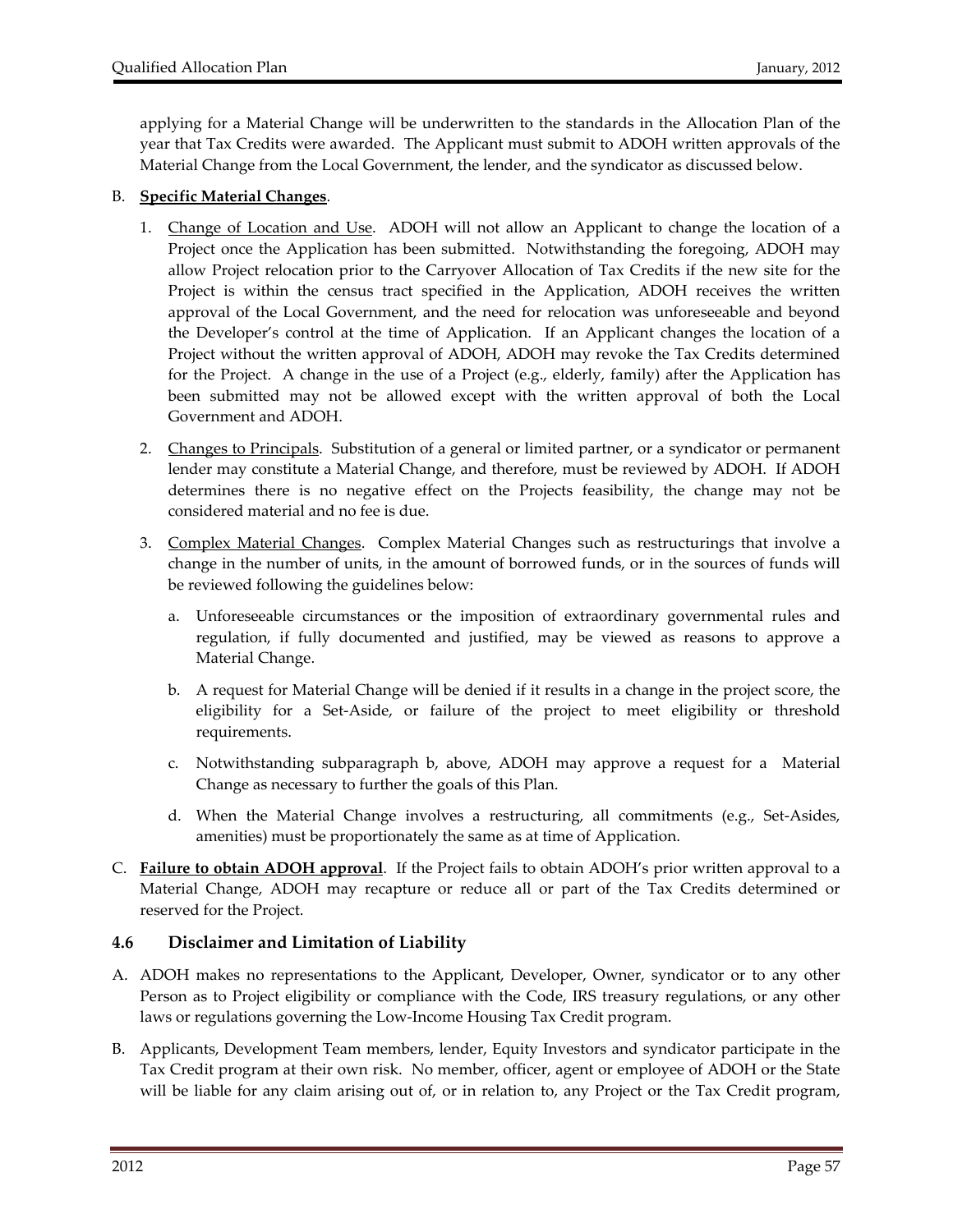including claims for repayment of construction, financing, carrying costs, any loss resulting from a decision of the IRS, or consequential damage or loss of any kind incurred by an Applicant, Development Team member, lender, Equity Investor, syndicator, or any other Person. Applicants shall be required to execute a release and indemnification of ADOH and related parties as part of the Application of Tax Credits and as a condition of final Allocation of Tax Credits.

C. **Disclosures**.Public disclosure of LIHTC Applications shall be as provided by Title 39, Chapter 1 Article 2 of the Arizona Revised Statutes. Applicants must only enter confidential information such as taxpayer identification numbers and financial statements at the specific locations required by the Application materials or the QAP. All information included in an Application submitted to ADOH is subject to disclosure to the public unless specifically exempted from disclosure by statute. Applicants must redact confidential information from documents if the information is not specifically required by ADOH. ADOH may redact information or withhold records that are protected from disclosure pursuant to Arizona law.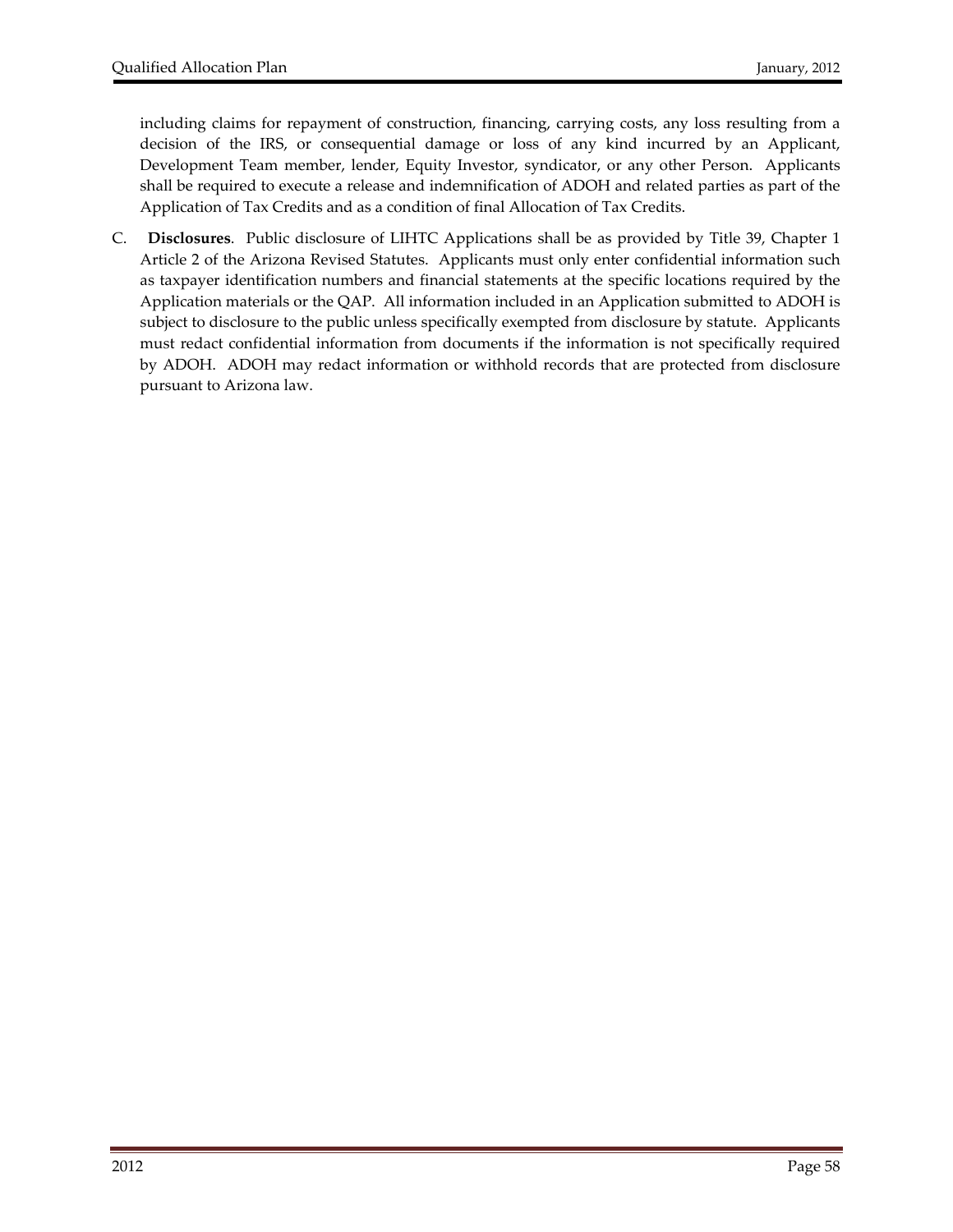# **5. FINAL TAX CREDIT ALLOCATION**

ADOH makes a final determination of the amount of Tax Credits at the time the Project is Placed in Service in accordance with the requirements of I.R.C. § 42. For the Final Tax Credit Allocation, the Project must submit final Tax Credit Allocation materials to ADOH as required by I.R.C. § 42. ADOH evaluates the Projects final costs and the amount of revenues from the sale of the Tax Credits. ADOH's final evaluation may require review of documentary support for development costs including, but not limited to, invoices, canceled checks and contracts. ADOH, in its sole discretion, may reduce credits based on its final evaluation and require a return of Tax Credits to ADOH.

# **5.1 Requirements for Issuance of Final Allocation (IRS Form 8609)**

For buildings that are Placed in Service as part of a qualified Project (by December 31<sup>st</sup> following the 24 months of closing of the bonds or from issuance of a Carryover Allocation), and upon compliance with all requirements of the Code and ADOH, ADOH shall issue an IRS Form 8609 for each building as of the time the building is Placed in Service. ADOH shall issue the Form 8609 after the Applicant fully pays all fees and submits the items described below in 8.5x11 format, bound in a three‐ring binder, and tabbed accordingly:

- A. Updated Form 3;
- B. A 15 year pro forma starting with the Placed in Service;
- C. Final Appraisal of the Project;
- D. All certificates of occupancy, issued by the appropriate governmental authorities, for qualifying buildings that must indicate the dates the buildings were Placed in Service and the addresses of those buildings;
- E. A final cost certification in the form of an independent auditor's report prepared by a Certified Public Accountant certifying the final cost according to generally accepted accounting principles for Projects with more than 10 units as required by IRS Regulation 1.42‐17, as follows:
	- 1. The auditor must certify to ADOH the full extent of all sources of funds and all development costs for the Project including any federal, state, and local subsidies that apply (or that the Applicant expects to apply) to the Project.
	- 2. The auditor must prepare the required schedule of development costs based on the method of accounting used by the Applicant for federal income tax purposes, and it must detail the Projects total costs as well as those costs that may qualify for inclusion in eligible basis under I.R.C. § 42.
	- 3. The Applicant must make the required certifications on the certificate of actual costs Form satisfactory to ADOH. See Exhibit G. IRS Regulation 1.42-17 also requires that Projects with greater than 10 units submit a Certified Public Accountant's audit report on the schedule of Project costs.
- F. The Applicant's building-by-building tax credit computation (on ADOH form Table A);
- G. A letter from the permanent lender summarizing the terms and conditions of the permanent loan. Upon closing of the permanent loan, the Applicant must submit copies of the executed promissory note, recorded deed of trust, and recorded consent and subordination agreement;
- H. A promissory note from the Owner payable to the Developer in an amount sufficient to cover any Deferred Developer Fee. Other forms of obligation to pay may be substituted if allowed under the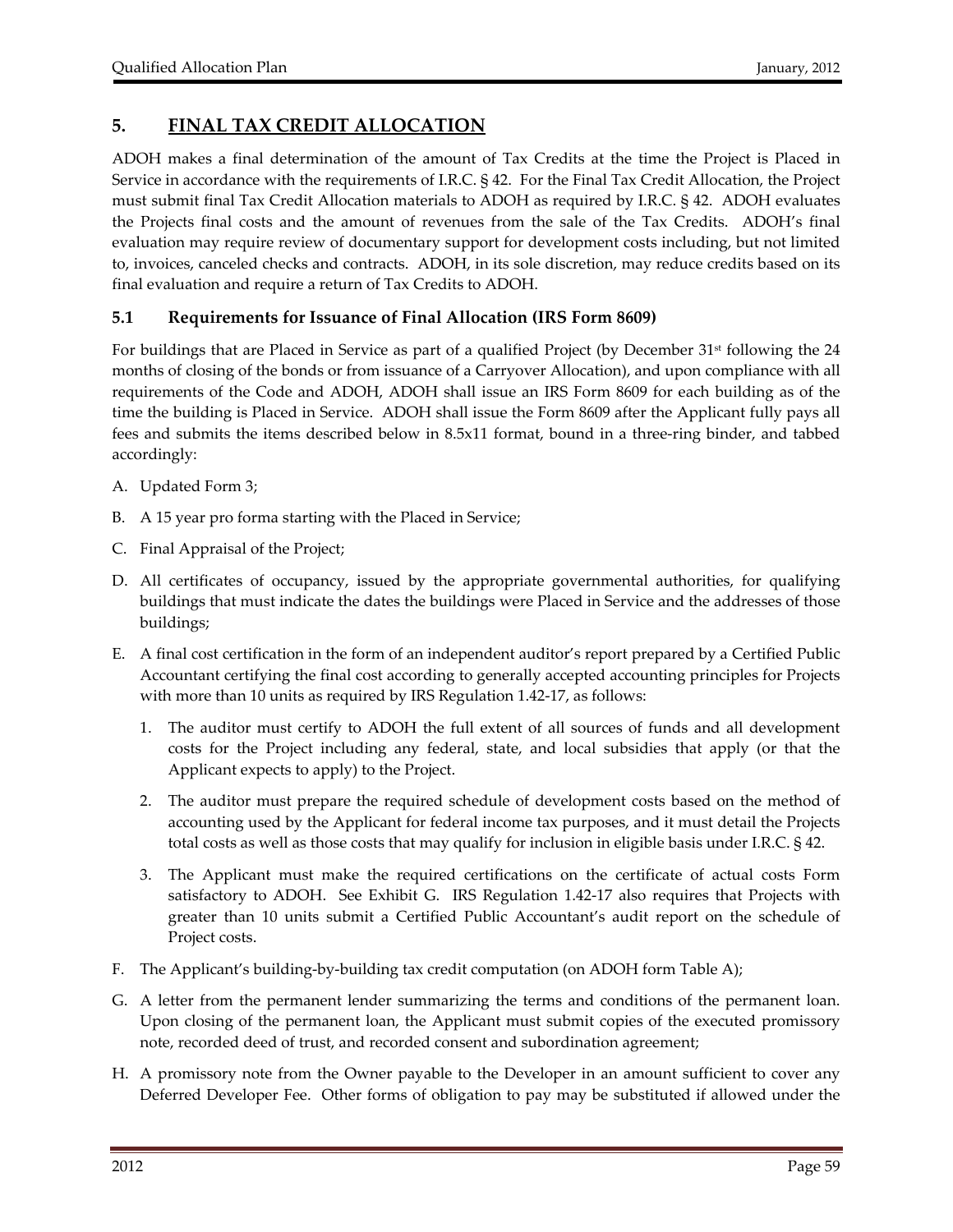definition of Deferred Developer Fee and if they include the following: 1) the interest rate; 2) the term of repayment; 3) the source of repayment and proof that the source of repayment is supported by cash flow projections or a binding commitment from a party capable of repayment; and 4) if there is a lien, language stating that the lien is subordinate to other liens relating to permanent financing.

- I. The LURA for compliance with I.R.C. § 42(h)(6) in a form of a declaration of covenants, conditions, and restrictions effective for a period of at least 30 years satisfactory to ADOH shall be executed and recorded prior to the time of the final Tax Credit Allocation. The LURA shall specify the Units Set-Aside for lower income tenants, and the percentage of median income tenants served, both of which must be consistent with the project described in the Application.
	- 1. Evidence of that recording must be presented to ADOH before the issuance of IRS Form 8609(s).
	- 2. Applicants who desire to have the LURA completed and recorded by the end of the year must request it by no later than November  $1<sup>st</sup>$ . Any requests submitted after the November  $1<sup>st</sup>$  deadline may not be completed by the end of the year.
	- 3. All agreements to be signed and recorded by December  $31<sup>st</sup>$  must be submitted to ADOH not later than December  $1<sup>st</sup>$  of that same year.
- J. One (1) 8x10 inch color photograph of at least one of the Projects buildings with signage;
- K. A completed form stating the Projects first credit year (ADOH provided form);
- L. Fully executed partnership, operating, or joint venture agreements and other agreements between the Project and the Equity Investor;
- M. An Equity Investor certification letter (ADOH sample form provided);
- N. Written certification from the architect that the Project meets the design standards of this Plan. See Form 16;
- O. Completed and signed certification from the contractor (Contractor's Certificate Form 8609‐1) that the Project was built in compliance with the plans and specifications provided by the architect and as described in the Application;
- P. Completed and signed Placed in Service Acknowledgement (ADOH provided form) for each building in the Project;
- Q. Certification from the Arizona Energy Office that the project complies with the 2006 International Energy Conservation Code® (IECC®) (contact Terry Rother (602) 771‐1253 or Scott Watters (602) 771‐ 1139 of the Energy Office at the Arizona Department of Commerce);
- R. Completed Form 8609‐2 Operational Risk Management (ADOH provided form);
- S. Proof of flood insurance, or verification that property is not located in a flood zone;
- T. Completed and executed Form 17. The architect is required to certify that all specified green point criteria have been met. Supporting details such as contracts, work orders, delivery receipts, etc., are required to be submitted to certify green products were incorporated into the Project as planned;
- U. Final Allocation Fee;
- V. As built survey of completed Project; and
- W. Any additional information requested by ADOH.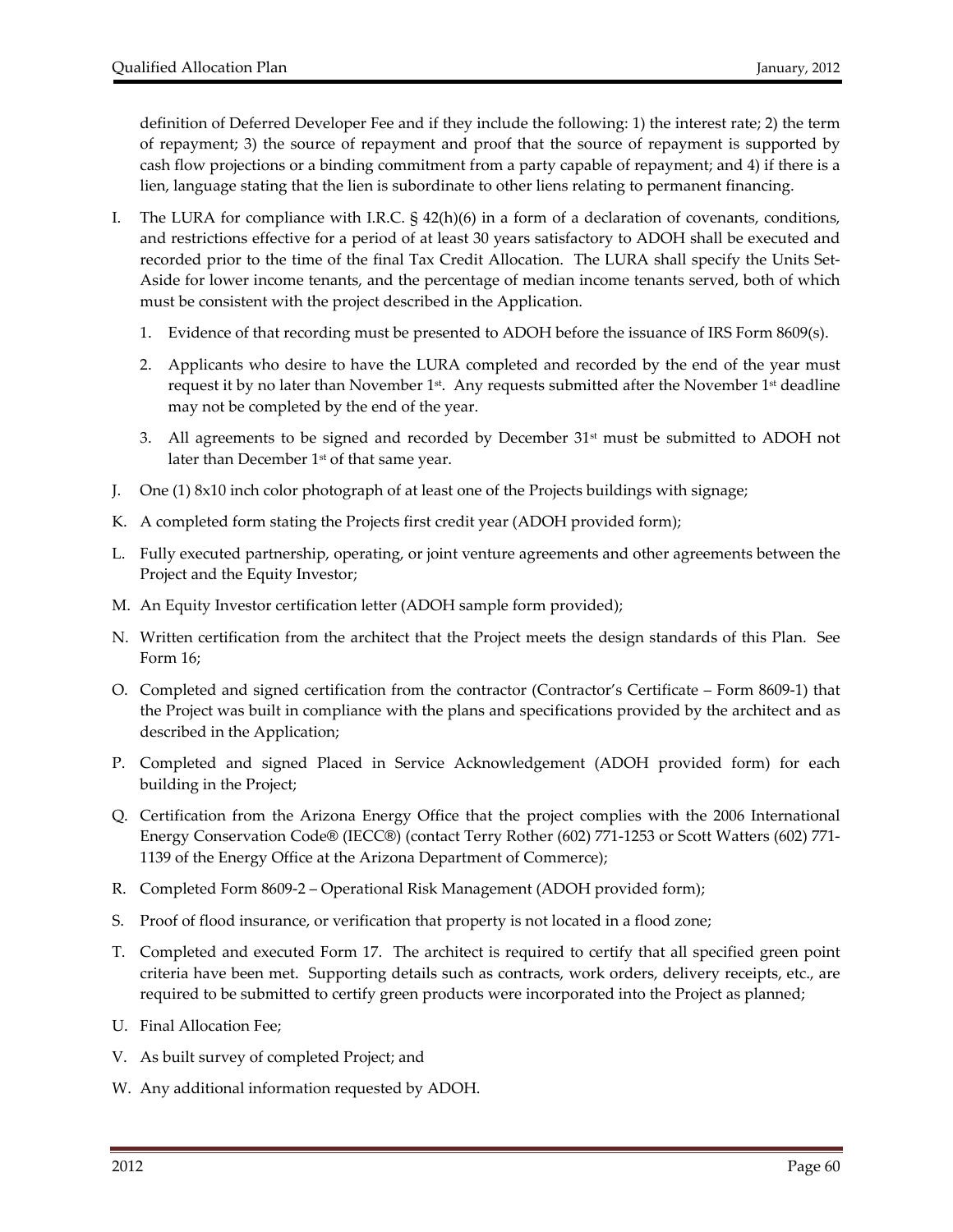# **5.2 Final Allocation Underwriting**

Prior to the issuance of IRS Form 8609(s), ADOH underwrites the Project using the information provided in Section 7.2. In addition to the limitation regarding eligible basis, ADOH limits the total amount of Tax Credits to the amount computed under the Gap Analysis, so Projects are not awarded Tax Credits in excess of the amount necessary to make the Project feasible. Unreasonable costs, changes in financing sources, funding amounts, or excess equity may reduce the final amount of Tax Credits.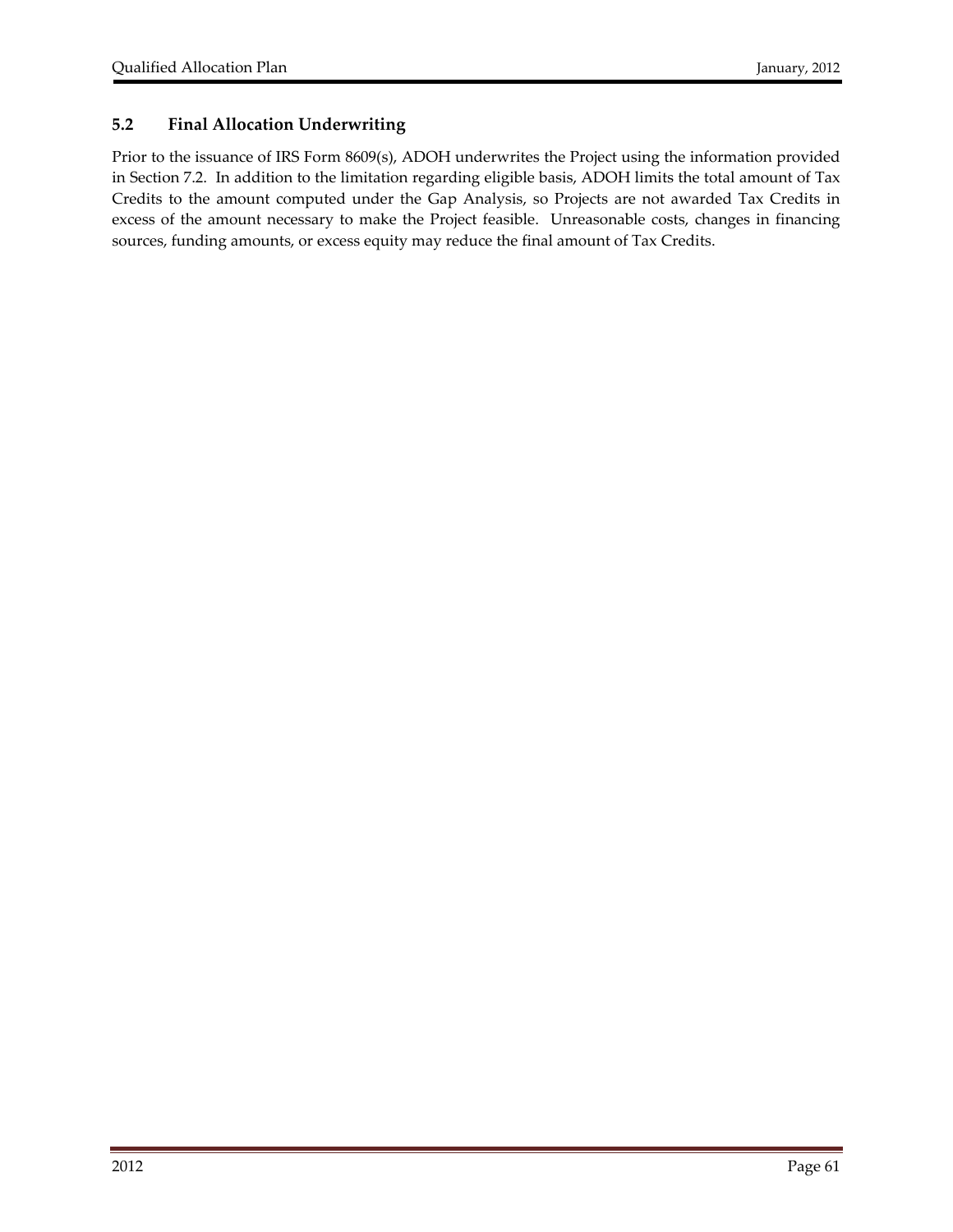# **6. FEES**

# **All fees set forth in this Section 6 are Non‐refundable.**

ADOH assesses all non‐refundable fees described herein for the purpose of covering the costs and expenses of processing an Application to the point where the Applicant may receive a Final Tax Credit Allocation. If an Application, Reservation, or Carryover Allocation is denied due to action or inaction by the Applicant, the fees are nonetheless due and payable to ADOH upon demand. Notwithstanding ADOH's determination of the amount of the Final Tax Credit Allocation, no Reservation Fee and Final Tax Credit Allocation Fee shall be refundable by ADOH.

# **6.1 Tax Credit Application Fee**

A Tax Credit Application fee of \$5,000.00 is due to ADOH at the time of submission of the Application. Tax Credit Applications will not be accepted unless accompanied by this fee.

# **6.2 Gap Financing Review Fee**

A Gap Financing review fee in the amount of \$3,500.00 shall be due and payable upon notice of Reservation.

# **6.3 Reservation Fee, Determination of Qualification Fee, and Final Allocation Fee**

ADOH requires payment of the Reservation Fee for 9% Tax Credits and the Determination of Qualification Fee for 4% Tax Credits. The Reservation Fee and the Determination of Qualification Fee is calculated as 8% of the annual amount of Tax Credits. The Reservation Fee is due and payable at the time of the Reservation for 9% Tax Credits. The Determination of Qualification Fee is due and payable at the time of issuance of the Determination of Qualification letter for 4% Tax Credits. The Final Tax Credit Allocation Fee in the amount of 2% of the annual amount of Tax Credits is due and payable at final allocation and prior to issuance of 8609(s).

# **6.4 Tenant Ownership Fees**

Applicants with Applications that include tenant ownership shall pay an additional \$4,000.00 legal review fee at the same time that they pay the determination or Reservation Fee.

# **6.5 Carryover Allocation and 10% Test Late Fees**

ADOH charges a Carryover Allocation and 10% Test late fee of \$250.00 per day for information received after the Deadline Date specified by ADOH in the Reservation Letter. Information not received by the close of business of the deadline established by ADOH may result in the Project not receiving a Carryover Allocation. In extreme circumstances, such as a late Reservation of Tax Credits, ADOH may waive the late fees.

# **6.6 Administration Fees**

An Administration fee in the amount of \$1,500.00 is due and payable to ADOH: a) if an Owner or Applicant requests additional underwriting after a Reservation has been made; and b) in the event that an Owner or Applicant requests approval of a Material Change.

# **6.7 Compliance Monitoring Fees**

Every Applicant for a Project that receives an Allocation must pay to ADOH an annual, non‐refundable Compliance Monitoring Fee. The timing and amount of the annual Compliance Monitoring Fee is as described in this Section unless the LURA applicable to the Project property specifically provides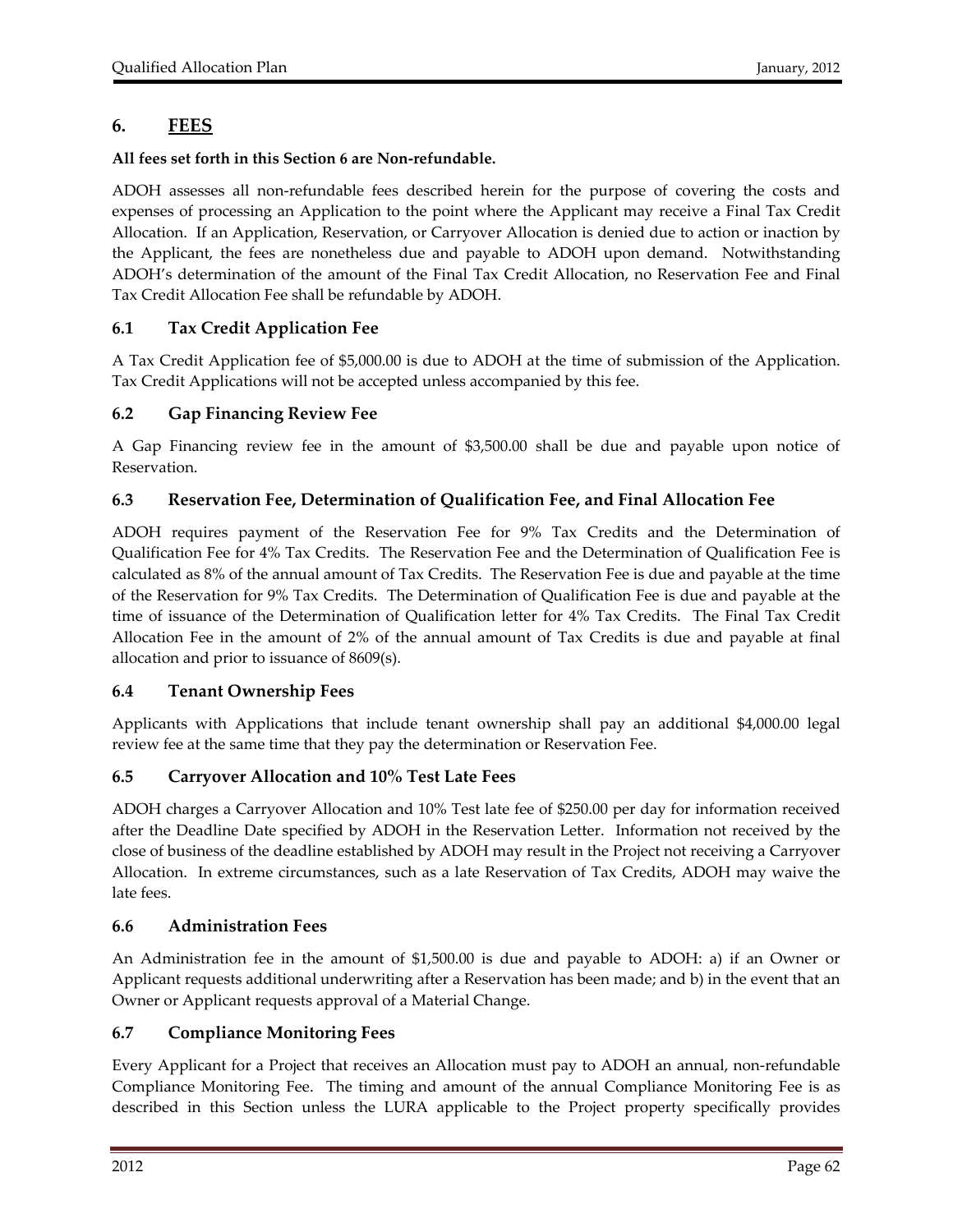otherwise. Beginning January 2012, and until a subsequent QAP becomes effective, the annual Compliance Monitoring Fee shall be \$65.00 per Low‐Income Unit, and is due annually whether or not a physical inspection is conducted on the property. Payment of the Compliance Monitoring Fee is part of the Annual Report and is due and payable by no later than March 15<sup>th</sup>.

ADOH assesses a \$100 late fee for every 30 days that the Applicant is delinquent in paying the monitoring fee after March 15<sup>th</sup>.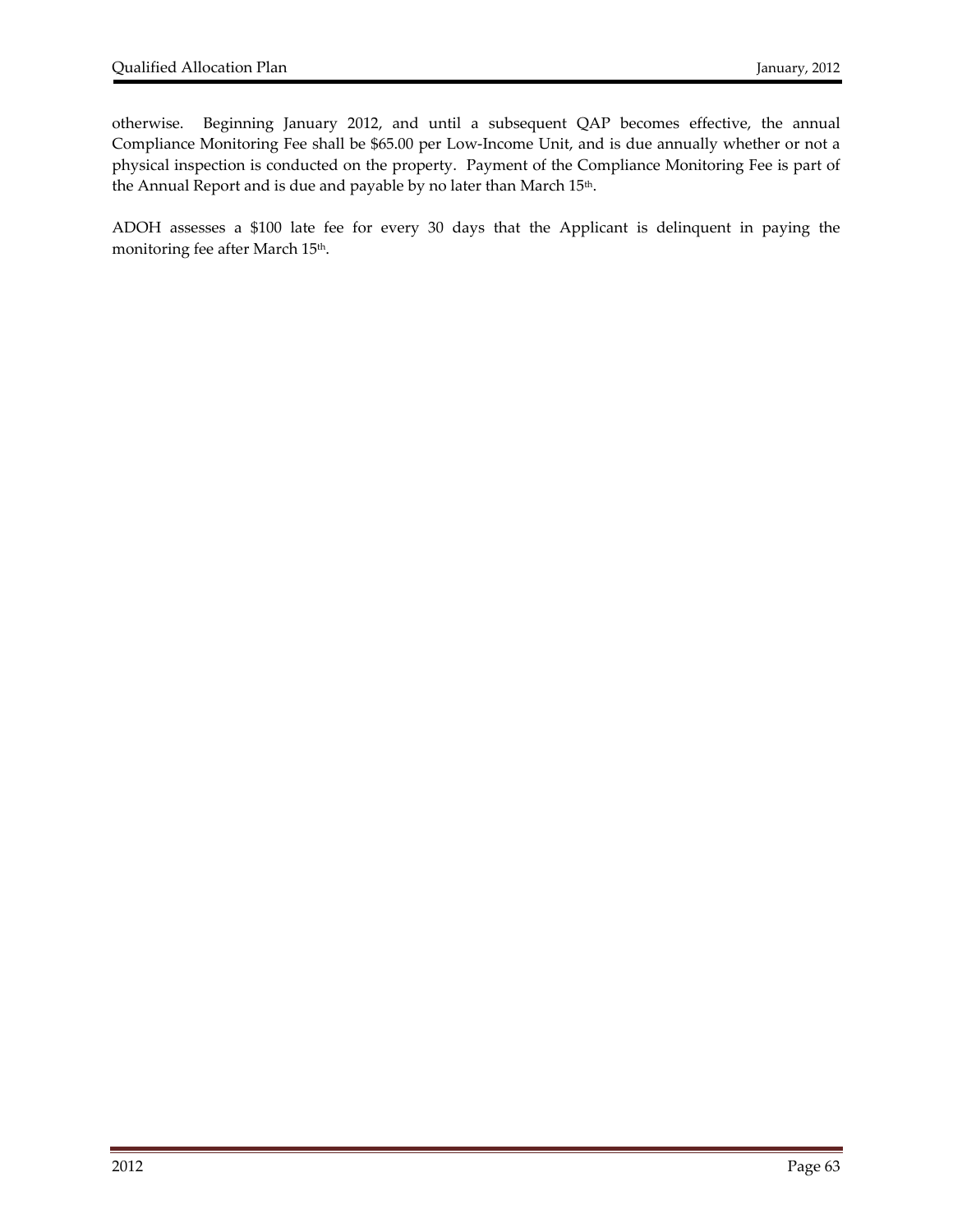# **7. UNDERWRITING**

ADOH's underwriting review of Applications for Tax Credits focuses on the feasibility and the long‐term viability of the Project. ADOH reserves and allocates Tax Credits at the minimum level needed to realize the financial feasibility and viability of a Project consistent with the requirement of I.R.C. § 42 and this Plan throughout the end of the Extended Use Period.

# **7.1 Underwriting Requirements**

- A. A Project will be underwritten a minimum of four times: 1) at original Application, 2) at 10% Cost Test, 3) at equity closing which includes the admission of the Equity Investor and 4) when an Applicant requests its Form 8609's. ADOH may request at any time, updated information needed to perform an interim underwriting if a Material Change has occurred as defined in Section 4.5.
- B. Based on information submitted and other relevant information available to ADOH, ADOH analyzes and, if necessary, adjusts the financial considerations in accordance with this Plan. ADOH will review development costs, permanent financing amounts, public funding amounts, developer fees, anticipated rents, operating costs, vacancy rates, and other financial considerations of a project as necessary in accordance with this Plan. Based on its review ADOH will make adjustments as may be necessary to determine that proposed sources of funding, development costs, and operating costs are reasonable. ADOH may deny an application for tax credits, revoke a reservation of tax credits, or deny an application for a final allocation of tax credits if ADOH concludes that:
	- 1. Sources of funding are insufficient to finance the total development costs of the Project;
	- 2. Applicant fails to maximum its primary debt;
	- 3. Operating revenues are insufficient to ensure the viability of the Project through the end of the Compliance Period according to the standards described in this Plan;
	- 4. The Project does not generate sufficient income to cover operating expenses and debt service;
	- 5. The Application is inconsistent with the requirements of I.R.C. § 42 and A.R.S §§ 35-728(B), (C) and 41‐3953;
	- 6. The Application is inconsistent with applicable federal law including without limitation the Americans with Disabilities Act (42 U.S.C. § 12101 *et seq*.) Section 504 of the Rehabilitation Act of 1973 (29 U.S.C. § 794), the program requirements for any source of funding, and any requirements or conditions described in an applicable notice of funding availability;
	- 7. The Application fails to reasonably meet the underwriting standards and guidance described in this Section;
	- 8. The information submitted is insufficient to permit ADOH to make a determination; or
	- 9. A submittal contains material errors and inconsistencies including without limitation incorrect or contradictory information, incorrect numbers, and mathematical errors.
- C. ADOH underwrites to the Plan standards and guidance below:
	- 1. Debt Service Requirements.
		- a. The debt service coverage ratio shall be no less than 1.20 for each year of operation. ADOH may consider a minimum debt service ratio of 1.15 for Projects with commitments for loan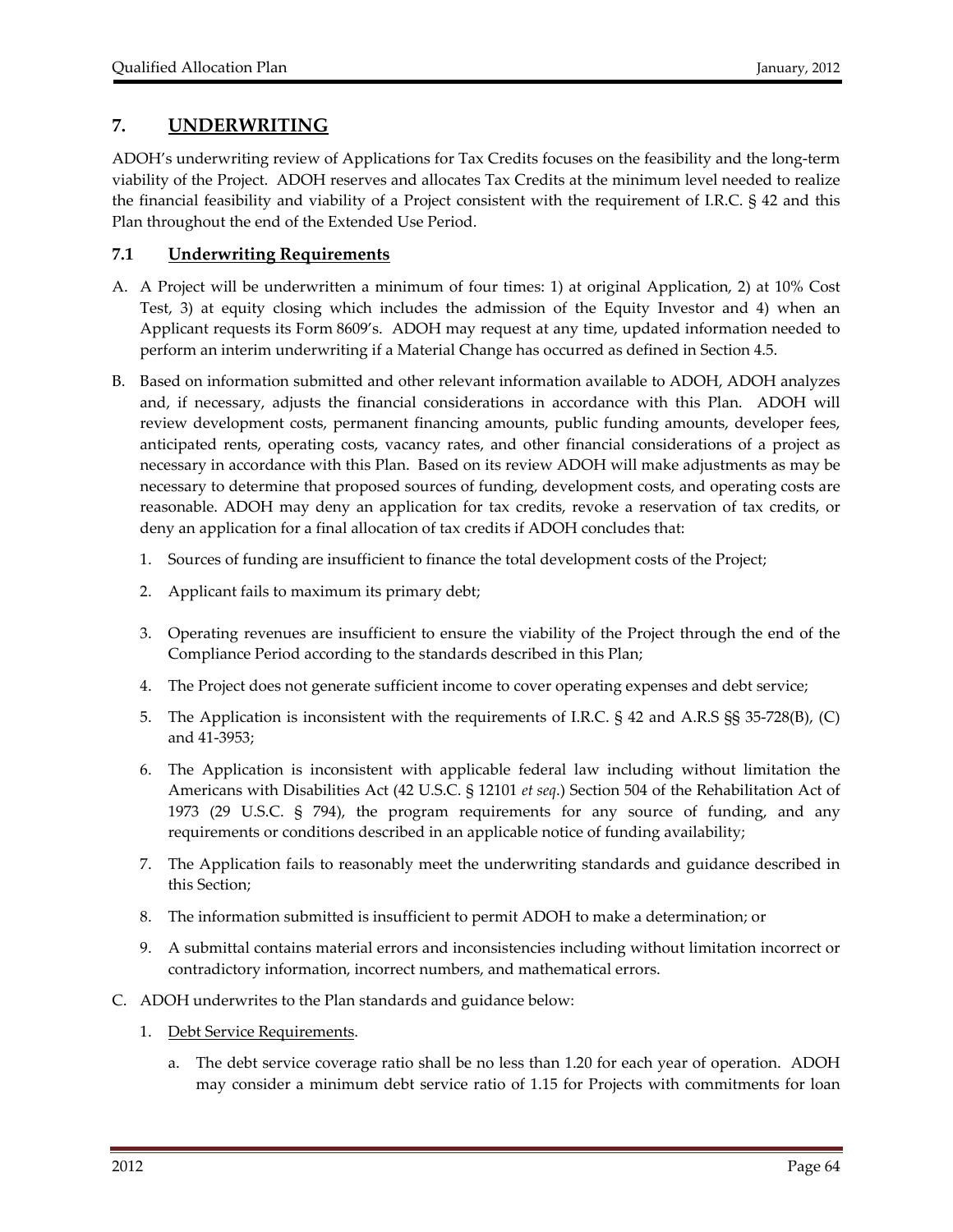guarantees or rent assistance through HUD or the United States Department of Agriculture Rural Development Authority.

- b. Debt service requirements for subordinate debt. The debt service coverage ratio shall be no less than 1.00 for any year during the Compliance Period.
- 2. Proforma Analysis Income/Analysis. ADOH restricts the costs in the operating budget to the costs directly associated with operating the real estate.
	- a. Rental Analysis. Projects rents shall:
		- i. Not exceed the maximum allowable permitted under I.R.C. § 42; and
		- ii. Undergo verification against the Market Demand Study should any adjustments to rent be made.
	- b. Additional Monthly Income. ADOH caps additional monthly income at no more than \$20 per unit per month.
	- c. Vacancy. ADOH will underwrite to a vacancy rate of 10%.
	- d. Reserves. ADOH underwrites replacement reserves for new construction at the rate of \$250.00 per unit per year, for Acquisition/Rehabilitation projects at \$350.00 per unit per year, or as specified in the partnership agreement.
	- e. Annual Operating Costs.
		- i. ADOH underwrites annual Operating Costs for new construction at \$4,200.00 per unit per year and for acquisition/rehabilitation at \$4,500.00 per unit per year.
		- ii. ADOH does not include Asset Management Fees in ordinary annual Operating Costs.
		- iii. Supportive Services costs are to be considered an additional annual Operating Cost. An operating budget including Supportive Services must equal the sum of the minimum annual Operating Cost and the cost of the Supportive Services. Unless specifically waived by ADOH, the two expenses combined must be greater than the ADOH minimum annual Operating Cost.
		- iv. Applicant must include property taxes in annual Operating Costs and the formula used to determine the real estate taxes, as part of Form 3. If exempt from property taxes, the Applicant must submit a written certification from the treasurer's or assessor's office of the Local Government and any governmental entity that has taxing authority over the real property upon which the project is located that the project is exempt from real property taxes.
		- v. ADOH may underwrite to higher operating costs for projects proposing specialized or unique characteristics such as rehabilitation of buildings located in historic areas.
- 3. <u>Development Budget</u>. Applicants shall disclose all uses of funds including, but not limited to, commercial and/or retail space.
	- a. Construction Finance Costs Limits. ADOH will use construction finance costs provided in the commitment letter from the construction lender up to a maximum amount of 2% of the construction loan. The maximum construction interest allowable in eligible basis shall be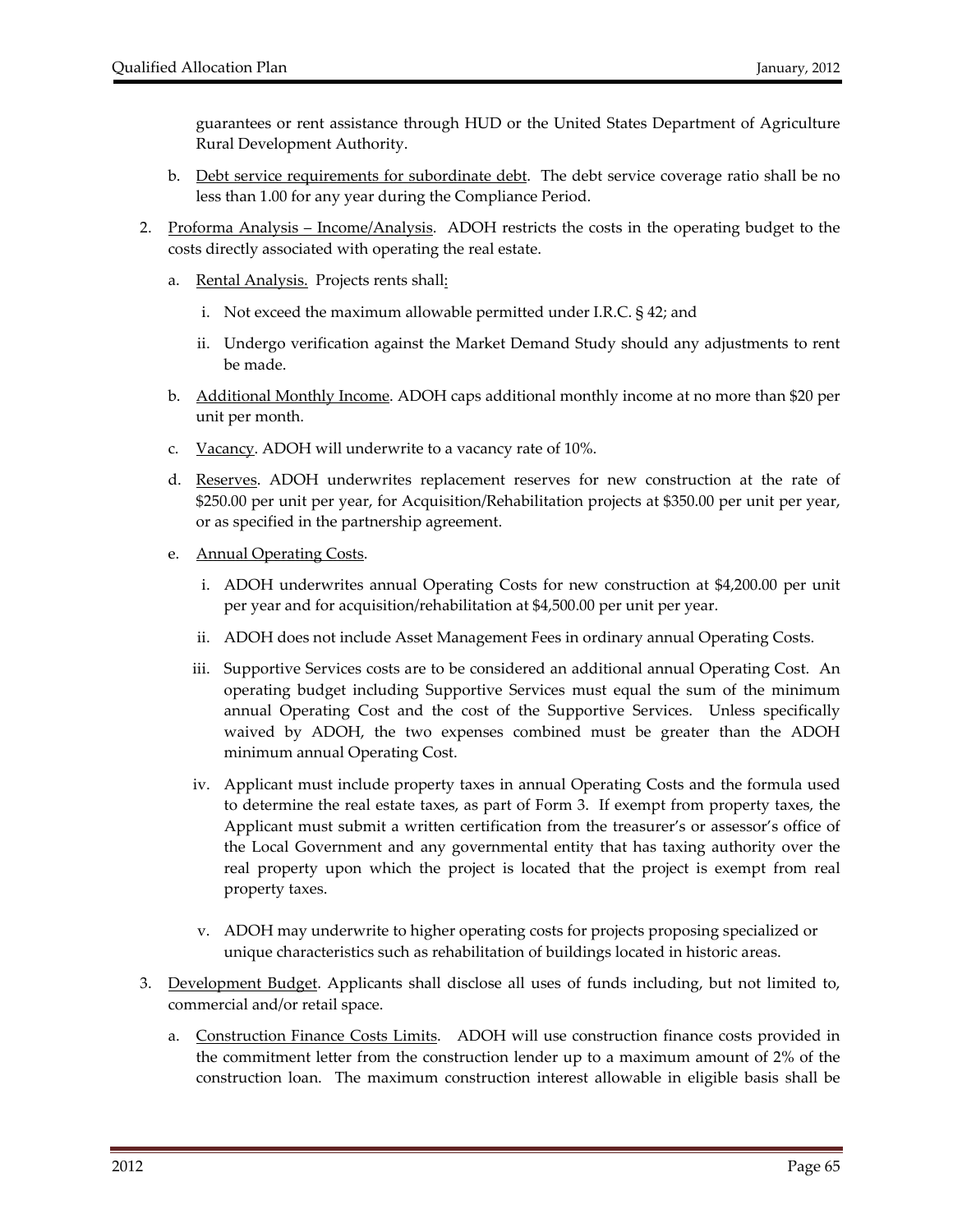calculated as follows: Construction Loan Amount \* Annual Interest Rate divided by 12 \* number of months of construction divided by 2.

- b. <u>Permanent Financing Costs</u>. ADOH evaluates permanent financing costs based on the information provided in the commitment letters and letters of intent submitted in the Application and compares it to industry standards. Permanent Financing costs requirements include:
	- i. Origination and loan fees are capped at 2% of the permanent loan amount.
	- ii. Applicants must maximize their primary debt. ADOH may adjust the amount of tax credits reserved to maximize the amount of available debt financing. ADOH may consider information gathered to determine whether the Applicant has committed the maximum amount of private sources of funds available to the Project.

ADOH will expect the Applicant to maximize its lending sources by paying at least the maximum mortgage payment described hereafter. The maximum mortgage payment on the primary permanent funding for the term of any permanent loan or the duration of the Compliance Period, whichever is longer, the quotient obtained by dividing the net annual operating income by total annual debt service payments for all loans, shall be no less than 1.20 or as modified by the debt service coverage and loan‐to‐value ratios established by the lender in the Letter of Interest or Intent for each year of operation. Tax credits will be adjusted, if necessary, to assume financing requiring maximum mortgage payments or such other maximum mortgage payment as is approved by the ADOH. Other mortgage terms (e.g. interest rate and amortization period) will be taken from the lender's Letter of Interest or Commitment Letter. ADOH may consider a minimum DSCR of 1.15 for projects with commitments for loan guarantees or rental assistance through HUD or USDA/RD.

c. Developer Fee, Overhead, and Consultant Fee Limits. Consultant and Developer Overhead Fees are included as part of the Developer Fee and the total amount includable in eligible basis shall be limited as provided in the table below.

| Developer Fee, Overhead, and Consultant Fee Limits<br>As A Percent of Total Eligible Basis in Cost<br><b>Categories I-IV of the Development Budget</b> |                        |  |  |  |  |  |
|--------------------------------------------------------------------------------------------------------------------------------------------------------|------------------------|--|--|--|--|--|
| <b>Number of Units</b>                                                                                                                                 | <b>Percent Allowed</b> |  |  |  |  |  |
| $1 - 30$                                                                                                                                               | 17%                    |  |  |  |  |  |
| 31-60                                                                                                                                                  | 15%                    |  |  |  |  |  |
| $61+$                                                                                                                                                  | 14%                    |  |  |  |  |  |

ADOH will include ten percent (10%) of the total Developer Fee in the 4% eligible basis column for Projects claiming 4% Acquisition Credits.

d. Builder Profit, Overhead, and General Requirement Limits. Are calculated as a percentage of "Subtotal Direct Construction Costs" as set forth in the table below: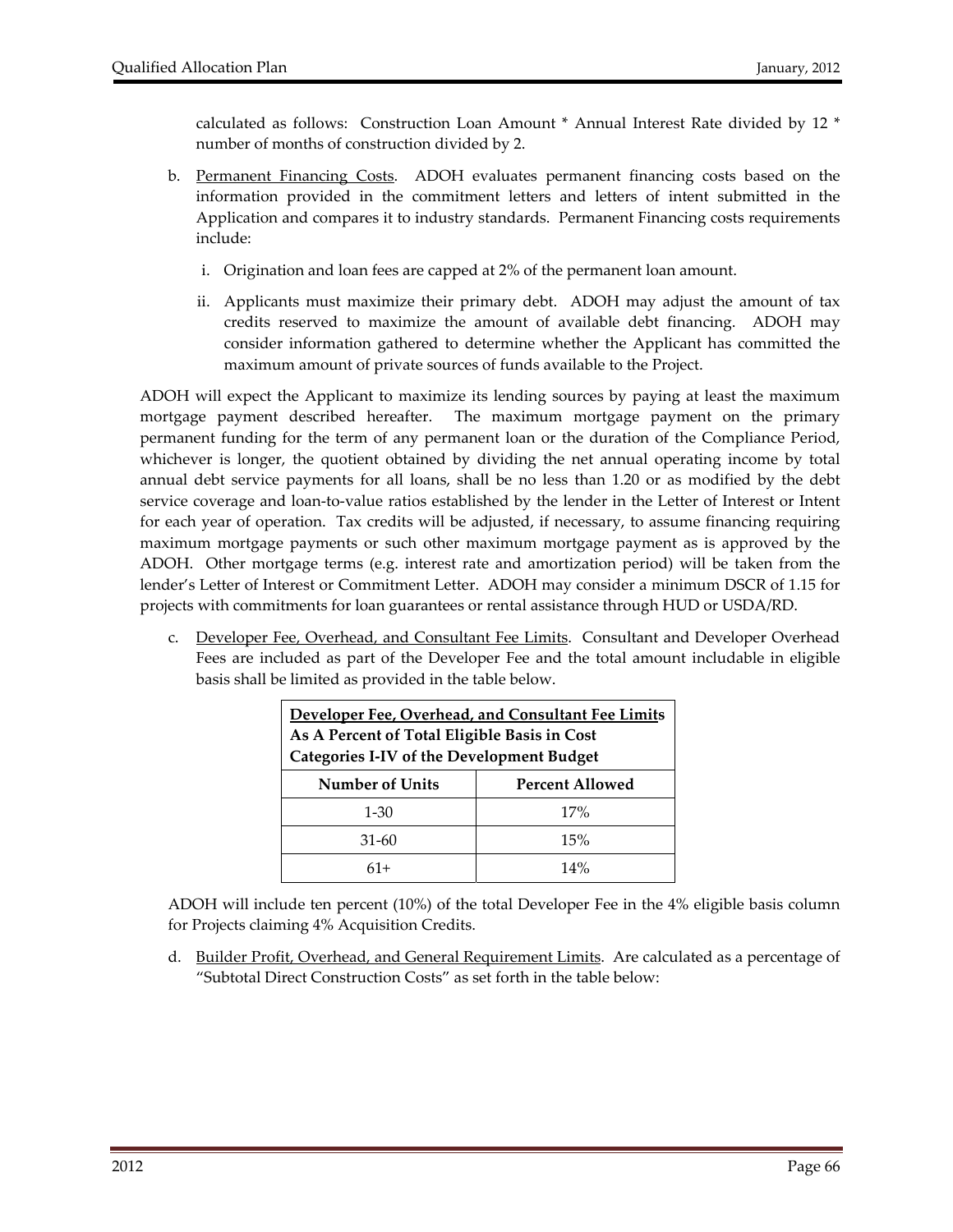| Builder's Profit, Overhead, and<br><b>General Requirements</b> | <b>Percent of Costs</b> |           |           |       |       |  |  |
|----------------------------------------------------------------|-------------------------|-----------|-----------|-------|-------|--|--|
| Project size in Units                                          | $1 - 15$                | $16 - 30$ | $31 - 45$ | 46-60 | $61+$ |  |  |
| Builder's profit                                               | 06.00                   | 05.75     | 05.50     | 05.25 | 05.00 |  |  |
| Builder's overhead                                             | 03.00                   | 02.75     | 02.50     | 02.25 | 02.00 |  |  |
| General requirements                                           | 06.00                   | 05.75     | 05.50     | 05.25 | 05.00 |  |  |
| Total maximum percentage                                       | 15.00                   | 14.25     | 13.50     | 12.75 | 12.00 |  |  |

Note: General Requirements include Project-related site costs such as temporary fencing, utilities to the site during *construction, job site supervisor, job site office and similar costs.*

- e. Deferred Developer Fees. The deferred developer fee may not exceed 40% of the total developer fee and may not be deferred for a term of greater than 15 years.
- f. Capitalized Reserve Minimums. The development budget must include minimum capitalized reserves as follows:
	- i. Rent-up Reserve. Six (6) months of operating expenses plus six (6) months of debt service.
	- ii. Operating Reserve. Six (6) months of operating expenses plus six (6) months of debt service.
- g. Replacement Reserve. The development budget must include Replacement Reserves in the following amounts: \$250.00 per unit for New Construction, and \$350.00 per unit for Acquisition/Rehabilitation.
- D. Gap Financing & Layering Analysis.
	- 1. Gap Financing. ADOH may provide up to \$750,000.00 in State Housing Fund for Gap Financing. Applicants that request Gap Financing from ADOH must include a supplemental Gap Financing application. Supplemental Gap Financing applications may be downloaded from ADOH's website. Gap Financing applications must be included at Tab 3, behind Form 3. In the event ADOH receives additional Gap Financing sources, the \$750,000.00 cap as stated above may not be applicable.
	- 2. Layering Analysis. ADOH takes into account all public subsidies in its layering analysis. Federal regulations prohibit the layering, or excessive use, of Federal Subsidy for any project or activity. ADOH will coordinate with other public funding agencies that, by regulation or practice, undertake layering reviews of projects proposed to be funded with tax credits. During the layering analysis review, ADOH may reduce credits or ADOH Gap Financing sources if it determines that the Project has been over sourced.
- E. Market Demand Study Analysis. In ADOH's analysis of the Market Demand Study, ADOH may limit the number of developments in a specific market or geographical area if ADOH determines that there is insufficient demand or that a particular Project would have adverse impact on Low Income Housing developments existing in a given market area. In the event that multiple Applications are submitted for a given market area that cannot support all of the projects, ADOH may select one or more Applications that will best serve market demand or has less of a negative impact than the others. If multiple Applications are filed for a given market area proposing to serve different populations (e.g., elderly or households with children), ADOH will analyze the Applications to ensure that no Project will be redundant or have adverse impact on other applications or existing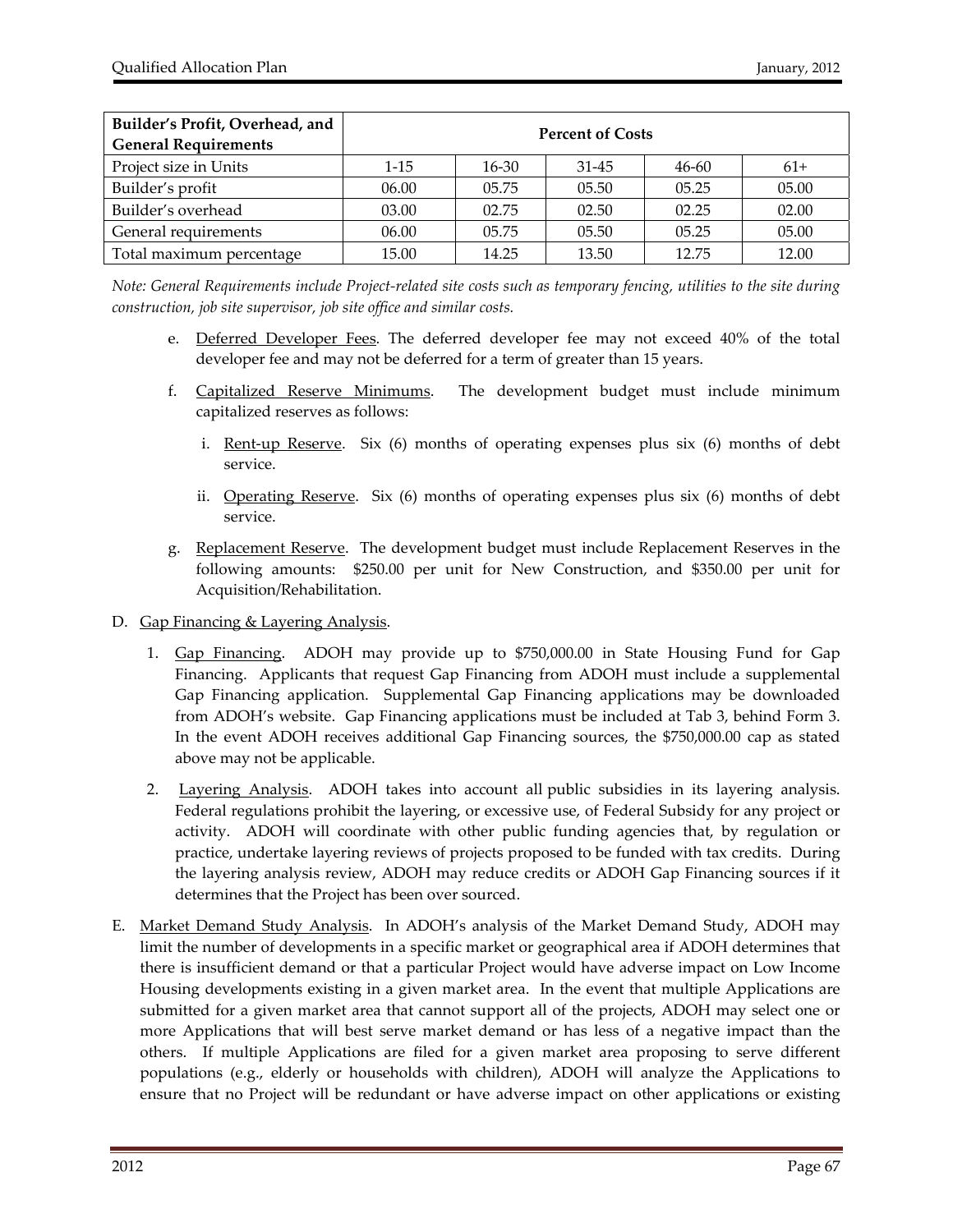Projects in the given area. ADOH may refuse to reserve credits to any Project if ADOH determines that the given market area cannot support the Project.

ADOH may deny an application due to market conditions for the following reasons:

- 1. Market Demand Study does not comply with requirements in Exhibit L.
- 2. Market Demand Study fails to demonstrate strong new market demand for the type of low‐ income housing proposed.
- 3. Market Demand Study fails to address all salient features of a project including, but not limited to, market rate units, multiple‐use projects, commercial/retail or other non‐affordable components, and location in a high crime area.
- 4. Market Demand Study that fails to clearly describe the effective date or fails to specifically identify the age of all data and third‐party information, including but not limited to, demographic information and rates of population change, rental market, vacancy data, and the dates of any interviews.
- 5. The number of units proposed in the application may adversely affect the financial viability of existing housing stock in the primary market area.
- 6. Market Demand Study fails to objectively and explicitly justify the limits of the primary market area consistent with the requirements of the Exhibit L.
- 7. The Market Demand Study fails to describe reasonable and appropriate ameliorating considerations for negative market information including, but not limited to, vacancy rates that exceed underwriting standards, high property or violent crime rates, and excessive gross or net capture rates.

Should ADOH determine the Market Demand Study supplied with the application is unsatisfactory and requires additional information, the Market Demand Study shall be updated at the sole expense of the Applicant. ADOH may verify information and conclusions in the Market Demand Study through alternative sources.

# **7.2 Calculation of Tax Credits**

Tax Credits are awarded based on the lesser of two calculations, the Eligible Basis Analysis or the Gap Analysis. Both methods are included on Form 3.

- A. **Eligible Basis Analysis**. Tax Credits are calculated by multiplying the Eligible Basis by 130% (ADOH has elected under I.R.C.  $\S 42(d)(5)(C)$  to designate the entire State for this boost) times the Applicable Fraction times the Applicable Percentage. For Projects receiving Job Creation Points, and that will be Placed in Service before December 30, 2013, ADOH will use 9% as the "applicable percentage" for underwriting applications. ADOH will use 7.5% and 3.5% credits respectively as the "applicable percentage" for underwriting all other applications. Adjustments to Eligible Basis may be made for the following reasons:
	- 1. Federal grant funds used to finance costs pursuant to I.R.C.  $\S 42(d)(5)(A)$ .
	- 2. Amount of non-qualifying/nonrecourse financing pursuant to I.R.C.  $\S$  42(b)(1), 49(a)(1)(A).
	- 3. Non‐qualifying units and/or excess costs related to units above the average quality standard for a Low-Income Unit pursuant to I.R.C. §42 (d)(3)(A).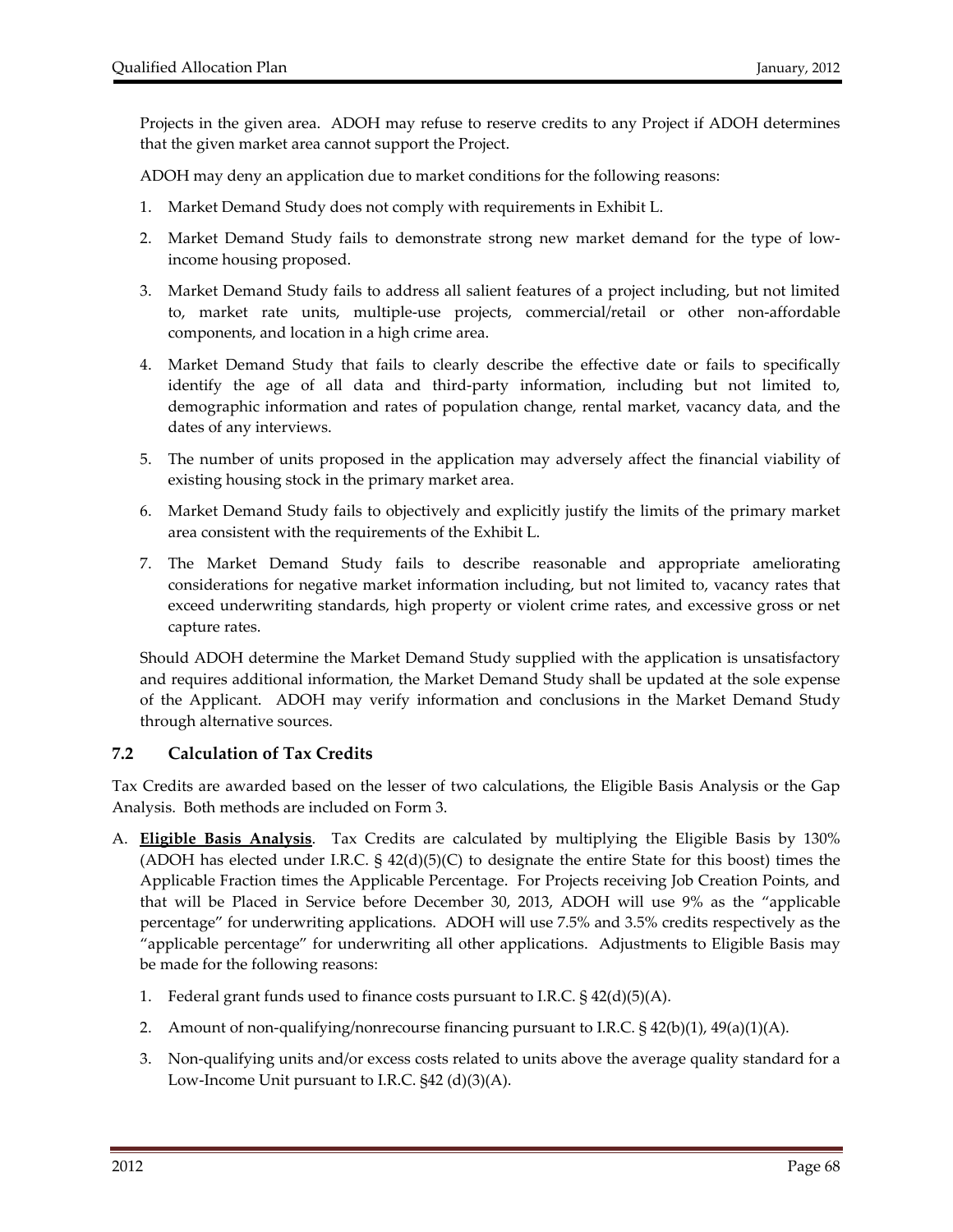- 4. Cost allocable to nonresidential mixed use square footage.
- 5. Historic or solar tax credits.
- 6. Development costs exceeding the limits set forth in this Plan.
- 7. Costs associated with unapproved waivers.
- B. **Gap Analysis**. In addition to the limitation regarding Eligible Basis as discussed above, Projects are not awarded credits in excess of the amount necessary to make the Project feasible. ADOH will calculate the Gap Analysis by dividing the Project Funding Gap by the Project "Syndication Rate," by the Equity Investor ownership percentage, and by 10 years. The Projects projected sources of funds for purposes of the Gap Analysis consists of Permanent Financing.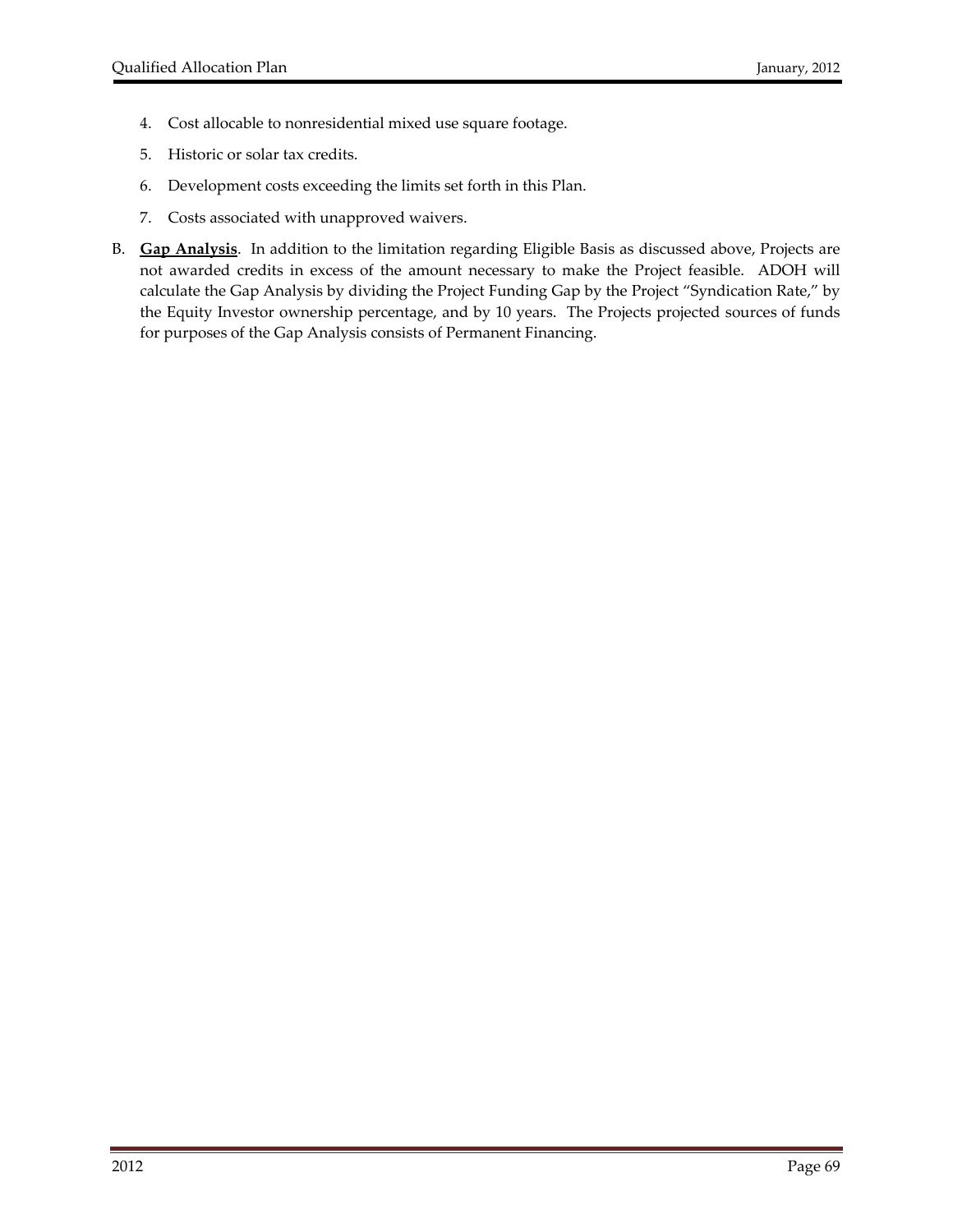# **8. COMPLIANCE MONITORING**

# **8.1 Project Compliance Monitoring**

- A. **Monitor and Inspect**. ADOH is required to monitor and inspect projects for compliance with I.R.C. § 42, Treasury Regulation 1.42‐5, the QAP, and the terms of and provisions of the LURA. Generally, ADOH monitors to ensure: 1) Low‐Income Units are rent restricted and occupied by qualifying tenants; 2) the property as a whole is suitable for occupancy; 3) the Owner is keeping and retaining the necessary records; and 4) the project meets the requirements (Set‐Asides, income restrictions, rent skewing, affordability period, amenities and services, etc.) described in the application for tax credits.
- B. **Publish and Institute Monitoring Procedures**. The I.R.C. also requires that ADOH publish and institute monitoring procedures as part of the Plan. This compliance monitoring procedure applies to **all** Projects to which ADOH has allocated tax credits. Accordingly, Projects allocated Tax Credits since January 1, 1987, are subject to compliance monitoring except as specifically provided by the Code.

# C. **Compliance Manual and Training Requirements**.

- 1. Compliance Manual. ADOH has prepared a Low‐Income Housing Tax Credit Program Compliance Manual for all Program participants. The manual describes ADOH's compliance monitoring procedures and reporting requirements. ADOH's website, www.azhousing.gov, includes samples of all annual reports, certifications, and other documents relevant to compliance monitoring.
- 2. Management Agent Compliance Training. Management agent Compliance Training is offered by ADOH on the **Compliance Manual** and owners'/managers' compliance responsibilities. Property Manager must attend and be certified annually on ADOH compliance monitoring. Property Managers must submit a Compliance Training certificate with the Project annual report to ADOH.
- D. **Fees**. The Code also allows ADOH to collect fees from owners to cover the cost of administering the compliance-monitoring program. Annual Compliance Monitoring Fees are set forth in Section 6 above.
- E. **Registration with Social Serve**. Applicants who receive an Allocation must agree to register the units with socialserve.com and maintain such registration with socialserve.com for the duration of the Compliance Period.

# **8.2 Compliance Monitoring Requirements**

The Owner of a qualified LIHTC Project for which tax credits are allowable is required to comply with the following:

- A. **Qualified Tenants**. Low‐income Units must be occupied by tenants who meet income eligibility standards described by the Code. Tenants occupying Low‐Income Units must be income qualified as required by the Code.
- B. **Rent Restrictions**. The rents charged for Low‐Income Units must be restricted as required by the Code.
- C. **Distribution of Units**. Projects must allocate the low and moderate‐income Units among the different sized Units. Low and moderate‐income Units shall be distributed throughout the Project so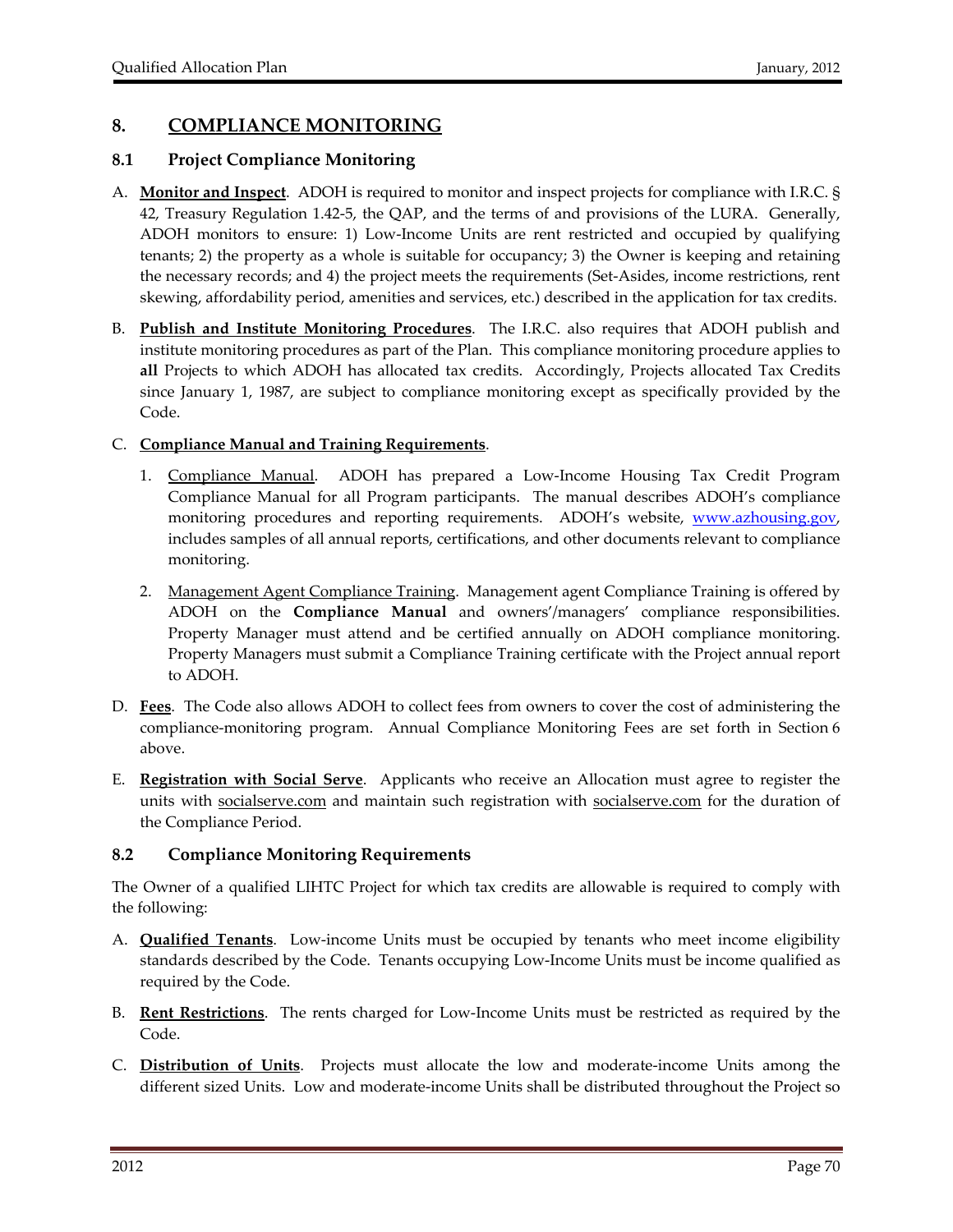that tenants of those units may have equal access to and enjoyment of all common facilities of the Project.

- D. **Uniform Physical Condition Standards**. The Owner must maintain the Project property in compliance with physical conditions standards that include local building codes.
- E. **Annual Report**. By no later than March 15th of each year the Owner must submit the annual report that contains the following:
	- 1. Payment of the Compliance Monitoring Fee described in Section 2.5(I);
	- 2. The certifications described in Section 8.2(G) on a form provided by ADOH;
	- 3. The Owner's financial statements (balance sheet, profit and loss, and cash flow statements) for the preceding year evidencing financial capacity and solvency;
	- 4. A rental schedule on a form provided by ADOH;
	- 5. An applicable fraction per building on a form provided by ADOH;
	- 6. A special commitments report on a form provided by ADOH; and
	- 7. The annual utility certification on a form provided by ADOH.
- F. **Record Keeping**. The Owner must maintain accurate records for each building in the low‐income housing Project. These records must include:
	- 1. The total number of Residential Rental Units in the building, including the number of bedrooms and the square footage of each Residential Rental Unit.
	- 2. The total number of Low‐Income Units in the building.
	- 3. The total number of occupants in each Low‐Income Unit.
	- 4. The rent charged on each Residential Rental Unit in the building, including any utility allowance.
	- 5. The Low‐Income Unit vacancies in the building.
	- 6. The number and household eligibility criteria for all special Set‐Aside units in the building.
	- 7. The rentals of the next available Units in each building including when and to who rented.
	- 8. The character and use of the non‐residential portion of the building that was included in the building's eligible basis under the Code (i.e., facilities that are available on a comparable basis to all residents and for which no separate fee is charged for use of the facilities, or facilities reasonably required by the Project).
	- 9. Documentation regarding the eligible and qualified basis of each building as of the end of the first year of the Tax Credit period.
	- 10. For each low-income household:
		- a. Completed rental application, including the tenants' certification of assets.
		- b. Tenant income certification form, including all required signatures.
		- c. Documentation supporting each household's income certification (third‐party verifications, asset certification, asset documentation and verification if more than \$5,000.00 in value).
		- d. Documentation of student status.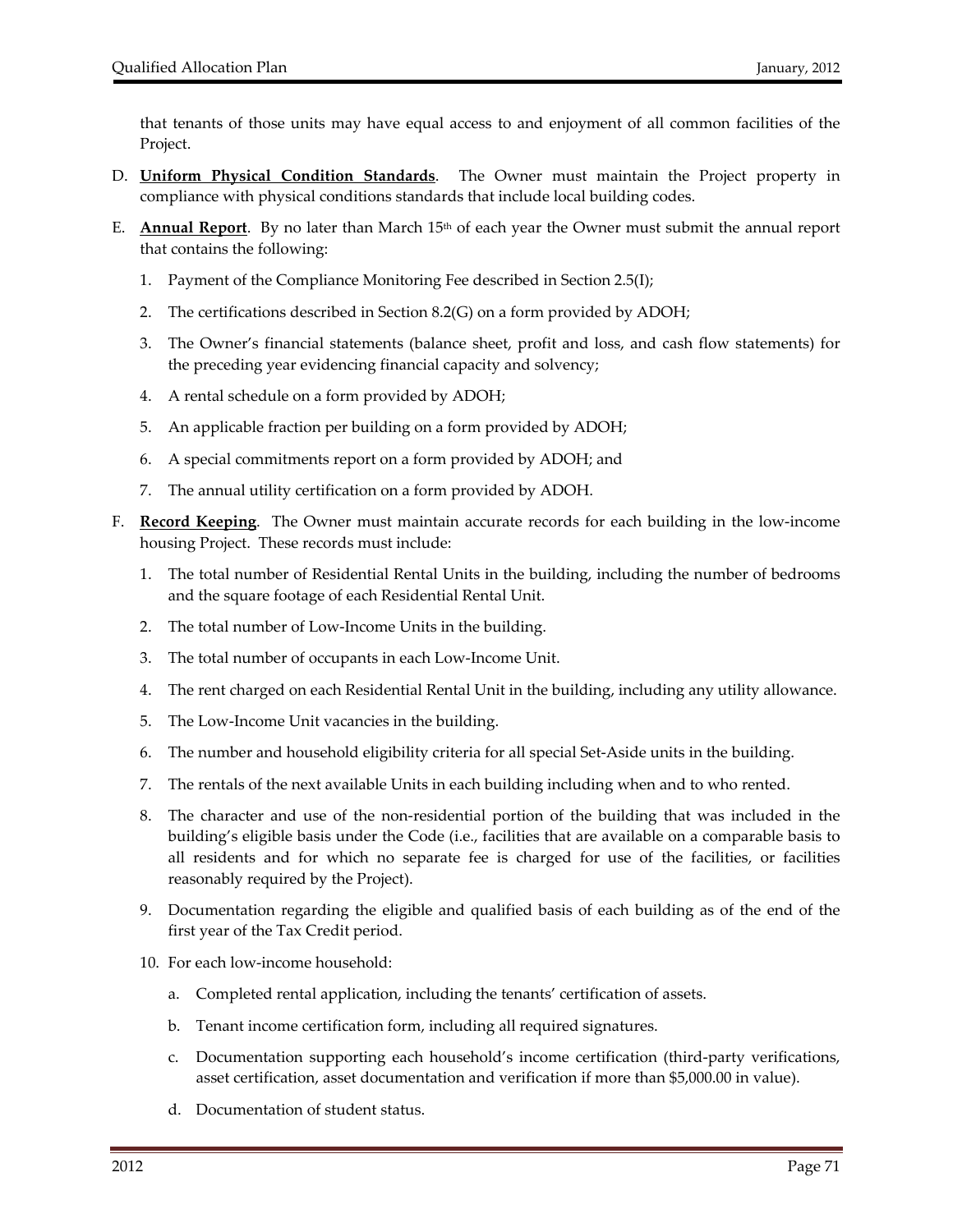- e. For elderly family projects, the tenant file must include proof of date of birth and/or proof of the qualifying disability, if applicable.
- 11. Current‐year utility allowance schedule.
- 12. Documentation from a medical doctor licensed in Arizona or prepared by a social service or health service agency that qualifies a tenant for the Special Needs Population and any documentation that identifies any special accommodations that the tenant may require.
- G. **Record Retention**. Owners are required to keep all records for each building for a minimum of six (6) years after the due date (with extensions) for filing the federal income tax return for that year. The Owner must retain the records for the first year of the credit period for at least six (6) years beyond the due date (with extensions) for filing the federal income tax return for the last year of the Compliance Period of the building.
- H. **Certification**. The Owner must certify the following, under penalty of perjury, at least annually through the end of the Compliance Period:
	- 1. That the Project complied with the requirements for special Set‐Asides on which the Allocation was based (e.g., 20%, 30%, 40%, or 50% AMGI), as applicable.
	- 2. At least 20% of the Residential Rental Units in the Project are both rent restricted and occupied by individuals whose income is 50% or less of the AMGI; or at least 40% of the Residential Rental Units in the Project are both rent restricted and occupied by individuals whose income is 60% or less of the AMGI.
	- 3. That the Owner/Agent has received an annual tenant income certification (commonly called the "TIC") form from each low‐income resident and verifying documentation to support that certification.
	- 4. That the entire Project/building was occupied by LIHTC residents and the IRS has or has not provided a waiver for the annual recertification of resident income.
	- 5. That each Low‐Income Unit was rent restricted as defined in the Code.
	- 6. That all units in the Project are for use by the general public and are not used on a transient basis.
	- 7. That each building in the Project is in decent, safe, and sanitary condition and in good repair taking into account local health, safety, building codes, and HUD's Uniform Physical Condition Standards, see 24 CFR 5.703.
	- 8. That all resident facilities included in the eligible basis of any building in the Project were provided on a comparable basis without a separate fee to all residents in the Project.
	- 9. That there was no change in the applicable fraction of any building in the Project (or, if there was a change, a description of the change). (Applicable fraction is defined as the percentage of qualified basis in a building or the percentage of tax credit floor space to rentable floor space in a building, whichever is less.)
	- 10. That there has been no change in any building's eligible basis under the Code (or that there has been a change, with an explanation of the change).
	- 11. That a LURA is in effect for Projects receiving Allocations on or after January 1, 1990.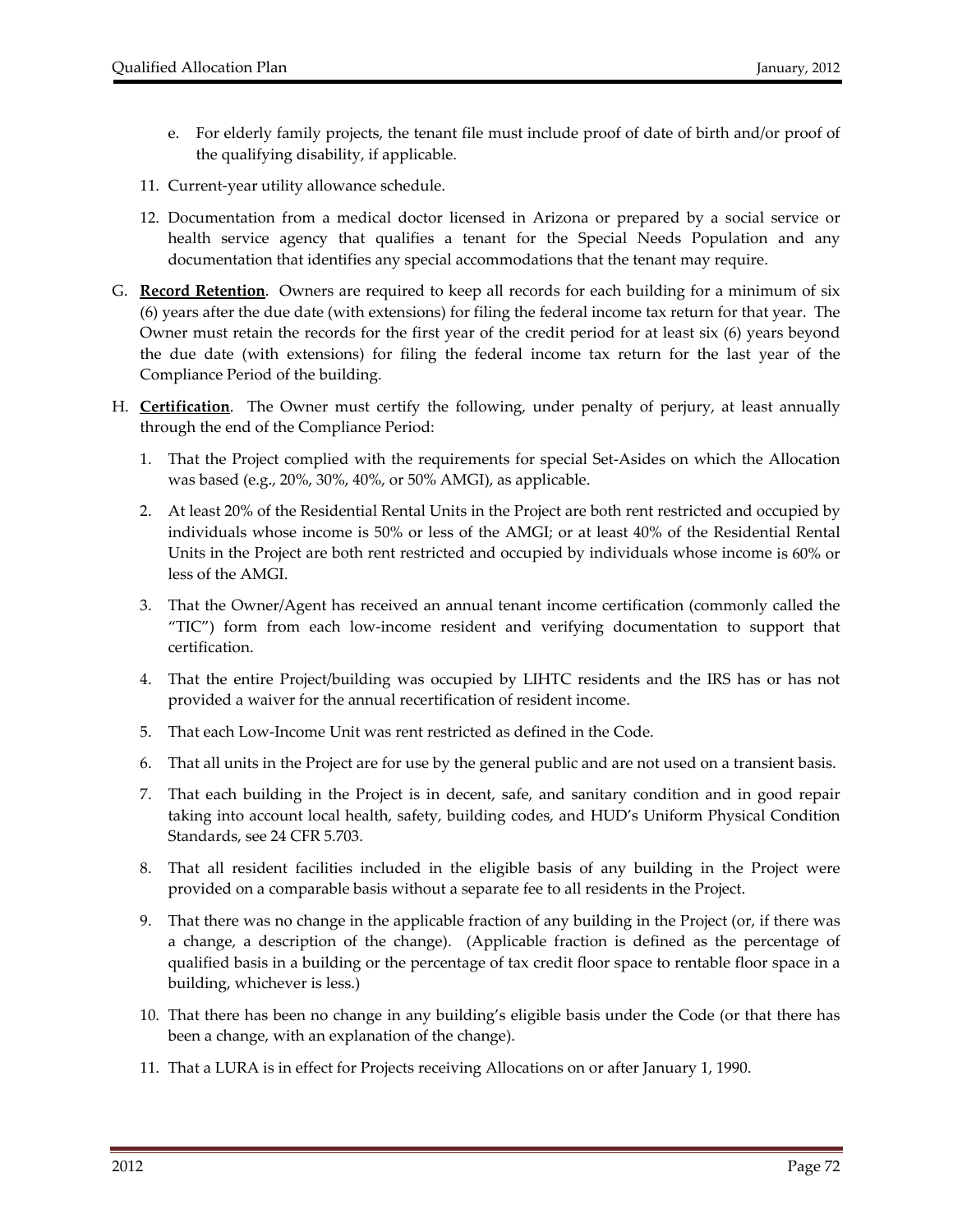- 12. That the Project complied with the requirements of all federal or state housing programs (e.g., RD assistance, HOME, Section 8, tax‐exempt financing), as applicable.
- 13. That, if the Owner received its Allocation Set‐Aside for Projects involving "qualified Non‐Profit Organizations," the non‐profit entity owns an interest of at least fifty one percent (51%) of the general partner interest in the Project, and materially participated in the operation of the development within the meaning of I.R.C. § 469(h).
- 14. That if a Low‐Income Unit in the Project becomes vacant during the year, reasonable attempts are made to rent that Unit or the next available Unit of comparable or smaller size to residents having a qualifying income before any Unit in the Project is rented to a resident not having a qualifying income.
- 15. That if the income of the residents of a Low‐Income Unit increases above 140% of the limit allowed in the Code, the next available Unit of comparable or smaller size shall be rented to residents having a qualifying income.
- 16. For buildings with four units or less, whether any of the units in the building were occupied by the Owner or a Person related to the Owner for the preceding year.
- 17. Whether, for the preceding year, the Project was the recipient of a federal grant or other Federal Subsidy that would cause a reduction in eligible basis.
- 18. That the state or local government unit responsible for making building code inspections did not issue a report of a violation for the Project for the preceding 12 month period.
- 19. That the Owner has not refused to lease a Unit to an Applicant due to the Applicant holding a HUD Section 8 voucher or certificate.
- 20. That the Project has received no finding of discrimination under the Fair Housing Act (an adverse final decision by HUD, an adverse final decision by a substantially equivalent state or local fair housing agency, or an adverse judgment from a Federal court).
- 21. That the Owner has not evicted or terminated the tenancy of any existing tenant of any Unit (other than for good cause) or increased the gross rent with respect to a Unit not otherwise permitted.
- I. **Reviews and Inspections**. Before ADOH issues the IRS Form 8609 or the end of the second calendar year following the year the last building in a Project is Placed in Service, whichever is first, ADOH conducts on‐site inspections of all new buildings in the Project and, for at least 20% of the Projects Low-Income Units, ADOH inspects the units and reviews the low-income certifications, the documentation supporting the certifications, and the rent records for the tenants in those units.
	- 1. ADOH conducts on‐site inspections of all buildings in each low‐income housing Project at least once every three years, beginning after the Placed in Service date. For at least 20% of the Projects Low‐Income Units selected by ADOH, ADOH inspects the units (including all vacant units) and reviews the low‐income certifications, the documentation supporting such certifications, and the rent record.
	- 2. ADOH follows HUD's inspection protocol under 24 CFR § 5.703 in conducting physical inspections. ADOH selects units for physical inspection and reviews files only at the time of the on‐site visit.